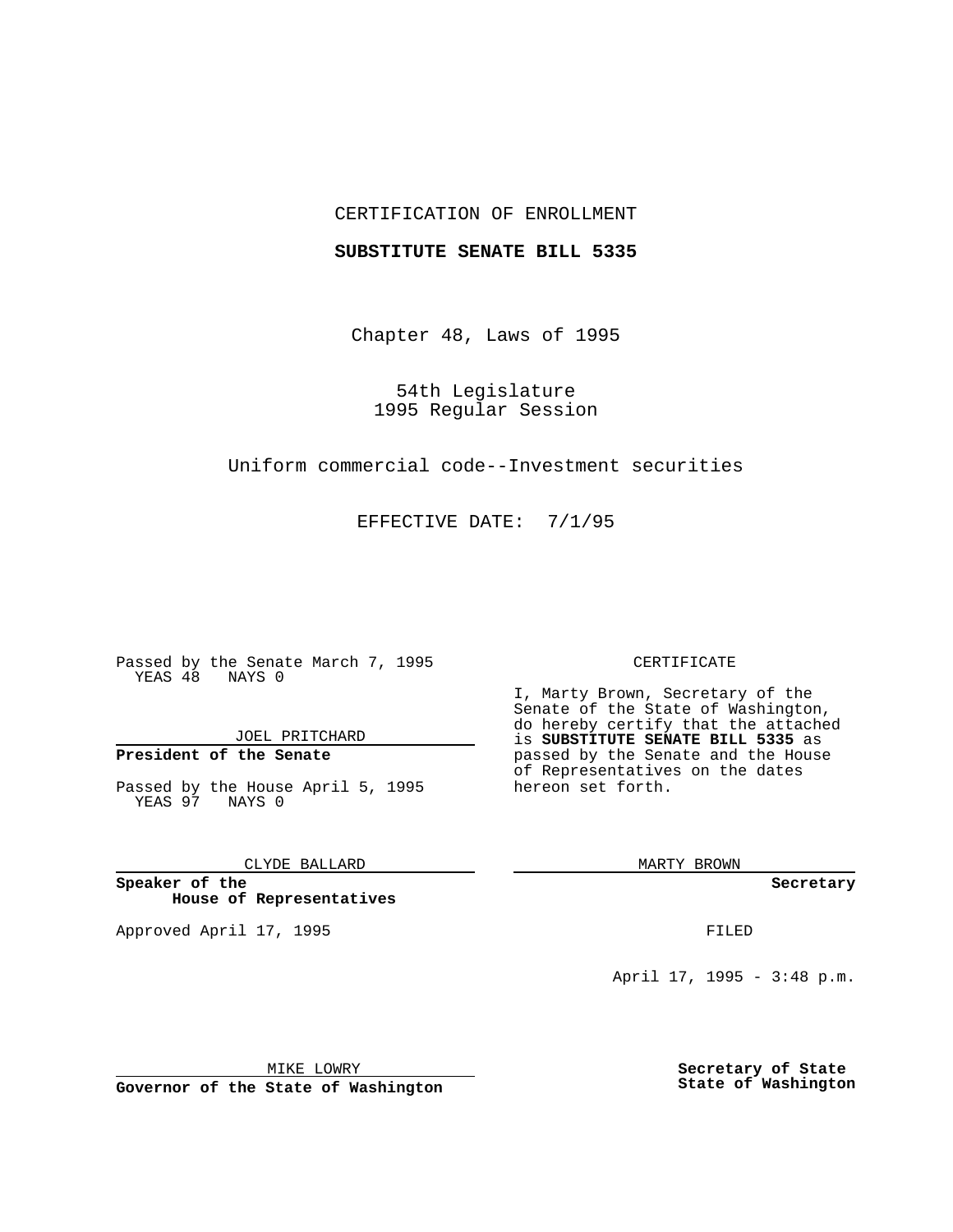## **SUBSTITUTE SENATE BILL 5335** \_\_\_\_\_\_\_\_\_\_\_\_\_\_\_\_\_\_\_\_\_\_\_\_\_\_\_\_\_\_\_\_\_\_\_\_\_\_\_\_\_\_\_\_\_\_\_

\_\_\_\_\_\_\_\_\_\_\_\_\_\_\_\_\_\_\_\_\_\_\_\_\_\_\_\_\_\_\_\_\_\_\_\_\_\_\_\_\_\_\_\_\_\_\_

Passed Legislature - 1995 Regular Session

#### **State of Washington 54th Legislature 1995 Regular Session**

**By** Senate Committee on Financial Institutions & Housing (originally sponsored by Senators Smith, Long and Johnson)

Read first time 02/23/95.

 AN ACT Relating to updating uniform commercial code provisions on investment securities; amending RCW 62A.8-101, 62A.8-102, 62A.8-103, 62A.8-104, 62A.8-105, 62A.8-106, 62A.8-107, 62A.8-108, 62A.8-201, 62A.8-202, 62A.8-203, 62A.8-204, 62A.8-205, 62A.8-206, 62A.8-207, 62A.8-208, 62A.8-301, 62A.8-302, 62A.8-303, 62A.8-304, 62A.8-305, 62A.8-306, 62A.8-307, 62A.8-401, 62A.8-402, 62A.8-403, 62A.8-404, 62A.8-405, 62A.8-406, 62A.8-407, 62A.1-206, 62A.4-104, 62A.5-114, 62A.9-103, 62A.9-105, 62A.9-106, 62A.9-203, 62A.9-301, 62A.9-304, 62A.9-305, 62A.9-306, 62A.9-309, 62A.9-312, and 62A.10-104; reenacting and amending RCW 62A.1-105 and 62A.9-302; adding new sections to Title 62A RCW; creating a new section; repealing RCW 21.17.010, 21.17.020, 21.17.030, 21.17.040, 21.17.050, 21.17.060, 21.17.070, 21.17.080, 21.17.090, 21.17.900, 21.17.910, 62A.8-308, 62A.8-309, 62A.8-310, 62A.8-311, 62A.8-312, 62A.8-313, 62A.8-314, 62A.8-315, 62A.8-316, 62A.8-317, 62A.8-318, 62A.8-319, 62A.8-320, 62A.8-321, and 62A.8-408; providing an effective date; and declaring an emergency.

BE IT ENACTED BY THE LEGISLATURE OF THE STATE OF WASHINGTON: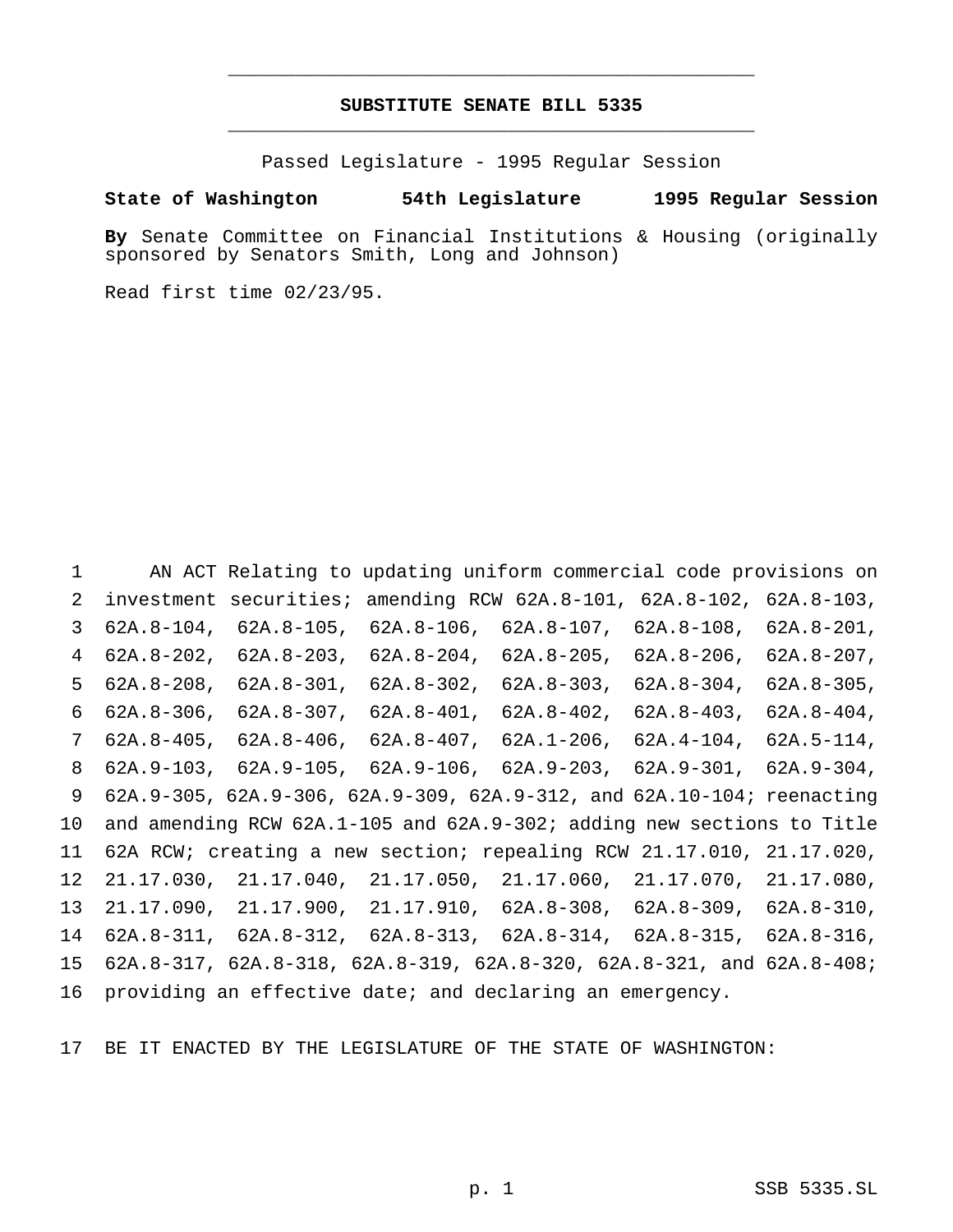1 **PART 1** 2 **SHORT TITLE AND GENERAL MATTERS** 3 **Sec. 1.** RCW 62A.8-101 and 1965 ex.s. c 157 s 8-101 are each 4 amended to read as follows: 5 SHORT TITLE. This Article ((shall be known and)) may be cited as 6 Uniform Commercial Code--Investment Securities. 7 **Sec. 2.** RCW 62A.8-102 and 1986 c 35 s 1 are each amended to read 8 as follows: 9 DEFINITIONS ((AND INDEX OF DEFINITIONS)). (1) In this Article( $(\tau$ 10 unless the context otherwise requires)): 11 (a) ((A)) "Adverse claim" means a claim that a claimant has a 12 property interest in a financial asset and that it is a violation of 13 the rights of the claimant for another person to hold, transfer, or 14 deal with the financial asset. 15 (b) "Bearer form," as applied to a certificated security, means a 16 form in which the security is payable to the bearer of the security 17 certificate according to its terms but not by reason of an indorsement. 18 (c) "Broker" means a person defined as a broker or dealer under the 19 federal securities laws, but without excluding a bank acting in that 20 capacity. 21 (d) "Certificated security" ((is a share, participation, or other 22 interest in property of or an enterprise of the issuer or an obligation 23 of the issuer which is  $24$   $(\frac{1}{1})$ ) means a security that is represented by ((an instrument 25 issued in bearer or registered form; 26 (ii) of a type commonly dealt in on securities exchanges or markets 27 or commonly recognized in any area in which it is issued or dealt in as 28 a medium for investment; and 29 (iii) either one of a class or series or by its terms divisible 30 into a class or series of shares, participations, interests, or 31 obligations.  $32$   $(b)$  An)) a certificate. 33 (e) "Clearing corporation" means: 34 (i) A person that is registered as a "clearing agency" under the 35 federal securities laws; 36 (ii) A federal reserve bank; or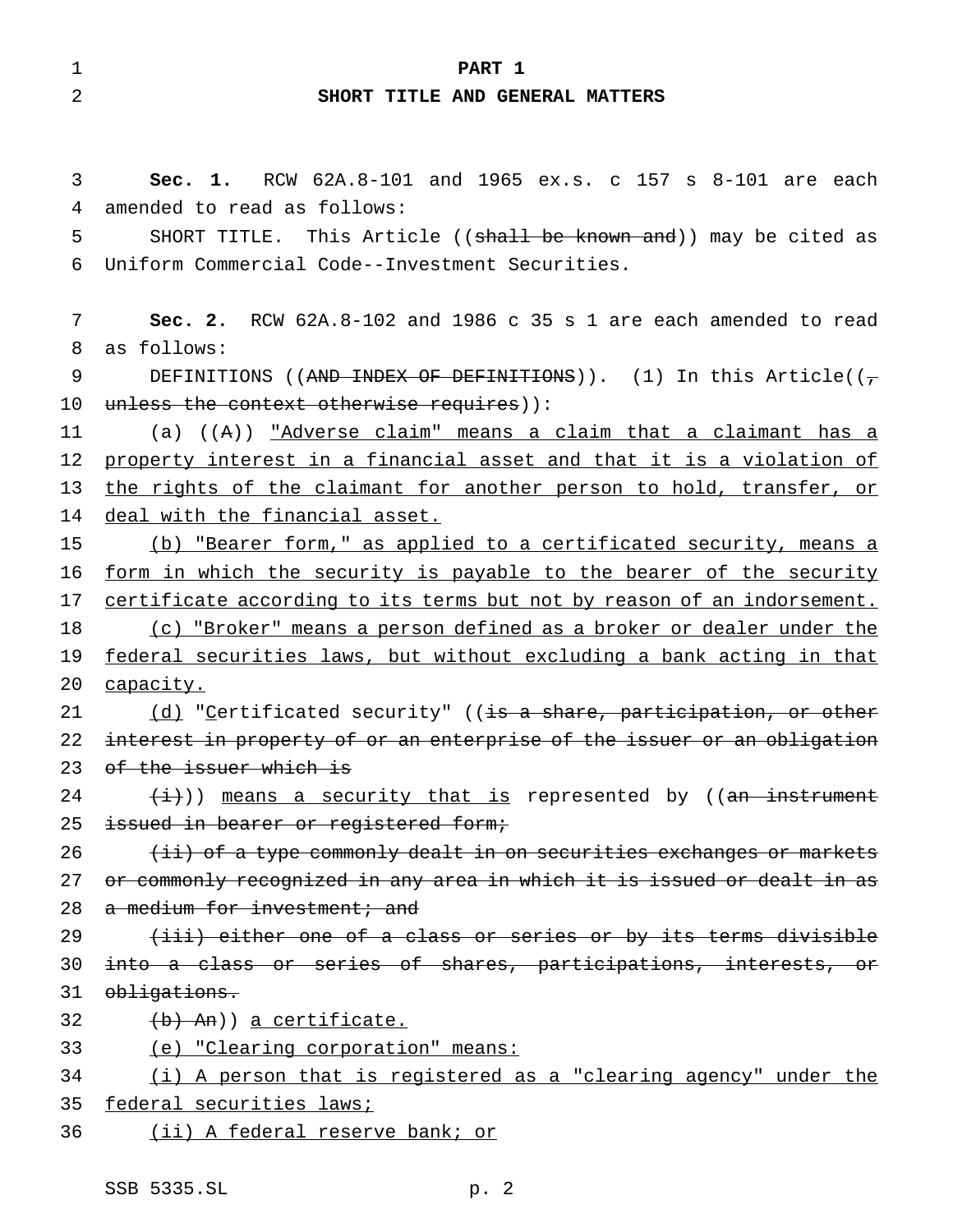(iii) Any other person that provides clearance or settlement services with respect to financial assets that would require it to register as a clearing agency under the federal securities laws but for an exclusion or exemption from the registration requirement, if its activities as a clearing corporation, including adoption of rules, are subject to regulation by a federal or state governmental authority. 7 (f) "Communicate" means to: (i) Send a signed writing; or (ii) Transmit information by any mechanism agreed upon by the 10 persons transmitting and receiving the information. (g) "Entitlement holder" means a person identified in the records 12 of a securities intermediary as the person having a security entitlement against the securities intermediary. If a person acquires a security entitlement by virtue of section 41(2) (b) or (c) of this 15 act, that person is the entitlement holder. (h) "Entitlement order" means a notification communicated to a securities intermediary directing transfer or redemption of a financial asset to which the entitlement holder has a security entitlement. (i) "Financial asset," except as otherwise provided in RCW 62A.8- 103, means: (i) A security; (ii) An obligation of a person or a share, participation, or other interest in a person or in property or an enterprise of a person, which is, or is of a type, dealt in or traded on financial markets, or which is recognized in any area in which it is issued or dealt in as a medium 26 for investment; or (iii) Any property that is held by a securities intermediary for another person in a securities account if the securities intermediary has expressly agreed with the other person that the property is to be treated as a financial asset under this Article. As context requires, the term means either the interest itself or the means by which a person's claim to it is evidenced, including a certificated or uncertificated security, a security certificate, or a security entitlement. (j) "Good faith," for purposes of the obligation of good faith in the performance or enforcement of contracts or duties within this 37 Article, means honesty in fact and the observance of reasonable

commercial standards of fair dealing.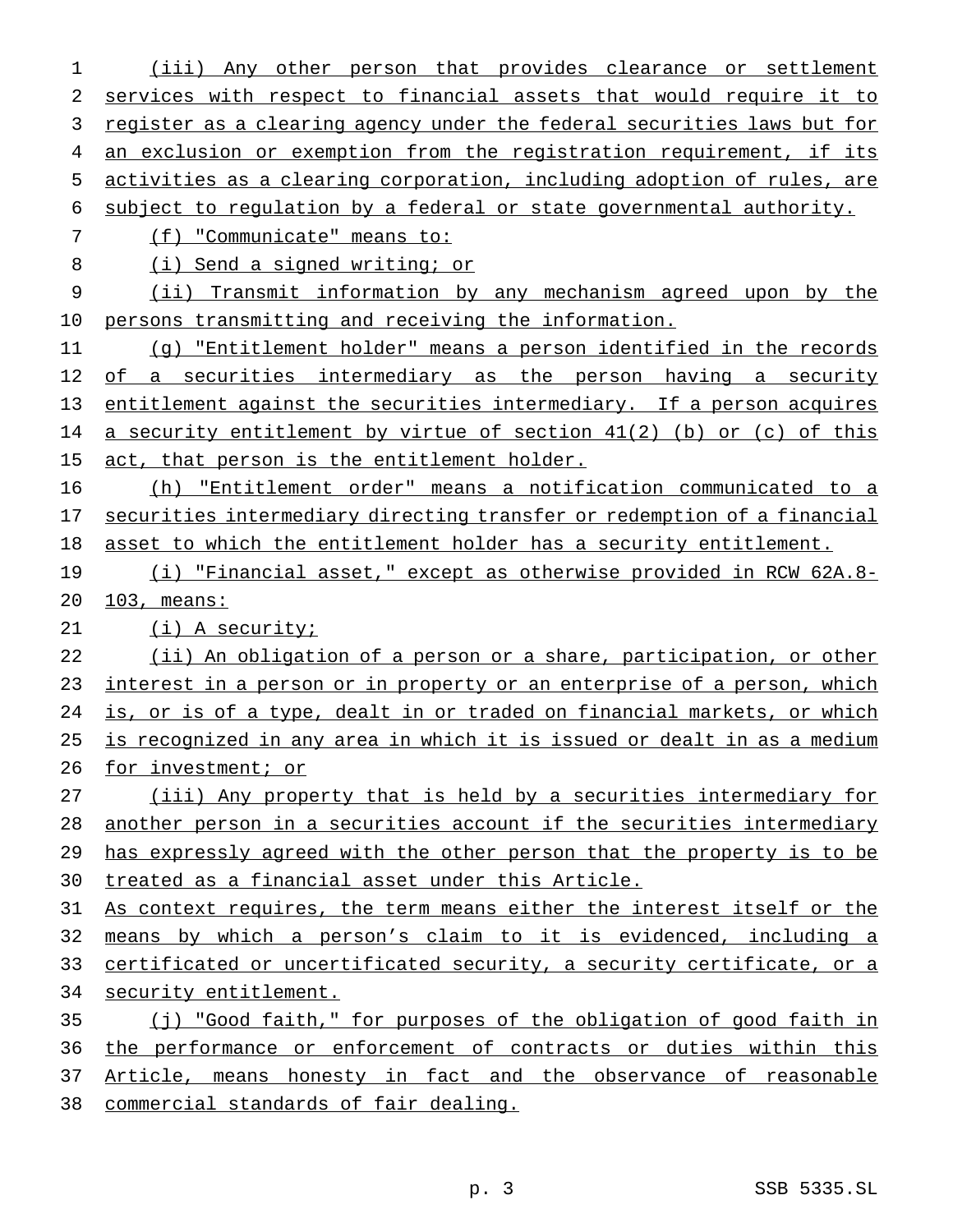(k) "Indorsement" means a signature that alone or accompanied by other words is made on a security certificate in registered form or on 3 a separate document for the purpose of assigning, transferring, or 4 redeeming the security or granting a power to assign, transfer, or redeem it. (l) "Instruction" means a notification communicated to the issuer of an uncertificated security which directs that the transfer of the 8 security be registered or that the security be redeemed. (m) "Registered form," as applied to a certificated security, means a form in which: (i) The security certificate specifies a person entitled to the 12 security; and (ii) A transfer of the security may be registered upon books 14 maintained for that purpose by or on behalf of the issuer, or the 15 security certificate so states. (n) "Securities intermediary" means: (i) A clearing corporation; or (ii) A person, including a bank or broker, that in the ordinary course of its business maintains securities accounts for others and is acting in that capacity. (o) "Security," except as otherwise provided in RCW 62A.8-103, means an obligation of an issuer or a share, participation, or other interest in an issuer or in property or an enterprise of an issuer: (i) Which is represented by a security certificate in bearer or registered form, or the transfer of which may be registered upon books 26 maintained for that purpose by or on behalf of the issuer; (ii) Which is one of a class or series or by its terms is divisible into a class or series of shares, participations, interests, or obligations; and (iii) Which: (A) Is, or is of a type, dealt in or traded on securities exchanges or securities markets; or (B) Is a medium for investment and by its terms expressly provides 34 that it is a security governed by this Article. (p) "Security certificate" means a certificate representing a 36 security. (q) "Security entitlement" means the rights and property interest of an entitlement holder with respect to a financial asset specified in Part 5 of this Article.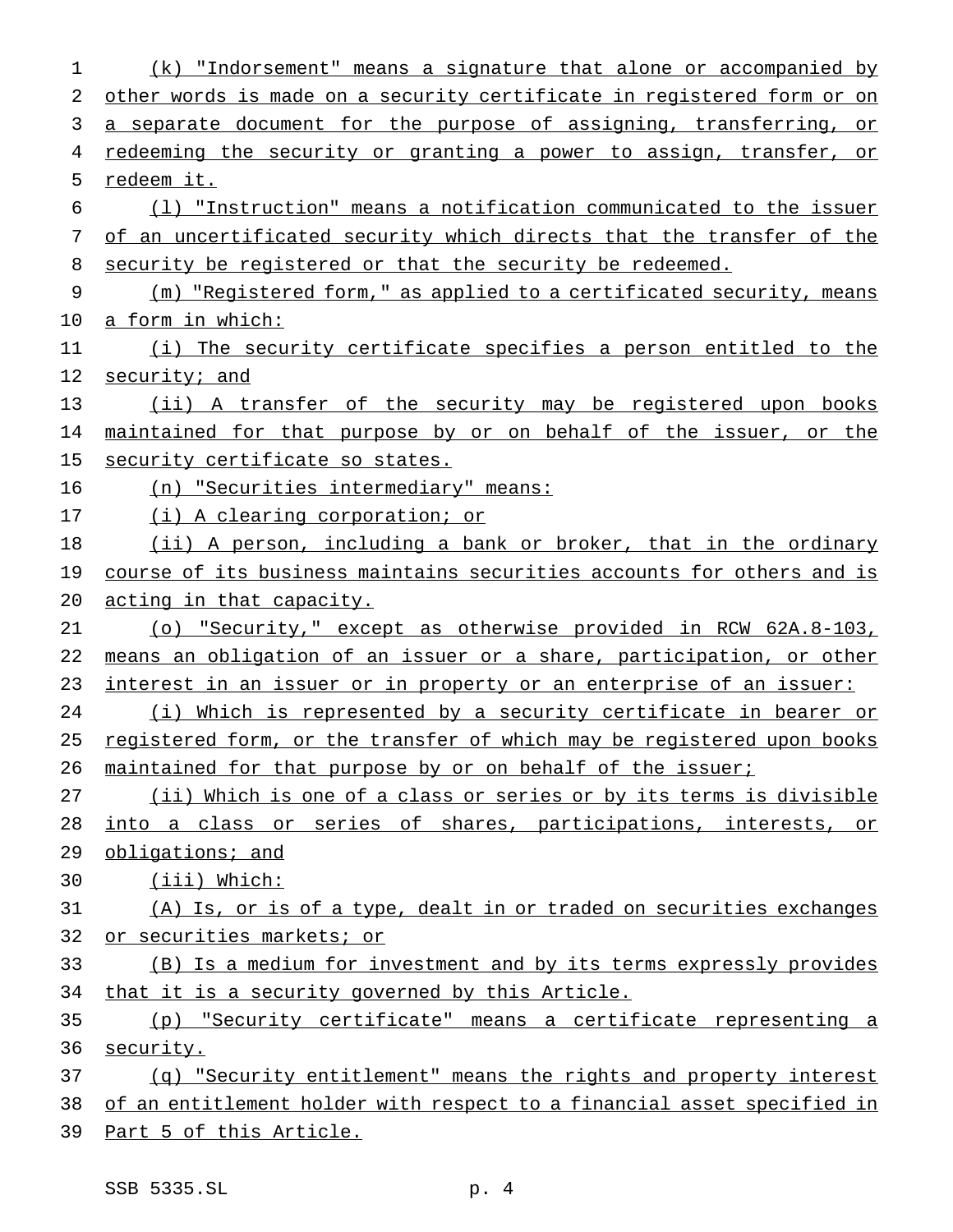1 (r) "Uncertificated security" ((is a share, participation, or other 2 interest in property or an enterprise of the issuer or an obligation of 3 the issuer which is

 $\frac{1}{i}$  (i)) means a security that is not represented by ((an instrument 5 and the transfer of which is registered upon books maintained for that 6 purpose by or on behalf of the issuer;

7 (ii) of a type commonly dealt in on securities exchanges or 8 markets; and

9 (iii) either one of a class or series or by its terms divisible 10 into a class or series of shares, participations, interests, or 11 obligations.

12 (c) A "security" is either a certificated or an uncertificated 13 security. If a security is certificated, the terms "security" and 14 "certificated security" may mean either the intangible interest, the 15 instrument representing that interest, or both, as the context 16 requires. A writing that is a certificated security is governed by 17 this Article and not by Article 3, even though it also meets the 18 requirements of that Article. This Article does not apply to money. 19 If a certificated security has been retained by or surrendered to the 20 issuer or its transfer agent for reasons other than registration of 21 transfer, other temporary purpose, payment, exchange, or acquisition by 22 the issuer, that security shall be treated as an uncertificated 23 security for purposes of this Article.

24  $(d)$  A certificated security is in "registered form" if

25  $\{i\}$  it specifies a person entitled to the security or the rights it 26 represents, and

27 (ii) its transfer may be registered upon books maintained for that 28 purpose by or on behalf of the issuer, or the security so states.

29 (e) A certificated security is in "bearer form" if it runs to 30 bearer according to its terms and not by reason of any indorsement.

31  $(2)$  A "subsequent purchaser" is a person who takes other than by 32 original issue.

 (3) A "clearing corporation" is a corporation registered as a "clearing agency" under the federal securities laws or a corporation: (a) At least 90 percent of whose capital stock is held by or for one or more organizations, none of which, other than a national securities exchange or association, holds in excess of 20 percent of the capital stock of the corporation, and each of which is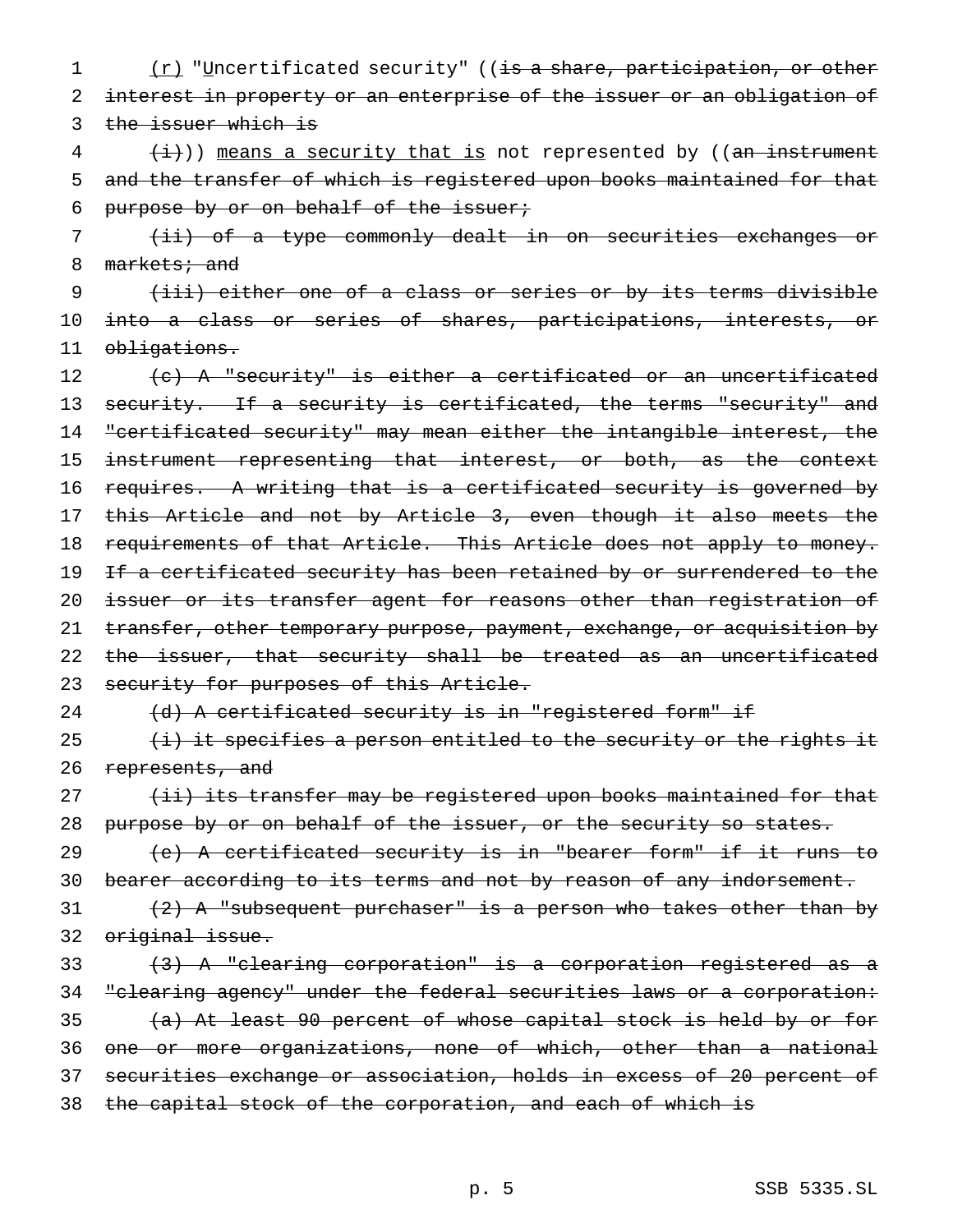(i) subject to supervision or regulation pursuant to the provisions of federal or state banking laws or state insurance laws, 3 (ii) a broker or dealer or investment company registered under the federal securities laws, or (iii) a national securities exchange or association registered 6 under the federal securities laws; and (b) Any remaining capital stock of which is held by individuals who have purchased it at or prior to the time of their taking office as 9 directors of the corporation and who have purchased only so much of the 10 capital stock as is necessary to permit them to qualify as directors. 11 (4) A "custodian bank" is a bank or trust company that is 12 supervised and examined by state or federal authority having supervision over banks and is acting as custodian for a clearing 14 corporation.  $(5)$ ) a certificate. 16 (2) Other definitions applying to this Article ((or to specified 17 Parts thereof)) and the sections in which they appear are: (("Adverse claim". RCW 62A.8-302. "Bona fide purchaser". RCW 62A.8-302. "Broker". RCW 62A.8-303. "Debtor". RCW 62A.9-105. "Financial intermediary". RCW 62A.8-313. "Guarantee of the signature". RCW 62A.8-402. "Initial transaction statement". RCW 62A.8-408. "Instruction". RCW 62A.8-308. "Intermediary bank". RCW 62A.4-105. "Issuer". RCW 62A.8-201. "Overissue". RCW 62A.8-104. "Secured party". RCW 62A.9-105. "Security agreement". RCW 62A.9-105. 31 (6)) Appropriate person RCW 62A.8-107 32 Control RCW 62A.8-106 Delivery RCW 62A.8-301 Investment company security RCW 62A.8-103 35 Issuer RCW 62A.8-201 36 Overissue Section 26 of this act 37 Protected purchaser RCW 62A.8-303

38 Securities account Section 41 of this act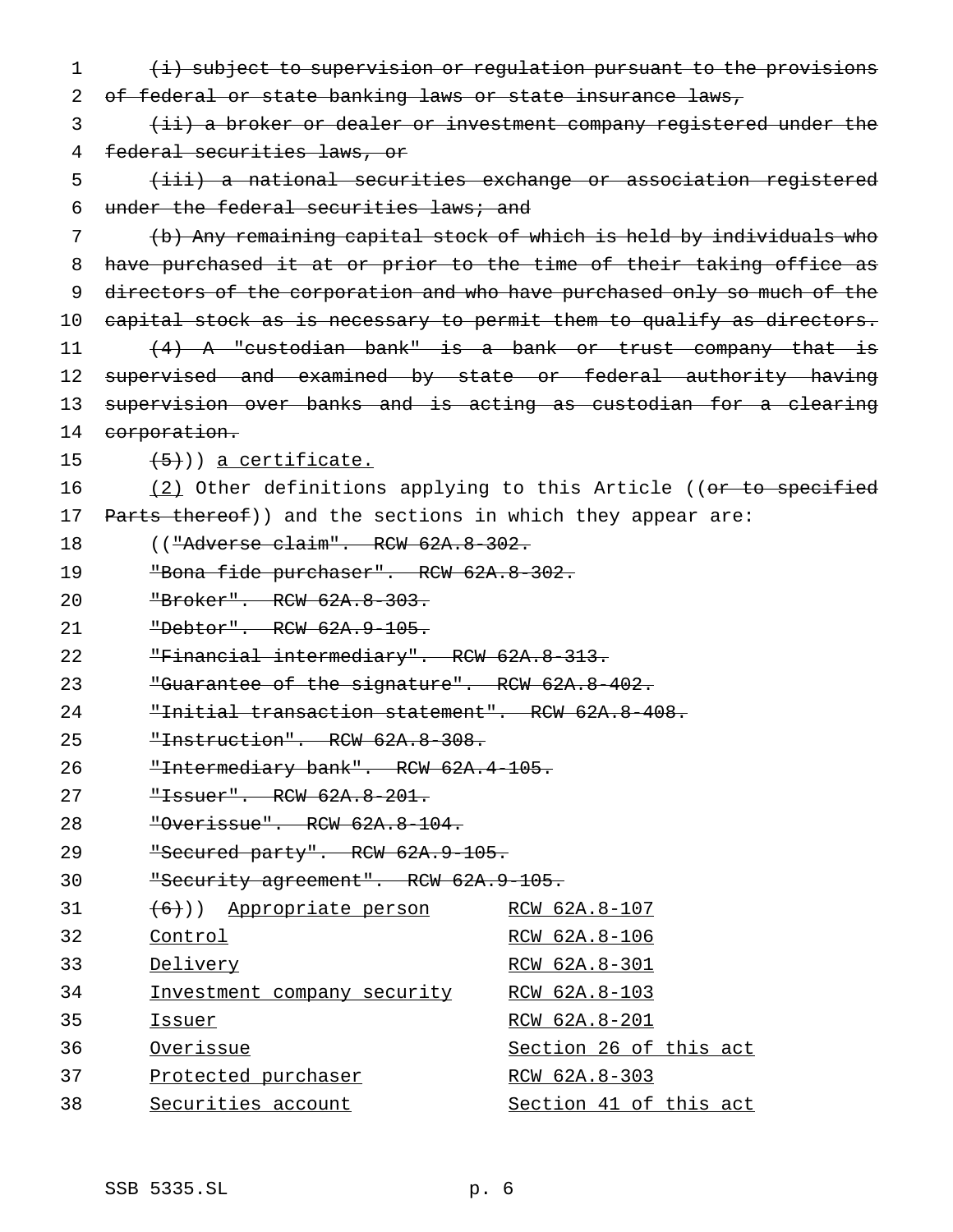(3) In addition Article 1 contains general definitions and principles of construction and interpretation applicable throughout this Article.

 (4) The characterization of a person, business, or transaction for purposes of this Article does not determine the characterization of the person, business, or transaction for purposes of any other law, regulation, or rule.

 **Sec. 3.** RCW 62A.8-103 and 1986 c 35 s 2 are each amended to read as follows:

10 ((ISSUER'S LIEN. A lien upon a security in favor of an issuer 11 thereof is valid against a purchaser only if:

 $(a)$  the security is certificated and the right of the issuer to the 13 <del>lien is noted conspicuously thereon; or</del>

 (b) the security is uncertificated and a notation of the right of the issuer to the lien is contained in the initial transaction 16 statement sent to the purchaser or, if his interest is transferred to 17 him other than by registration of transfer, pledge, or release, the initial transaction statement sent to the registered owner or the 19 registered pledgee.)) RULES FOR DETERMINING WHETHER CERTAIN OBLIGATIONS AND INTERESTS ARE SECURITIES OR FINANCIAL ASSETS. (1) A share or 21 similar equity interest issued by a corporation, business trust, joint 22 stock company, or similar entity is a security.

 (2) An "investment company security" is a security. "Investment 24 company security" means a share or similar equity interest issued by an 25 entity that is registered as an investment company under the federal investment company laws, an interest in a unit investment trust that is so registered, or a face-amount certificate issued by a face-amount 28 certificate company that is so registered. Investment company security does not include an insurance policy or endowment policy or annuity contract issued by an insurance company.

 (3) An interest in a partnership or limited liability company is not a security unless it is dealt in or traded on securities exchanges 33 or in securities markets, its terms expressly provide that it is a security governed by this Article, or it is an investment company security. However, an interest in a partnership or limited liability company is a financial asset if it is held in a securities account. (4) A writing that is a security certificate is governed by this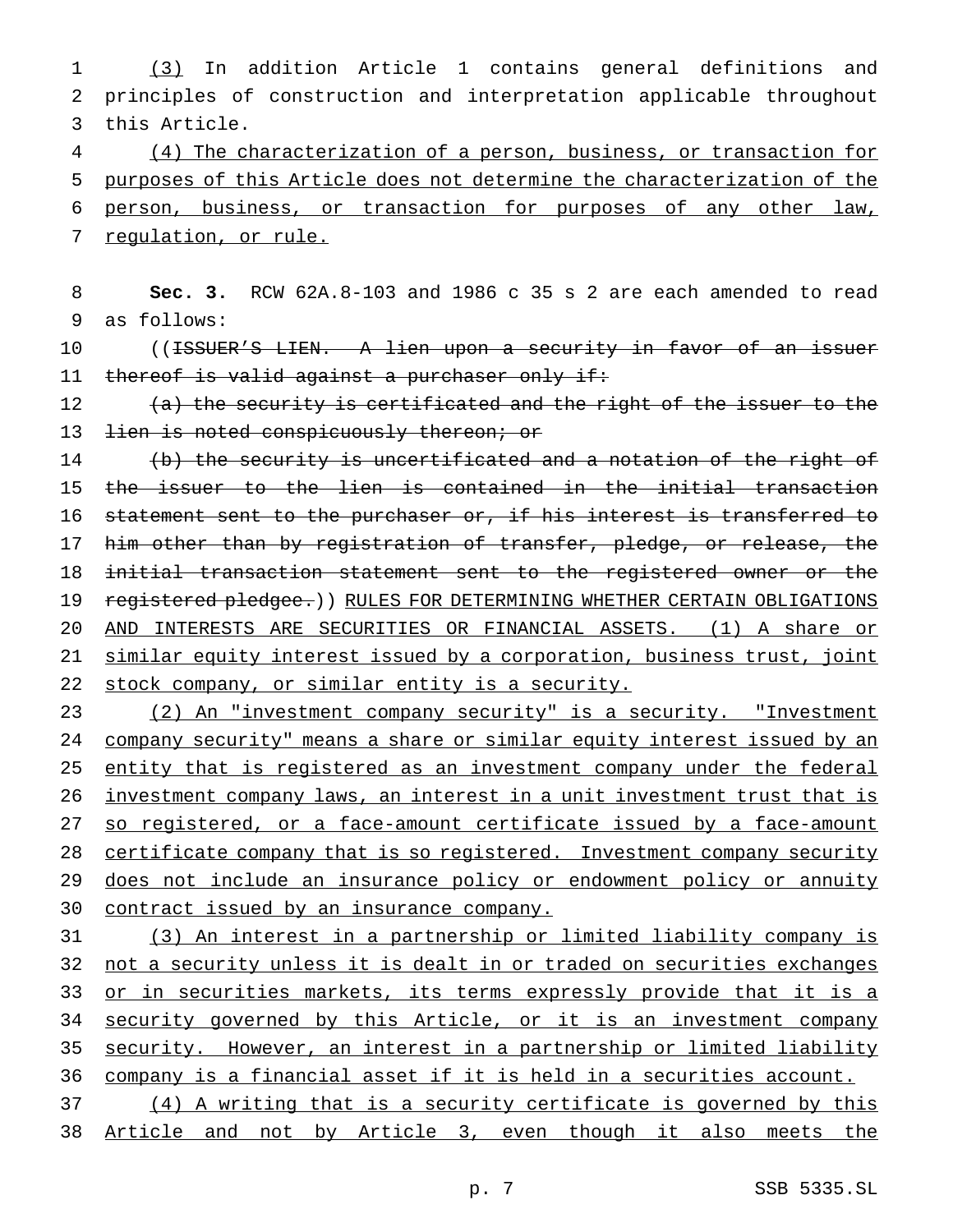requirements of that Article. However, a negotiable instrument governed by Article 3 is a financial asset if it is held in a securities account. (5) An option or similar obligation issued by a clearing corporation to its participants is not a security, but is a financial asset. (6) A commodity contract, as defined in section 61 of this act, is 8 not a security or a financial asset. **Sec. 4.** RCW 62A.8-104 and 1986 c 35 s 3 are each amended to read as follows: 11 ((EFFECT OF OVERISSUE; "OVERISSUE". (1) The provisions of this Article which validate a security or compel its issue or reissue do not 13 apply to the extent that validation, issue, or reissue would result in 14 overissue; but if: (a) an identical security which does not constitute an overissue is reasonably available for purchase, the person entitled to issue or 17 validation may compel the issuer to purchase the security for him and 18 either to deliver a certificated security or to register the transfer 19 of an uncertificated security to him, against surrender of any 20 certificated security he holds; or 21 (b) a security is not so available for purchase, the person entitled to issue or validation may recover from the issuer the price 23 he or the last purchaser for value paid for it with interest from the 24 date of his demand. (2) "Overissue" means the issue of securities in excess of the 26 amount the issuer has corporate power to issue.)) ACQUISITION OF SECURITY OR FINANCIAL ASSET OR INTEREST THEREIN. (1) A person acquires 28 a security or an interest therein, under this Article, if: (a) The person is a purchaser to whom a security is delivered pursuant to RCW 62A.8-301; or (b) The person acquires a security entitlement to the security pursuant to section 41 of this act. (2) A person acquires a financial asset, other than a security, or an interest therein, under this Article, if the person acquires a 35 security entitlement to the financial asset. (3) A person who acquires a security entitlement to a security or other financial asset has the rights specified in Part 5 of this Article, but is a purchaser of any security, security entitlement, or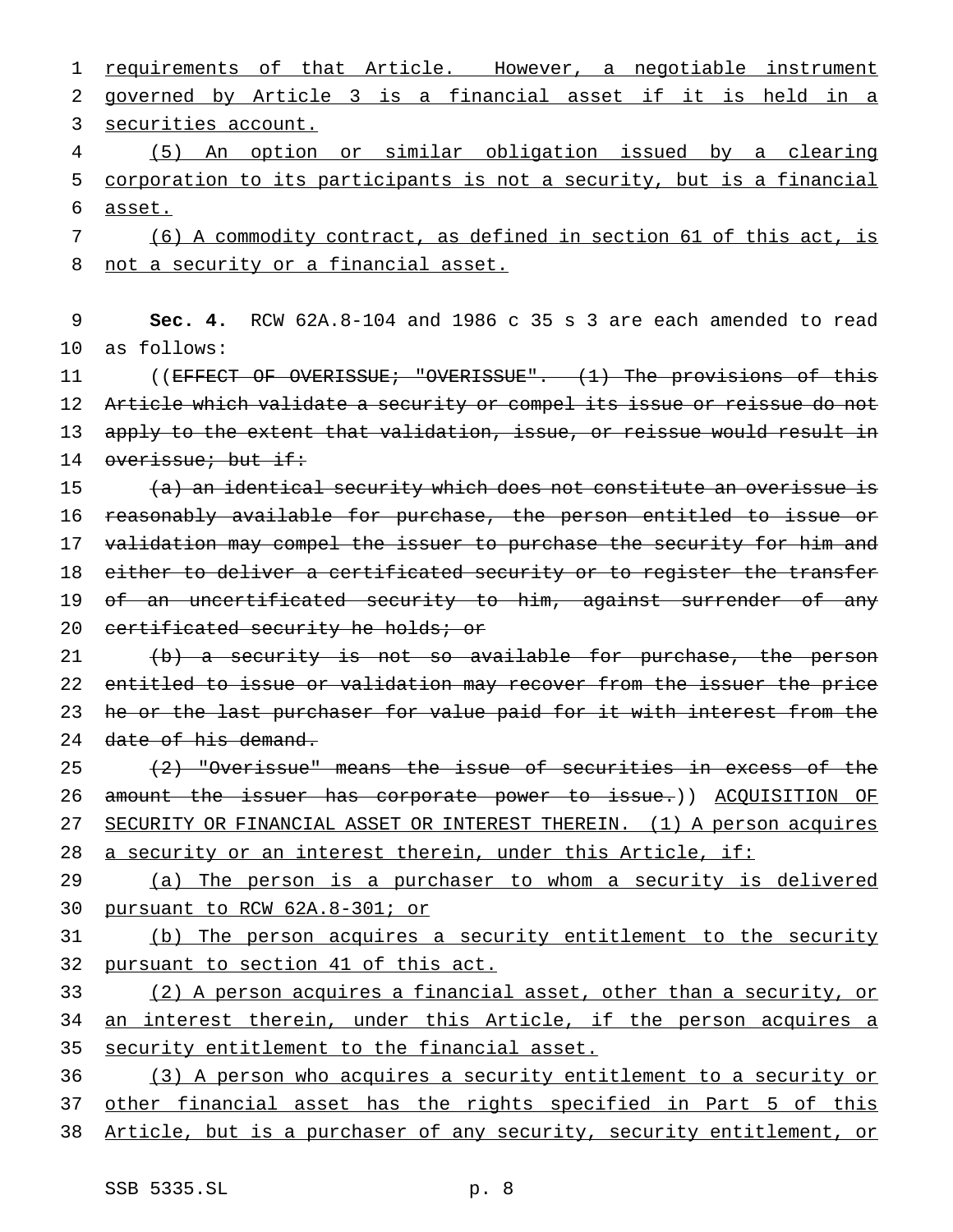1 other financial asset held by the securities intermediary only to the 2 extent provided in section 43 of this act.

 (4) Unless the context shows that a different meaning is intended, 4 a person who is required by other law, regulation, rule, or agreement to transfer, deliver, present, surrender, exchange, or otherwise put in the possession of another person a security or financial asset satisfies that requirement by causing the other person to acquire an interest in the security or financial asset pursuant to subsection (1) or (2) of this section.

10 **Sec. 5.** RCW 62A.8-105 and 1986 c 35 s 4 are each amended to read 11 as follows:

12 ((CERTIFICATED SECURITIES NEGOTIABLE; STATEMENTS AND INSTRUCTIONS 13 NOT NEGOTIABLE; PRESUMPTIONS. (1) Certificated securities governed by 14 this Article are negotiable instruments.

15 (2) Statements (RCW 62A.8-408), notices, or the like, sent by the 16 issuer of uncertificated securities and instructions (RCW 62A.8-308) 17 are neither negotiable instruments nor certificated securities.

18 (3) In any action on a security:

19 (a) unless specifically denied in the pleadings, each signature on 20 a certificated security, in a necessary indorsement, on an initial 21  $transaction statement, or on an instruction, is admitted;$ 

22  $(b)$  if the effectiveness of a signature is put in issue, the burden 23 of establishing it is on the party claiming under the signature, but 24 the signature is presumed to be genuine or authorized;

25 (c) if signatures on a certificated security are admitted or 26 established, production of the security entitles a holder to recover on 27 it unless the defendant establishes a defense or a defect going to the 28 validity of the security;

29 (d) if signatures on an initial transaction statement are admitted 30 or established, the facts stated in the statement are presumed to be 31 true as of the time of its issuance; and

 (e) after it is shown that a defense or defect exists, the plaintiff has the burden of establishing that he or some person under whom he claims is a person against whom the defense or defect is 35 ineffective (RCW 62A.8-202).)) NOTICE OF ADVERSE CLAIM. (1) A person has notice of an adverse claim if:

37 (a) The person knows of the adverse claim;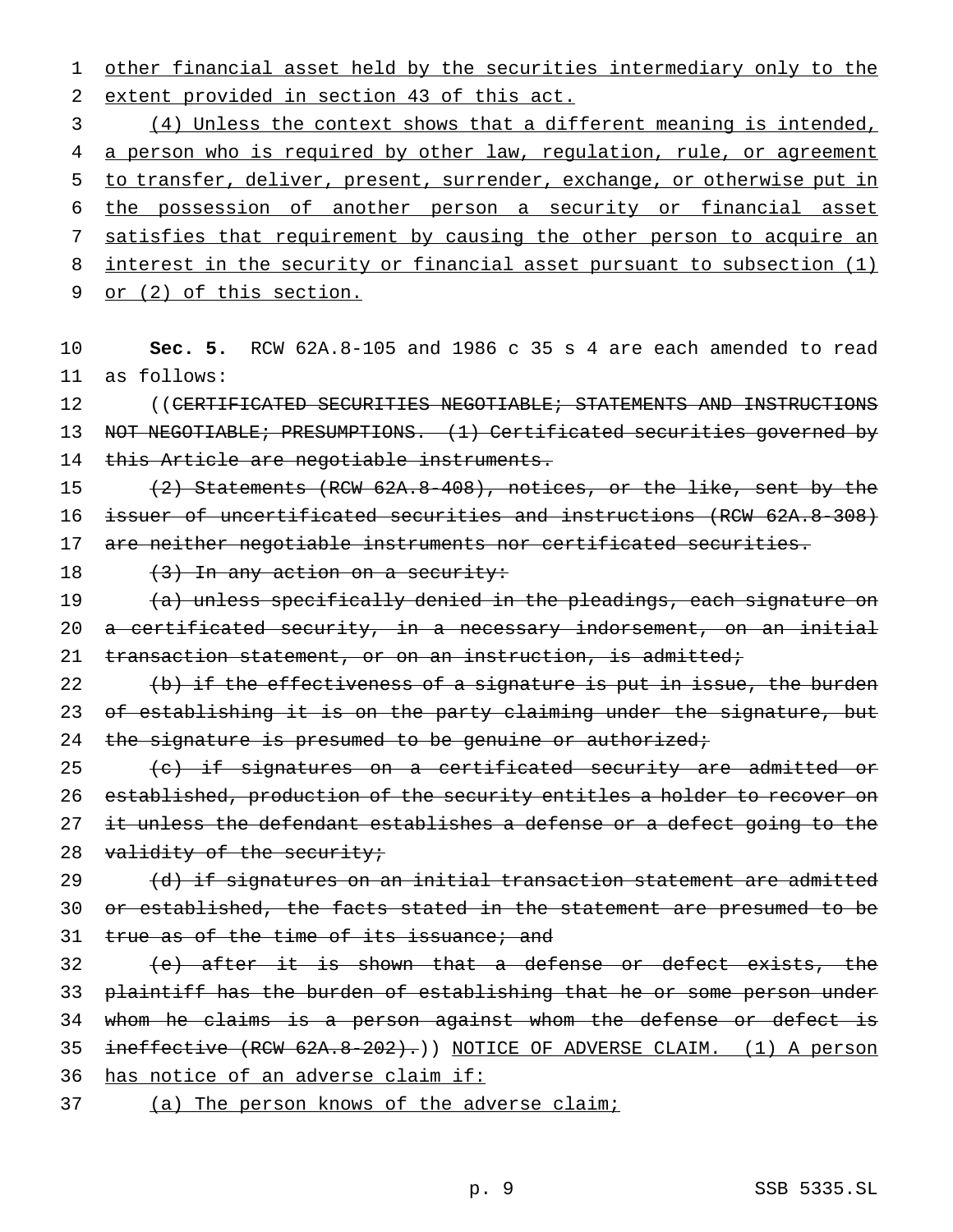(b) The person is aware of facts sufficient to indicate that there is a significant probability that the adverse claim exists and deliberately avoids information that would establish the existence of the adverse claim; or (c) The person has a duty, imposed by statute or regulation, to

 investigate whether an adverse claim exists, and the investigation so required would establish the existence of the adverse claim.

 (2) Having knowledge that a financial asset or interest therein is or has been transferred by a representative imposes no duty of inquiry into the rightfulness of a transaction and is not notice of an adverse 11 claim. However, a person who knows that a representative has transferred a financial asset or interest therein in a transaction that is, or whose proceeds are being used, for the individual benefit of the 14 representative or otherwise in breach of duty has notice of an adverse claim.

 (3) An act or event that creates a right to immediate performance of the principal obligation represented by a security certificate or 18 sets a date on or after which the certificate is to be presented or 19 surrendered for redemption or exchange does not itself constitute notice of an adverse claim except in the case of a transfer more than: (a) One year after a date set for presentment or surrender for 22 redemption or exchange; or

 (b) Six months after a date set for payment of money against presentation or surrender of the certificate, if money was available for payment on that date.

26 (4) A purchaser of a certificated security has notice of an adverse claim if the security certificate:

 (a) Whether in bearer or registered form, has been indorsed "for 29 collection" or "for surrender" or for some other purpose not involving transfer; or

 (b) Is in bearer form and has on it an unambiguous statement that 32 it is the property of a person other than the transferor, but the mere writing of a name on the certificate is not such a statement.

 (5) Filing of a financing statement under Article 9 is not notice of an adverse claim to a financial asset.

 **Sec. 6.** RCW 62A.8-106 and 1986 c 35 s 5 are each amended to read as follows: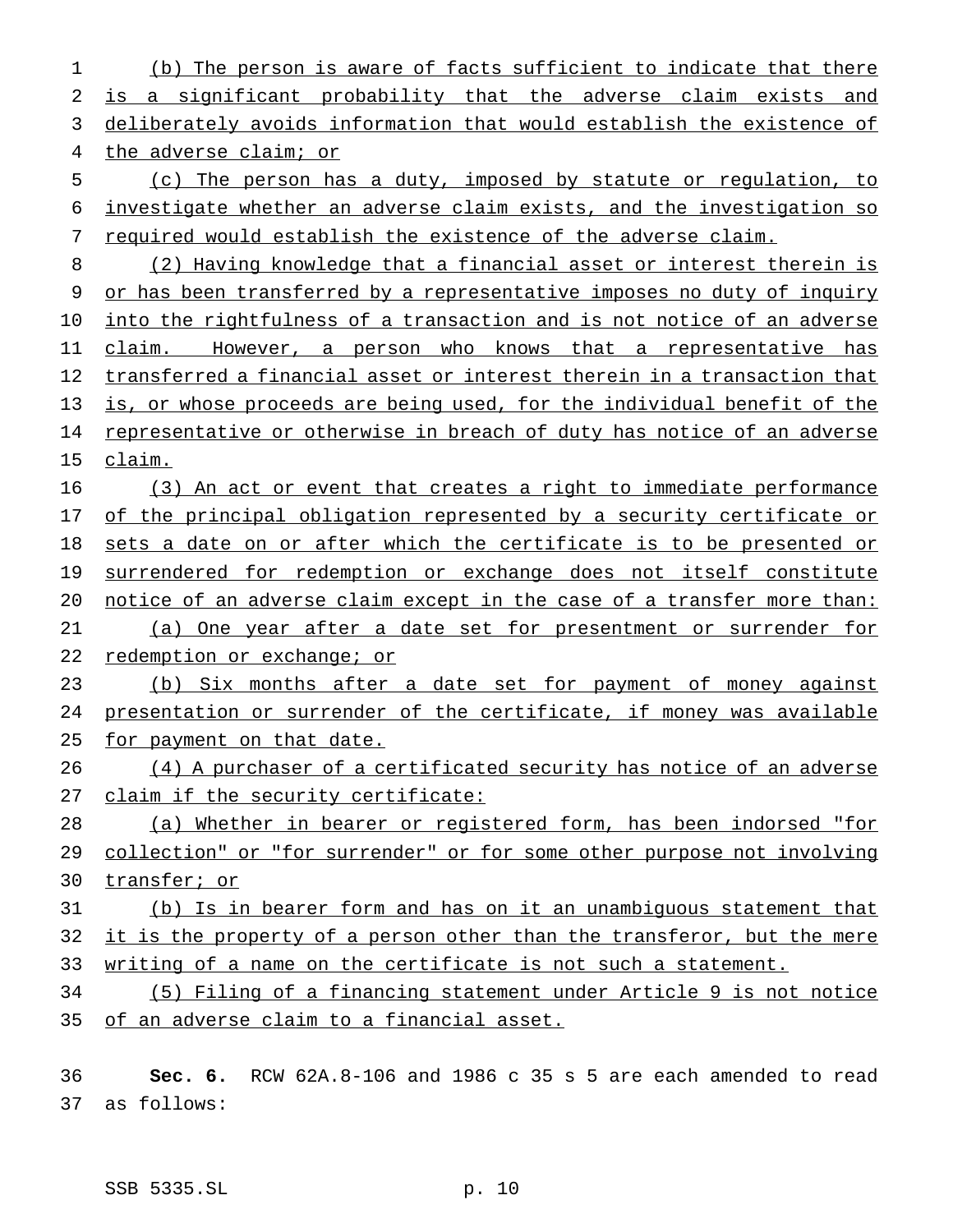| $\mathbf{1}$ | ((APPLICABILITY. The law (including the conflict of laws rules) of      |
|--------------|-------------------------------------------------------------------------|
| 2            | the jurisdiction of organization of the issuer governs the validity of  |
| 3            | a security, the effectiveness of registration by the issuer, and the    |
| 4            | rights and duties of the issuer with respect to:                        |
| 5            | (a) registration of transfer of a certificated security;                |
| 6            | (b) registration of transfer, pledge, or release of an                  |
| 7            | uncertificated security; and                                            |
| 8            | (c) sending of statements of uncertificated securities.) CONTROL.       |
| 9            | (1) A purchaser has "control" of a certificated security in bearer form |
| 10           | if the certificated security is delivered to the purchaser.             |
| 11           | (2) A purchaser has "control" of a certificated security in             |
| 12           | registered form if the certificated security is delivered to the        |
| 13           | purchaser, and:                                                         |
| 14           | (a) The certificate is indorsed to the purchaser or in blank by an      |
| 15           | effective indorsement; or                                               |
| 16           | (b) The certificate is registered in the name of the purchaser,         |
| 17           | upon original issue or registration of transfer by the issuer.          |
| 18           | (3) A purchaser has "control" of an uncertificated security if:         |
| 19           | The uncertificated security is delivered to the purchaser; or<br>(a)    |
| 20           | The issuer has agreed that it will comply with instructions<br>(b)      |
| 21           | originated by the purchaser without further consent by the registered   |
| 22           | owner.                                                                  |
| 23           | (4) A purchaser has "control" of a security entitlement if:             |
| 24           | The purchaser becomes the entitlement holder; or<br>(a)                 |
| 25           | (b) The securities intermediary has agreed that it will comply with     |
| 26           | entitlement orders originated by the purchaser without further consent  |
| 27           | by the entitlement holder.                                              |
| 28           | (5) If an interest in a security entitlement is granted by the          |
| 29           | entitlement holder to the entitlement holder's own securities           |
| 30           | intermediary, the securities intermediary has control.                  |
| 31           | (6) A purchaser who has satisfied the requirements of subsection        |
| 32           | $(3)(b)$ or $(4)(b)$ of this section has control even if the registered |
| 33           | owner in the case of subsection $(3)(b)$ of this section or the         |
| 34           | entitlement holder in the case of subsection $(4)(b)$ of this section   |
| 35           | retains the right to make substitutions for the uncertificated security |
| 36           | or security entitlement, to originate instructions or entitlement       |
| 37           | orders to the issuer or securities intermediary, or otherwise to deal   |
| 38           | with the uncertificated security or security entitlement.               |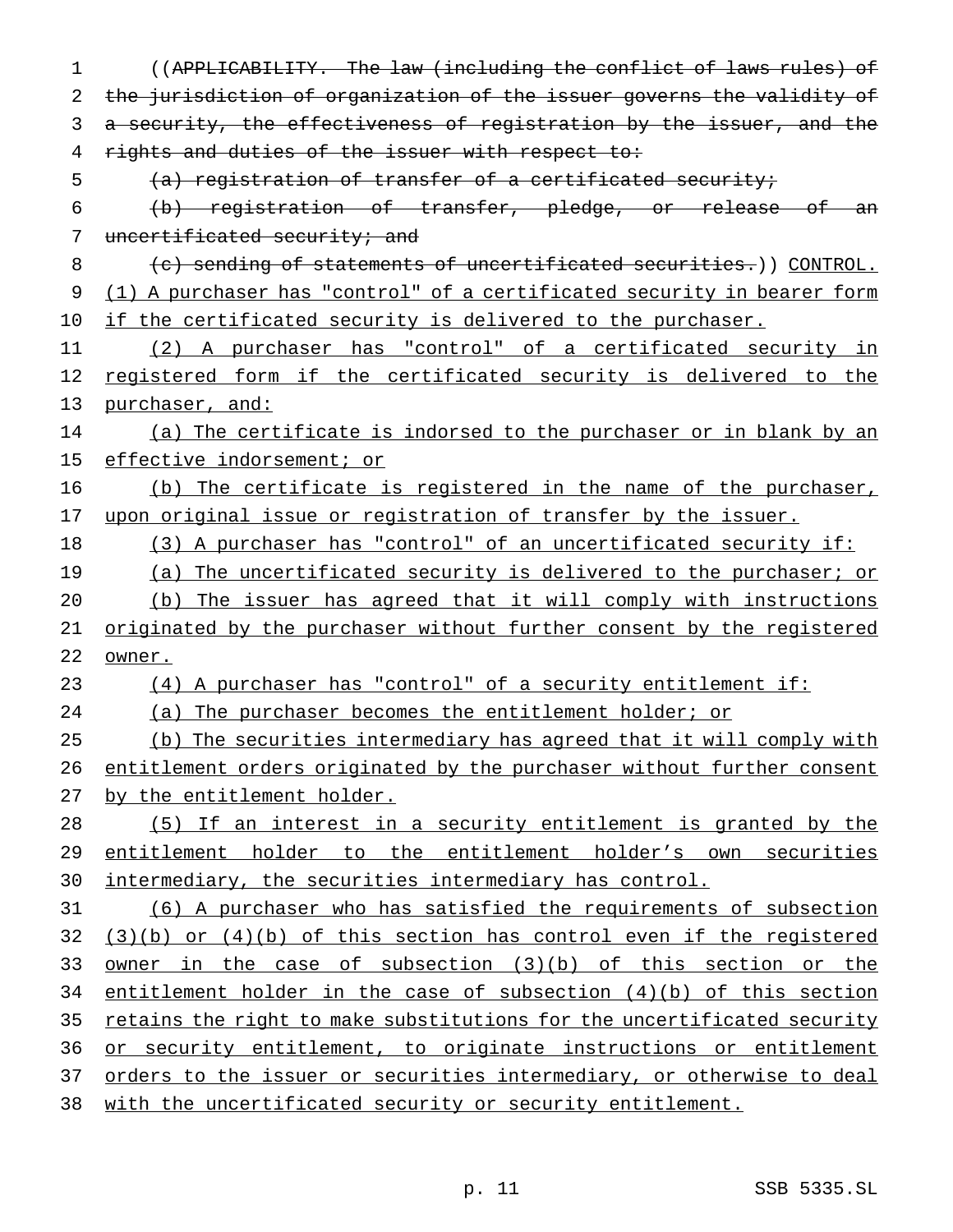(7) An issuer or a securities intermediary may not enter into an agreement of the kind described in subsection (3)(b) or (4)(b) of this 3 section without the consent of the registered owner or entitlement 4 holder, but an issuer or a securities intermediary is not required to enter into such an agreement even though the registered owner or entitlement holder so directs. An issuer or securities intermediary that has entered into such an agreement is not required to confirm the existence of the agreement to another party unless requested to do so by the registered owner or entitlement holder.

10 **Sec. 7.** RCW 62A.8-107 and 1986 c 35 s 6 are each amended to read 11 as follows:

12 ((SECURITIES TRANSFERABLE; ACTION FOR PRICE. (1) Unless otherwise 13 agreed and subject to any applicable law or regulation respecting short 14 sales, a person obligated to transfer securities may transfer any 15 certificated security of the specified issue in bearer form or 16 registered in the name of the transferee, or indorsed to him or in 17 blank, or he may transfer an equivalent uncertificated security to the 18 transferee or a person designated by the transferee.

19  $(2)$  If the buyer fails to pay the price as it comes due under a 20 contract of sale, the seller may recover the price of:

21  $(a)$  certificated securities accepted by the buyer;

22 (b) uncertificated securities that have been transferred to the 23 buyer or a person designated by the buyer; and

24 (c) other securities if efforts at their resale would be unduly 25 burdensome or if there is no readily available market for their 26 resale.)) WHETHER INDORSEMENT, INSTRUCTION, OR ENTITLEMENT IS 27 EFFECTIVE. (1) "Appropriate person" means:

28 (a) With respect to an indorsement, the person specified by a 29 security certificate or by an effective special indorsement to be 30 entitled to the security;

31 (b) With respect to an instruction, the registered owner of an 32 uncertificated security;

33 (c) With respect to an entitlement order, the entitlement holder; 34 (d) If the person designated in (a), (b), or (c) of this subsection 35 is deceased, the designated person's successor taking under other law 36 or the designated person's personal representative acting for the 37 estate of the decedent; or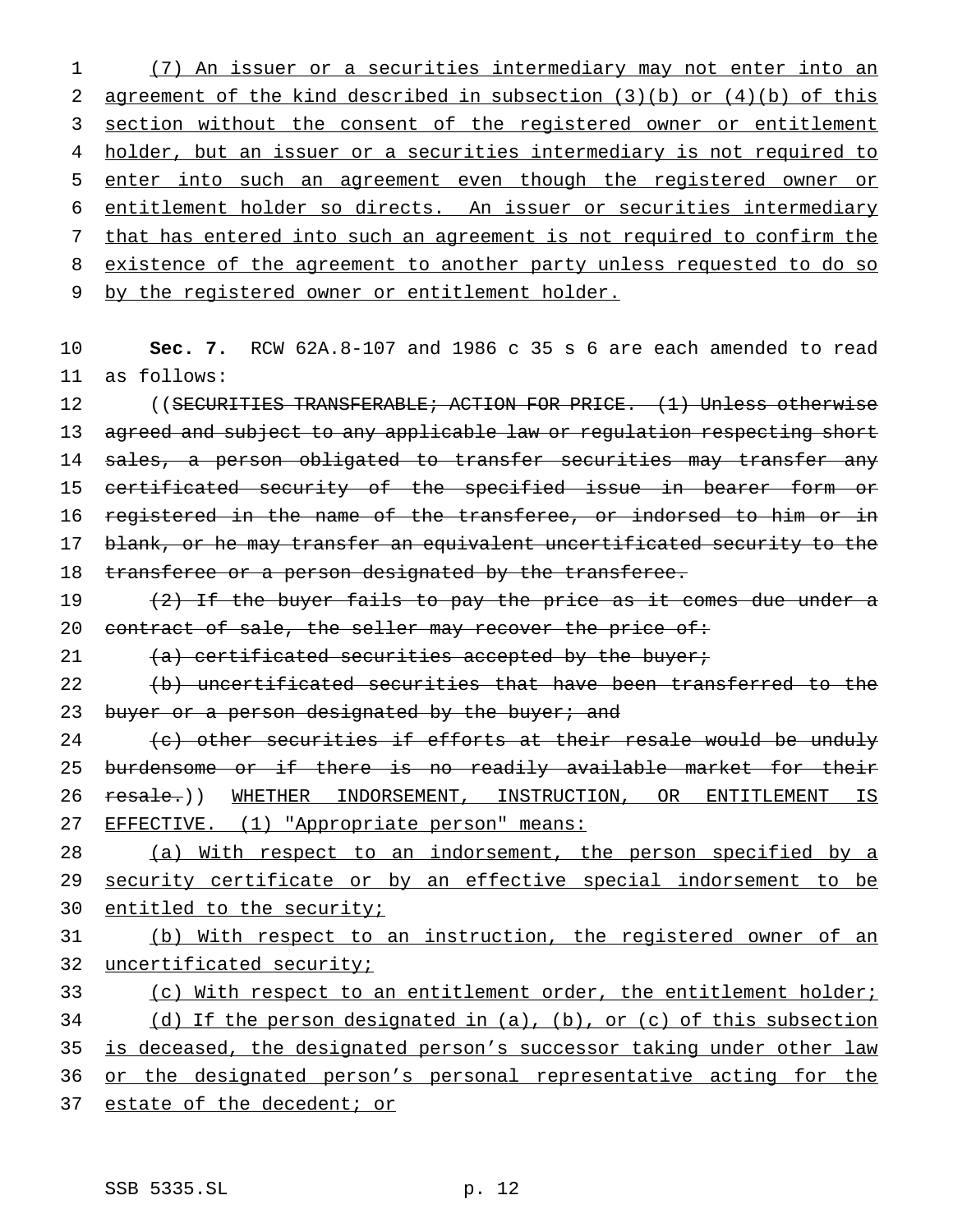(e) If the person designated in (a), (b), or (c) of this subsection lacks capacity, the designated person's guardian, conservator, or other similar representative who has power under other law to transfer the security or financial asset.

 (2) An indorsement, instruction, or entitlement order is effective if:

7 (a) It is made by the appropriate person;

 (b) It is made by a person who has power under the law of agency to transfer the security or financial asset on behalf of the appropriate person, including, in the case of an instruction or entitlement order, 11 a person who has control under RCW  $62A.8-106$  (3)(b) or  $(4)(b)$ ; or

 (c) The appropriate person has ratified it or is otherwise 13 precluded from asserting its ineffectiveness.

 (3) An indorsement, instruction, or entitlement order made by a 15 representative is effective even if:

 (a) The representative has failed to comply with a controlling 17 instrument or with the law of the state having jurisdiction of the representative relationship, including any law requiring the 19 representative to obtain court approval of the transaction; or

 (b) The representative's action in making the indorsement, instruction, or entitlement order or using the proceeds of the transaction is otherwise a breach of duty.

 (4) If a security is registered in the name of or specially indorsed to a person described as a representative, or if a securities account is maintained in the name of a person described as a representative, an indorsement, instruction, or entitlement order made by the person is effective even though the person is no longer serving in the described capacity.

 (5) Effectiveness of an indorsement, instruction, or entitlement order is determined as of the date the indorsement, instruction, or entitlement order is made, and an indorsement, instruction, or entitlement order does not become ineffective by reason of any later change of circumstances.

 **Sec. 8.** RCW 62A.8-108 and 1986 c 35 s 7 are each amended to read as follows:

 ((REGISTRATION OF PLEDGE AND RELEASE OF UNCERTIFICATED SECURITIES. A security interest in an uncertificated security may be evidenced by the registration of pledge to the secured party or a person designated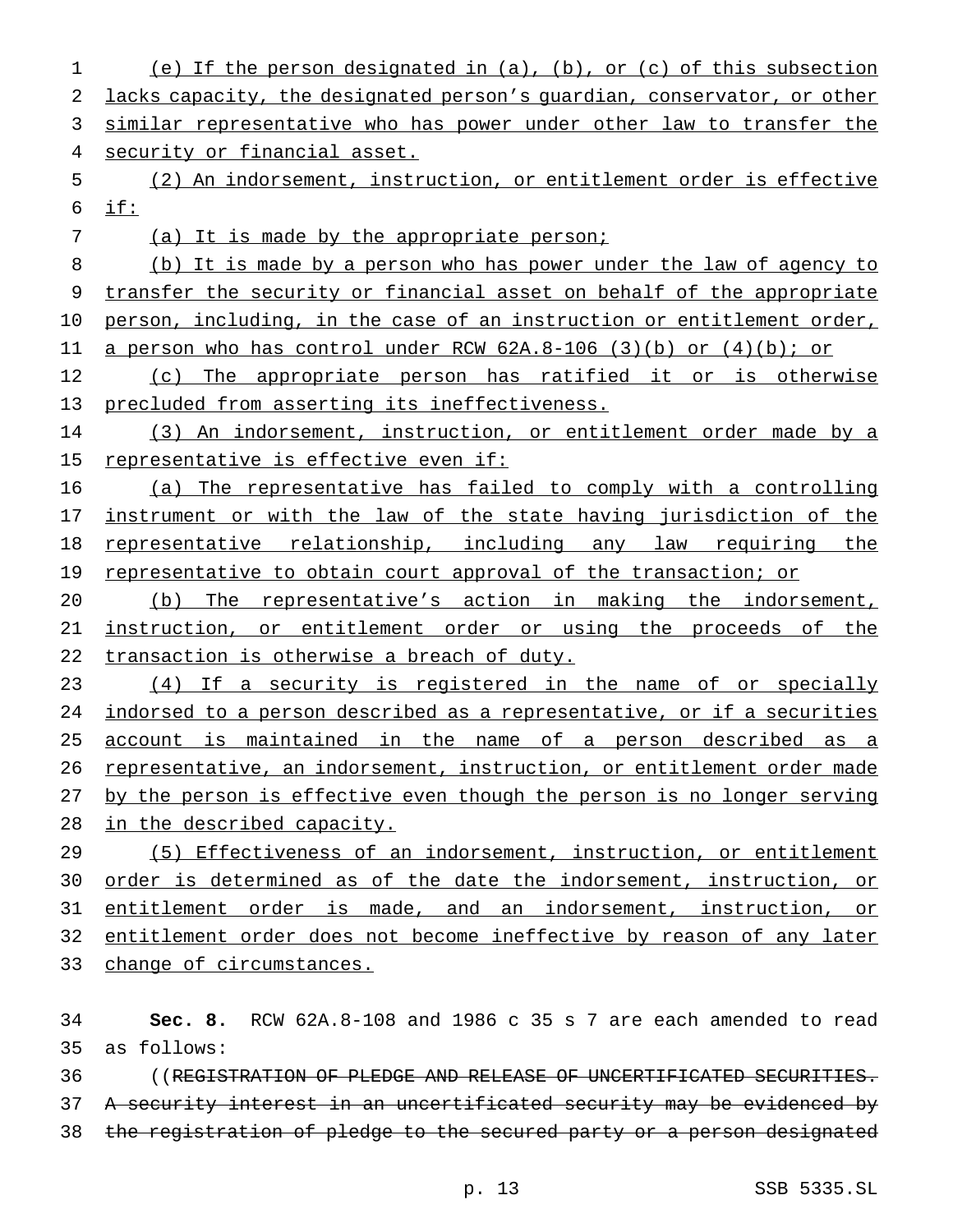1 by him. There can be no more than one registered pledge of an 2 uncertificated security at any time. The registered owner of an uncertificated security is the person in whose name the security is 4 registered, even if the security is subject to a registered pledge. The rights of a registered pledgee of an uncertificated security under this Article are terminated by the registration of release.)) WARRANTIES IN DIRECT HOLDING. (1) A person who transfers a certificated security to a purchaser for value warrants to the purchaser, and an indorser, if the transfer is by indorsement, warrants 10 to any subsequent purchaser, that: (a) The certificate is genuine and has not been materially altered; (b) The transferor or indorser does not know of any fact that might 13 impair the validity of the security; 14 (c) There is no adverse claim to the security; 15 (d) The transfer does not violate any restriction on transfer; (e) If the transfer is by indorsement, the indorsement is made by 17 an appropriate person, or if the indorsement is by an agent, the agent has actual authority to act on behalf of the appropriate person; and (f) The transfer is otherwise effective and rightful. (2) A person who originates an instruction for registration of transfer of an uncertificated security to a purchaser for value warrants to the purchaser that: (a) The instruction is made by an appropriate person, or if the instruction is by an agent, the agent has actual authority to act on 25 behalf of the appropriate person; 26 (b) The security is valid; 27 (c) There is no adverse claim to the security; and (d) At the time the instruction is presented to the issuer: 29 (i) The purchaser will be entitled to the registration of transfer; 30 (ii) The transfer will be registered by the issuer free from all liens, security interests, restrictions, and claims other than those specified in the instruction; (iii) The transfer will not violate any restriction on transfer; and (iv) The requested transfer will otherwise be effective and 36 rightful. (3) A person who transfers an uncertificated security to a purchaser for value and does not originate an instruction in connection with the transfer warrants that: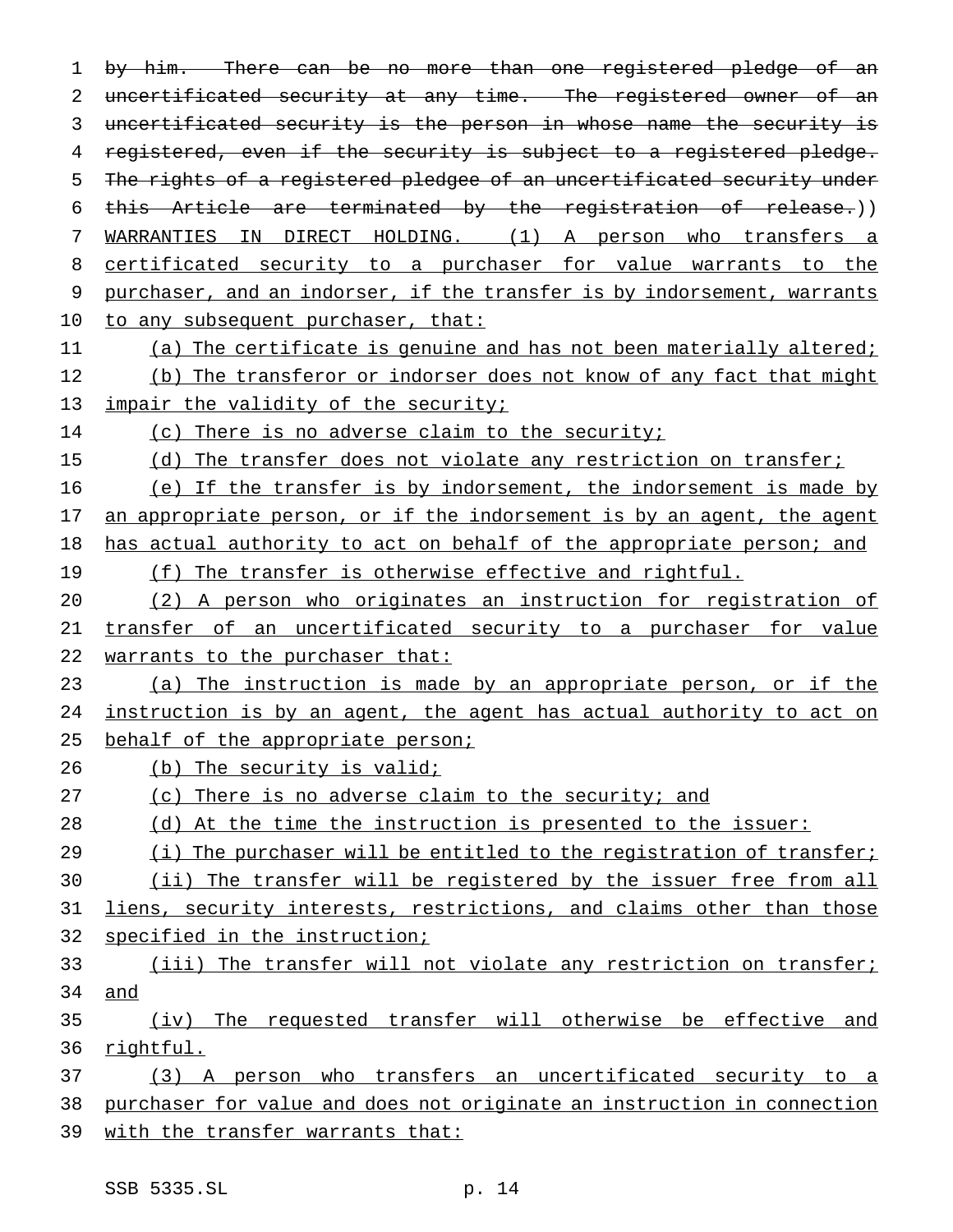(a) The uncertificated security is valid; (b) There is no adverse claim to the security; (c) The transfer does not violate any restriction on transfer; and (d) The transfer is otherwise effective and rightful. (4) A person who indorses a security certificate warrants to the issuer that: (a) There is no adverse claim to the security; and (b) The indorsement is effective. (5) A person who originates an instruction for registration of 10 transfer of an uncertificated security warrants to the issuer that: (a) The instruction is effective; and (b) At the time the instruction is presented to the issuer the 13 purchaser will be entitled to the registration of transfer. (6) A person who presents a certificated security for registration 15 of transfer or for payment or exchange warrants to the issuer that the person is entitled to the registration, payment, or exchange, but a 17 purchaser for value and without notice of adverse claims to whom transfer is registered warrants only that the person has no knowledge 19 of any unauthorized signature in a necessary indorsement. (7) If a person acts as agent of another in delivering a certificated security to a purchaser, the identity of the principal was known to the person to whom the certificate was delivered, and the certificate delivered by the agent was received by the agent from the principal or received by the agent from another person at the direction of the principal, the person delivering the security certificate warrants only that the delivering person has authority to act for the principal and does not know of any adverse claim to the certificated 28 security. (8) A secured party who redelivers a security certificate received, 30 or after payment and on order of the debtor delivers the security certificate to another person, makes only the warranties of an agent under subsection (7) of this section. (9) Except as otherwise provided in subsection (7) of this section, a broker acting for a customer makes to the issuer and a purchaser the warranties provided in subsections (1) through (6) of this section. A broker that delivers a security certificate to its customer, or causes its customer to be registered as the owner of an uncertificated security, makes to the customer the warranties provided in subsection 39 (1) or (2) of this section, and has the rights and privileges of a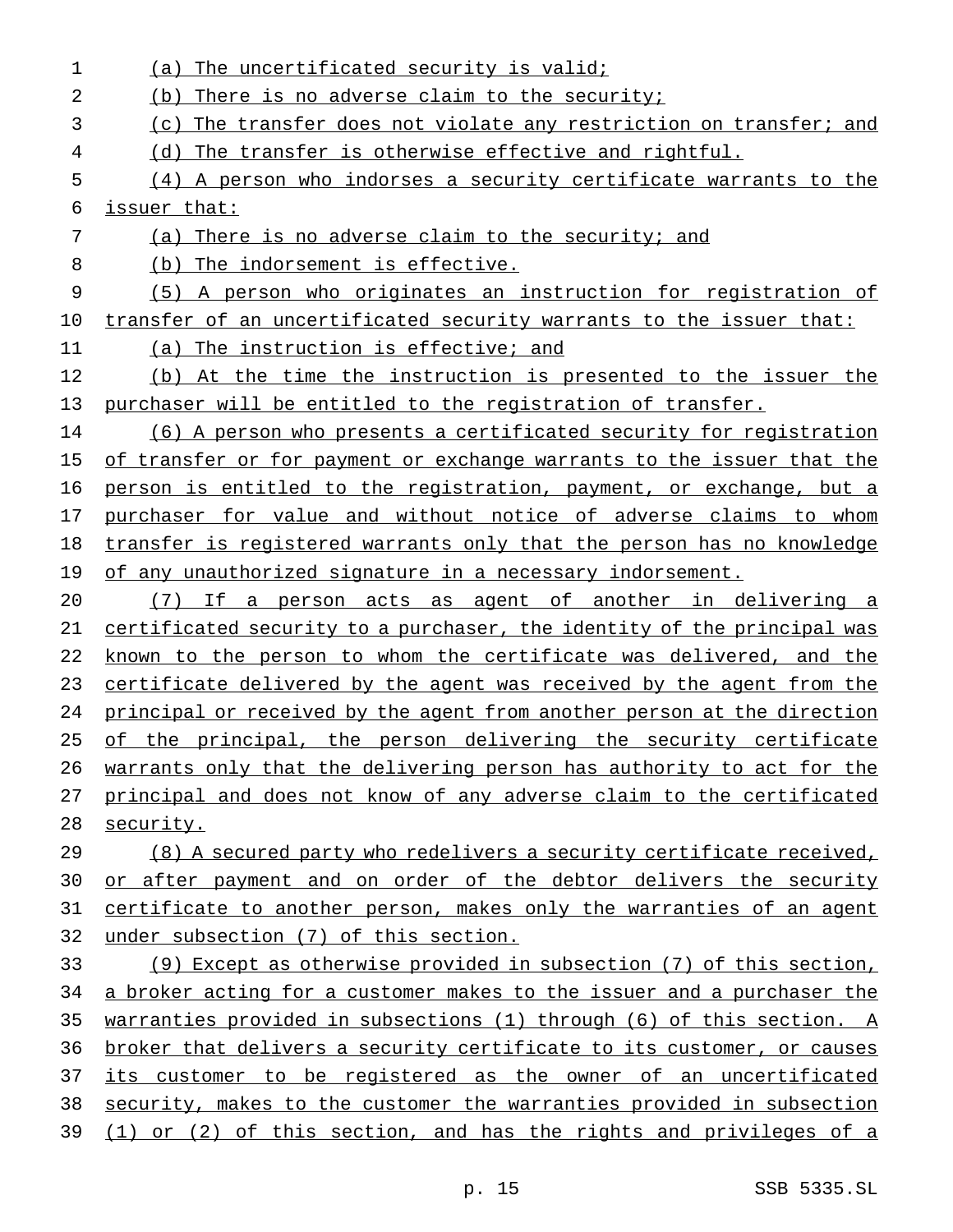1 purchaser under this section. The warranties of and in favor of the

 broker acting as an agent are in addition to applicable warranties 3 given by and in favor of the customer.

 NEW SECTION. **Sec. 9.** A new section is added to Title 62A RCW, to be codified as RCW 62A.8-109, to read as follows:

 WARRANTIES IN INDIRECT HOLDING. (1) A person who originates an entitlement order to a securities intermediary warrants to the securities intermediary that:

 (a) The entitlement order is made by an appropriate person, or if the entitlement order is by an agent, the agent has actual authority to 11 act on behalf of the appropriate person; and

(b) There is no adverse claim to the security entitlement.

 (2) A person who delivers a security certificate to a securities intermediary for credit to a securities account or originates an instruction with respect to an uncertificated security directing that the uncertificated security be credited to a securities account makes to the securities intermediary the warranties specified in RCW 62A.8- 108 (1) or (2).

 (3) If a securities intermediary delivers a security certificate to its entitlement holder or causes its entitlement holder to be registered as the owner of an uncertificated security, the securities intermediary makes to the entitlement holder the warranties specified in RCW 62A.8-108 (1) or (2).

 NEW SECTION. **Sec. 10.** A new section is added to Title 62A RCW, to be codified as RCW 62A.8-110, to read as follows:

 APPLICABILITY; CHOICE OF LAW. (1) The local law of the issuer's jurisdiction, as specified in subsection (4) of this section, governs:

(a) The validity of a security;

 (b) The rights and duties of the issuer with respect to registration of transfer;

 (c) The effectiveness of registration of transfer by the issuer; (d) Whether the issuer owes any duties to an adverse claimant to a security; and

 (e) Whether an adverse claim can be asserted against a person to whom transfer of a certificated or uncertificated security is registered or a person who obtains control of an uncertificated security.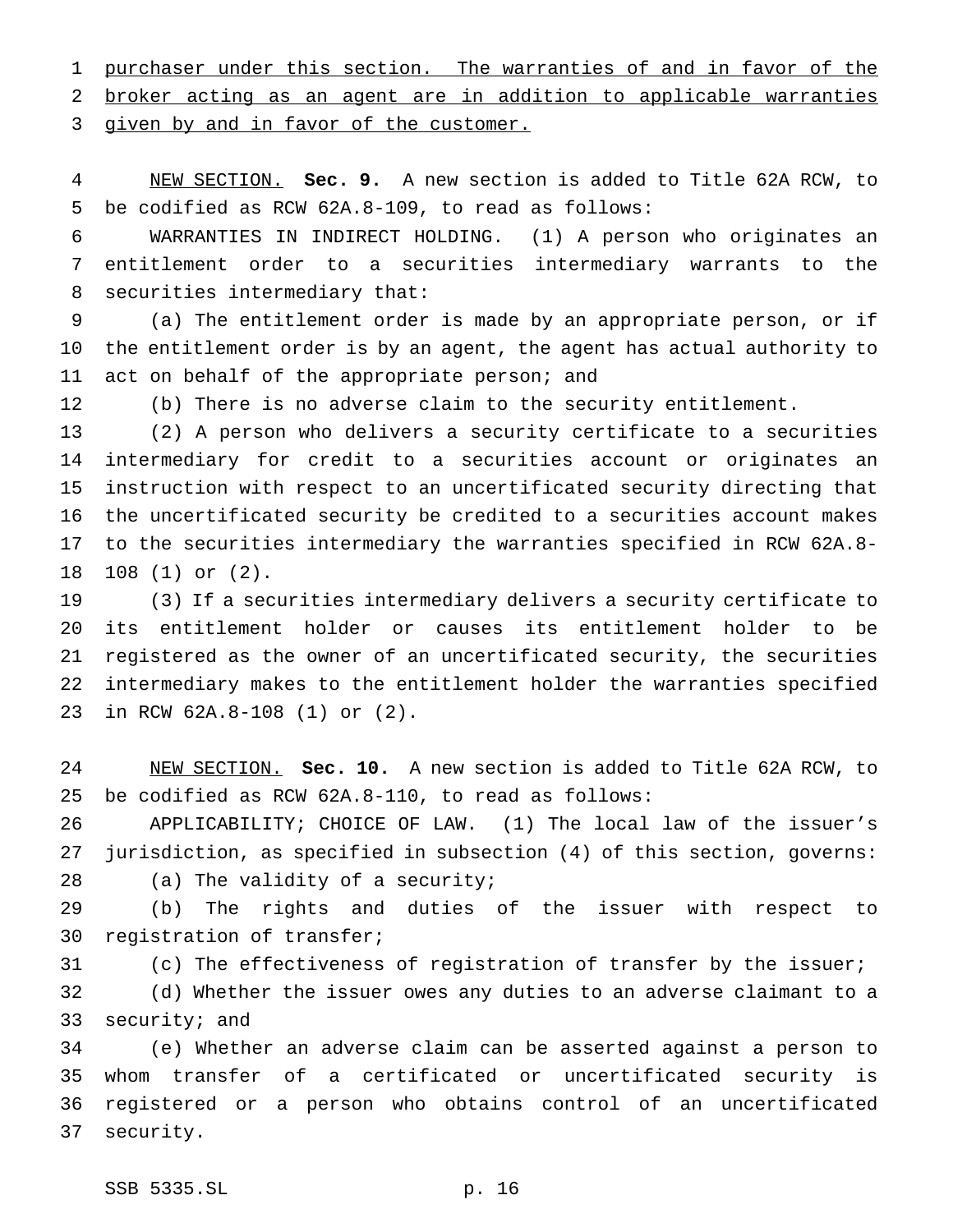(2) The local law of the securities intermediary's jurisdiction, as specified in subsection (5) of this section, governs:

 (a) Acquisition of a security entitlement from the securities intermediary;

 (b) The rights and duties of the securities intermediary and entitlement holder arising out of a security entitlement;

 (c) Whether the securities intermediary owes any duties to an 8 adverse claimant to a security entitlement; and

 (d) Whether an adverse claim can be asserted against a person who acquires a security entitlement from the securities intermediary or a person who purchases a security entitlement or interest therein from an entitlement holder.

 (3) The local law of the jurisdiction in which a security certificate is located at the time of delivery governs whether an adverse claim can be asserted against a person to whom the security certificate is delivered.

 (4) "Issuer's jurisdiction" means the jurisdiction under which the issuer of the security is organized or, if permitted by the law of that jurisdiction, the law of another jurisdiction specified by the issuer. An issuer organized under the law of this state may specify the law of another jurisdiction as the law governing the matters specified in subsection (1) (b) through (e) of this section.

 (5) The following rules determine a "securities intermediary's jurisdiction" for purposes of this section:

 (a) If an agreement between the securities intermediary and its entitlement holder specifies that it is governed by the law of a particular jurisdiction, that jurisdiction is the securities intermediary's jurisdiction.

 (b) If an agreement between the securities intermediary and its entitlement holder does not specify the governing law as provided in (a) of this subsection, but expressly specifies that the securities account is maintained at an office in a particular jurisdiction, that jurisdiction is the securities intermediary's jurisdiction.

 (c) If an agreement between the securities intermediary and its entitlement holder does not specify a jurisdiction as provided in (a) or (b) of this subsection, the securities intermediary's jurisdiction is the jurisdiction in which is located the office identified in an account statement as the office serving the entitlement holder's account.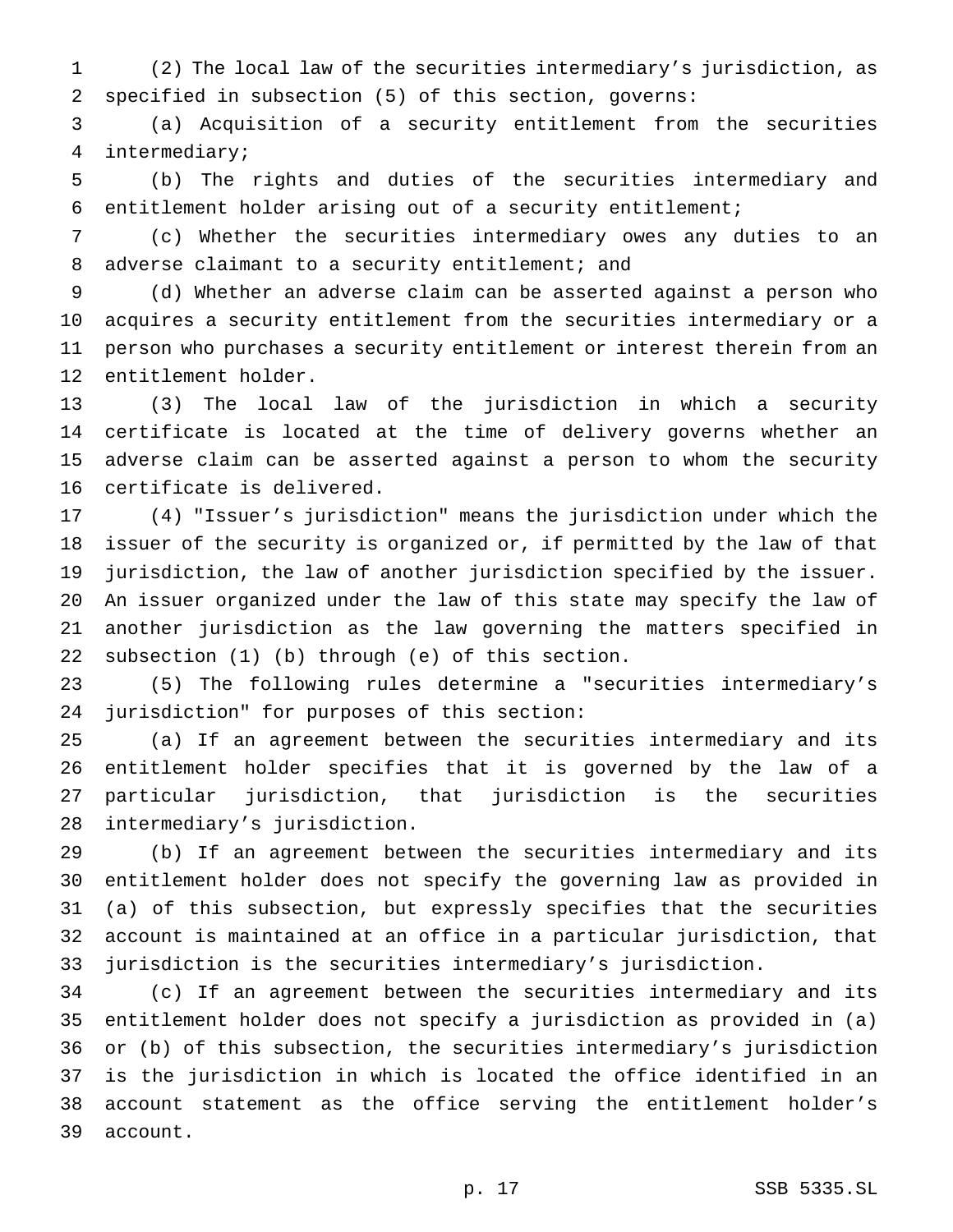(d) If an agreement between the securities intermediary and its entitlement holder does not specify a jurisdiction as provided in (a) or (b) of this subsection and an account statement does not identify an office serving the entitlement holder's account as provided in (c) of this subsection, the securities intermediary's jurisdiction is the jurisdiction in which is located the chief executive office of the securities intermediary.

 (6) A securities intermediary's jurisdiction is not determined by the physical location of certificates representing financial assets, or by the jurisdiction in which is organized the issuer of the financial asset with respect to which an entitlement holder has a security entitlement, or by the location of facilities for data processing or other recordkeeping concerning the account.

 NEW SECTION. **Sec. 11.** A new section is added to Title 62A RCW, to be codified as RCW 62A.8-111, to read as follows:

 CLEARING CORPORATION RULES. A rule adopted by a clearing corporation governing rights and obligations among the clearing corporation and its participants in the clearing corporation is effective even if the rule conflicts with this Title and affects another party who does not consent to the rule.

 NEW SECTION. **Sec. 12.** A new section is added to Title 62A RCW, to be codified as RCW 62A.8-112, to read as follows:

 CREDITOR'S LEGAL PROCESS. (1) The interest of a debtor in a certificated security may be reached by a creditor only by actual seizure of the security certificate by the officer making the attachment or levy, except as otherwise provided in subsection (4) of this section. However, a certificated security for which the certificate has been surrendered to the issuer may be reached by a creditor by legal process upon the issuer.

 (2) The interest of a debtor in an uncertificated security may be reached by a creditor only by legal process upon the issuer at its chief executive office in the United States, except as otherwise provided in subsection (4) of this section.

 (3) The interest of a debtor in a security entitlement may be reached by a creditor only by legal process upon the securities intermediary with whom the debtor's securities account is maintained, except as otherwise provided in subsection (4) of this section.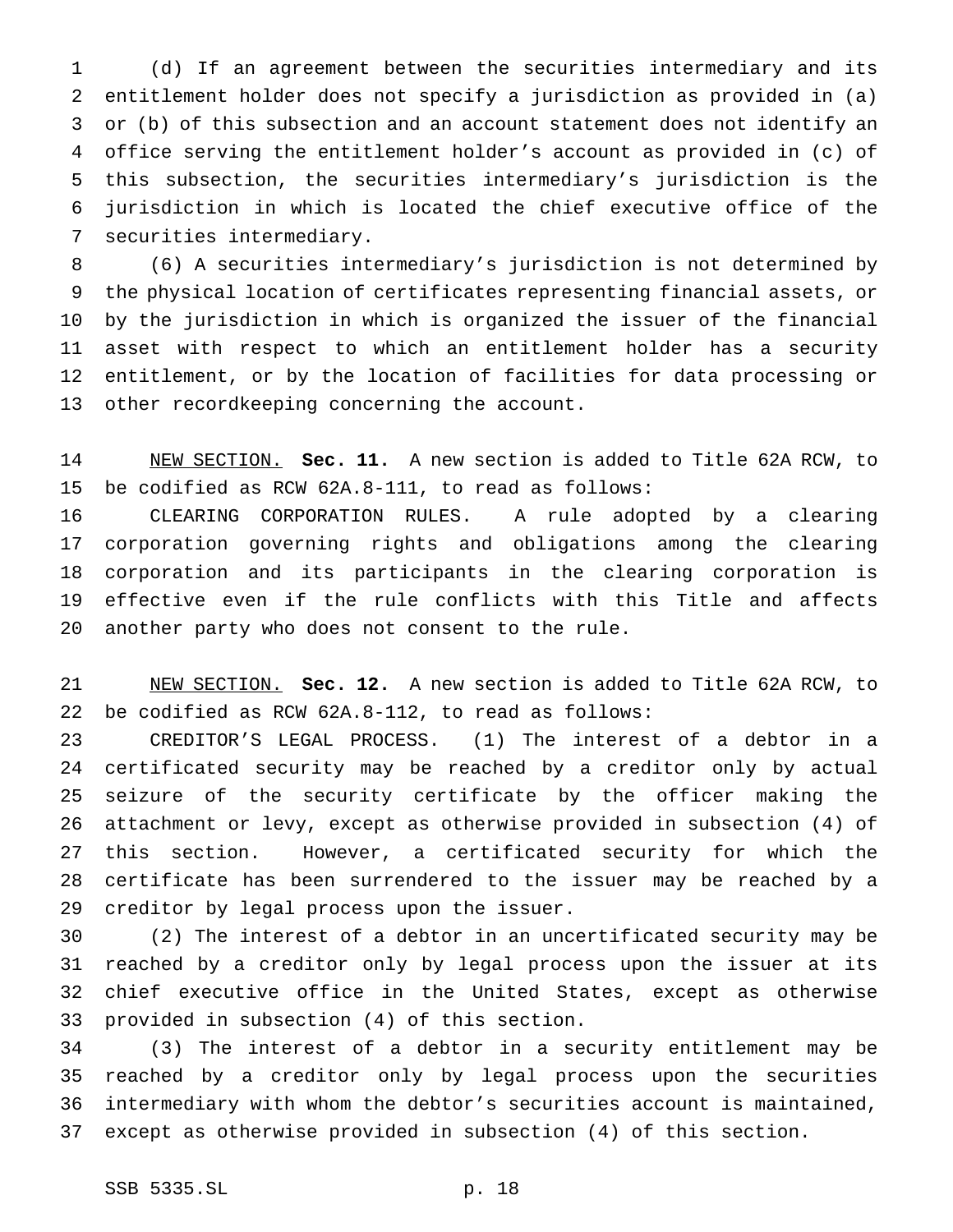(4) The interest of a debtor in a certificated security for which the certificate is in the possession of a secured party, or in an uncertificated security registered in the name of a secured party, or a security entitlement maintained in the name of a secured party, may be reached by a creditor by legal process upon the secured party.

 (5) A creditor whose debtor is the owner of a certificated security, uncertificated security, or security entitlement is entitled to aid from a court of competent jurisdiction, by injunction or otherwise, in reaching the certificated security, uncertificated security, or security entitlement or in satisfying the claim by means allowed at law or in equity in regard to property that cannot readily be reached by other legal process.

 NEW SECTION. **Sec. 13.** A new section is added to Title 62A RCW, to be codified as RCW 62A.8-113, to read as follows:

 STATUTE OF FRAUDS INAPPLICABLE. A contract or modification of a contract for the sale or purchase of a security is enforceable whether or not there is a writing signed or record authenticated by a party against whom enforcement is sought, even if the contract or modification is not capable of performance within one year of its making.

 NEW SECTION. **Sec. 14.** A new section is added to Title 62A RCW, to be codified as RCW 62A.8-114, to read as follows:

 EVIDENTIARY RULES CONCERNING CERTIFICATED SECURITIES. The following rules apply in an action on a certificated security against the issuer:

 (1) Unless specifically denied in the pleadings, each signature on a security certificate or in a necessary indorsement is admitted.

 (2) If the effectiveness of a signature is put in issue, the burden of establishing effectiveness is on the party claiming under the signature, but the signature is presumed to be genuine or authorized. (3) If signatures on a security certificate are admitted or established, production of the certificate entitles a holder to recover on it unless the defendant establishes a defense or a defect going to the validity of the security.

 (4) If it is shown that a defense or defect exists, the plaintiff has the burden of establishing that the plaintiff or some person under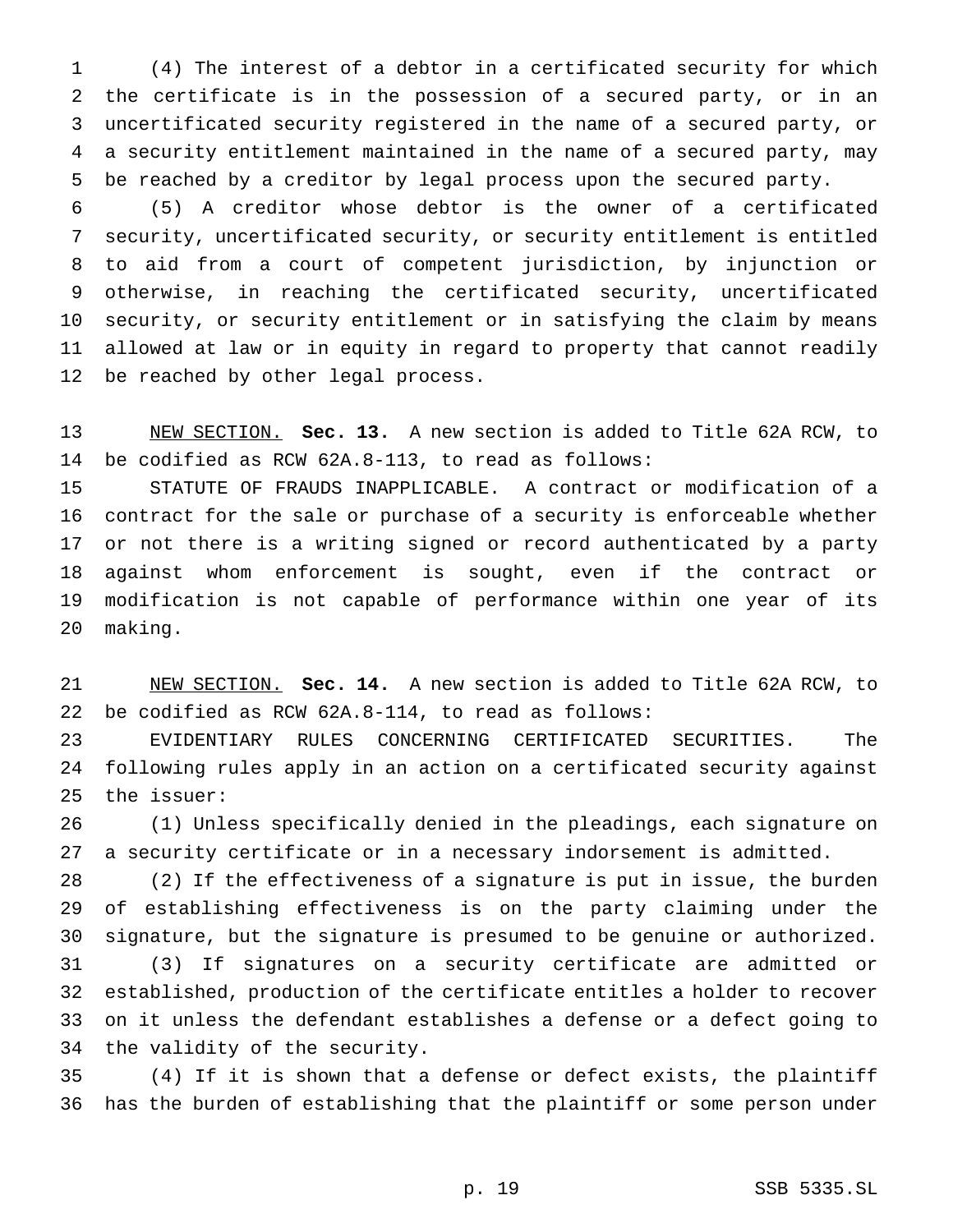whom the plaintiff claims is a person against whom the defense or defect cannot be asserted.

 NEW SECTION. **Sec. 15.** A new section is added to Title 62A RCW, to be codified as RCW 62A.8-115, to read as follows:

 SECURITIES INTERMEDIARY AND OTHERS NOT LIABLE TO ADVERSE CLAIMANT. A securities intermediary that has transferred a financial asset pursuant to an effective entitlement order, or a broker or other agent or bailee that has dealt with a financial asset at the direction of its customer or principal, is not liable to a person having an adverse claim to the financial asset, unless the securities intermediary, or broker or other agent or bailee:

 (1) Took the action after it had been served with an injunction, restraining order, or other legal process enjoining it from doing so, issued by a court of competent jurisdiction, and had a reasonable opportunity to act on the injunction, restraining order, or other legal process; or

 (2) Acted in collusion with the wrongdoer in violating the rights 18 of the adverse claimant; or

 (3) In the case of a security certificate that has been stolen, acted with notice of the adverse claim.

 NEW SECTION. **Sec. 16.** A new section is added to Title 62A RCW, to be codified as RCW 62A.8-116, to read as follows:

 SECURITIES INTERMEDIARY AS PURCHASER FOR VALUE. A securities intermediary that receives a financial asset and establishes a security entitlement to the financial asset in favor of an entitlement holder is a purchaser for value of the financial asset. A securities intermediary that acquires a security entitlement to a financial asset from another securities intermediary acquires the security entitlement for value if the securities intermediary acquiring the security entitlement establishes a security entitlement to the financial asset in favor of an entitlement holder.

## **PART 2**

**ISSUE((--)) AND ISSUER**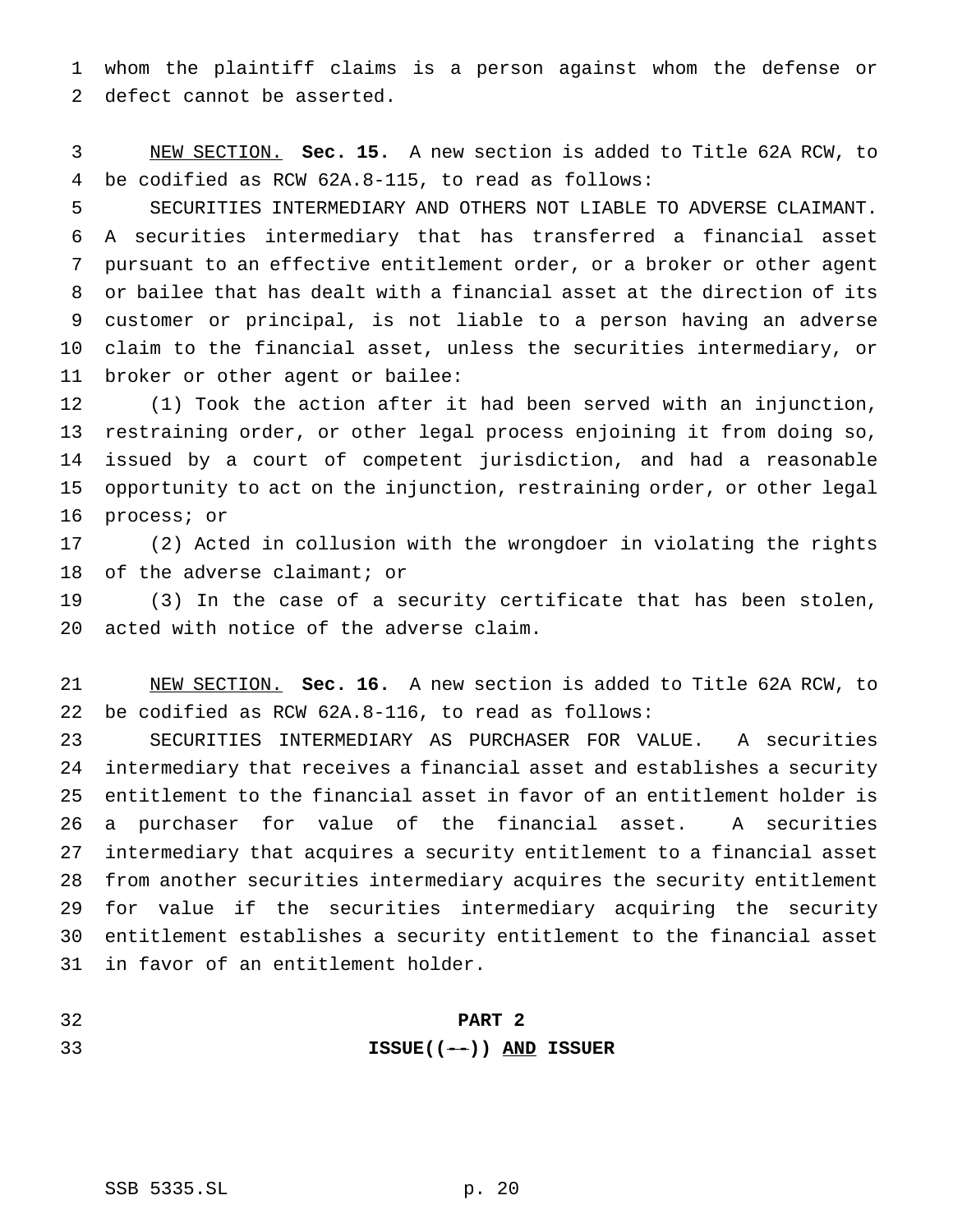1 **Sec. 17.** RCW 62A.8-201 and 1986 c 35 s 8 are each amended to read 2 as follows:

 $(1)$  (( $\text{I}$ ))ISSUER(( $\text{I}$ )). (1) With respect to an obligation(( $\text{I}$ )) on or a 4 defense(( $s$ )) to a security, an "issuer" includes a person (( $who$ )) that: 5 (a) Places or authorizes the placing of ((his)) its name on a 6 ((certificated)) security (((otherwise)) certificate, other than as 7 authenticating trustee, registrar, transfer agent, or the like( $(+)$ ), to 8 evidence ((that it represents)) a share, participation, or other 9 interest in ((his)) its property or in an enterprise, or to evidence 10 ((his)) its duty to perform an obligation represented by the 11 ((certificated security)) certificate;

12 (b)  $C$ reates a share((s)), participation((s)), or other 13 interest((s)) in ((his)) its property or in an enterprise, or 14 undertakes an obligation((s)), ((which shares, participations, 15 interests, or obligations are)) that is an uncertificated 16 ((securities)) security;

17 (c) Directly or indirectly creates  $\underline{a}$  fractional interest((s)) in 18 ((his)) its rights or property, ((which)) if the fractional interest((s 19 are)) is represented by ((certificated securities)) a security 20 certificate; or

21 (d) Becomes responsible for<sub>1</sub> or in place of  $((any other))$ , another 22 person described as an issuer in this section.

23 (2) With respect to  $\underline{an}$  obligation((s)) on or defense((s)) to a 24 security, a guarantor is an issuer to the extent of ((his)) its 25 guaranty, whether or not ((his)) its obligation is noted on a 26 ((certificated security or on statements of uncertificated securities 27 sent pursuant to RCW 62A.8-408) security certificate.

28 (3) With respect to registration of <u>a</u> transfer, ((pledge, or 29 release (Part 4 of this Article), "))issuer((")) means a person on 30 whose behalf transfer books are maintained.

31 **Sec. 18.** RCW 62A.8-202 and 1986 c 35 s 9 are each amended to read 32 as follows:

33 ISSUER'S RESPONSIBILITY AND DEFENSES; NOTICE OF DEFECT OR DEFENSE. 34 (1) Even against a purchaser for value and without notice, the terms of 35 a certificated security include( $($ :

36  $(a)$  if the security is certificated, those stated on the security; 37 (b) if the security is uncertificated, those contained in the

38 initial transaction statement sent to such purchaser, or if his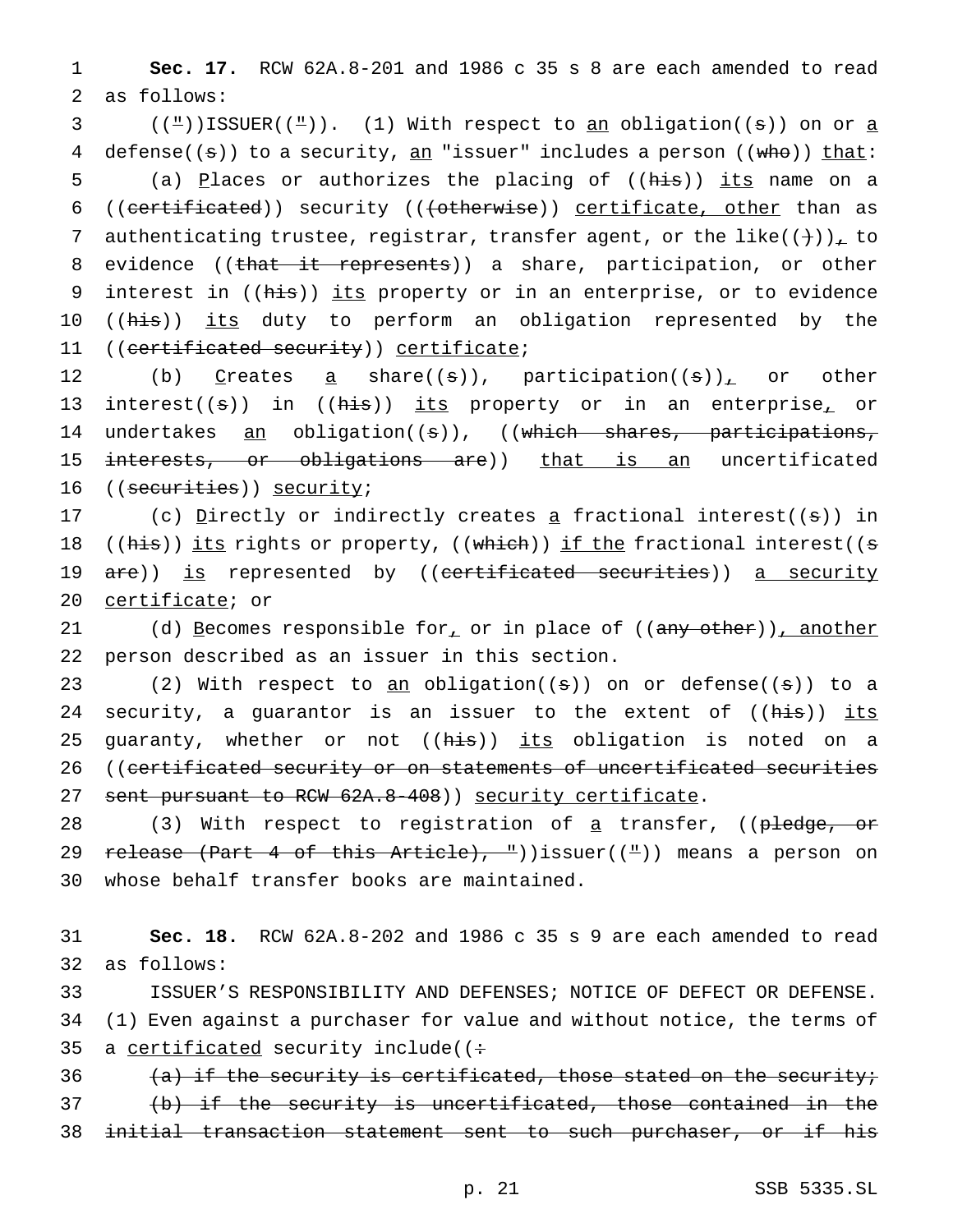1 interest is transferred to him other than by registration of transfer, 2 pledge, or release, the initial transaction statement sent to the 3 registered owner or registered pledgee; and

4 (c) those made part of the security by reference, on the 5 certificated security or in the initial transaction statement, to 6 another instrument, indenture, or document or to a constitution, 7 statute, ordinance, rule, regulation, order or the like, to the extent 8 that the terms referred to do not conflict with the terms stated on the 9 certificated security or contained in the statement. A reference under 10 this paragraph does not of itself charge a purchaser for value with 11 notice of a defect going to the validity of the security, even though 12 the certificated security or statement expressly states that a person 13 accepting it admits notice.

14 (2) A certificated security in the hands of a purchaser for value 15 or an uncertificated security as to which an initial transaction 16 statement has been sent to a purchaser for value, other than a security 17 <del>issued by a government or governmental agency or unit, even though</del> 18 issued with a defect going to its validity, is valid with respect to 19 the purchaser if he is without notice of the particular defect unless 20 the defect involves a violation of constitutional provisions, in which 21 case the security is valid with respect to a subsequent purchaser for 22 value and without notice of the defect.

23 This subsection)) terms stated on the certificate and terms made 24 part of the security by reference on the certificate to another 25 instrument, indenture, or document or to a constitution, statute, 26 ordinance, rule, regulation, order, or the like, to the extent the 27 terms referred to do not conflict with terms stated on the certificate. 28 A reference under this subsection does not of itself charge a purchaser 29 for value with notice of a defect going to the validity of the 30 security, even if the certificate expressly states that a person 31 accepting it admits notice. The terms of an uncertificated security 32 include those stated in any instrument, indenture, or document or in a 33 constitution, statute, ordinance, rule, regulation, order, or the like, 34 pursuant to which the security is issued.

35 (2) The following rules apply if an issuer asserts that a security 36 is not valid:

37 (a) A security other than one issued by a government or 38 governmental subdivision, agency, or instrumentality, even though 39 issued with a defect going to its validity, is valid in the hands of a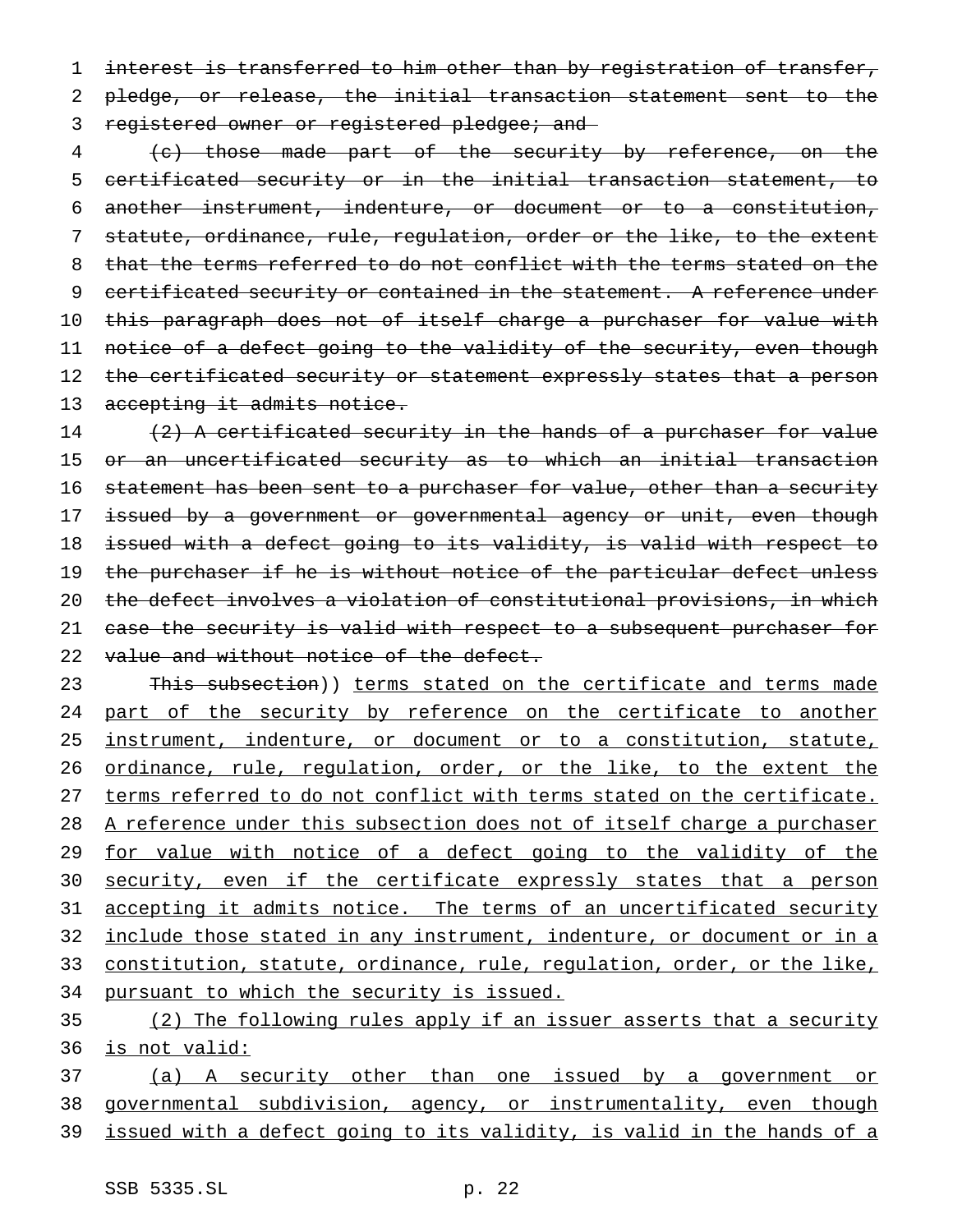1 purchaser for value and without notice of the particular defect unless 2 the defect involves a violation of a constitutional provision. In that 3 case, the security is valid in the hands of a purchaser for value and 4 without notice of the defect, other than one who takes by original 5 issue.

 (b) Subsection (2)(a) of this section applies to an issuer that is 7 a government or governmental subdivision, agency, or ((unit)) 8 instrumentality only if ((either)) there has been substantial compliance with the legal requirements governing the issue or the issuer has received a substantial consideration for the issue as a whole or for the particular security and a stated purpose of the issue is one for which the issuer has power to borrow money or issue the security.

14 (3) Except as otherwise provided in ((the case of certain 15 unauthorized signatures ())RCW 62A.8-205((+)), lack of genuineness of 16 a certificated security ((or an initial transaction statement)) is a 17 complete defense, even against a purchaser for value and without 18 notice.

19 (4) All other defenses of the issuer of a ((certificated or 20 uncertificated)) security, including nondelivery and conditional 21 delivery of a certificated security, are ineffective against a 22 purchaser for value who has taken the certificated security without 23 notice of the particular defense.

24 (5) ((Nothing in)) This section ((shall be construed to)) does not 25 affect the right of a party to cancel a contract for a security "when, 26 as and if issued" or  $((a))$  "when distributed" ((contract to cancel the 27 contract)) in the event of a material change in the character of the 28 security that is the subject of the contract or in the plan or 29 arrangement pursuant to which the security is to be issued or 30 distributed.

31 (6) If a security is held by a securities intermediary against whom 32 an entitlement holder has a security entitlement with respect to the 33 security, the issuer may not assert any defense that the issuer could 34 not assert if the entitlement holder held the security directly.

35 **Sec. 19.** RCW 62A.8-203 and 1986 c 35 s 10 are each amended to read 36 as follows:

37 STALENESS AS NOTICE OF DEFECT( $(S)$ ) OR DEFENSE( $(S)$ ). ( $(\overline{\{+ \}})$ ) After 38 an act or event, other than a call that has been revoked, creating a

p. 23 SSB 5335.SL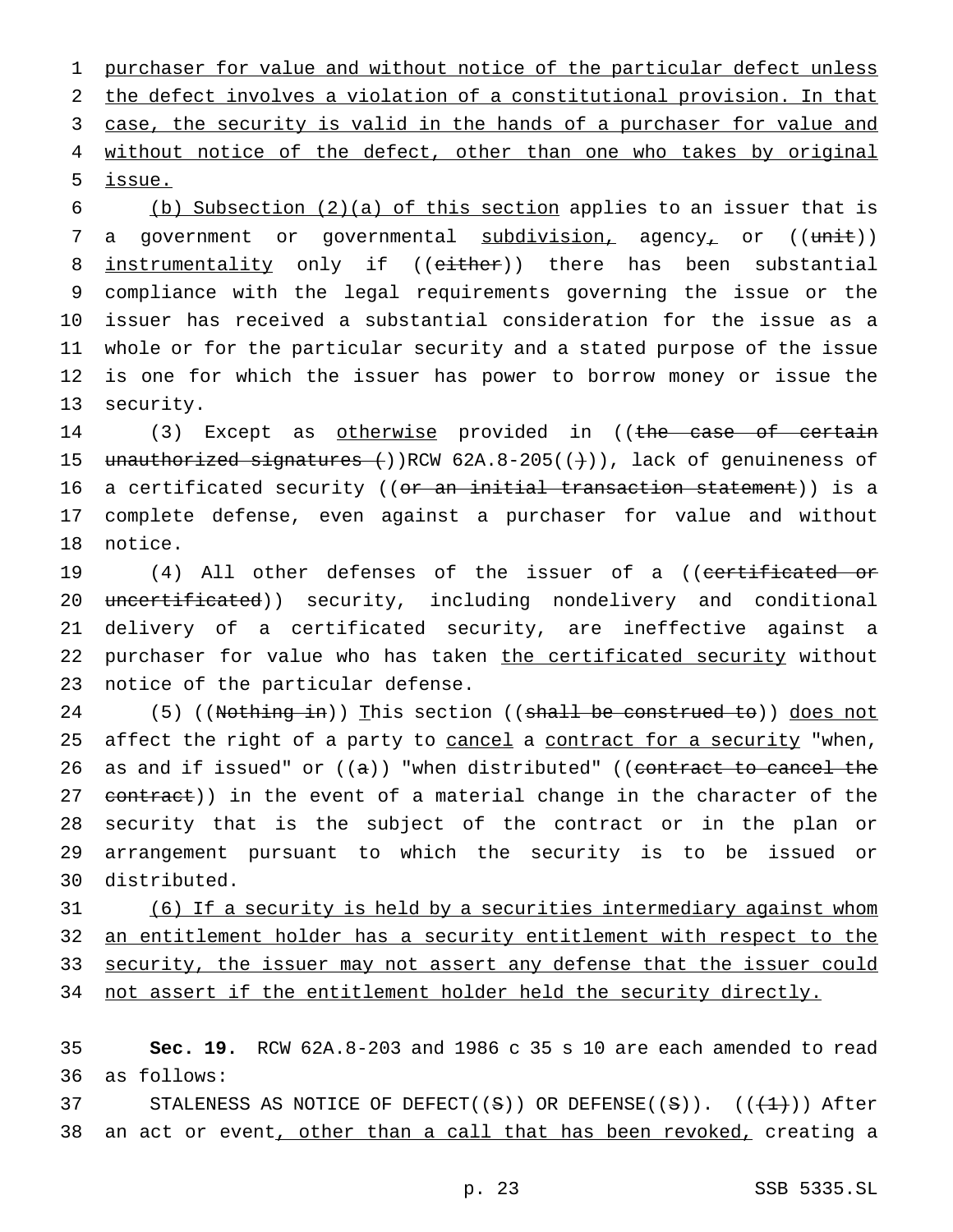1 right to immediate performance of the principal obligation represented 2 by a certificated security or ((that sets)) setting a date on or after 3 which the security is to be presented or surrendered for redemption or 4 exchange, a purchaser is charged with notice of any defect in its issue 5 or defense of the issuer<sub> $\pm$ </sub> if( $\div$ 

6  $(a+)$ ) the act or event ((is one requiring)):

7 (1) Requires the payment of money, the delivery of a certificated 8 ((securities)) security, the registration of transfer of an 9 uncertificated ((securities)) security, or any of ((these)) them on 10 presentation or surrender of the ((certificated)) security certificate, 11 the ((<del>funds</del>)) money or ((<del>securities are</del>)) <u>security is</u> available on the 12 date set for payment or exchange, and ((he)) the purchaser takes the 13 security more than one year after that date; ((and

14  $(b)$  the act or event)) or

15 (2) Is not covered by ((paragraph (a))) subsection (1) of this 16 section and ((he)) the purchaser takes the security more than ((2)) two 17 years after the date set for surrender or presentation or the date on 18 which performance became due.

19 ( $(\frac{2}{3})$  A call that has been revoked is not within subsection  $(1)$ .)

20 **Sec. 20.** RCW 62A.8-204 and 1986 c 35 s 11 are each amended to read 21 as follows:

22 EFFECT OF ISSUER'S RESTRICTIONS ON TRANSFER. A restriction on 23 transfer of a security imposed by the issuer, even  $((t$ hough)) if 24 otherwise lawful, is ineffective against  $((a_n,y_n))$  a person without 25 (( $\text{actual}$ )) knowledge of (( $\pm$ )) the restriction unless:

26 ( $(\overline{a})$ ) (1) The security is certificated and the restriction is 27 noted conspicuously ((thereon)) on the security certificate; or

 $((+b))$   $(2)$  The security is uncertificated and ((<del>a notation of the</del> restriction is contained in the initial transaction statement sent to the person or, if his interest is transferred to him other than by registration of transfer, pledge, or release, the initial transaction 32 statement sent to)) the registered owner ((or the registered pledgee)) 33 has been notified by the restriction.

34 **Sec. 21.** RCW 62A.8-205 and 1986 c 35 s 12 are each amended to read 35 as follows:

36 EFFECT OF UNAUTHORIZED SIGNATURE ON ((<del>CERTIFICATED</del>)) SECURITY ((OR 37 **INITIAL TRANSACTION STATEMENT**) (CERTIFICATE. An unauthorized signature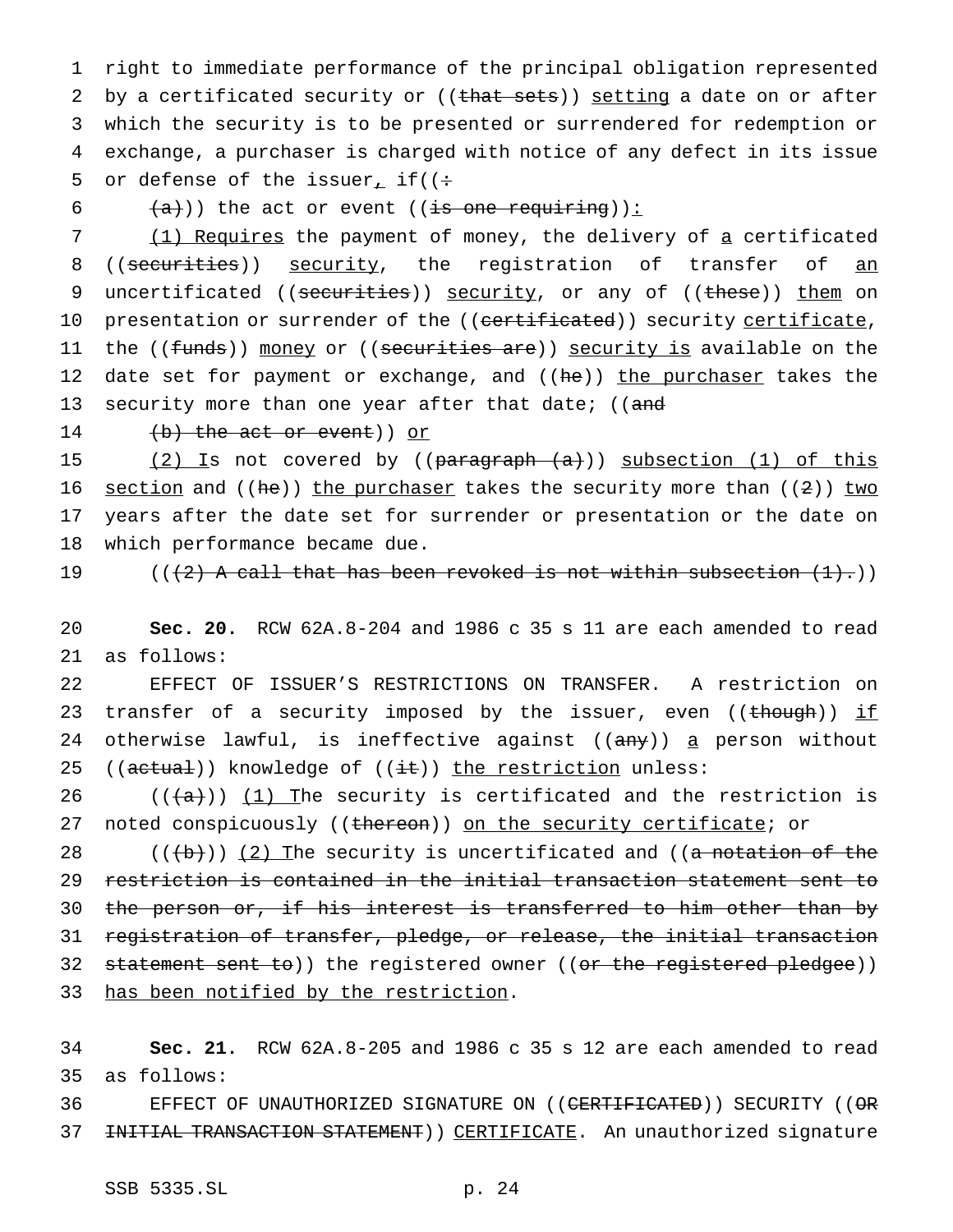1 placed on a ((certificated)) security ((prior to)) certificate before 2 or in the course of issue ((or placed on an initial transaction 3 statement)) is ineffective, but the signature is effective in favor of 4 a purchaser for value of the certificated security ((or a purchaser for 5 value of an uncertificated security to whom such initial transaction 6 statement has been sent,)) if the purchaser is without notice of the 7 lack of authority and the signing has been done by:

8 ( $(\overline{\{a\}})$ ) (1) An authenticating trustee, registrar, transfer agent, 9 or other person entrusted by the issuer with the signing of the 10 security( $(\tau)$ ) certificate or of similar ((securities, or of initial 11 transaction statements)) certificates, or the immediate preparation for 12 signing of any of them; or

13 (((b)) (2) An employee of the issuer, or of any of the 14 ((foregoing)) persons listed in subsection (1) of this section, 15 entrusted with responsible handling of the security ((or initial 16 transaction statement) eertificate.

17 **Sec. 22.** RCW 62A.8-206 and 1986 c 35 s 13 are each amended to read 18 as follows:

19 COMPLETION OR ALTERATION OF ((CERTIFICATED)) SECURITY ((OR INITIAL 20 TRANSACTION STATEMENT)) CERTIFICATE. (1) If a ((certificated)) 21 security certificate contains the signatures necessary to its issue or 22 transfer but is incomplete in any other respect:

23 (a) Any person may complete it by filling in the blanks as 24 authorized; and

 $25$  (b) Even though the blanks are incorrectly filled in, the security 26 certificate as completed is enforceable by a purchaser who took it for 27 value and without notice of the incorrectness.

28 (2) A complete ((certificated)) security certificate that has been 29 improperly altered, even ((though)) if fraudulently, remains 30 enforceable, but only according to its original terms.

 $31$  (( $\left(3\right)$ ) If an initial transaction statement contains the signatures 32 necessary to its validity, but is incomplete in any other respect:

33 (a) any person may complete it by filling in the blanks as 34 authorized; and

35 (b) even though the blanks are incorrectly filled in, the statement 36 as completed is effective in favor of the person to whom it is sent if 37 he purchased the security referred to therein for value and without 38 notice of the incorrectness.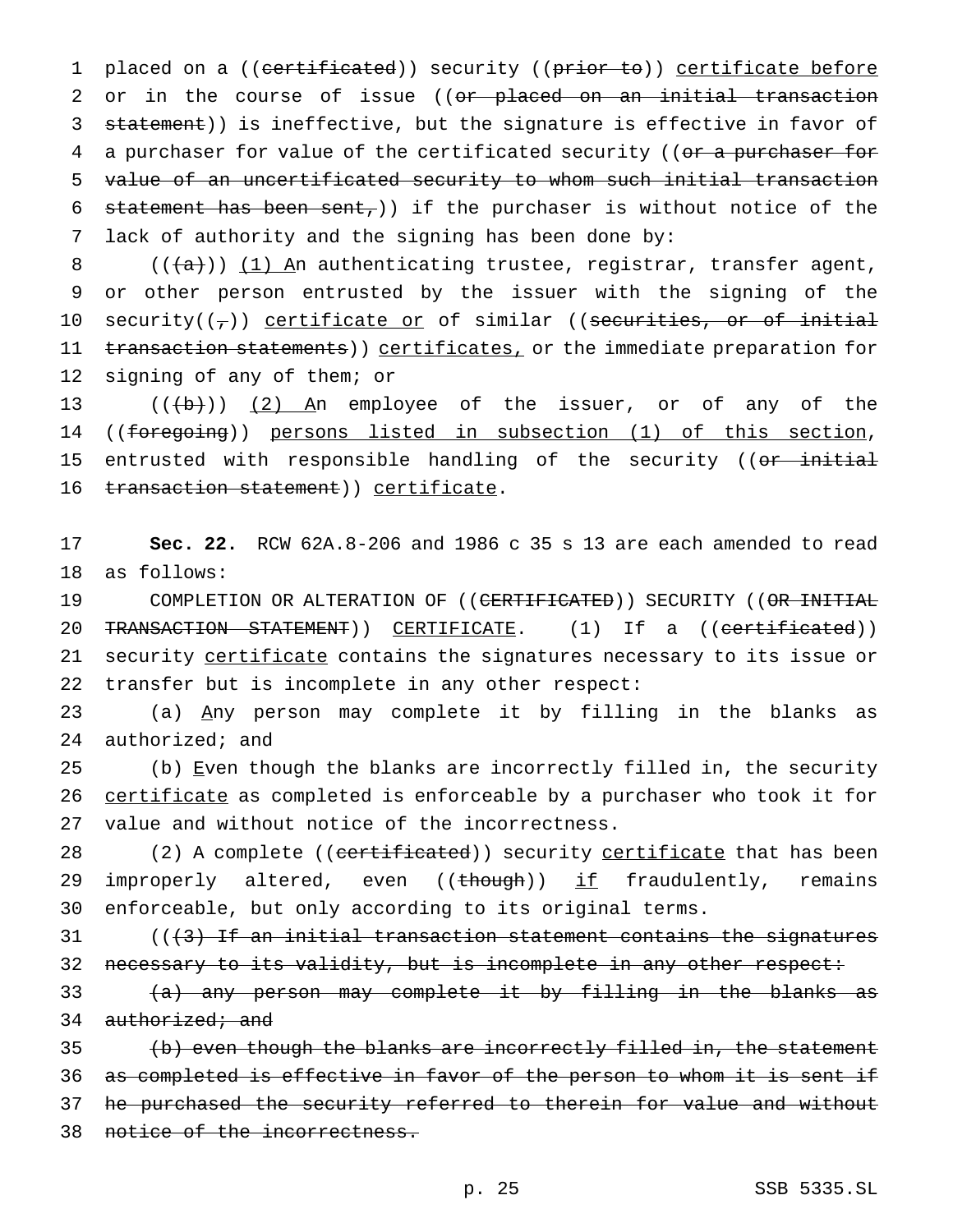1 (4) A complete initial transaction statement that has been 2 improperly altered, even though fraudulently, is effective in favor of 3 a purchaser to whom it has been sent, but only according to its 4 original terms.))

5 **Sec. 23.** RCW 62A.8-207 and 1986 c 35 s 14 are each amended to read 6 as follows:

7 RIGHTS AND DUTIES OF ISSUER WITH RESPECT TO REGISTERED OWNERS ((AND 8 REGISTERED PLEDGEES)). (1) ((Prior to)) Before due presentment for 9 registration of transfer of a certificated security in registered form 10 <u>or of an instruction requesting registration of transfer of an</u> 11 uncertificated security, the issuer or indenture trustee may treat the 12 registered owner as the person exclusively entitled to vote,  $((\pm \theta))$ 13 receive notifications, and otherwise  $((\epsilon e))$  exercise all the rights and 14 powers of an owner.

15 (2) ((Subject to the provisions of subsections  $(3)$ ,  $(4)$ , and  $(6)$ , 16 the issuer or indenture trustee may treat the registered owner of an 17 uncertificated security as the person exclusively entitled to vote, to 18 receive notifications, and otherwise to exercise all the rights and 19 powers of an owner.

20 (3) The registered owner of an uncertificated security that is 21 subject to a registered pledge is not entitled to registration of 22 transfer prior to the due presentment to the issuer of a release 23 instruction. The exercise of conversion rights with respect to a 24 convertible uncertificated security is a transfer within the meaning of 25 this section.

26  $(4)$  Upon due presentment of a transfer instruction from the 27 registered pledgee of an uncertificated security, the issuer shall:

28 (a) register the transfer of the security to the new owner free of 29 pledge, if the instruction specifies a new owner (who may be the 30 registered pledgee) and does not specify a pledgee;

31 (b) register the transfer of the security to the new owner subject 32 to the interest of the existing pledgee, if the instruction specifies 33 a new owner and the existing pledgee; or

34 (c) register the release of the security from the existing pledge 35 and register the pledge of the security to the other pledgee, if the 36 instruction specifies the existing owner and another pledgee.

37 (5) Continuity of perfection of a security interest is not broken 38 by registration of transfer under subsection  $(4)(b)$  or by registration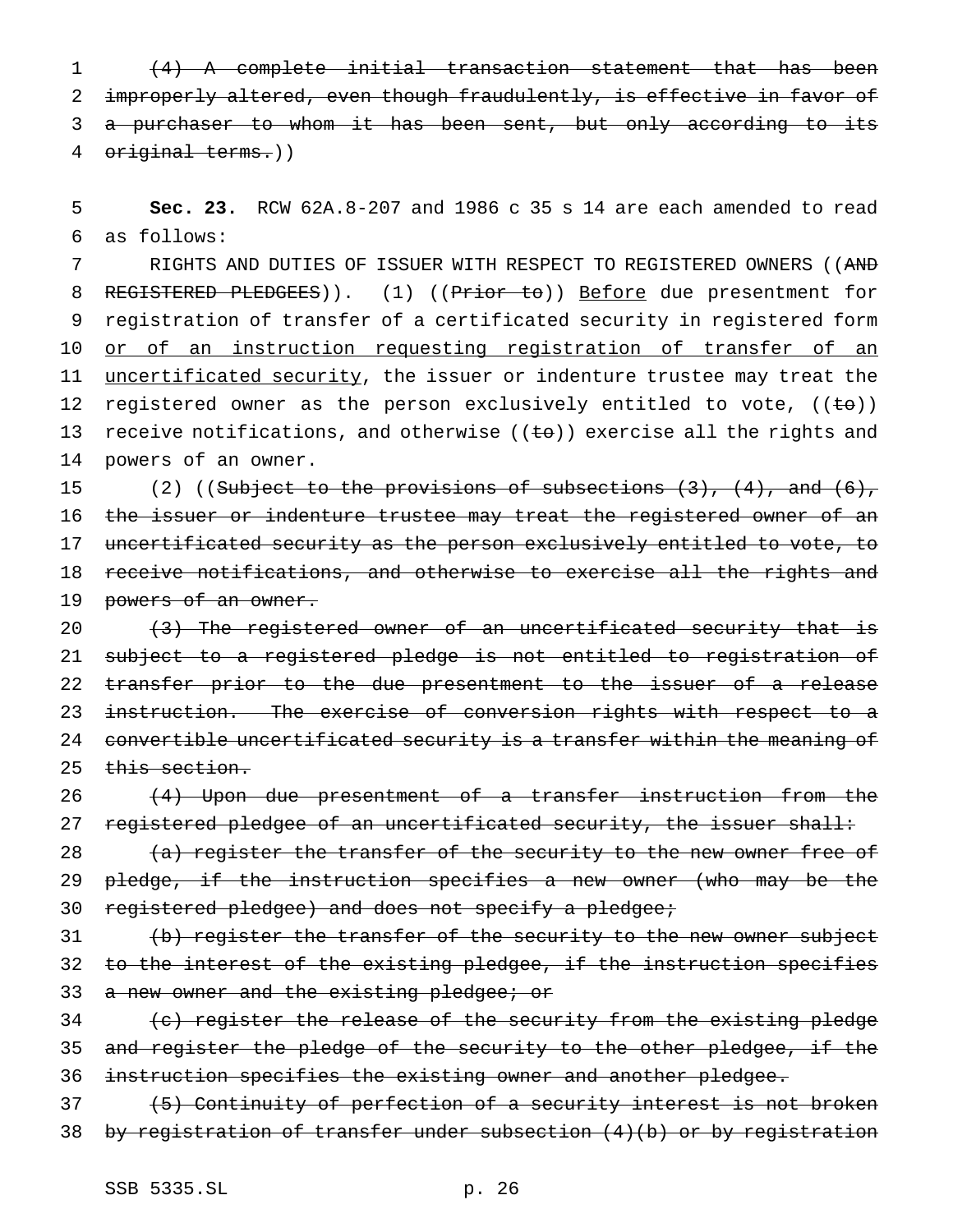1 of release and pledge under subsection  $(4)(c)$ , if the security interest

2 is assigned.

3 (6) If an uncertificated security is subject to a registered 4 pledge:

5 (a) any uncertificated securities issued in exchange for or 6 distributed with respect to the pledged security shall be registered 7 subject to the pledge;

8 (b) any certificated securities issued in exchange for or 9 distributed with respect to the pledged security shall be delivered to 10 the registered pledgee; and

11 (c) any money paid in exchange for or in redemption of part or all 12 of the security shall be paid to the registered pledgee.

13 (7) Nothing in)) This Article ((shall be construed to)) does not 14 affect the liability of the registered owner of a security for a 15 call $((s))$ , assessment $((s))$ , or the like.

16 **Sec. 24.** RCW 62A.8-208 and 1986 c 35 s 15 are each amended to read 17 as follows:

18 EFFECT OF SIGNATURE OF AUTHENTICATING TRUSTEE, REGISTRAR, OR 19 TRANSFER AGENT. (1) A person ((placing his signature upon a 20 certificated)) signing a security ((or an initial transaction 21 statement)) certificate as authenticating trustee, registrar, transfer 22 agent, or the like, warrants to a purchaser for value of the 23 certificated security ((or a purchaser for value of an uncertificated 24 security to whom the initial transaction statement has been sent)), if 25 the purchaser is without notice of  $((the)$  a particular defect, that: 26 (a) The ((certificated security or initial transaction statement)) 27 certificate is genuine;

28 (b) ((his)) The person's own participation in the issue ((or 29 registration of the transfer, pledge, or release)) of the security is 30 within ((his)) the person's capacity and within the scope of the 31 authority received by ( $(him)$ ) the person from the issuer; and

32 (c) ((he)) The person has reasonable grounds to believe that the 33 certificated security is in the form and within the amount the issuer 34 is authorized to issue.

35 (2) Unless otherwise agreed, a person ((by so placing his 36 signature)) signing under subsection (1) of this section does not 37 assume responsibility for the validity of the security in other 38 respects.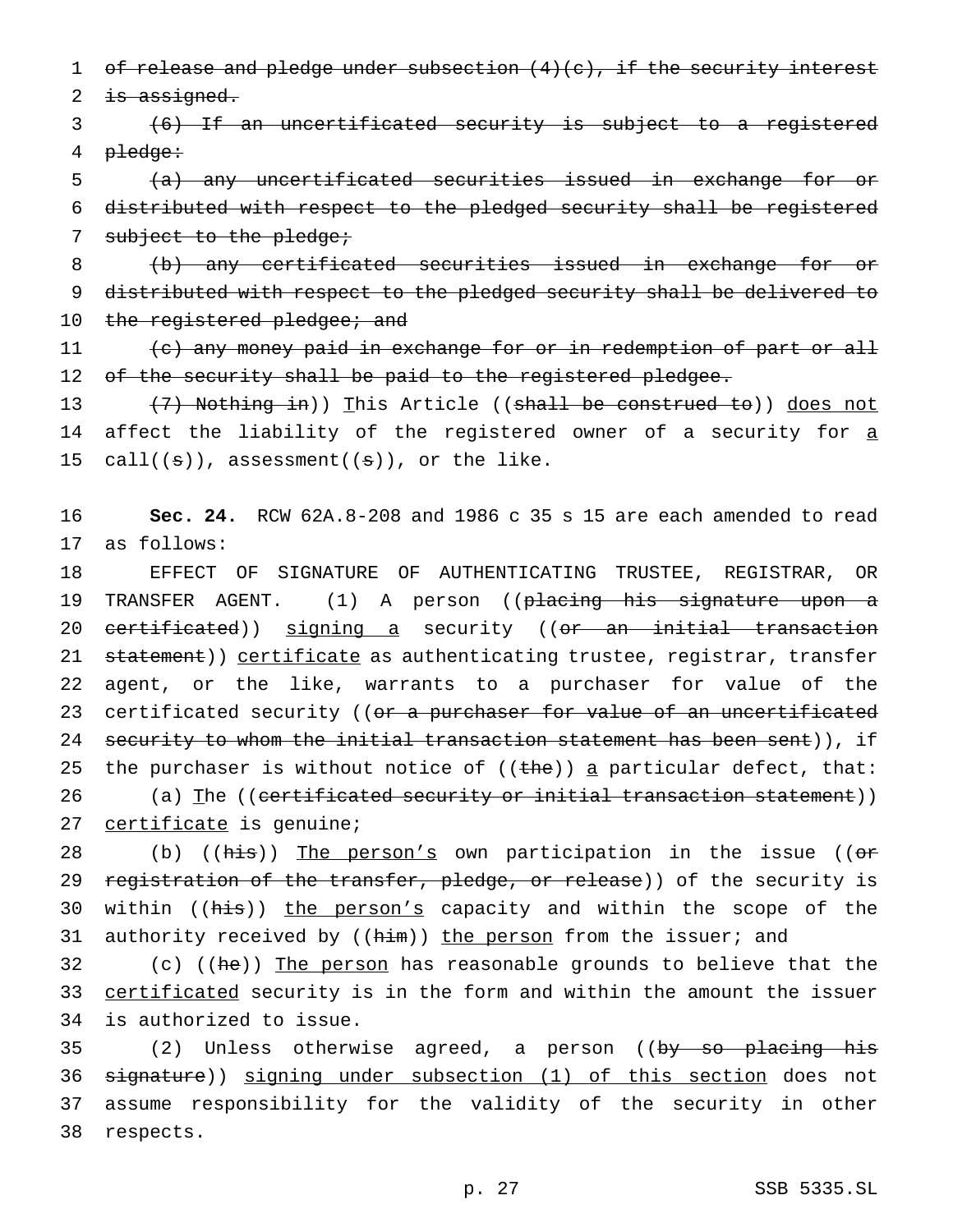NEW SECTION. **Sec. 25.** A new section is added to Title 62A RCW, to be codified as RCW 62A.8-209, to read as follows:

 ISSUER'S LIEN. A lien in favor of an issuer upon a certificated security is valid against a purchaser only if the right of the issuer to the lien is noted conspicuously on the security certificate.

 NEW SECTION. **Sec. 26.** A new section is added to Title 62A RCW, to be codified as RCW 62A.8-210, to read as follows:

 OVERISSUE. (1) In this section, "overissue" means the issue of securities in excess of the amount the issuer has corporate power to issue, but an overissue does not occur if appropriate action has cured the overissue.

 (2) Except as otherwise provided in subsections (3) and (4) of this section, the provisions of this Article which validate a security or compel its issue or reissue do not apply to the extent that validation, issue, or reissue would result in overissue.

 (3) If an identical security not constituting an overissue is reasonably available for purchase, a person entitled to issue or validation may compel the issuer to purchase the security and deliver it if certificated or register its transfer if uncertificated, against surrender of any security certificate the person holds.

 (4) If a security is not reasonably available for purchase, a person entitled to issue or validation may recover from the issuer the price the person or the last purchaser for value paid for it with interest from the date of the person's demand.

| 25 | PART 3                                                 |
|----|--------------------------------------------------------|
| 26 | ((P <del>URCHASE</del> )) TRANSFER OF CERTIFICATED AND |
| 27 | UNCERTIFICATED SECURITIES                              |

 **Sec. 27.** RCW 62A.8-301 and 1986 c 35 s 16 are each amended to read as follows:

30 ((RIGHTS ACQUIRED BY PURCHASER OR TRANSFEREE. (1) Upon transfer of 31 a security to a purchaser (RCW 62A.8-313), the purchaser acquires the 32 rights in the security which his transferor had or had actual authority 33 to convey unless the purchaser's rights are limited by RCW 62A.8- $34 \quad 302(4)$ .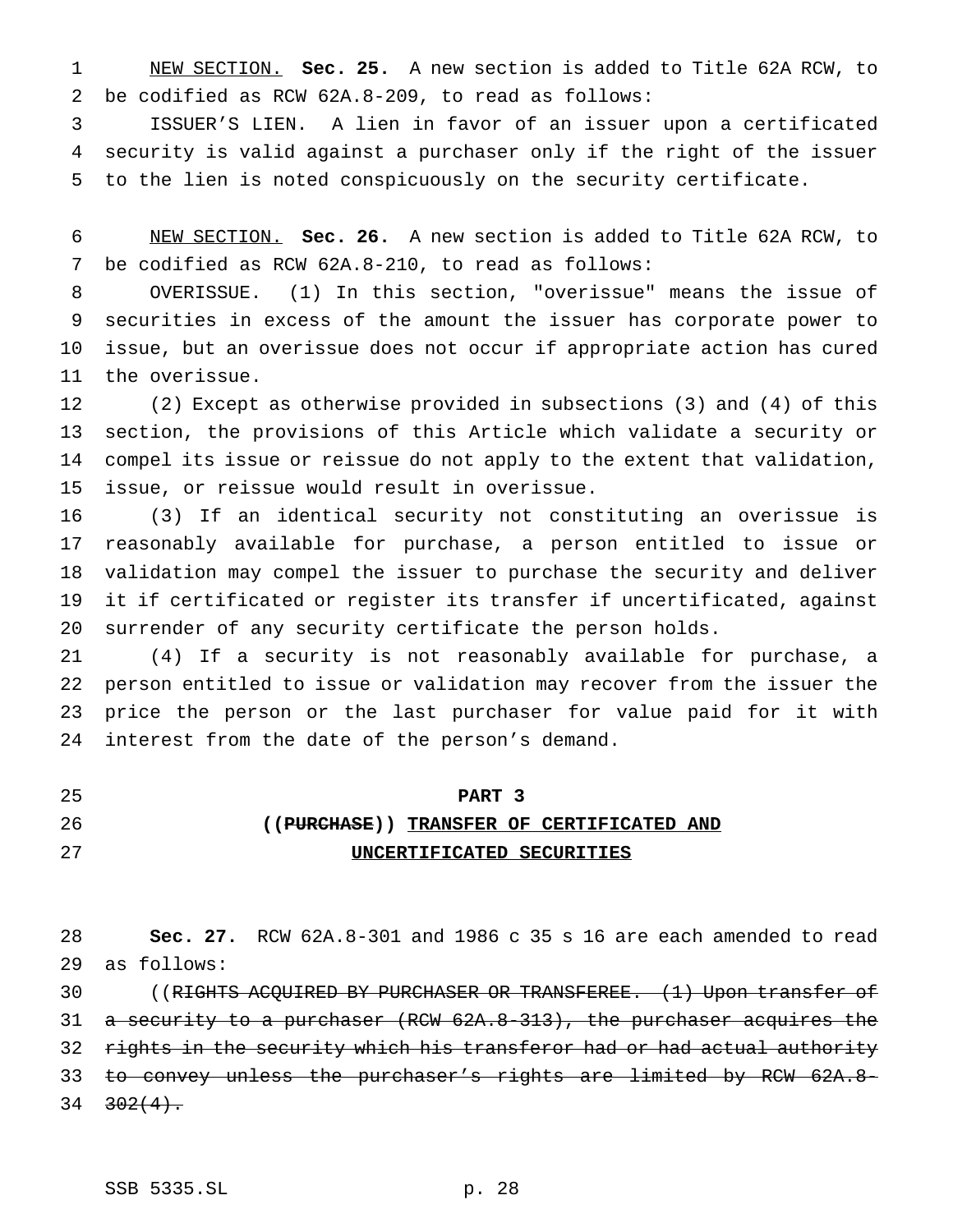1 (2) A transferee of a limited interest acquires rights only to the 2 extent of the interest transferred. The creation or release of a 3 security interest in a security is the transfer of a limited interest 4 in that security.) DELIVERY. (1) Delivery of a certificated security 5 to a purchaser occurs when:

 (a) The purchaser acquires possession of the security certificate; (b) Another person, other than a securities intermediary, either acquires possession of the security certificate on behalf of the purchaser or, having previously acquired possession of the certificate, 10 acknowledges that it holds for the purchaser; or

11 (c) A securities intermediary acting on behalf of the purchaser 12 acquires possession of the security certificate, only if the 13 certificate is in registered form and has been specially indorsed to 14 the purchaser by an effective indorsement.

15 (2) Delivery of an uncertificated security to a purchaser occurs 16 when:

# 17 (a) The issuer registers the purchaser as the registered owner, 18 upon original issue or registration of transfer; or

19 (b) Another person, other than a securities intermediary, either 20 becomes the registered owner of the uncertificated security on behalf 21 of the purchaser or, having previously become the registered owner, 22 acknowledges that it holds for the purchaser.

23 **Sec. 28.** RCW 62A.8-302 and 1986 c 35 s 17 are each amended to read 24 as follows:

25 (("BONA FIDE PURCHASER"; "ADVERSE CLAIM"; TITLE ACQUIRED BY BONA 26 FIDE PURCHASER. (1) A "bona fide purchaser" is a purchaser for value 27 in good faith and without notice of any adverse claim:

28 (a) who takes delivery of a certificated security in bearer form or 29 in registered form, issued or indorsed to him or in blank;

30 (b) to whom the transfer, pledge or release of an uncertificated 31 security is registered on the books of the issuer; or

 $32 \t\t (c)$  to whom a security is transferred under the provisions of 33 paragraph (c), (d)(i), or (g) of RCW 62A.8-313(1).

34 (2) "Adverse claim" includes a claim that a transfer was or would 35 be wrongful or that a particular adverse person is the owner of or has 36 an interest in the security.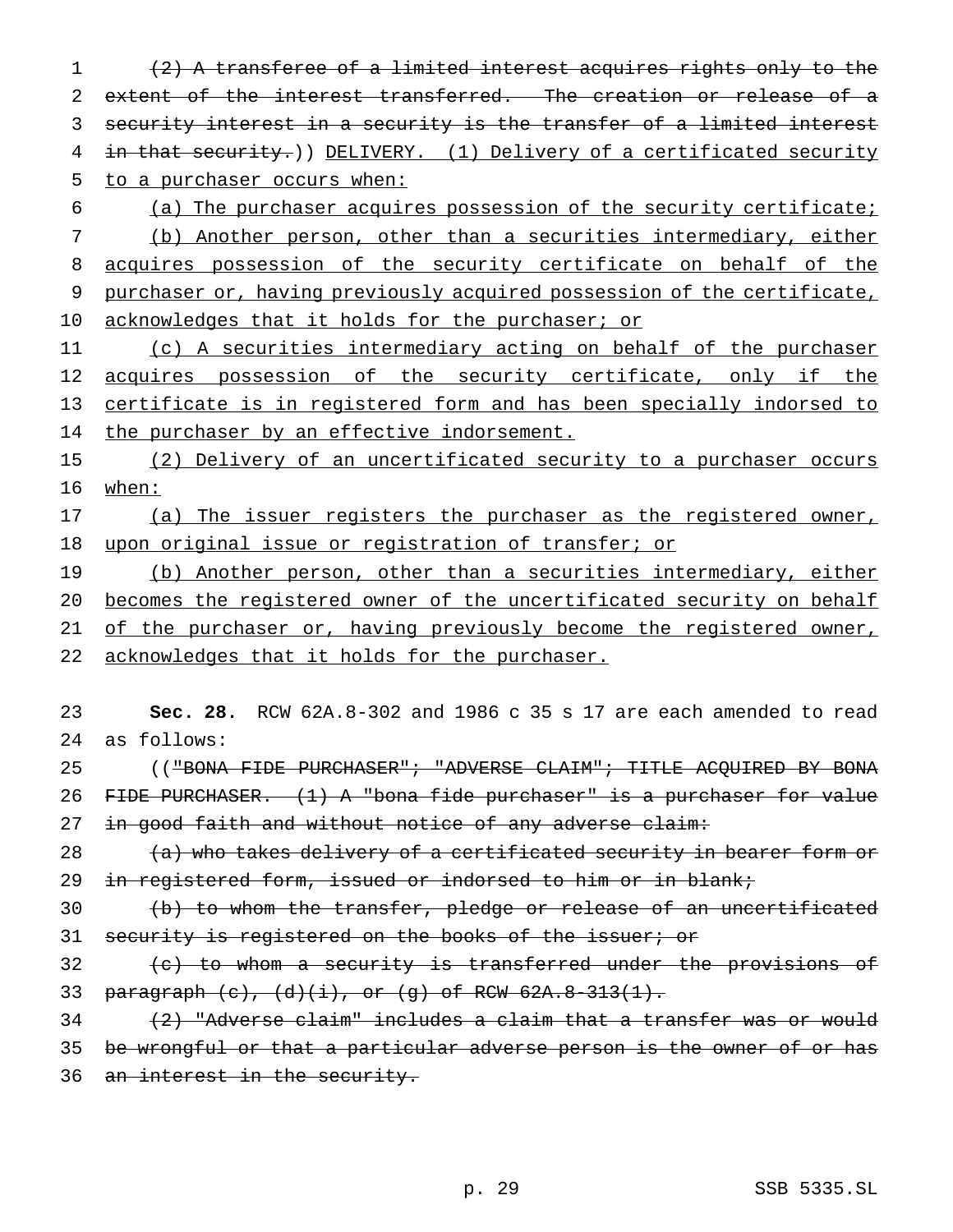(3) A bona fide purchaser in addition to acquiring the rights of a purchaser (RCW 62A.8-301) also acquires his interest in the security free of any adverse claim.

 (4) Notwithstanding RCW 62A.8-301(1), the transferee of a particular certificated security who has been a party to any fraud or illegality affecting the security, or who as a prior holder of that certificated security had notice of an adverse claim, cannot improve 8 his position by taking from a bona fide purchaser.)) RIGHTS OF PURCHASER. (1) Except as otherwise provided in subsections (2) and (3) 10 of this section, upon delivery of a certificated or uncertificated 11 security to a purchaser, the purchaser acquires all rights in the 12 security that the transferor had or had power to transfer.

 (2) A purchaser of a limited interest acquires rights only to the 14 extent of the interest purchased.

15 (3) A purchaser of a certificated security who as a previous holder had notice of an adverse claim does not improve its position by taking 17 from a protected purchaser.

 **Sec. 29.** RCW 62A.8-303 and 1986 c 35 s 18 are each amended to read as follows:

20 (("BROKER". "Broker" means a person engaged for all or part of his 21 time in the business of buying and selling securities, who in the 22 transaction concerned acts for, buys a security from, or sells a security to, a customer. Nothing in this Article determines the 24 capacity in which a person acts for purposes of any other statute or 25 rule to which the person is subject.)) PROTECTED PURCHASER. (1) "Protected purchaser" means a purchaser of a certificated or uncertificated security, or of an interest therein, who:

(a) Gives value;

29 (b) Does not have notice of any adverse claim to the security; and

(c) Obtains control of the certificated or uncertificated security.

 (2) In addition to acquiring the rights of a purchaser, a protected purchaser also acquires its interest in the security free of any adverse claim.

 **Sec. 30.** RCW 62A.8-304 and 1986 c 35 s 19 are each amended to read as follows:

 ((NOTICE TO PURCHASER OF ADVERSE CLAIMS. (1) A purchaser 37 (including a broker for the seller or buyer, but excluding an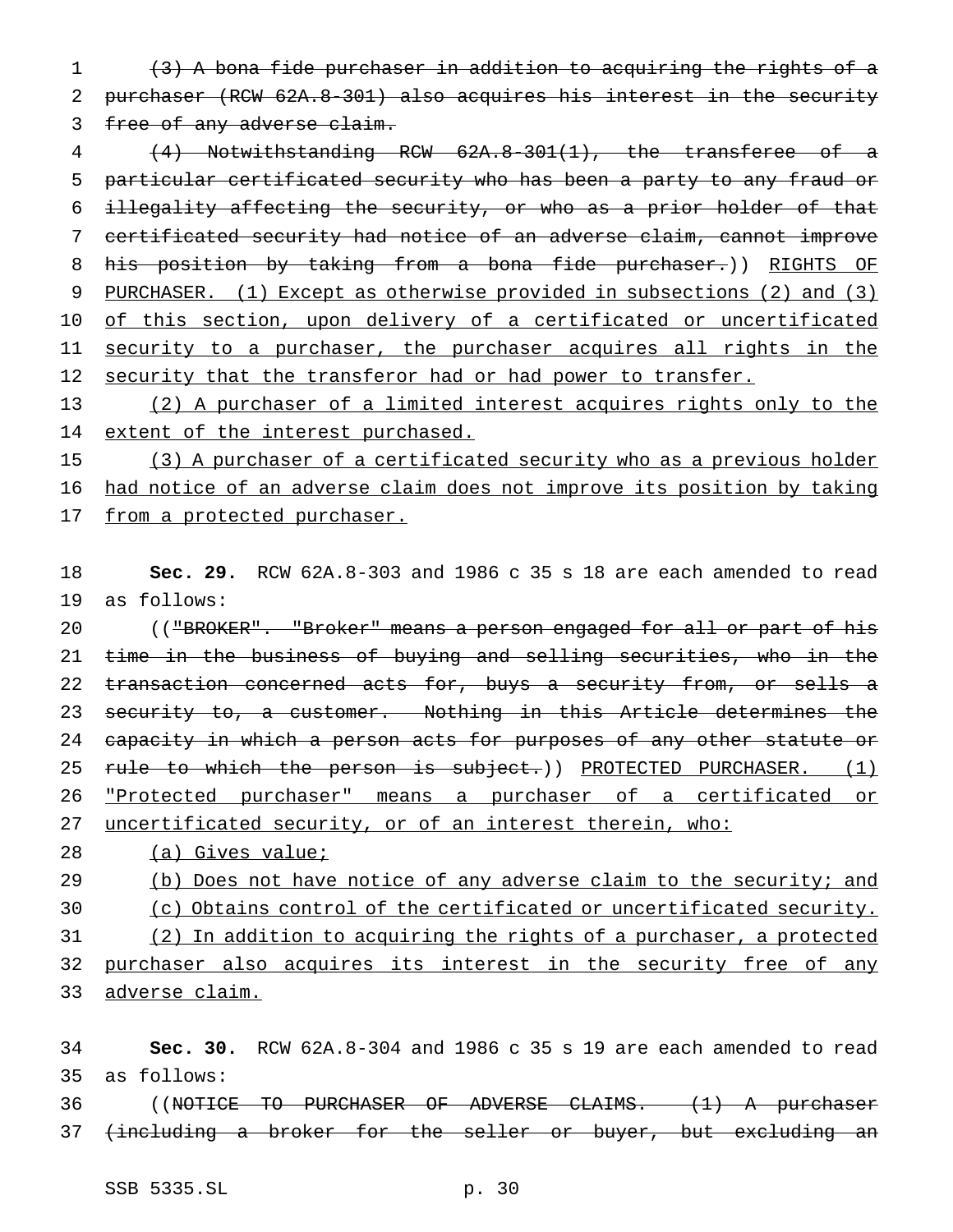1 intermediary bank) of a certificated security is charged with notice of

2 adverse claims if:

3 (a) the security, whether in bearer or registered form, has been 4 indorsed "for collection" or "for surrender" or for some other purpose 5 not involving transfer; or

 (b) the security is in bearer form and has on it an unambiguous statement that it is the property of a person other than the 8 transferor. The mere writing of a name on a security is not such a statement.

10 (2) A purchaser (including a broker for the seller or buyer, but 11 excluding an intermediary bank) to whom the transfer, pledge, or 12 release of an uncertificated security is registered is charged with 13 notice of adverse claims as to which the issuer has a duty under RCW 14 62A.8-403(4) at the time of registration and which are noted in the 15 initial transaction statement sent to the purchaser or, if his interest 16 is transferred to him other than by registration of transfer, pledge, 17 or release, the initial transaction statement sent to the registered 18 owner or the registered pledgee.

19 (3) The fact that the purchaser (including a broker for the seller 20 or buyer) of a certificated or uncertificated security has notice that 21 the security is held for a third person or is registered in the name of 22 or indorsed by a fiduciary does not create a duty of inquiry into the 23 rightfulness of the transfer or constitute constructive notice of 24 adverse claims. However, if the purchaser (excluding an intermediary 25 bank) has knowledge that the proceeds are being used or the transaction 26 is for the individual benefit of the fiduciary or otherwise in breach 27 of duty, the purchaser is charged with notice of adverse claims.)) 28 INDORSEMENT. (1) An indorsement may be in blank or special. An 29 indorsement in blank includes an indorsement to bearer. A special 30 indorsement specifies to whom a security is to be transferred or who 31 has power to transfer it. A holder may convert a blank indorsement to 32 a special indorsement.

33 (2) An indorsement purporting to be only of part of a security 34 certificate representing units intended by the issuer to be separately 35 transferable is effective to the extent of the indorsement.

 (3) An indorsement, whether special or in blank, does not constitute a transfer until delivery of the certificate on which it appears or, if the indorsement is on a separate document, until delivery of both the document and the certificate.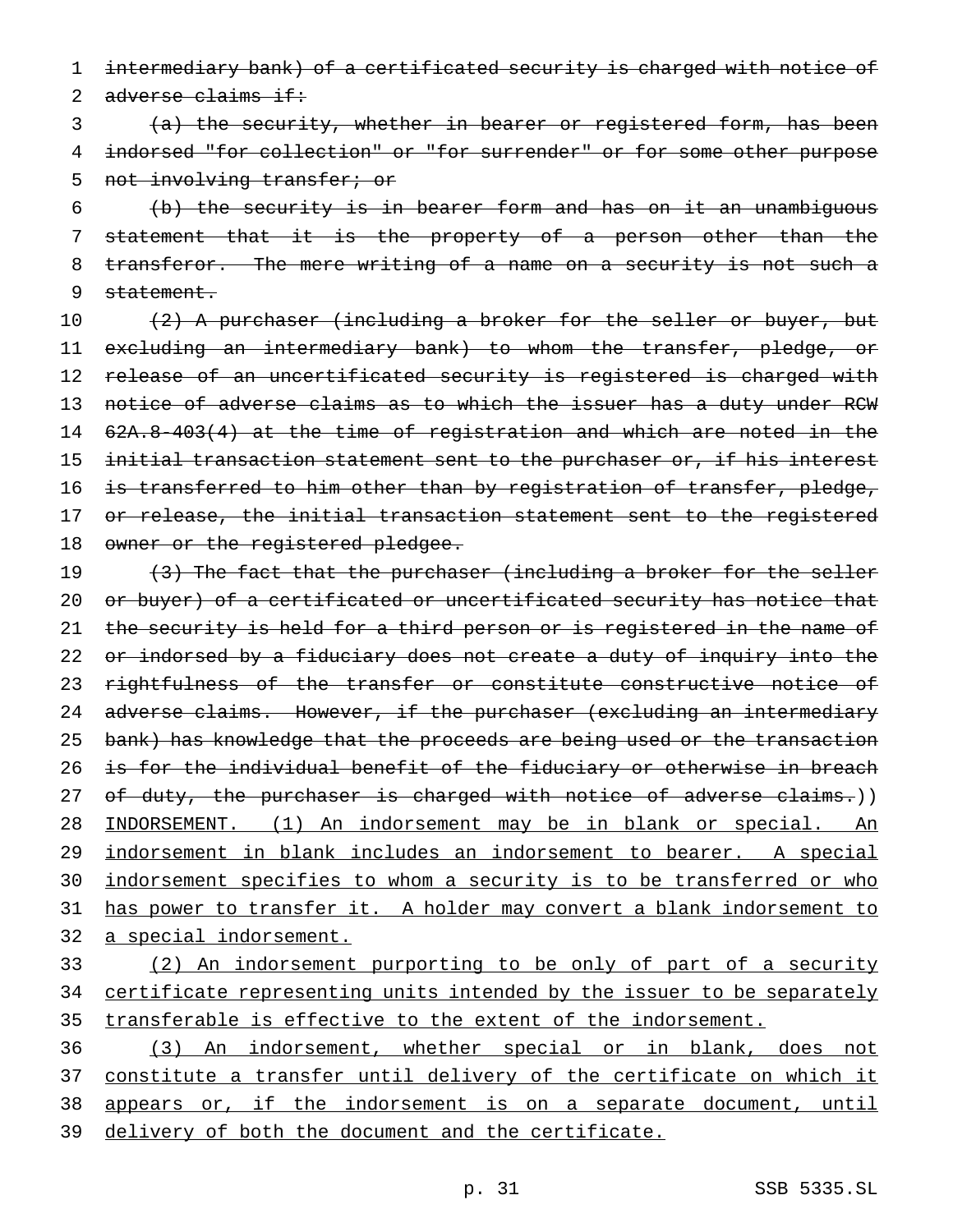(4) If a security certificate in registered form has been delivered 2 to a purchaser without a necessary indorsement, the purchaser may 3 become a protected purchaser only when the indorsement is supplied. However, against a transferor, a transfer is complete upon delivery and the purchaser has a specifically enforceable right to have any necessary indorsement supplied.

7 (5) An indorsement of a security certificate in bearer form may 8 give notice of an adverse claim to the certificate, but it does not 9 otherwise affect a right to registration that the holder possesses.

10 (6) Unless otherwise agreed, a person making an indorsement assumes 11 only the obligations provided in RCW 62A.8-108 and not an obligation 12 that the security will be honored by the issuer.

13 **Sec. 31.** RCW 62A.8-305 and 1986 c 35 s 20 are each amended to read 14 as follows:

15 ((STALENESS AS NOTICE OF ADVERSE CLAIMS. An act or event that 16 creates a right to immediate performance of the principal obligation 17 represented by a certificated security or sets a date on or after which 18 a certificated security is to be presented or surrendered for 19 redemption or exchange does not itself constitute any notice of adverse 20 claims except in the case of a transfer:

21 (a) after one year from any date set for presentment or surrender 22 for redemption or exchange; or

23 (b) after 6 months from any date set for payment of money against 24 presentation or surrender of the security if funds are available for 25 payment on that date.)) INSTRUCTION. (1) If an instruction has been 26 originated by an appropriate person but is incomplete in any other 27 respect, any person may complete it as authorized and the issuer may 28 rely on it as completed, even though it has been completed incorrectly. 29 (2) Unless otherwise agreed, a person initiating an instruction 30 assumes only the obligations imposed by RCW 62A.8-108 and not an 31 obligation that the security will be honored by the issuer.

32 **Sec. 32.** RCW 62A.8-306 and 1986 c 35 s 21 are each amended to read 33 as follows:

 ((WARRANTIES ON PRESENTMENT AND TRANSFER OF CERTIFICATED SECURITIES; WARRANTIES OF ORIGINATORS OF INSTRUCTIONS. (1) A person who presents a certificated security for registration of transfer or 37 for payment or exchange warrants to the issuer that he is entitled to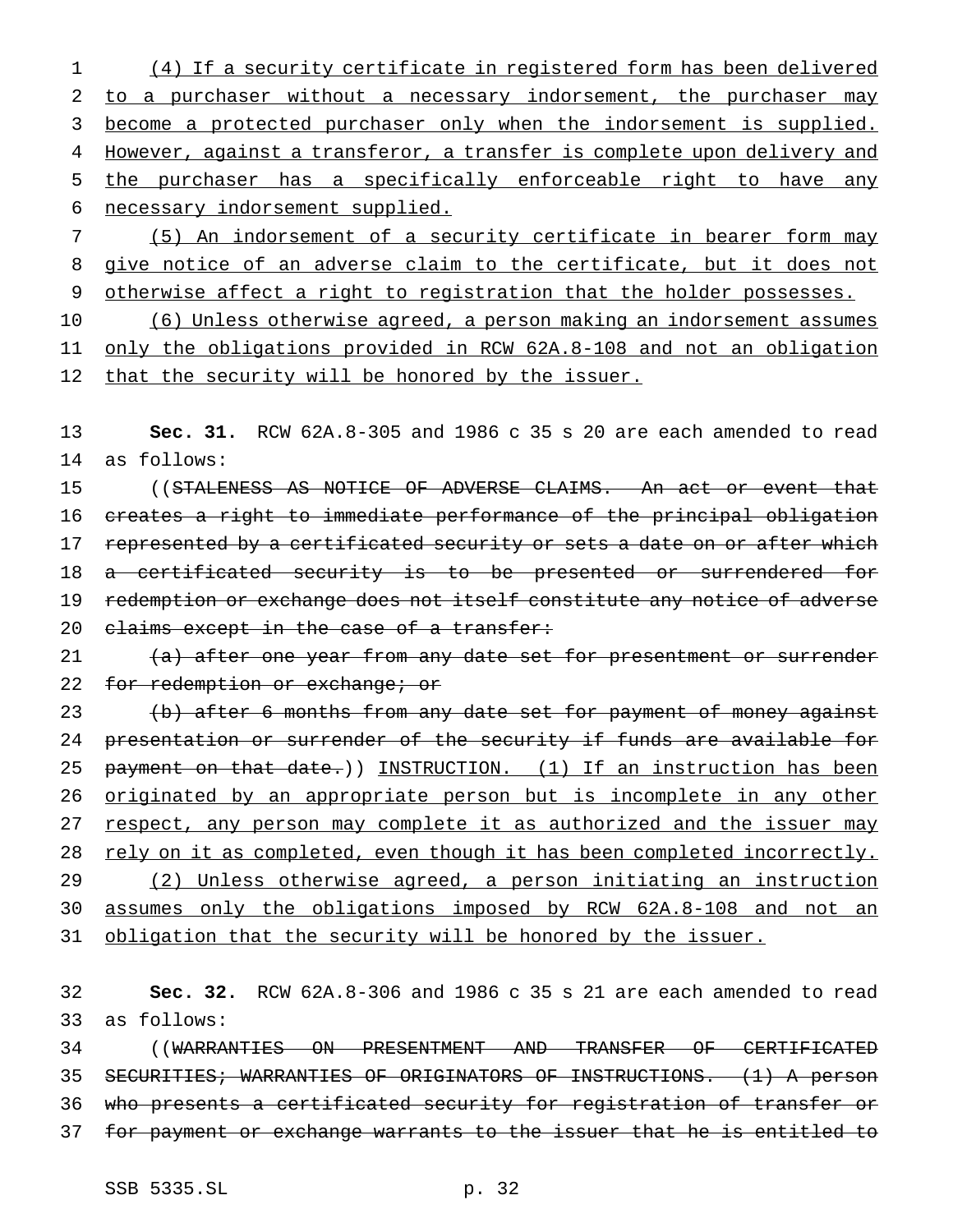the registration, payment, or exchange. But, a purchaser for value and without notice of adverse claims who receives a new, reissued, or re- registered certificated security on registration of transfer or receives an initial transaction statement confirming the registration of transfer of an equivalent uncertificated security to him warrants only that he has no knowledge of any unauthorized signature (RCW 62A.8- 7 311) in a necessary indorsement.

 $8$  (2) A person by transferring a certificated security to a purchaser 9 for value warrants only that:

10 (a) his transfer is effective and rightful;

11 (b) the security is genuine and has not been materially altered; 12 and

13 (c) he knows of no fact which might impair the validity of the 14 security.

15 (3) If a certificated security is delivered by an intermediary 16 known to be entrusted with delivery of the security on behalf of 17 another or with collection of a draft or other claim against delivery, 18 the intermediary by delivery warrants only his own good faith and 19 authority, even though he has purchased or made advances against the 20 claim to be collected against the delivery.

21 (4) A pledgee or other holder for security who redelivers a 22 certificated security received, or after payment and on order of the 23 debtor delivers that security to a third person, makes only the 24 warranties of an intermediary under subsection (3).

 $25$  (5) A person who originates an instruction warrants to the issuer  $26$  that:

27  $(a)$  he is an appropriate person to originate the instruction; and 28  $(b)$  at the time the instruction is presented to the issuer he will 29 be entitled to the registration of transfer, pledge, or release.

30 (6) A person who originates an instruction warrants to any person 31 specially guaranteeing his signature (RCW 62A.8-312(3)) that:

 $32$  (a) he is an appropriate person to originate the instruction; and  $33$  (b) at the time the instruction is presented to the issuer

 $34$  (i) he will be entitled to the registration of transfer, pledge, or 35 release; and

36 (ii) the transfer, pledge, or release requested in the instruction 37 will be registered by the issuer free from all liens, security 38 interests, restrictions, and claims other than those specified in the 39 instruction.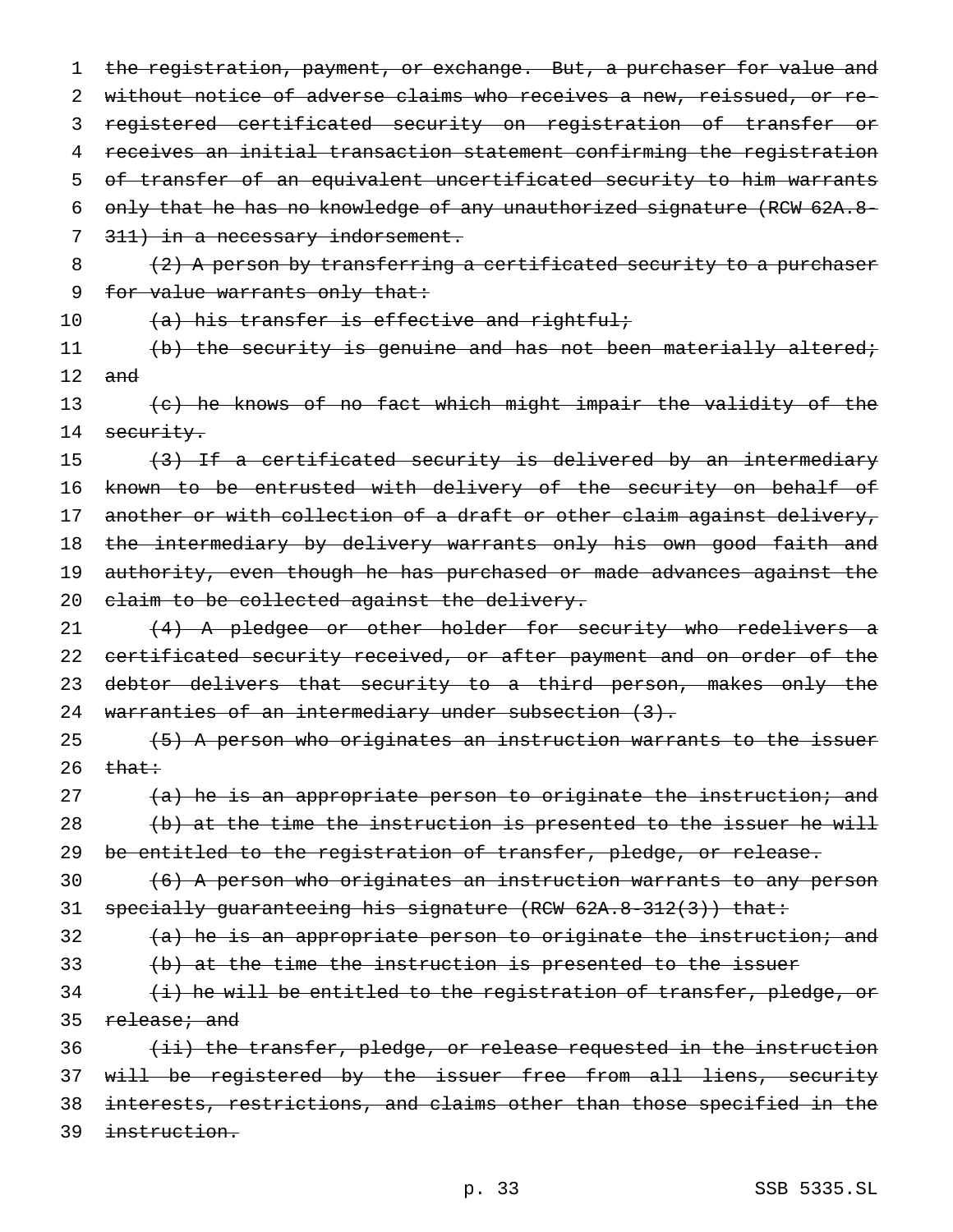- 1 (7) A person who originates an instruction warrants to a purchaser 2 for value and to any person guaranteeing the instruction (RCW 62A.8-  $3 \frac{312(6)}{2000}$  that:
- 4 (a) he is an appropriate person to originate the instruction;
- 5 (b) the uncertificated security referred to therein is valid; and
- $6$  (c) at the time the instruction is presented to the issuer
- 7 (i) the transferor will be entitled to the registration of 8 transfer, pledge, or release;
- 9 (ii) the transfer, pledge, or release requested in the instruction 10 will be registered by the issuer free from all liens, security 11 interests, restrictions, and claims other than those specified in the 12 instruction; and
- 13 (iii) the requested transfer, pledge, or release will be rightful. 14 (8) If a secured party is the registered pledgee or the registered 15 owner of an uncertificated security, a person who originates an 16 instruction of release or transfer to the debtor or, after payment and 17 on order of the debtor, a transfer instruction to a third person, 18 warrants to the debtor or the third person only that he is an 19 appropriate person to originate the instruction and at the time the 20 instruction is presented to the issuer, the transferor will be entitled 21 to the registration of release or transfer. If a transfer instruction 22 to a third person who is a purchaser for value is originated on order 23 of the debtor, the debtor makes to the purchaser the warranties of 24 paragraphs  $(b)$ ,  $(c)(ii)$  and  $(c)(iii)$  of subsection  $(7)$ .
- 25  $(9)$  A person who transfers an uncertificated security to a 26 purchaser for value and does not originate an instruction in connection 27 with the transfer warrants only that:

## 28  $(a)$  his transfer is effective and rightful; and

29 (b) the uncertificated security is valid.

 (10) A broker gives to his customer and to the issuer and a purchaser the applicable warranties provided in this section and has 32 the rights and privileges of a purchaser under this section. The 33 warranties of and in favor of the broker acting as an agent are in addition to applicable warranties given by and in favor of his customer.)) EFFECT OF GUARANTEEING SIGNATURE, INDORSEMENT, OR INSTRUCTION. (1) A person who guarantees a signature of an indorser of 37 a security certificate warrants that at the time of signing: (a) The signature was genuine;

SSB 5335.SL p. 34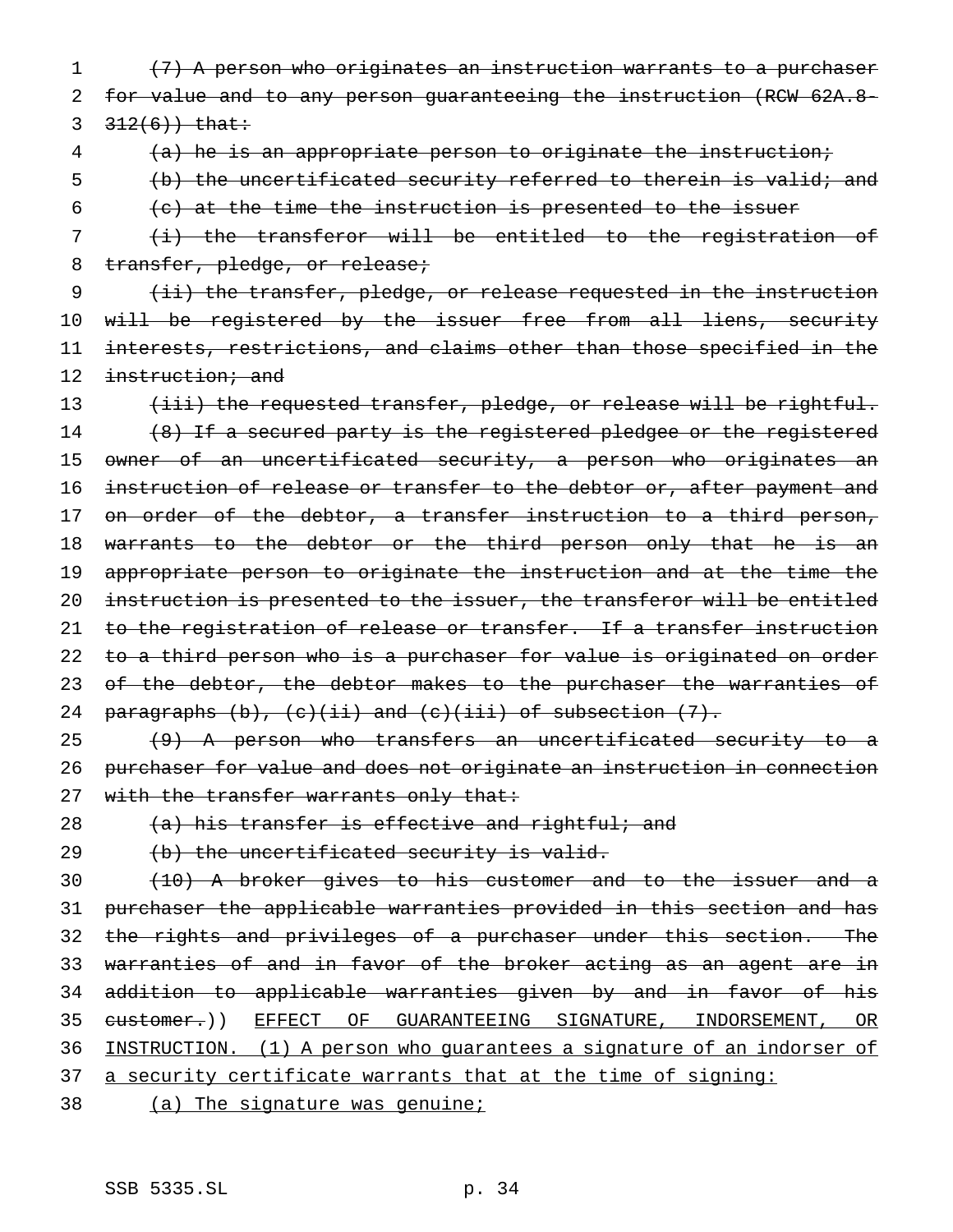(b) The signer was an appropriate person to indorse, or if the signature is by an agent, the agent had actual authority to act on 3 behalf of the appropriate person; and (c) The signer had legal capacity to sign. (2) A person who guarantees a signature of the originator of an instruction warrants that at the time of signing: 7 (a) The signature was genuine; (b) The signer was an appropriate person to originate the instruction, or if the signature is by an agent, the agent had actual authority to act on behalf of the appropriate person, if the person specified in the instruction as the registered owner was, in fact, the 12 registered owner, as to which fact the signature quarantor does not 13 make a warranty; and 14 (c) The signer had legal capacity to sign. 15 (3) A person who specially guarantees the signature of an originator of an instruction makes the warranties of a signature guarantor under subsection (2) of this section and also warrants that 18 at the time the instruction is presented to the issuer: (a) The person specified in the instruction as the registered owner 20 of the uncertificated security will be the registered owner; and (b) The transfer of the uncertificated security requested in the instruction will be registered by the issuer free from all liens, security interests, restrictions, and claims other than those specified in the instruction. (4) A guarantor under subsections (1) and (2) of this section or a special guarantor under subsection (3) of this section does not 27 otherwise warrant the rightfulness of the transfer. (5) A person who guarantees an indorsement of a security certificate makes the warranties of a signature guarantor under subsection (1) of this section and also warrants the rightfulness of the transfer in all respects. (6) A person who guarantees an instruction requesting the transfer of an uncertificated security makes the warranties of a special signature guarantor under subsection (3) of this section and also warrants the rightfulness of the transfer in all respects. (7) An issuer may not require a special guaranty of signature, a guaranty of indorsement, or a guaranty of instruction as a condition to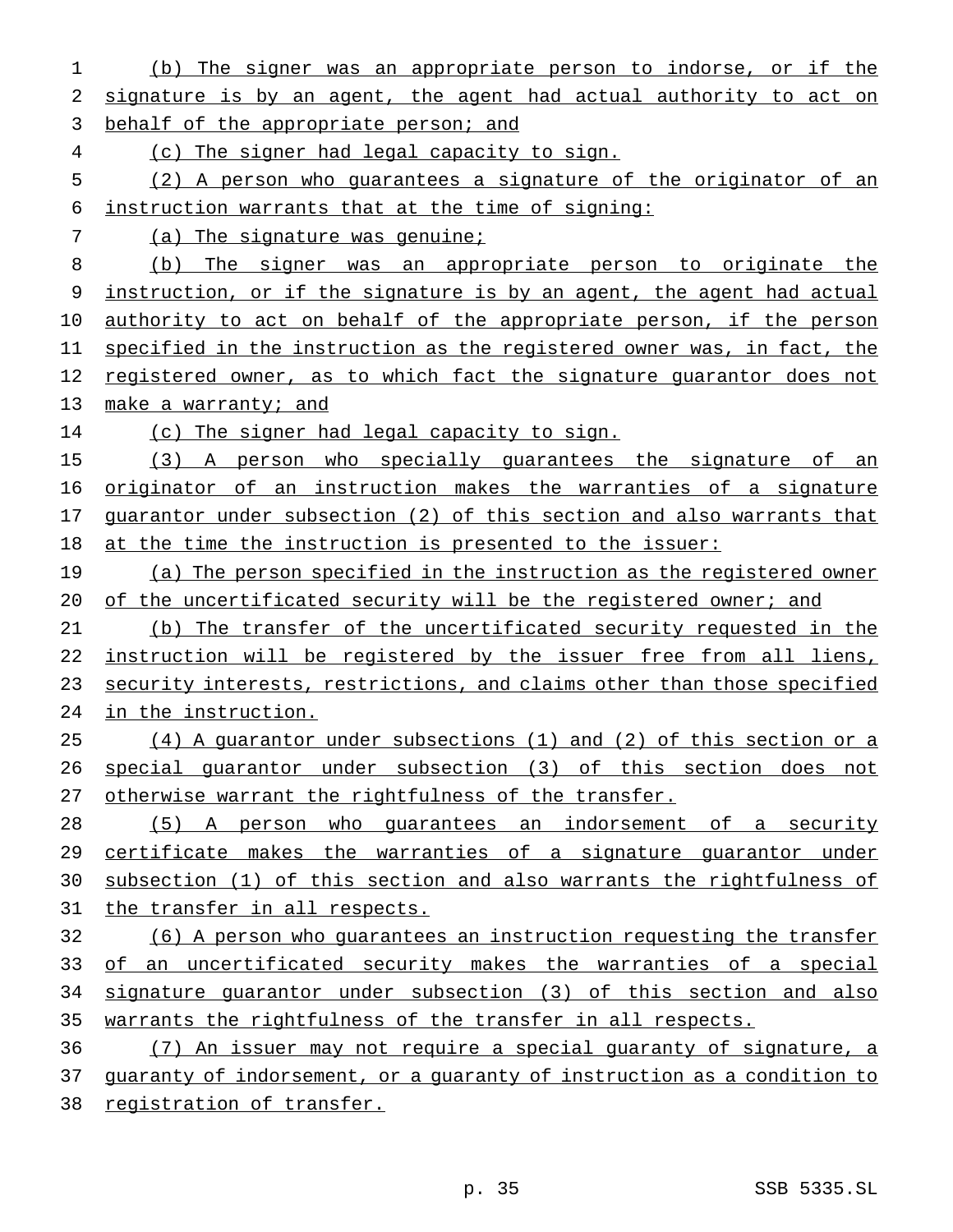(8) The warranties under this section are made to a person taking 2 or dealing with the security in reliance on the quaranty, and the 3 guarantor is liable to the person for loss resulting from their breach. An indorser or originator of an instruction whose signature, indorsement, or instruction has been guaranteed is liable to a guarantor for any loss suffered by the guarantor as a result of breach of the warranties of the guarantor.

8 **Sec. 33.** RCW 62A.8-307 and 1986 c 35 s 22 are each amended to read 9 as follows:

10 ((EFFECT OF DELIVERY WITHOUT INDORSEMENT; RIGHT TO COMPEL 11 INDORSEMENT. If a certificated security in registered form has been 12 delivered to a purchaser without a necessary indorsement he may become 13 a bona fide purchaser only as of the time the indorsement is supplied; 14 but against the transferor, the transfer is complete upon delivery and 15 the purchaser has a specifically enforceable right to have any 16 necessary indorsement supplied.)) PURCHASER'S RIGHT TO REQUISITES FOR 17 REGISTRATION OF TRANSFER. Unless otherwise agreed, the transferor of 18 a security on due demand shall supply the purchaser with proof of 19 authority to transfer or with any other requisite necessary to obtain 20 registration of the transfer of the security, but if the transfer is 21 not for value, a transferor need not comply unless the purchaser pays 22 the necessary expenses. If the transferor fails within a reasonable 23 time to comply with the demand, the purchaser may reject or rescind the 24 transfer.

# 25 **PART 4**

## 26 **REGISTRATION**

27 **Sec. 34.** RCW 62A.8-401 and 1986 c 35 s 37 are each amended to read 28 as follows:

29 DUTY OF ISSUER TO REGISTER TRANSFER((<del>, PLEDGE, OR RELEASE</del>)). (1) 30 If a certificated security in registered form is presented to the 31 issuer with a request to register transfer or an instruction is 32 presented to the issuer with a request to register transfer( $\sqrt{\frac{1}{2} \text{pledge}}$ , 33 or release)) of an uncertificated security, the issuer shall register 34 the transfer( $\left(\frac{1}{2} + \frac{1}{2} + \frac{1}{2} + \frac{1}{2} + \frac{1}{2} + \frac{1}{2} + \frac{1}{2} + \frac{1}{2} + \frac{1}{2} + \frac{1}{2} + \frac{1}{2} + \frac{1}{2} + \frac{1}{2} + \frac{1}{2} + \frac{1}{2} + \frac{1}{2} + \frac{1}{2} + \frac{1}{2} + \frac{1}{2} + \frac{1}{2} + \frac{1}{2} + \frac{1}{2} + \frac{1}{2} + \frac{1}{2} + \frac{1}{2} + \frac$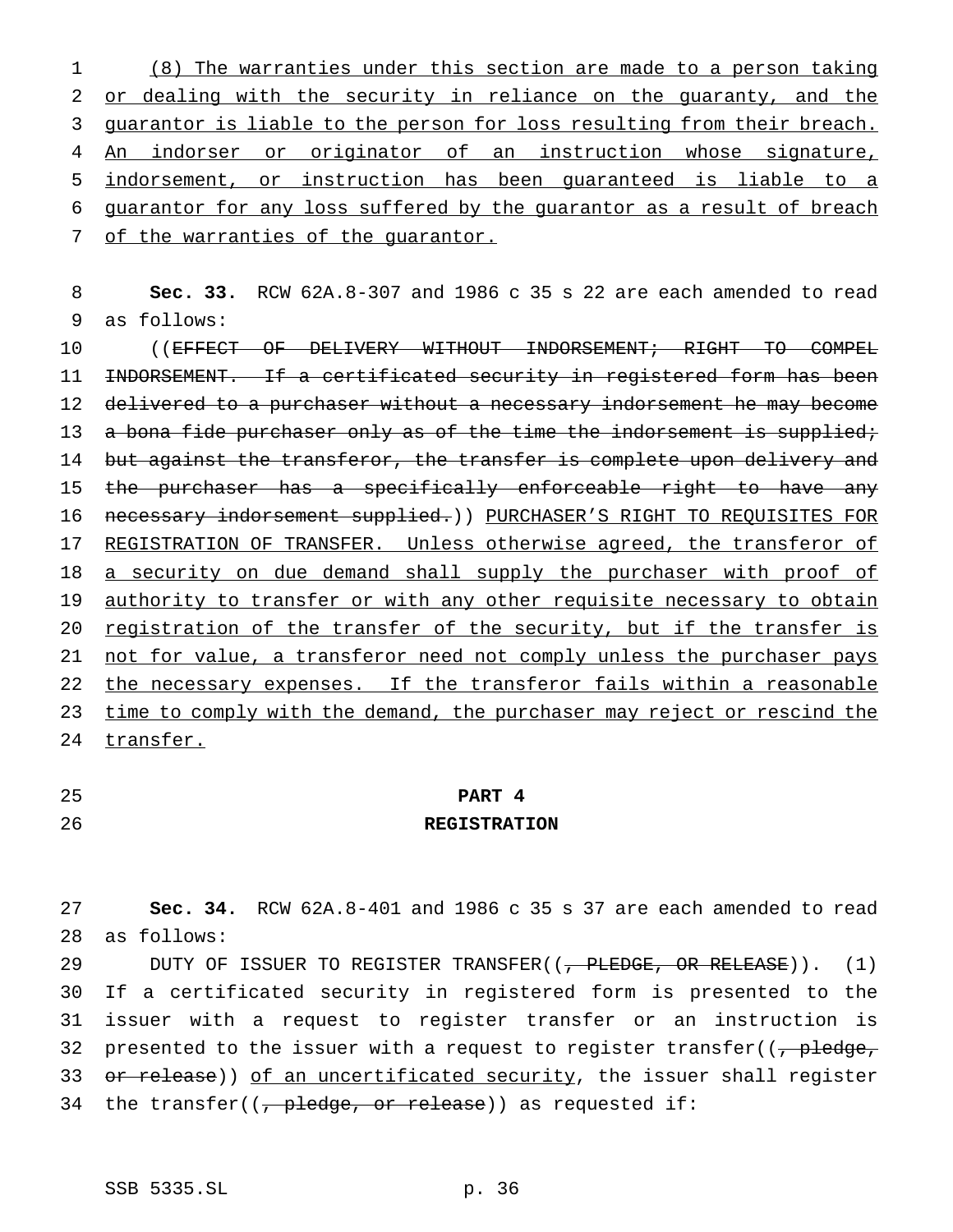1 (a) ((the security is indorsed or the instruction was originated by 2 the appropriate person or persons (RCW 62A.8-308);

3 (b))) Under the terms of the security the person seeking 4 registration of transfer is eligible to have the security registered in 5 its name;

6 (b) The indorsement or instruction is made by the appropriate 7 person or by an agent who has actual authority to act on behalf of the 8 appropriate person;

9 (c) Reasonable assurance is given that ((those)) the 10 indorsement((s)) or instruction((s are)) is genuine and ((effective)) 11 authorized (RCW 62A.8-402);

12  $($  ( $\epsilon$ ) the issuer has no duty as to adverse claims or has discharged 13 the duty  $(RCW 62A.8-403)$ ;

14 (d) Any applicable law relating to the collection of taxes has been 15 complied with; ((and))

16 (e) The transfer does not violate any restriction on transfer 17 imposed by the issuer in accordance with RCW 62A.8-204;

18 (f) A demand that the issuer not register transfer has not become 19 effective under RCW 62A.8-403, or the issuer has complied with RCW 20 62A.8-403(2) but no legal process or indemnity bond is obtained as 21 provided in RCW  $62A.8-403(4)$ ; and

22 (g) The transfer((, pledge, or release)) is in fact rightful or is 23 to a ((bona fide)) protected purchaser.

24 (2) If an issuer is under a duty to register a transfer( $\sqrt{ }$ , pledge, 25  $\sigma$ release)) of a security, the issuer is ((also)) liable to ((the)) <u>a</u> 26 person presenting a certificated security or an instruction for 27 registration or ((his)) to the person's principal for loss resulting 28 from ((any)) unreasonable delay in registration or ((<del>from</del>)) failure or 29 refusal to register the transfer( $(\frac{1}{2})$  pledge, or release)).

30 **Sec. 35.** RCW 62A.8-402 and 1986 c 35 s 38 are each amended to read 31 as follows:

32 ASSURANCE THAT INDORSEMENT((<del>S AND</del>)) <u>OR</u> INSTRUCTION((<del>S ARE</del>)) IS 33 EFFECTIVE.  $(1)$  ((The)) An issuer may require the following assurance 34 that each necessary indorsement ((of a certificated security)) or each 35 instruction ((<del>(RCW 62A.8-308)</del>)) is genuine and ((effective)) 36 authorized:

37 (a) In all cases, a ((guarantee)) guaranty of the signature (( $\{RCW$ 38  $62A.8-312$   $(1)$  or  $(2)$ )) of the person ((indorsing a certificated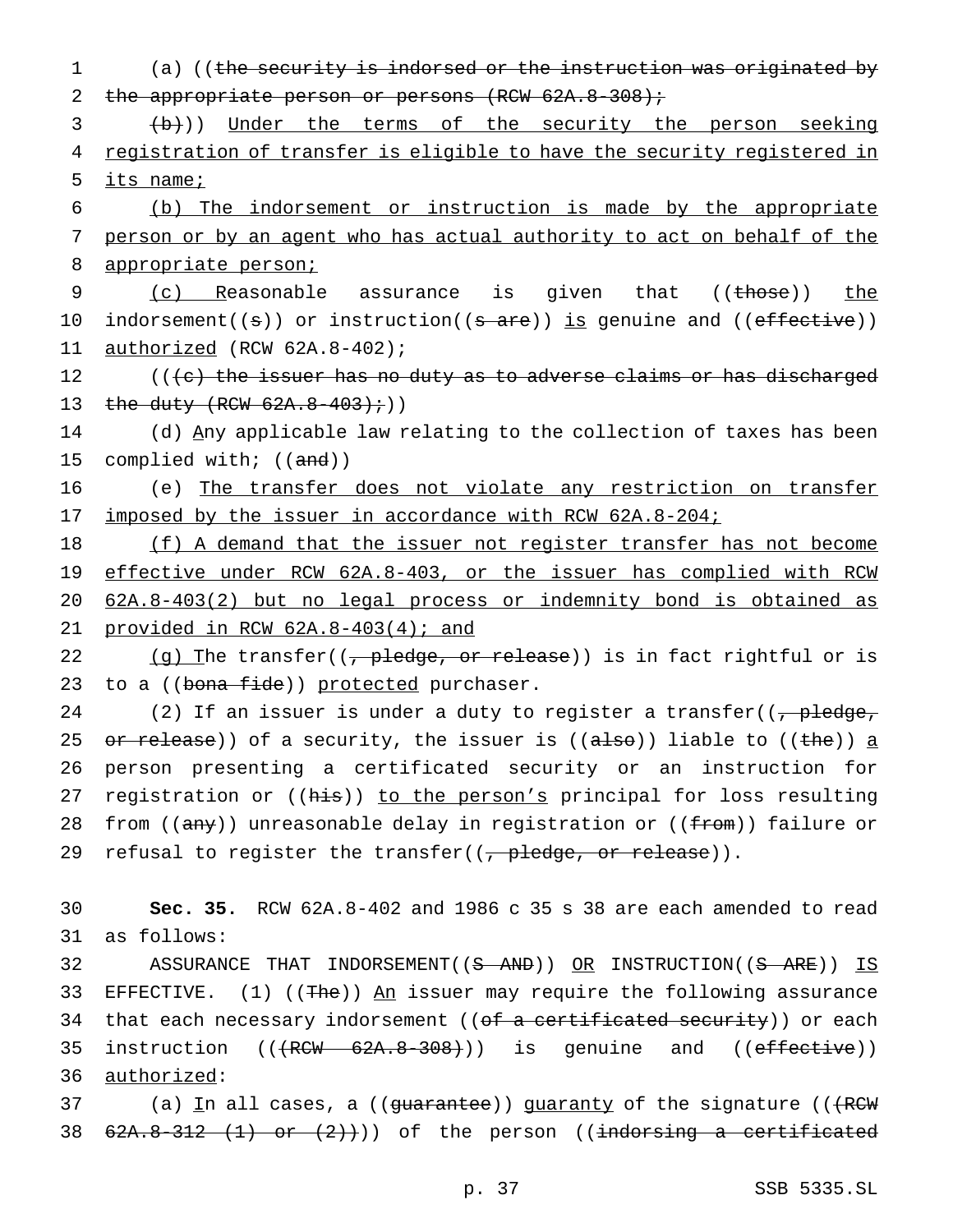1 security)) making an indorsement or originating an instruction 2 including, in the case of an instruction, ((a warranty of the taxpayer 3 identification number or, in the absence thereof, other)) reasonable 4 assurance of identity;

5 (b) If the indorsement is made or the instruction is originated by 6 an agent, appropriate assurance of actual authority to sign;

7 (c) If the indorsement is made or the instruction is originated by 8 a fiduciary pursuant to RCW 62A.8-107(1) (d) or (e), appropriate 9 evidence of appointment or incumbency;

10 (d) If there is more than one fiduciary, reasonable assurance that 11 all who are required to sign have done so; and

12 (e) If the indorsement is made or the instruction is originated by 13 a person not covered by ((any of the foregoing)) another provision of 14 this subsection, assurance appropriate to the case corresponding as 15 nearly as may be to the ((foregoing)) provisions of this subsection.

16 (2) ((A)) An issuer may elect to require reasonable assurance 17 beyond that specified in this section.

18 (3) In this section:

19 (a) "((guarantee)) Guaranty of the signature" ((in subsection  $(1)$ )) 20 means a ((guarantee)) guaranty signed by or on behalf of a person 21 reasonably believed by the issuer to be responsible. ((The)) An issuer 22 may adopt standards with respect to responsibility if they are not 23 manifestly unreasonable.

 $24$  ( $(\frac{43}{})$ ) (b) "Appropriate evidence of appointment or incumbency" 25  $((\text{in subsection} (+1) \text{ means}))$ :

26 ( $(\overline{a})$ ) (i) In the case of a fiduciary appointed or qualified by a 27 court, a certificate issued by or under the direction or supervision of 28 ((that)) the court or an officer thereof and dated within (( $60$ )) sixty 29 days before the date of presentation for transfer( $\sqrt{\tau}$  pledge, or 30 release)); or

31  $((+b))$   $(ii)$  In any other case, a copy of a document showing the 32 appointment or a certificate issued by or on behalf of a person 33 reasonably believed by  $((the))$  an issuer to be responsible or, in the 34 absence of that document or certificate, other evidence ((reasonably 35 deemed by)) the issuer (( $\pm$ o be)) reasonably considered appropriate. 36 ((The issuer may adopt standards with respect to the evidence if they 37 are not manifestly unreasonable. The issuer is not charged with notice 38 of the contents of any document obtained pursuant to this paragraph (b)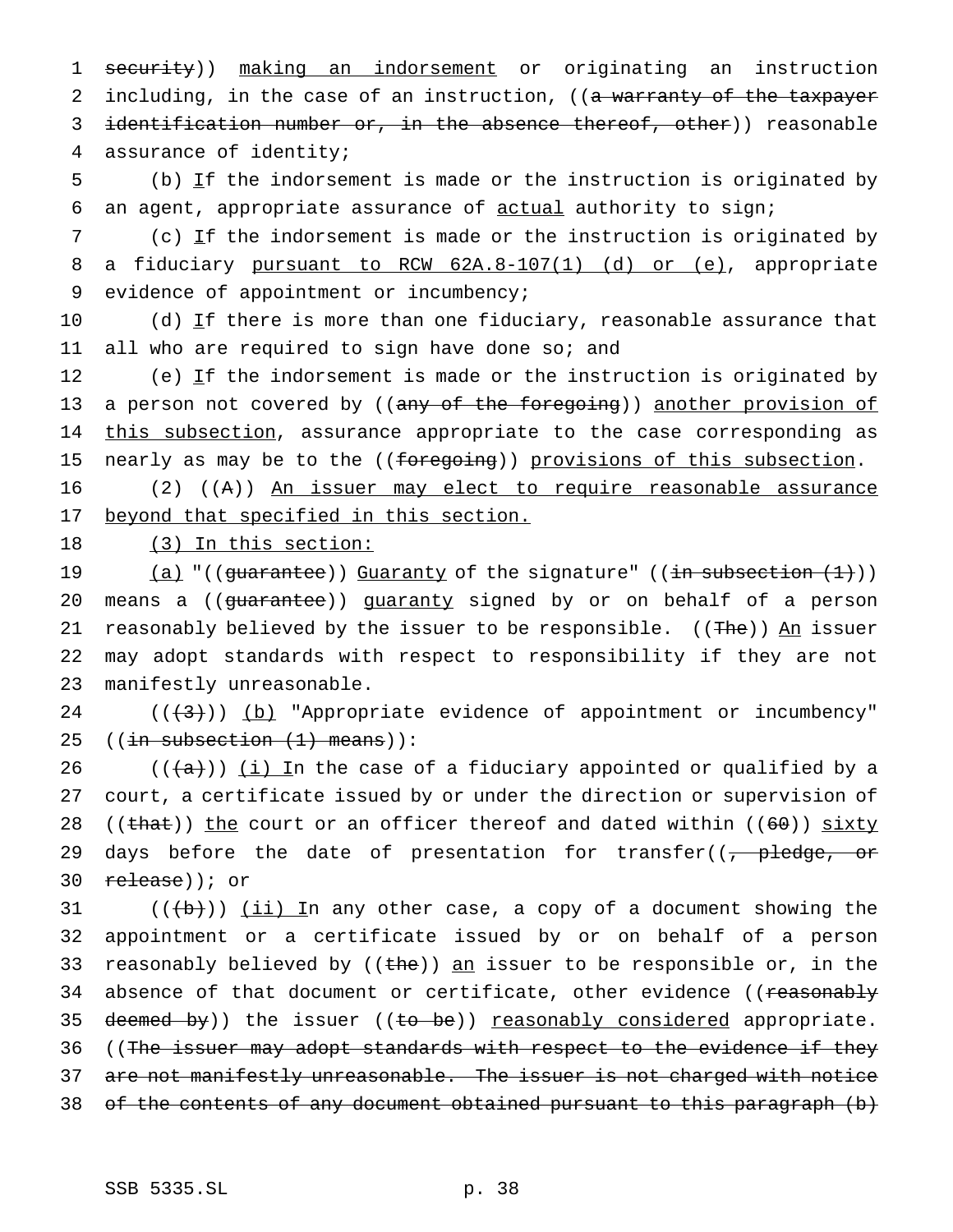1 except to the extent that the contents relate directly to the

2 appointment or incumbency.

 (4) The issuer may elect to require reasonable assurance beyond that specified in this section, but if it does so and, for a purpose other than that specified in subsection (3)(b), both requires and obtains a copy of a will, trust, indenture, articles of co-partnership, bylaws, or other controlling instrument, it is charged with notice of 8 all matters contained therein affecting the transfer, pledge, or 9 release.))

10 **Sec. 36.** RCW 62A.8-403 and 1986 c 35 s 39 are each amended to read 11 as follows:

12 ((<del>ISSUER'S DUTY AS TO ADVERSE CLAIMS. (1) An issuer to whom a</del> 13 certificated security is presented for registration shall inquire into 14 adverse claims if:

15 (a) a written notification of an adverse claim is received at a 16 time and in a manner affording the issuer a reasonable opportunity to 17 act on it prior to the issuance of a new, reissued, or re-registered 18 certificated security, and the notification identifies the claimant, 19 the registered owner, and the issue of which the security is a part, 20 and provides an address for communications directed to the claimant; or 21 (b) the issuer is charged with notice of an adverse claim from a 22 controlling instrument it has elected to require under RCW 62A.8- 23  $402(4)$ .

24  $(2)$  The issuer may discharge any duty of inquiry by any reasonable 25 means, including notifying an adverse claimant by registered or 26 certified mail at the address furnished by him or, if there be no such 27 address, at his residence or regular place of business that the 28 certificated security has been presented for registration of transfer 29 by a named person, and that the transfer will be registered unless 30 within 30 days from the date of mailing the notification, either:

31 (a) an appropriate restraining order, injunction, or other process 32 issues from a court of competent jurisdiction; or

33 (b) there is filed with the issuer an indemnity bond, sufficient in 34 the issuer's judgment to protect the issuer and any transfer agent, 35 registrar, or other agent of the issuer involved from any loss it or 36 they may suffer by complying with the adverse claim.

37 (3) Unless an issuer is charged with notice of an adverse claim 38 from a controlling instrument which it has elected to require under RCW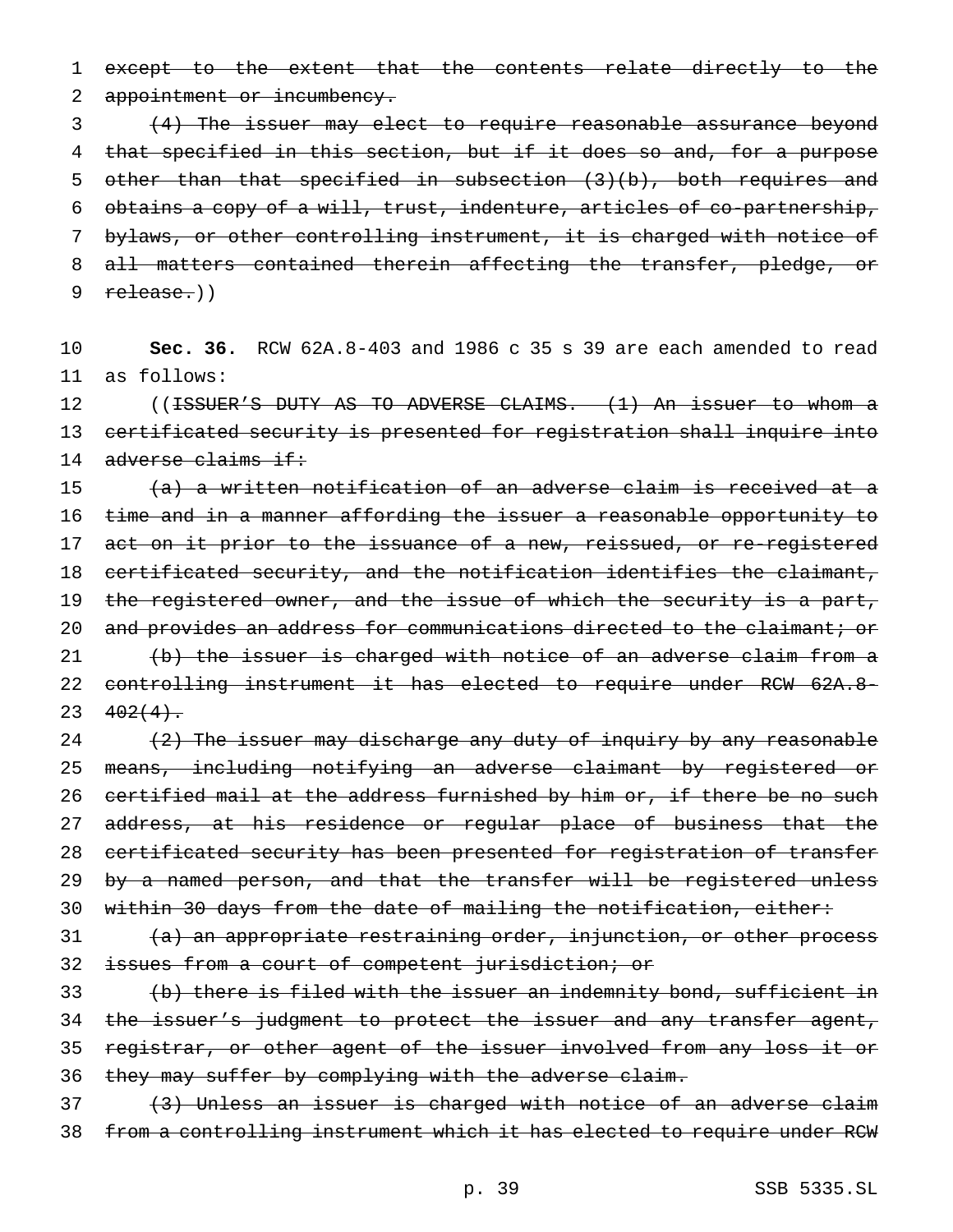62A.8-402(4) or receives notification of an adverse claim under subsection (1), if a certificated security presented for registration 3 is indorsed by the appropriate person or persons the issuer is under no duty to inquire into adverse claims. In particular:

 (a) an issuer registering a certificated security in the name of a person who is a fiduciary or who is described as a fiduciary is not bound to inquire into the existence, extent, or correct description of 8 the fiduciary relationship; and thereafter the issuer may assume without inquiry that the newly registered owner continues to be the fiduciary until the issuer receives written notice that the fiduciary 11 is no longer acting as such with respect to the particular security;

12 (b) an issuer registering transfer on an indorsement by a fiduciary 13 is not bound to inquire whether the transfer is made in compliance with 14 a controlling instrument or with the law of the state having 15 jurisdiction of the fiduciary relationship, including any law requiring 16 the fiduciary to obtain court approval of the transfer; and

17 (c) the issuer is not charged with notice of the contents of any 18 court record or file or other recorded or unrecorded document even 19 though the document is in its possession and even though the transfer 20 is made on the indorsement of a fiduciary to the fiduciary himself or 21 to his nominee.

22 (4) An issuer is under no duty as to adverse claims with respect to 23 an uncertificated security except:

 $24$  (a) claims embodied in a restraining order, injunction, or other 25 <del>legal process served upon the issuer if the process was served at a</del> 26 time and in a manner affording the issuer a reasonable opportunity to 27 act on it in accordance with the requirements of subsection  $(5)$ ;

28 (b) claims of which the issuer has received a written notification 29 from the registered owner or the registered pledgee if the notification 30 was received at a time and in a manner affording the issuer a 31 reasonable opportunity to act on it in accordance with the requirements 32 of subsection  $(5)$ ;

33 (c) claims (including restrictions on transfer not imposed by the 34 issuer) to which the registration of transfer to the present registered 35 owner was subject and were so noted in the initial transaction 36 statement sent to him; and

 $37$  (d) claims as to which an issuer is charged with notice from a 38 controlling instrument it has elected to require under RCW 62A.8- 39  $402(4)$ .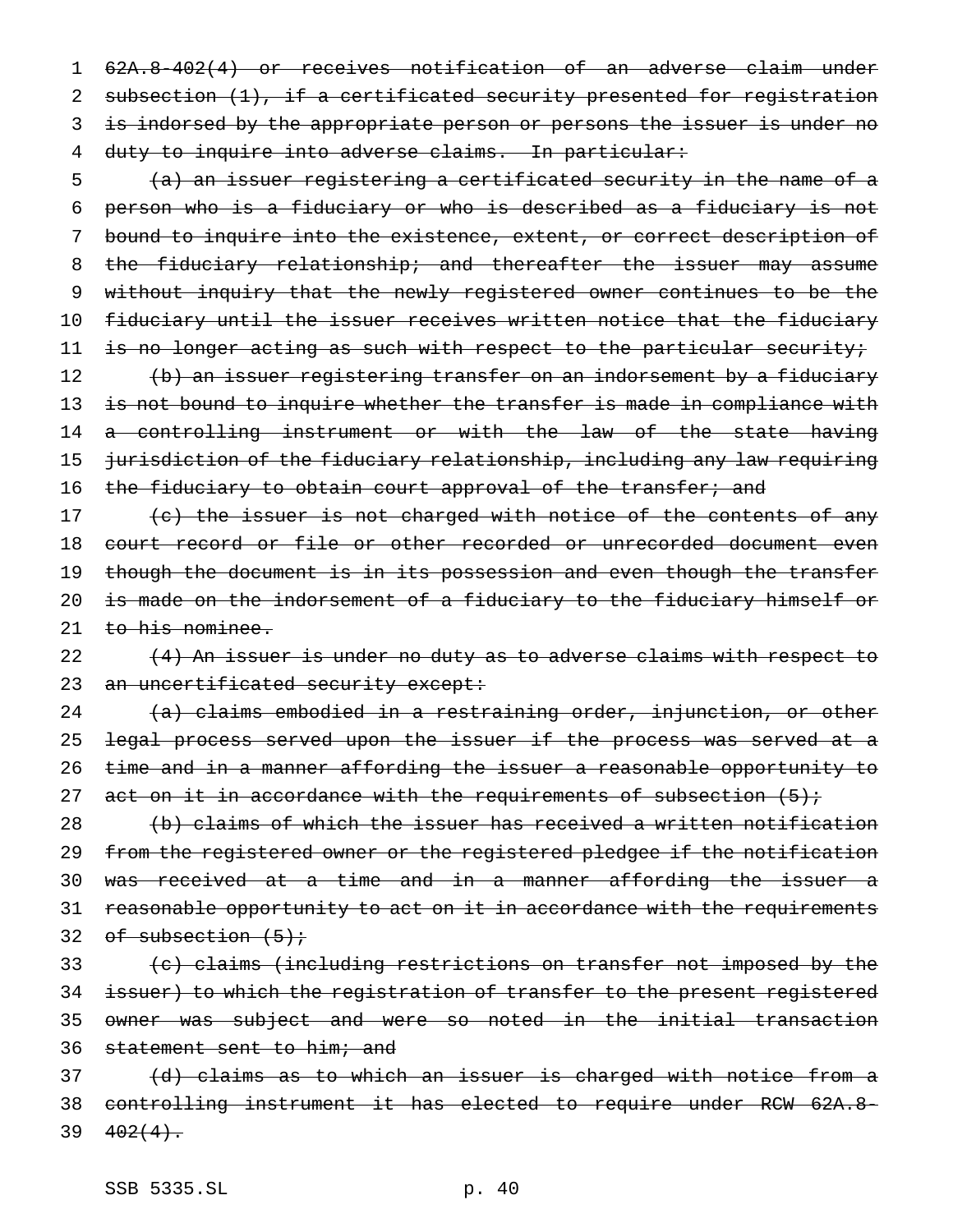1 (5) If the issuer of an uncertificated security is under a duty as 2 to an adverse claim, he discharges that duty by:

3 (a) including a notation of the claim in any statements sent with 4 respect to the security under RCW 62A.8-408 (3), (6), and (7); and

5 (b) refusing to register the transfer or pledge of the security 6 unless the nature of the claim does not preclude transfer or pledge 7 subject thereto.

8 (6) If the transfer or pledge of the security is registered subject 9 to an adverse claim, a notation of the claim must be included in the 10 initial transaction statement and all subsequent statements sent to the 11 transferee and pledgee under RCW 62A.8-408.

12 (7) Notwithstanding subsections (4) and (5), if an uncertificated 13 security was subject to a registered pledge at the time the issuer 14 first came under a duty as to a particular adverse claim, the issuer 15 has no duty as to that claim if transfer of the security is requested 16 by the registered pledgee or an appropriate person acting for the 17 registered pledgee unless:

18 (a) the claim was embodied in legal process which expressly 19 provides otherwise;

20 (b) the claim was asserted in a written notification from the 21 registered pledgee;

22  $\left\{\mathrm{c}\right\}$  the claim was one as to which the issuer was charged with 23 notice from a controlling instrument it required under RCW 62A.8-402(4) 24 in connection with the pledgee's request for transfer; or

25 (d) the transfer requested is to the registered owner.)) DEMAND 26 THAT ISSUER NOT REGISTER TRANSFER. (1) A person who is an appropriate 27 person to make an indorsement or originate an instruction may demand 28 that the issuer not register transfer of a security by communicating to 29 the issuer a notification that identifies the registered owner and the 30 issue of which the security is a part and provides an address for 31 communications directed to the person making the demand. The demand is 32 effective only if it is received by the issuer at a time and in a 33 manner affording the issuer reasonable opportunity to act on it.

 (2) If a certificated security in registered form is presented to an issuer with a request to register transfer or an instruction is 36 presented to an issuer with a request to register transfer of an 37 uncertificated security after a demand that the issuer not register transfer has become effective, the issuer shall promptly communicate to (a) the person who initiated the demand at the address provided in the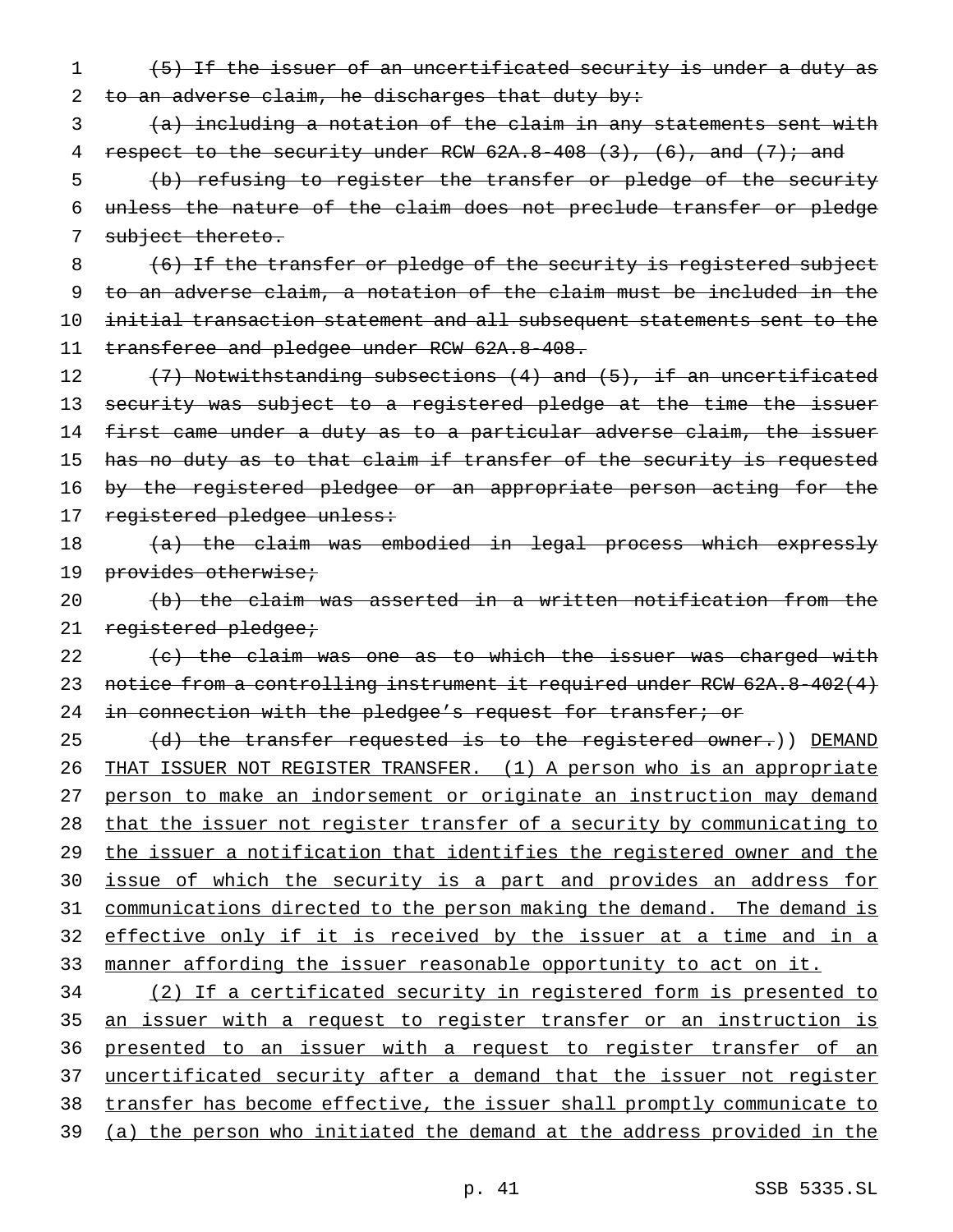demand and (b) the person who presented the security for registration of transfer or initiated the instruction requesting registration of transfer a notification stating that: (i) The certificated security has been presented for registration of transfer or instruction for registration of transfer of uncertificated security has been received; (ii) A demand that the issuer not register transfer had previously been received; and (iii) The issuer will withhold registration of transfer for a period of time stated in the notification in order to provide the 11 person who initiated the demand an opportunity to obtain legal process 12 or an indemnity bond. (3) The period described in subsection (2)(b)(iii) of this section 14 may not exceed thirty days after the date of communication of the notification. A shorter period may be specified by the issuer if it is not manifestly unreasonable. (4) An issuer is not liable to a person who initiated a demand that the issuer not register transfer for any loss the person suffers as a 19 result of registration of a transfer pursuant to an effective indorsement or instruction if the person who initiated the demand does not, within the time stated in the issuer's communication, either: (a) Obtain an appropriate restraining order, injunction, or other process from a court of competent jurisdiction enjoining the issuer 24 from registering the transfer; or (b) File with the issuer an indemnity bond, sufficient in the 26 issuer's judgment to protect the issuer and any transfer agent, registrar, or other agent of the issuer involved from any loss it or they may suffer by refusing to register the transfer. (5) This section does not relieve an issuer from liability for 30 registering transfer pursuant to an indorsement or instruction that was not effective. **Sec. 37.** RCW 62A.8-404 and 1986 c 35 s 40 are each amended to read as follows: 34 ((LIABILITY AND NON-LIABILITY FOR REGISTRATION. (1) Except as provided in any law relating to the collection of taxes, the issuer is not liable to the owner, pledgee, or any other person suffering loss as 37 a result of the registration of a transfer, pledge, or release of a 38 security if: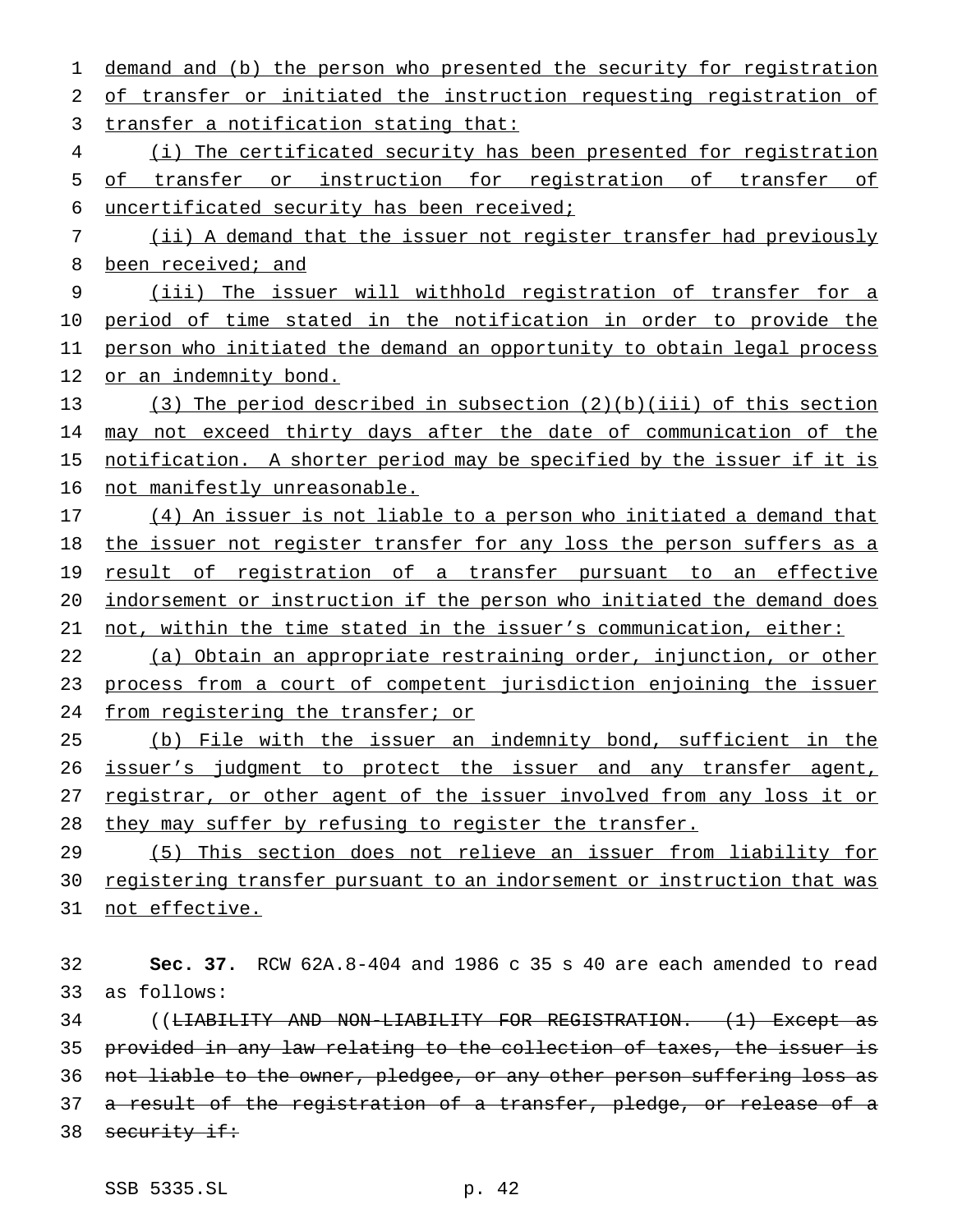1 (a) there were on or with a certificated security the necessary 2 indorsements or the issuer had received an instruction originated by an 3 appropriate person  $(RCW 62A.8-308)$ ; and

4 (b) the issuer had no duty as to adverse claims or has discharged 5 the duty (RCW 62A.8-403).

 $6$  (2) If an issuer has registered a transfer of a certificated 7 security to a person not entitled to it, the issuer on demand shall 8 deliver a like security to the true owner unless:

9 (a) the registration was pursuant to subsection  $(1)$ ;

10 (b) the owner is precluded from asserting any claim for registering 11 the transfer under RCW  $62A.8-405(1)$ ; or

12 (c) the delivery would result in overissue, in which case the 13 issuer's liability is governed by RCW 62A.8-104.

14 (3) If an issuer has improperly registered a transfer, pledge, or 15 release of an uncertificated security, the issuer on demand from the 16 injured party shall restore the records as to the injured party to the 17 condition that would have obtained if the improper registration had not 18 been made unless:

19  $(a)$  the registration was pursuant to subsection  $(1)$ ; or

20 (b) the registration would result in overissue, in which case the 21 issuer's liability is governed by RCW 62A.8-104.)) WRONGFUL 22 REGISTRATION. (1) Except as otherwise provided in RCW 62A.8-406, an 23 issuer is liable for wrongful registration of transfer if the issuer 24 has registered a transfer of a security to a person not entitled to it, 25 and the transfer was registered:

26 (a) Pursuant to an ineffective indorsement or instruction;

27 (b) After a demand that the issuer not register transfer became 28 effective under RCW 62A.8-403(1) and the issuer did not comply with RCW 29 62A.8-403(2);

30 (c) After the issuer had been served with an injunction, 31 restraining order, or other legal process enjoining it from registering 32 the transfer, issued by a court of competent jurisdiction, and the 33 issuer had a reasonable opportunity to act on the injunction, 34 restraining order, or other legal process; or

35 (d) By an issuer acting in collusion with the wrongdoer.

 (2) An issuer that is liable for wrongful registration of transfer under subsection (1) of this section on demand shall provide the person entitled to the security with a like certificated or uncertificated security, and any payments or distributions that the person did not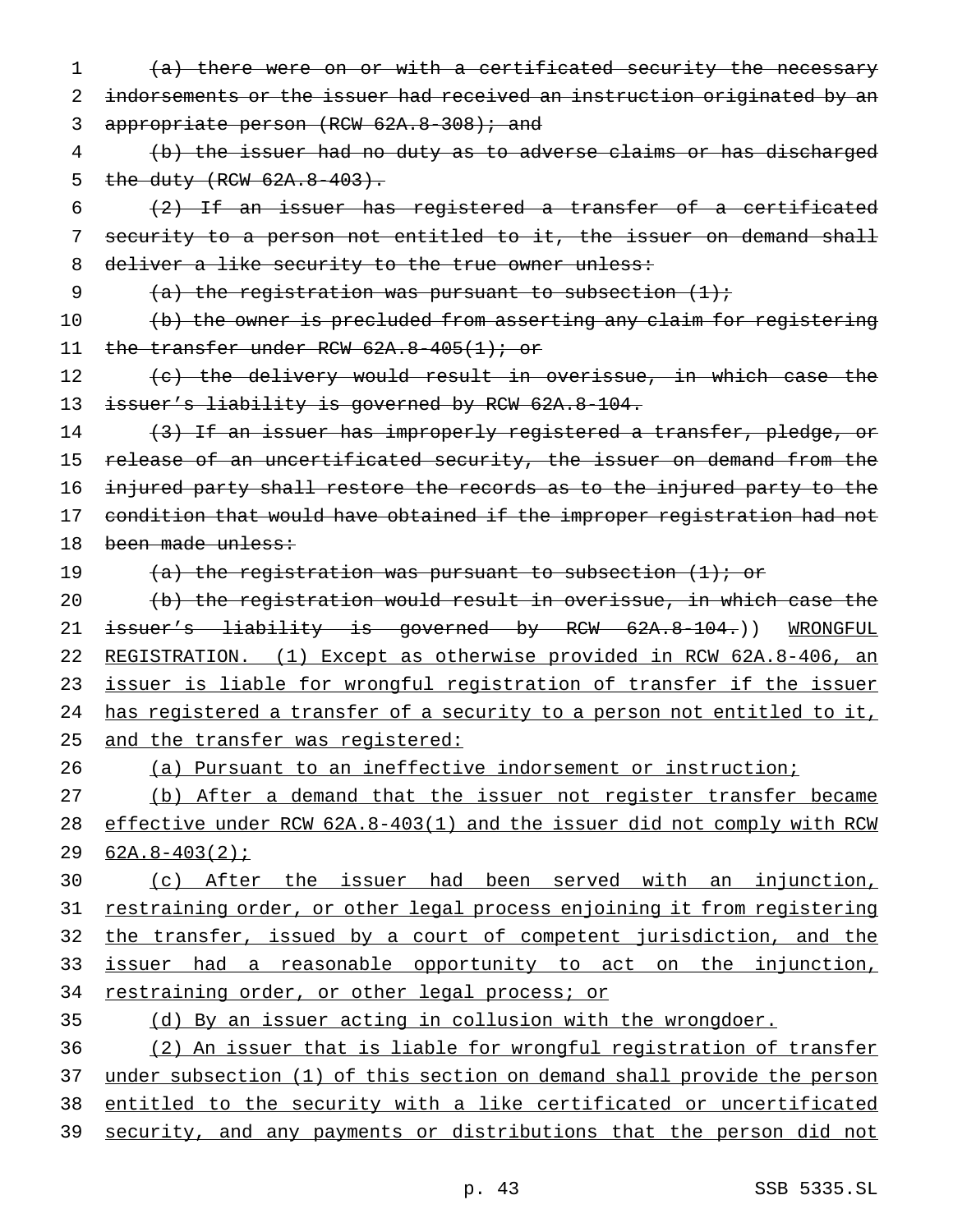1 receive as a result of the wrongful registration. If an overissue 2 would result, the issuer's liability to provide the person with a like 3 security is governed by section 26 of this act.

 (3) Except as otherwise provided in subsection (1) of this section or in a law relating to the collection of taxes, an issuer is not liable to an owner or other person suffering loss as a result of the 7 registration of a transfer of a security if registration was made pursuant to an effective indorsement or instruction.

9 **Sec. 38.** RCW 62A.8-405 and 1986 c 35 s 41 are each amended to read 10 as follows:

11 REPLACEMENT OF LOST, DESTROYED, ((AND STOLEN CERTIFICATED 12 SECURITIES)) OR WRONGFULLY TAKEN SECURITY CERTIFICATE. (1) ((If a 13 certificated security has been lost, apparently destroyed, or 14 wrongfully taken, and the owner fails to notify the issuer of that fact 15 within a reasonable time after he has notice of it and the issuer 16 registers a transfer of the security before receiving notification, the 17 owner is precluded from asserting against the issuer any claim for 18 registering the transfer under RCW 62A.8-404 or any claim to a new 19 security under this section.

20  $(2)$ )) If ((the)) an owner of a certificated security, whether in 21 registered or bearer form, claims that the ((security)) certificate has 22 been lost, destroyed, or wrongfully taken, the issuer shall issue a new 23 ((certificated security or, at the option of the issuer, an equivalent 24 uncertificated security in place of the original security)) certificate 25 if the owner:

26 (a) So requests before the issuer has notice that the ((security)) 27 certificate has been acquired by a ((bona fide)) protected purchaser;

28 (b) Files with the issuer a sufficient indemnity bond; and

29 (c) Satisfies any other reasonable requirements imposed by the 30 issuer.

31  $((+3))$   $(2)$  If, after the issue of a new ((certificated or 32 uncertificated)) security certificate, a ((bona fide)) protected 33 purchaser of the original ((certificated security)) certificate 34 presents it for registration of transfer, the issuer shall register the 35 transfer unless ((registration would result in)) an overissue( $(-\text{in}$ 36 which event)) would result. In that case, the issuer's liability is 37 governed by ((RCW 62A.8-104)) section 25 of this act. In addition to 38 any rights on the indemnity bond,  $((the h e))$  an issuer may recover the new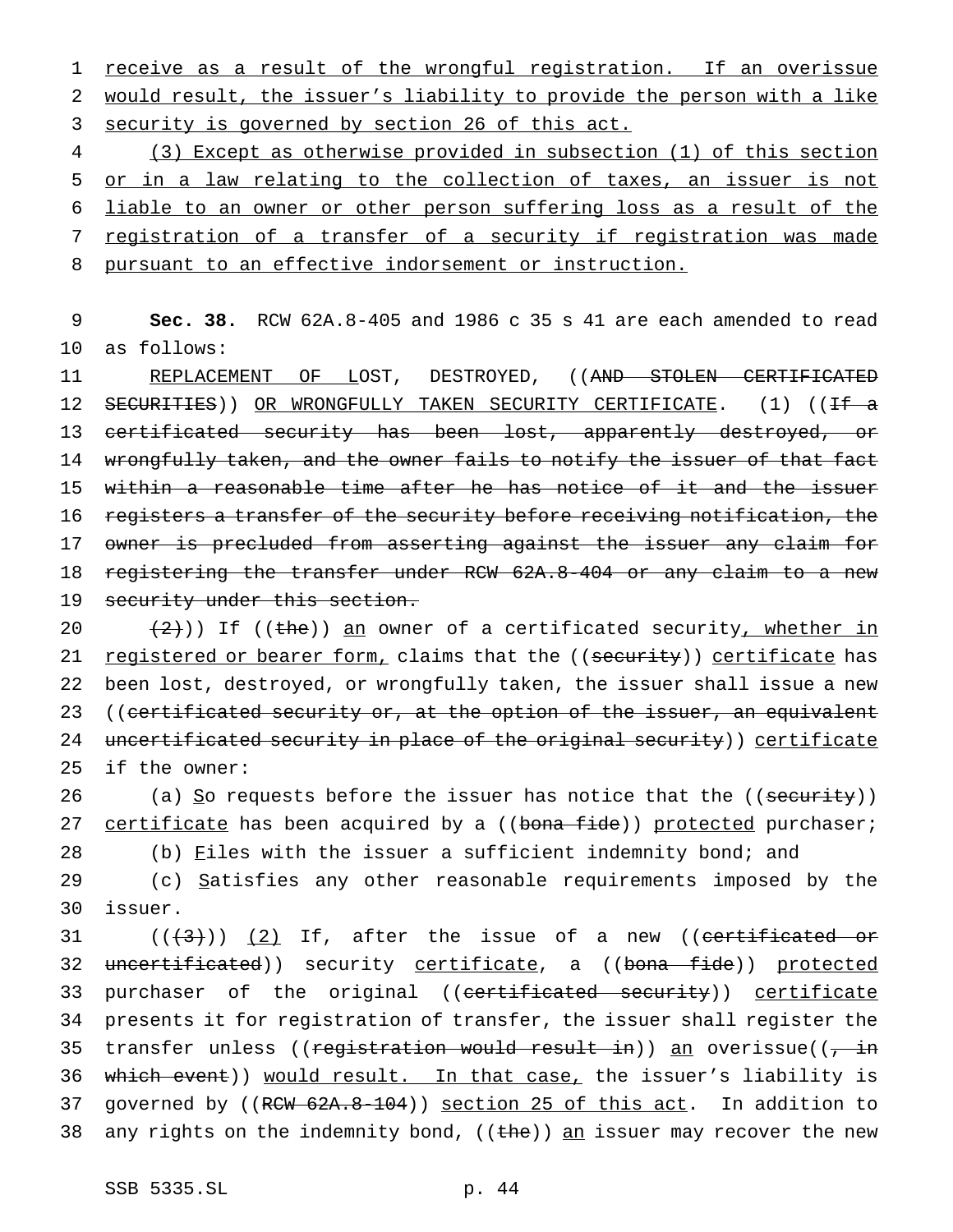1 ((certificated security)) certificate from the person to whom it was 2 issued or any person taking under ((him)) that person, except a ((bona 3 fide)) protected purchaser ((or may cancel the uncertificated security 4 unless a bona fide purchaser or any person taking under a bona fide 5 purchaser is then the registered owner or registered pledgee thereof)).

6 **Sec. 39.** RCW 62A.8-406 and 1986 c 35 s 42 are each amended to read 7 as follows:

8 ((DUTY OF AUTHENTICATING TRUSTEE, TRANSFER AGENT, OR REGISTRAR. 9 <del>(1) If a person acts as authenticating trustee, transfer agent,</del> 10 registrar, or other agent for an issuer in the registration of 11 transfers of its certificated securities or in the registration of 12 transfers, pledges, and releases of its uncertificated securities, in 13 the issue of new securities, or in the cancellation of surrendered 14 securities:

## 15 (a) he is under a duty to the issuer to exercise good faith and due 16 diligence in performing his functions; and

17 (b) with regard to the particular functions he performs, he has the 18 same obligation to the holder or owner of a certificated security or to 19 the owner or pledgee of an uncertificated security and has the same 20 rights and privileges as the issuer has in regard to those functions. 21 (2) Notice to an authenticating trustee, transfer agent, registrar 22 or other agent is notice to the issuer with respect to the functions 23 performed by the agent.) OBLIGATION TO NOTIFY ISSUER OF LOST, 24 DESTROYED, OR WRONGFULLY TAKEN SECURITY CERTIFICATE. If a security 25 certificate has been lost, apparently destroyed, or wrongfully taken, 26 and the owner fails to notify the issuer of that fact within a 27 reasonable time after the owner has notice of it and the issuer 28 registers a transfer of the security before receiving notification, the 29 owner may not assert against the issuer a claim for registering the 30 transfer under RCW 62A.8-404 or a claim to a new security certificate 31 under RCW 62A.8-405.

32 **Sec. 40.** RCW 62A.8-407 and 1986 c 35 s 43 are each amended to read 33 as follows:

34 ((EXCHANGEABILITY OF SECURITIES. (1) No issuer is subject to the 35 requirements of this section unless it regularly maintains a system for 36 issuing the class of securities involved under which both certificated 37 and uncertificated securities are regularly issued to the category of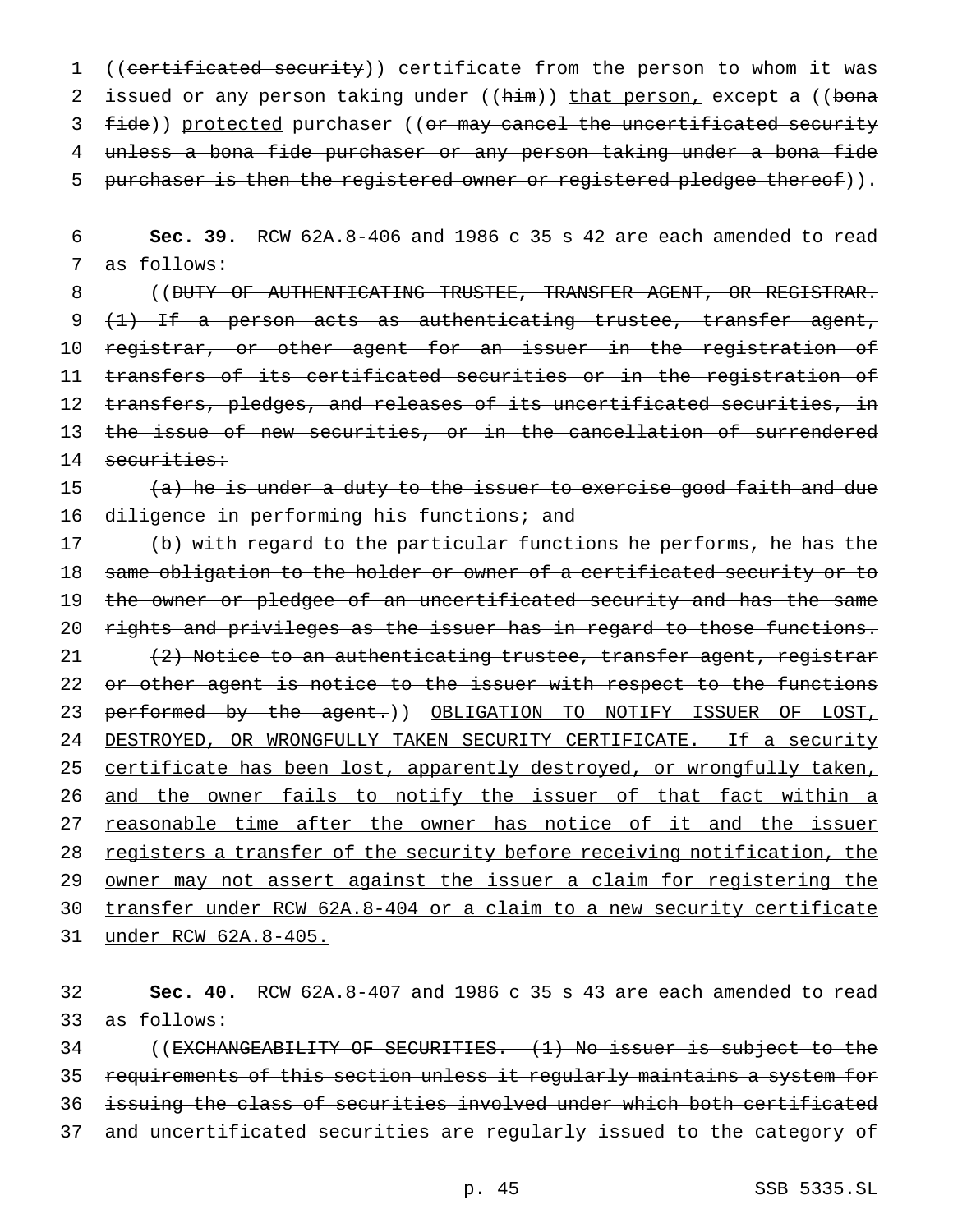1 owners, which includes the person in whose name the new security is to

2 be registered.

 (2) Upon surrender of a certificated security with all necessary indorsements and presentation of a written request by the person surrendering the security, the issuer, if he has no duty as to adverse claims or has discharged the duty (RCW 62A.8-403), shall issue to the person or a person designated by him an equivalent uncertificated security subject to all liens, restrictions, and claims that were noted 9 on the certificated security.

10 (3) Upon receipt of a transfer instruction originated by an 11 appropriate person who so requests, the issuer of an uncertificated 12 security shall cancel the uncertificated security and issue an 13 equivalent certificated security on which must be noted conspicuously 14 any liens and restrictions of the issuer and any adverse claims (as to 15 which the issuer has a duty under RCW 62A.8-403(4)) to which the 16 uncertificated security was subject. The certificated security shall 17 be registered in the name of and delivered to:

18 (a) the registered owner, if the uncertificated security was not 19 subject to a registered pledge; or

20 (b) the registered pledgee, if the uncertificated security was 21 subject to a registered pledge.) AUTHENTICATING TRUSTEE, TRANSFER 22 AGENT, AND REGISTRAR. A person acting as authenticating trustee, 23 transfer agent, registrar, or other agent for an issuer in the 24 registration of a transfer of its securities, in the issue of new 25 security certificates or uncertificated securities, or in the 26 cancellation of surrendered security certificates has the same 27 obligation to the holder or owner of a certificated or uncertificated 28 security with regard to the particular functions performed as the 29 issuer has in regard to those functions.

### 30 **PART 5**

### 31 **SECURITY ENTITLEMENTS**

32 NEW SECTION. **Sec. 41.** A new section is added to Title 62A RCW, to 33 be codified as RCW 62A.8-501, to read as follows:

 SECURITIES ACCOUNT; ACQUISITION OF SECURITY ENTITLEMENT FROM SECURITIES INTERMEDIARY. (1) "Securities account" means an account to which a financial asset is or may be credited in accordance with an agreement under which the person maintaining the account undertakes to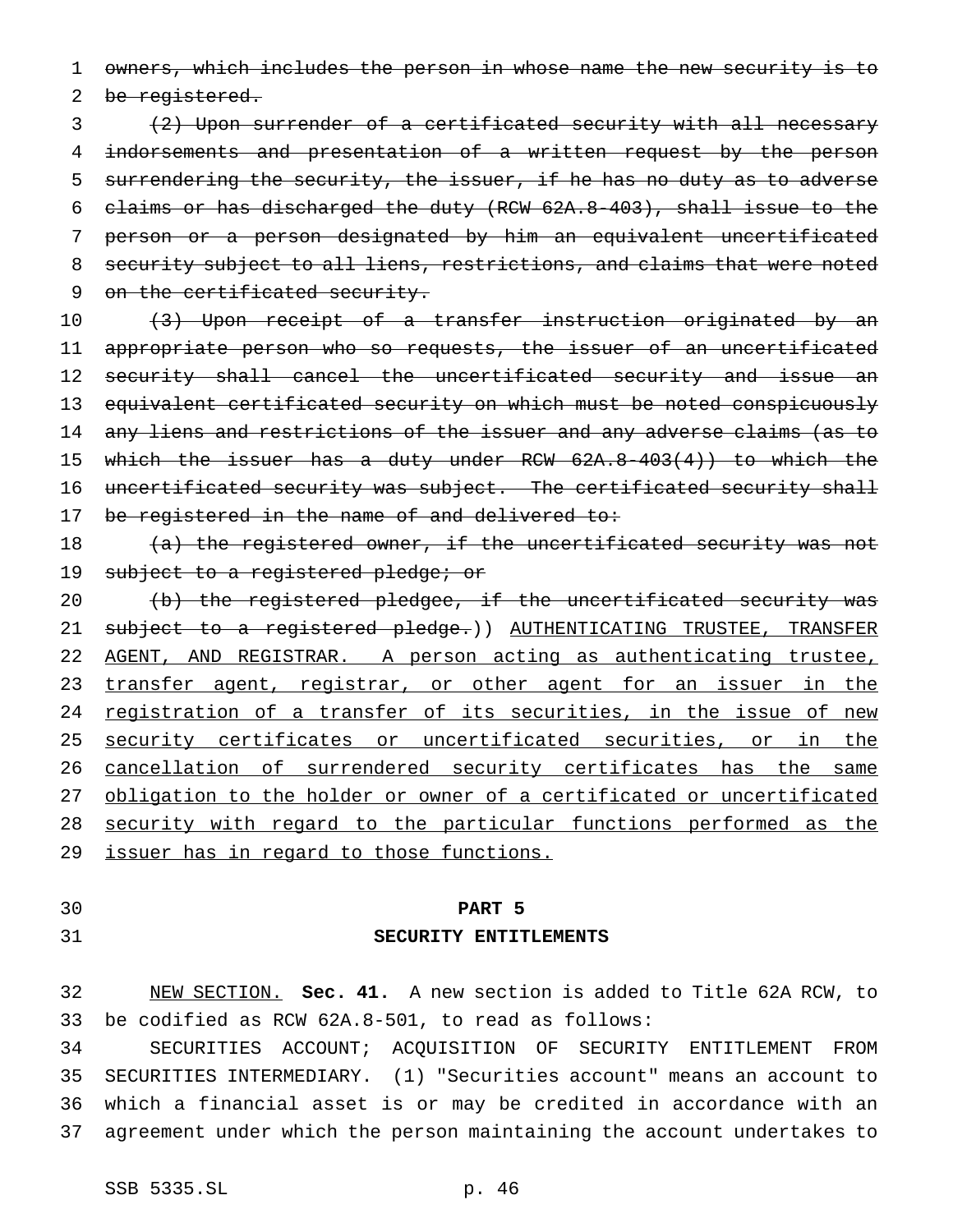treat the person for whom the account is maintained as entitled to exercise the rights that comprise the financial asset.

 (2) Except as otherwise provided in subsections (4) and (5) of this section, a person acquires a security entitlement if a securities intermediary:

 (a) Indicates by book entry that a financial asset has been credited to the person's securities account;

 (b) Receives a financial asset from the person or acquires a financial asset for the person and, in either case, accepts it for credit to the person's securities account; or

 (c) Becomes obligated under other law, regulation, or rule to credit a financial asset to the person's securities account.

 (3) If a condition of subsection (2) of this section has been met, a person has a security entitlement even though the securities intermediary does not itself hold the financial asset.

 (4) If a securities intermediary holds a financial asset for another person, and the financial asset is registered in the name of, payable to the order of, or specially indorsed to the other person, and has not been indorsed to the securities intermediary or in blank, the other person is treated as holding the financial asset directly rather than as having a security entitlement with respect to the financial asset.

 (5) Issuance of a security is not establishment of a security entitlement.

 NEW SECTION. **Sec. 42.** A new section is added to Title 62A RCW, to be codified as RCW 62A.8-502, to read as follows:

 ASSERTION OF ADVERSE CLAIM AGAINST ENTITLEMENT HOLDER. An action based on an adverse claim to a financial asset, whether framed in conversion, replevin, constructive trust, equitable lien, or other theory, may not be asserted against a person who acquires a security entitlement under section 41 of this act for value and without notice of the adverse claim.

 NEW SECTION. **Sec. 43.** A new section is added to Title 62A RCW, to be codified as RCW 62A.8-503, to read as follows:

 PROPERTY INTEREST OF ENTITLEMENT HOLDER IN FINANCIAL ASSET HELD BY SECURITIES INTERMEDIARY. (1) To the extent necessary for a securities intermediary to satisfy all security entitlements with respect to a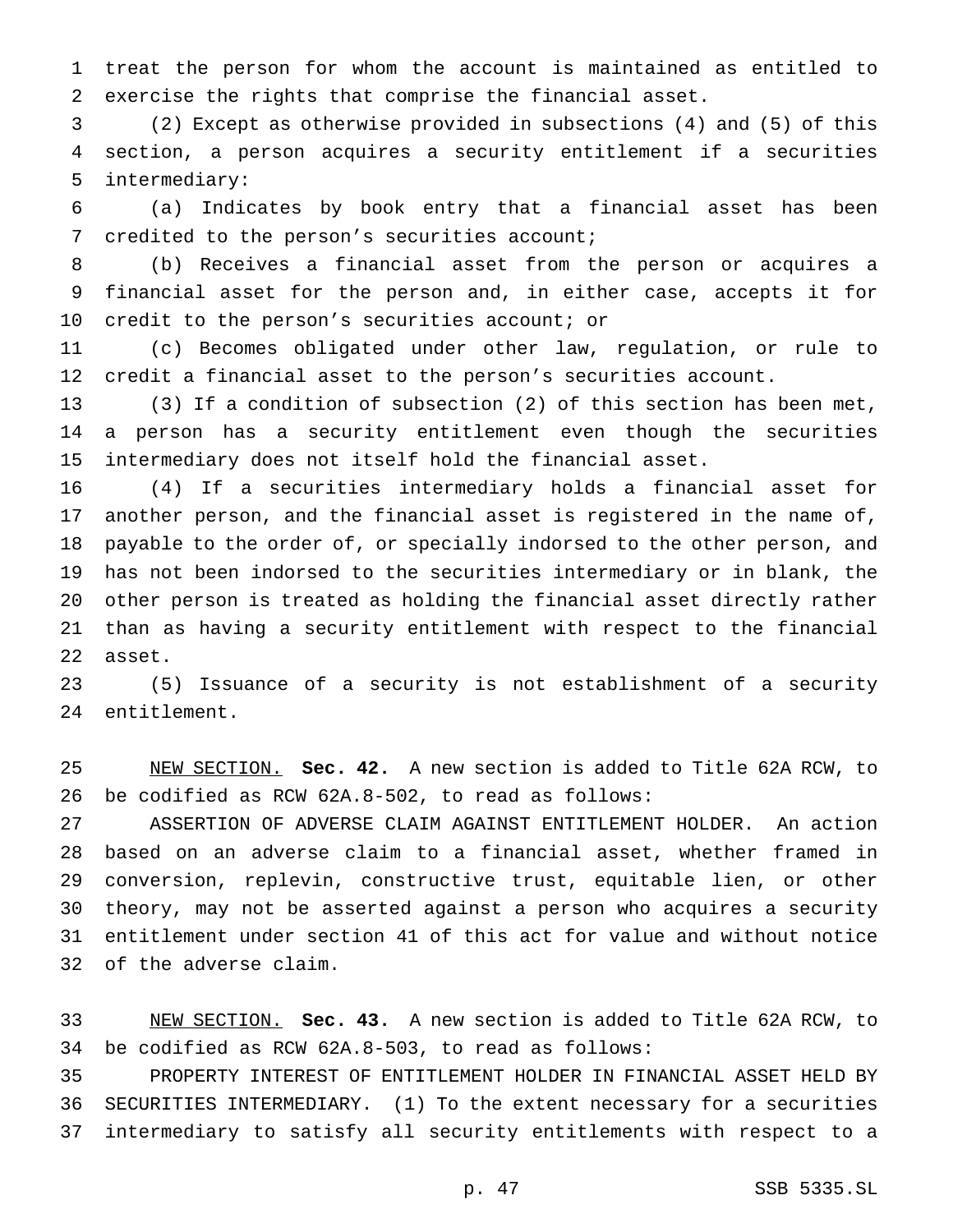particular financial asset, all interests in that financial asset held by the securities intermediary are held by the securities intermediary for the entitlement holders, are not property of the securities intermediary, and are not subject to claims of creditors of the securities intermediary, except as otherwise provided in section 51 of this act.

 (2) An entitlement holder's property interest with respect to a particular financial asset under subsection (1) of this section is a pro rata property interest in all interests in that financial asset held by the securities intermediary, without regard to the time the entitlement holder acquired the security entitlement or the time the securities intermediary acquired the interest in that financial asset. (3) An entitlement holder's property interest with respect to a particular financial asset under subsection (1) of this section may be enforced against the securities intermediary only by exercise of the entitlement holder's rights under sections 45 through 48 of this act.

 (4) An entitlement holder's property interest with respect to a particular financial asset under subsection (1) of this section may be enforced against a purchaser of the financial asset or interest therein only if:

 (a) Insolvency proceedings have been initiated by or against the securities intermediary;

 (b) The securities intermediary does not have sufficient interests in the financial asset to satisfy the security entitlements of all of 25 its entitlement holders to that financial asset;

 (c) The securities intermediary violated its obligations under section 44 of this act by transferring the financial asset or interest 28 therein to the purchaser; and

 (d) The purchaser is not protected under subsection (5) of this section.

 The trustee or other liquidator, acting on behalf of all entitlement holders having security entitlements with respect to a particular financial asset, may recover the financial asset, or interest therein, from the purchaser. If the trustee or other liquidator elects not to pursue that right, an entitlement holder whose security entitlement remains unsatisfied has the right to recover its interest in the financial asset from the purchaser.

 (5) An action based on the entitlement holder's property interest with respect to a particular financial asset under subsection (1) of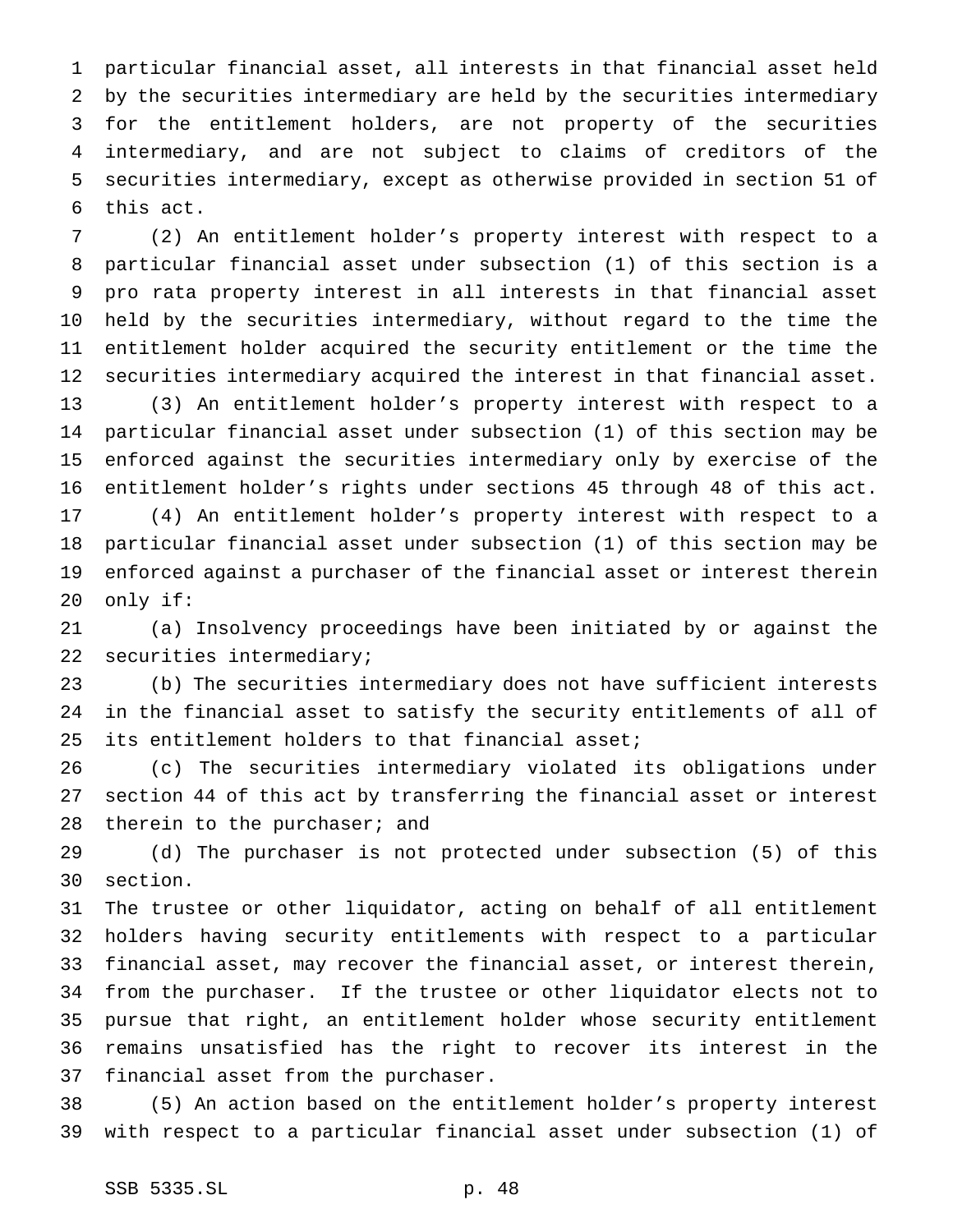this section, whether framed in conversion, replevin, constructive trust, equitable lien, or other theory, may not be asserted against any purchaser of a financial asset or interest therein who gives value, obtains control, and does not act in collusion with the securities intermediary in violating the securities intermediary's obligations under section 44 of this act.

 NEW SECTION. **Sec. 44.** A new section is added to Title 62A RCW, to be codified as RCW 62A.8-504, to read as follows:

 DUTY OF SECURITIES INTERMEDIARY TO MAINTAIN FINANCIAL ASSET. (1) A securities intermediary shall promptly obtain and thereafter maintain a financial asset in a quantity corresponding to the aggregate of all security entitlements it has established in favor of its entitlement holders with respect to that financial asset. The securities intermediary may maintain those financial assets directly or through one or more other securities intermediaries.

 (2) Except to the extent otherwise agreed by its entitlement holder, a securities intermediary may not grant any security interests in a financial asset it is obligated to maintain pursuant to subsection (1) of this section.

 (3) A securities intermediary satisfies the duty in subsection (1) of this section if:

 (a) The securities intermediary acts with respect to the duty as 23 agreed upon by the entitlement holder and the securities intermediary; or

 (b) In the absence of agreement, the securities intermediary exercises due care in accordance with reasonable commercial standards to obtain and maintain the financial asset.

 (4) This section does not apply to a clearing corporation that is itself the obligor of an option or similar obligation to which its entitlement holders have security entitlements.

 NEW SECTION. **Sec. 45.** A new section is added to Title 62A RCW, to be codified as RCW 62A.8-505, to read as follows:

 DUTY OF SECURITIES INTERMEDIARY WITH RESPECT TO PAYMENTS AND DISTRIBUTIONS. (1) A securities intermediary shall take action to obtain a payment or distribution made by the issuer of a financial asset. A securities intermediary satisfies the duty if: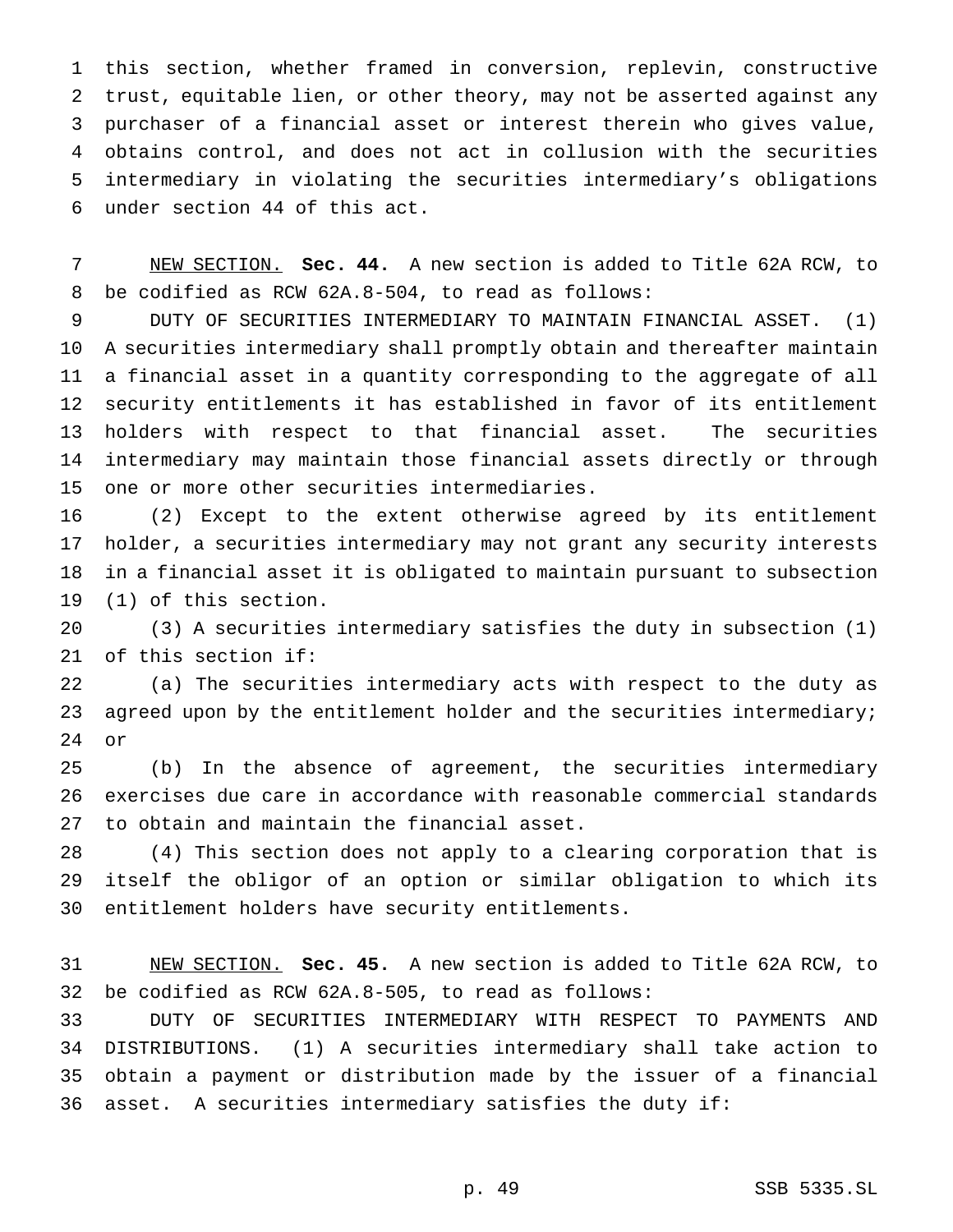(a) The securities intermediary acts with respect to the duty as agreed upon by the entitlement holder and the securities intermediary; or

 (b) In the absence of agreement, the securities intermediary exercises due care in accordance with reasonable commercial standards to attempt to obtain the payment or distribution.

 (2) A securities intermediary is obligated to its entitlement holder for a payment or distribution made by the issuer of a financial asset if the payment or distribution is received by the securities intermediary.

 NEW SECTION. **Sec. 46.** A new section is added to Title 62A RCW, to be codified as RCW 62A.8-506, to read as follows:

 DUTY OF SECURITIES INTERMEDIARY TO EXERCISE RIGHTS AS DIRECTED BY ENTITLEMENT HOLDER. A securities intermediary shall exercise rights with respect to a financial asset if directed to do so by an entitlement holder. A securities intermediary satisfies the duty if: (1) The securities intermediary acts with respect to the duty as 18 agreed upon by the entitlement holder and the securities intermediary; or

 (2) In the absence of agreement, the securities intermediary either places the entitlement holder in a position to exercise the rights directly or exercises due care in accordance with reasonable commercial standards to follow the direction of the entitlement holder.

 NEW SECTION. **Sec. 47.** A new section is added to Title 62A RCW, to be codified as RCW 62A.8-507, to read as follows:

 DUTY OF SECURITIES INTERMEDIARY TO COMPLY WITH ENTITLEMENT ORDER. (1) A securities intermediary shall comply with an entitlement order if the entitlement order is originated by the appropriate person, the securities intermediary has had reasonable opportunity to assure itself that the entitlement order is genuine and authorized, and the securities intermediary has had reasonable opportunity to comply with the entitlement order. A securities intermediary satisfies the duty if:

 (a) The securities intermediary acts with respect to the duty as 35 agreed upon by the entitlement holder and the securities intermediary; or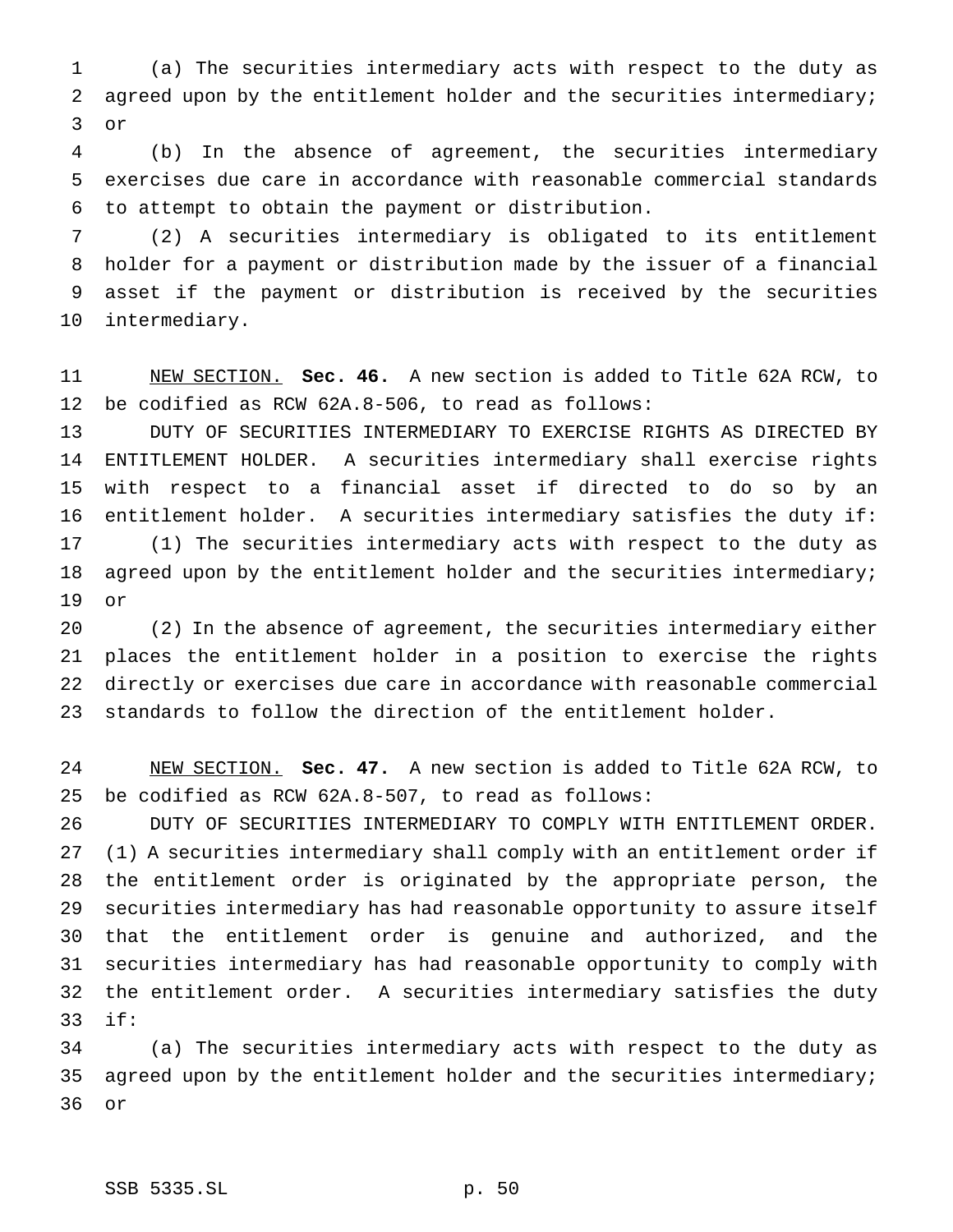(b) In the absence of agreement, the securities intermediary exercises due care in accordance with reasonable commercial standards to comply with the entitlement order.

 (2) If a securities intermediary transfers a financial asset pursuant to an ineffective entitlement order, the securities intermediary shall reestablish a security entitlement in favor of the person entitled to it, and pay or credit any payments or distributions that the person did not receive as a result of the wrongful transfer. If the securities intermediary does not reestablish a security entitlement, the securities intermediary is liable to the entitlement holder for damages.

 NEW SECTION. **Sec. 48.** A new section is added to Title 62A RCW, to be codified as RCW 62A.8-508, to read as follows:

 DUTY OF SECURITIES INTERMEDIARY TO CHANGE ENTITLEMENT HOLDER'S POSITION TO OTHER FORM OF SECURITY HOLDING. A securities intermediary shall act at the direction of an entitlement holder to change a security entitlement into another available form of holding for which the entitlement holder is eligible, or to cause the financial asset to be transferred to a securities account of the entitlement holder with another securities intermediary. A securities intermediary satisfies the duty if:

 (1) The securities intermediary acts as agreed upon by the entitlement holder and the securities intermediary; or

 (2) In the absence of agreement, the securities intermediary exercises due care in accordance with reasonable commercial standards to follow the direction of the entitlement holder.

 NEW SECTION. **Sec. 49.** A new section is added to Title 62A RCW, to be codified as RCW 62A.8-509, to read as follows:

 SPECIFICATION OF DUTIES OF SECURITIES INTERMEDIARY BY OTHER STATUTE OR REGULATION; MANNER OF PERFORMANCE OF DUTIES OF SECURITIES INTERMEDIARY AND EXERCISE OF RIGHTS OF ENTITLEMENT HOLDER. (1) If the substance of a duty imposed upon a securities intermediary by sections 44 through 48 of this act is the subject of other statute, regulation, or rule, compliance with that statute, regulation, or rule satisfies the duty.

 (2) To the extent that specific standards for the performance of the duties of a securities intermediary or the exercise of the rights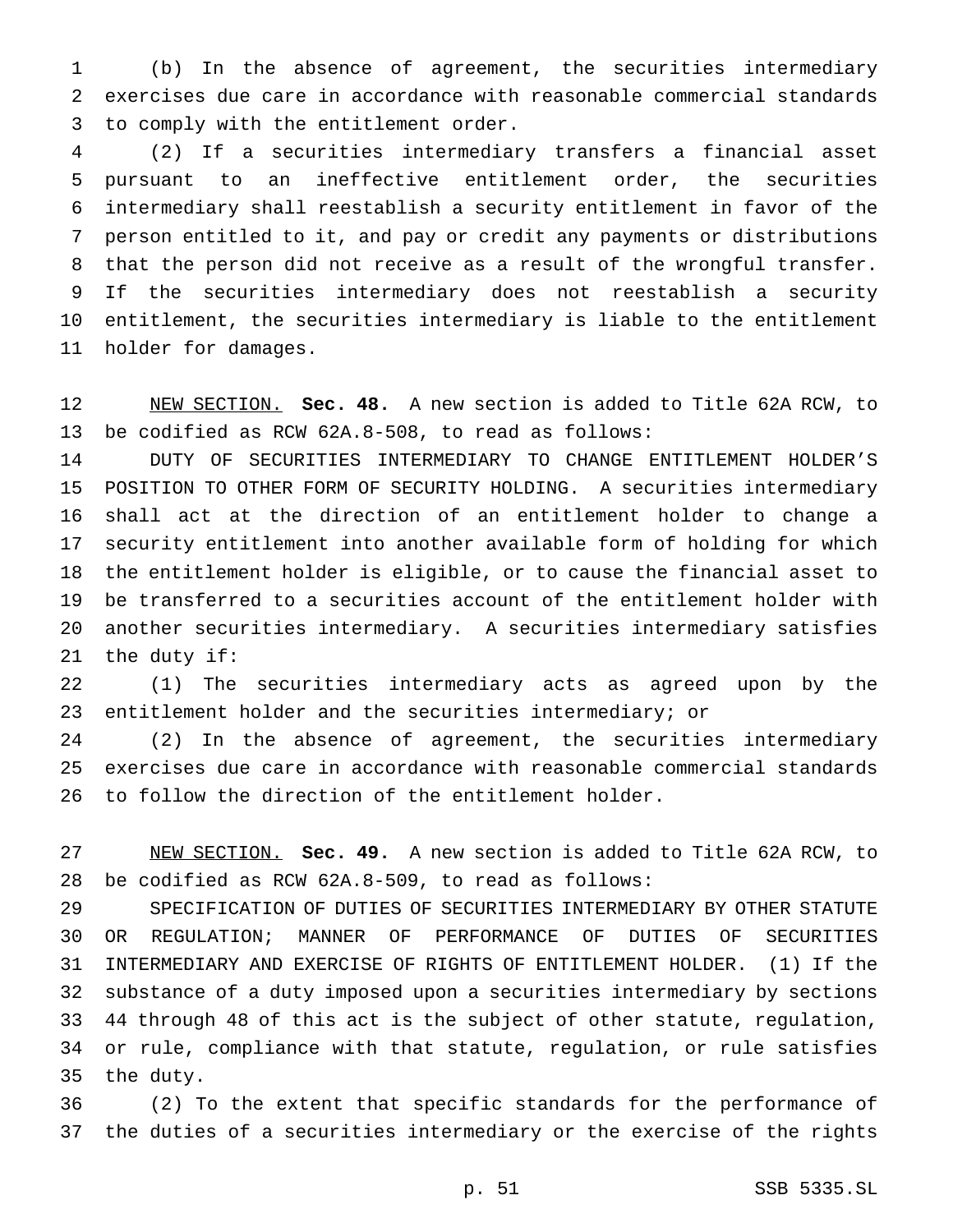of an entitlement holder are not specified by other statute, regulation, or rule or by agreement between the securities intermediary and entitlement holder, the securities intermediary shall perform its duties and the entitlement holder shall exercise its rights in a commercially reasonable manner.

 (3) The obligation of a securities intermediary to perform the duties imposed by sections 44 through 48 of this act is subject to:

 (a) Rights of the securities intermediary arising out of a security interest under a security agreement with the entitlement holder or otherwise; and

 (b) Rights of the securities intermediary under other law, regulation, rule, or agreement to withhold performance of its duties as a result of unfulfilled obligations of the entitlement holder to the securities intermediary.

 (4) Sections 44 through 48 of this act do not require a securities intermediary to take any action that is prohibited by other statute, regulation, or rule.

 NEW SECTION. **Sec. 50.** A new section is added to Title 62A RCW, to be codified as RCW 62A.8-510, to read as follows:

 RIGHTS OF PURCHASER OF SECURITY ENTITLEMENT FROM ENTITLEMENT HOLDER. (1) An action based on an adverse claim to a financial asset or security entitlement, whether framed in conversion, replevin, constructive trust, equitable lien, or other theory, may not be asserted against a person who purchases a security entitlement, or an interest therein, from an entitlement holder if the purchaser gives value, does not have notice of the adverse claim, and obtains control.

 (2) If an adverse claim could not have been asserted against an entitlement holder under section 42 of this act, the adverse claim cannot be asserted against a person who purchases a security entitlement, or an interest therein, from the entitlement holder.

 (3) In a case not covered by the priority rules in Article 9, a purchaser for value of a security entitlement, or an interest therein, who obtains control has priority over a purchaser of a security entitlement, or an interest therein, who does not obtain control. Purchasers who have control rank equally, except that a securities intermediary as purchaser has priority over a conflicting purchaser who has control unless otherwise agreed by the securities intermediary.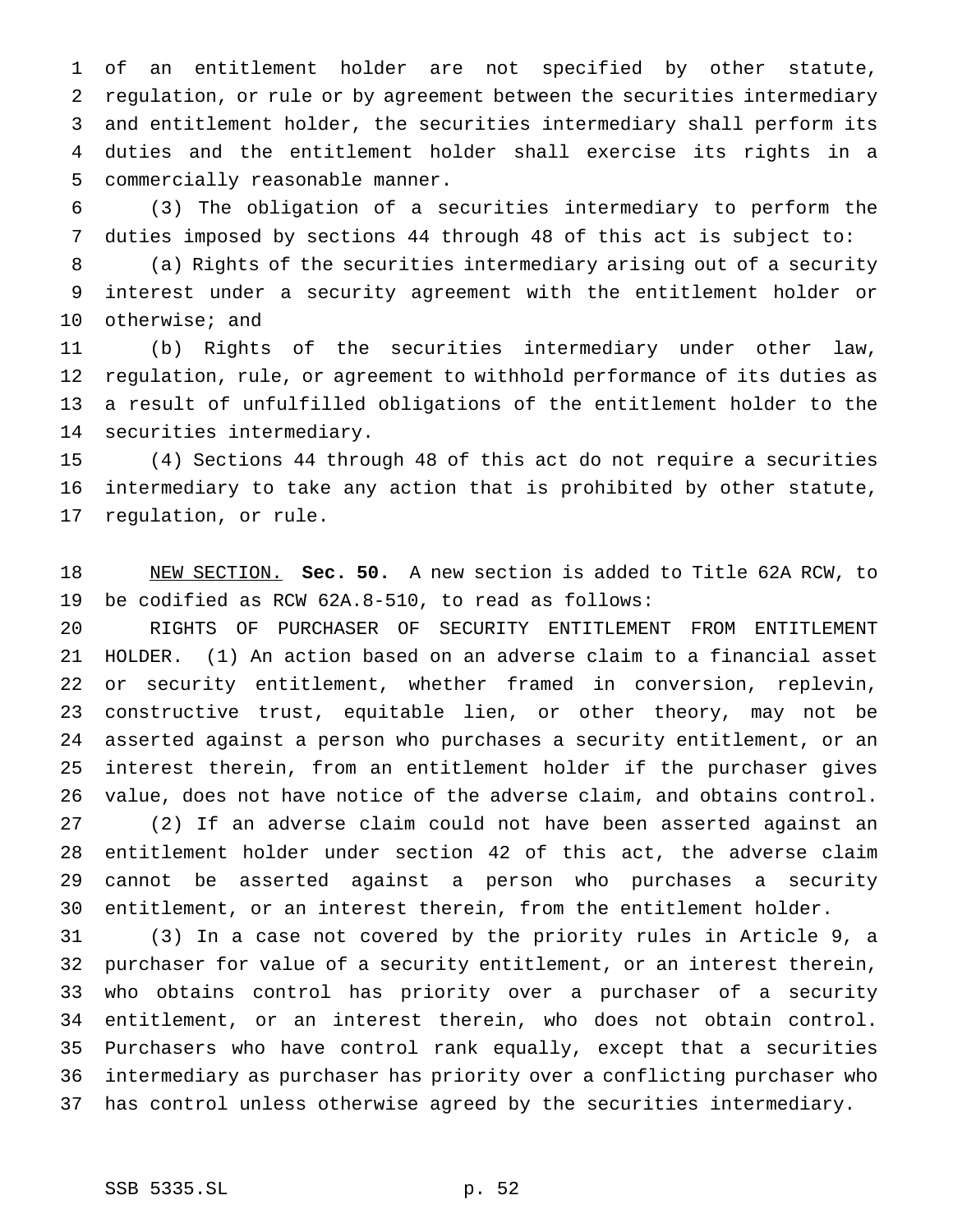NEW SECTION. **Sec. 51.** A new section is added to Title 62A RCW, to be codified as RCW 62A.8-511, to read as follows:

 PRIORITY AMONG SECURITY INTERESTS AND ENTITLEMENT HOLDERS. (1) Except as otherwise provided in subsections (2) and (3) of this section, if a securities intermediary does not have sufficient interests in a particular financial asset to satisfy both its obligations to entitlement holders who have security entitlements to that financial asset and its obligation to a creditor of the securities intermediary who has a security interest in that financial asset, the claims of entitlement holders, other than the creditor, have priority over the claim of the creditor.

 (2) A claim of a creditor of a securities intermediary who has a security interest in a financial asset held by a securities intermediary has priority over claims of the securities intermediary's entitlement holders who have security entitlements with respect to that financial asset if the creditor has control over the financial asset. (3) If a clearing corporation does not have sufficient financial assets to satisfy both its obligations to entitlement holders who have security entitlements with respect to a financial asset and its obligation to a creditor of the clearing corporation who has a security interest in that financial asset, the claim of the creditor has priority over the claims of entitlement holders.

 NEW SECTION. **Sec. 52.** The following acts or parts of acts are each repealed: (1) RCW 21.17.010 and 1961 c 150 s 1; (2) RCW 21.17.020 and 1961 c 150 s 2; (3) RCW 21.17.030 and 1961 c 150 s 3; (4) RCW 21.17.040 and 1961 c 150 s 4; (5) RCW 21.17.050 and 1961 c 150 s 5; (6) RCW 21.17.060 and 1961 c 150 s 6; (7) RCW 21.17.070 and 1961 c 150 s 7; (8) RCW 21.17.080 and 1967 c 208s1& 1961 c 150 s 8; (9) RCW 21.17.090 and 1961 c 150 s 9; (10) RCW 21.17.900 and 1961 c 150 s 10; (11) RCW 21.17.910 and 1961 c 150 s 11; (12) RCW 62A.8-308 and 1986 c 35 s 23 & 1965 ex.s. c 157 s 8-308; (13) RCW 62A.8-309 and 1986 c 35 s 24 & 1965 ex.s. c 157 s 8-309; (14) RCW 62A.8-310 and 1986 c 35 s 25 & 1965 ex.s. c 157 s 8-310;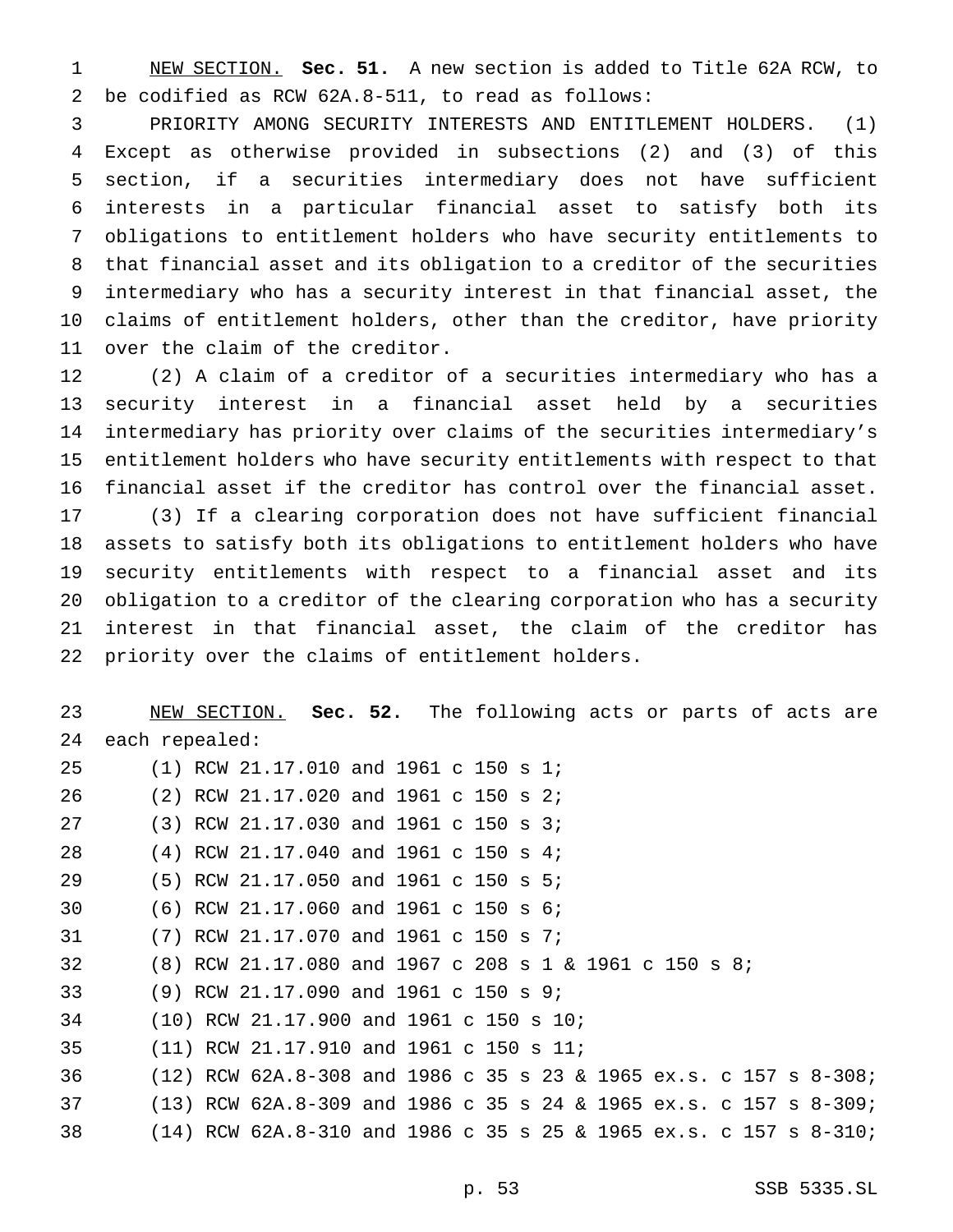| 1               |  | $(15)$ RCW 62A.8-311 and 1986 c 35 s 26 & 1965 ex.s. c 157 s 8-311; |  |  |  |  |  |  |  |
|-----------------|--|---------------------------------------------------------------------|--|--|--|--|--|--|--|
| -2              |  | $(16)$ RCW 62A.8-312 and 1986 c 35 s 27 & 1965 ex.s. c 157 s 8-312; |  |  |  |  |  |  |  |
| 3               |  | $(17)$ RCW 62A.8-313 and 1986 c 35 s 28 & 1965 ex.s. c 157 s 8-313; |  |  |  |  |  |  |  |
| 4               |  | $(18)$ RCW 62A.8-314 and 1986 c 35 s 29 & 1965 ex.s. c 157 s 8-314; |  |  |  |  |  |  |  |
| -5              |  | (19) RCW 62A.8-315 and 1986 c 35 s 30 & 1965 ex.s. c 157 s 8-315;   |  |  |  |  |  |  |  |
| -6              |  | $(20)$ RCW 62A.8-316 and 1986 c 35 s 31 & 1965 ex.s. c 157 s 8-316; |  |  |  |  |  |  |  |
| 7               |  | (21) RCW 62A.8-317 and 1986 c 35 s 32 & 1965 ex.s. c 157 s 8-317;   |  |  |  |  |  |  |  |
| -8              |  | (22) RCW 62A.8-318 and 1986 c 35 s 33 & 1965 ex.s. c 157 s 8-318;   |  |  |  |  |  |  |  |
| - 9             |  | $(23)$ RCW 62A.8-319 and 1986 c 35 s 34 & 1965 ex.s. c 157 s 8-319; |  |  |  |  |  |  |  |
| 10              |  | $(24)$ RCW 62A.8-320 and 1986 c 35 s 35 & 1965 ex.s. c 157 s 8-320; |  |  |  |  |  |  |  |
| 11              |  | $(25)$ RCW 62A.8-321 and 1986 c 35 s 36; and                        |  |  |  |  |  |  |  |
| 12 <sup>°</sup> |  | $(26)$ RCW 62A.8-408 and 1986 c 35 s 44.                            |  |  |  |  |  |  |  |

**PART 6**

# **TRANSITION PROVISIONS FOR REVISED ARTICLE 8 AND CONFORMING AMENDMENTS TO ARTICLES 1, 5, 9, AND 10**

 NEW SECTION. **Sec. 53.** SAVINGS CLAUSE. (1) This act does not affect an action or proceeding commenced before the effective date of this act.

 (2) If a security interest in a security is perfected by the effective date of this act, and the action by which the security interest was perfected would suffice to perfect a security interest under this act, no further action is required to continue perfection. If a security interest in a security is perfected by the effective date of this act, but the action by which the security interest was perfected would not suffice to perfect a security interest under this act, the security interest remains perfected through December 31, 1995, and continues perfected thereafter if appropriate action to perfect under this act is taken by that date. If a security interest is perfected by the effective date of this act, and the security interest can be perfected by filing under this act, a financing statement signed by the secured party instead of the debtor may be filed within that period to continue perfection or thereafter to perfect.

 **Sec. 54.** RCW 62A.1-105 and 1993 c 395 s 6-102 and 1993 c 230 s 2A-601 are each reenacted and amended to read as follows:

 TERRITORIAL APPLICATION OF THE TITLE; PARTIES' POWER TO CHOOSE APPLICABLE LAW. (1) Except as provided hereafter in this section, when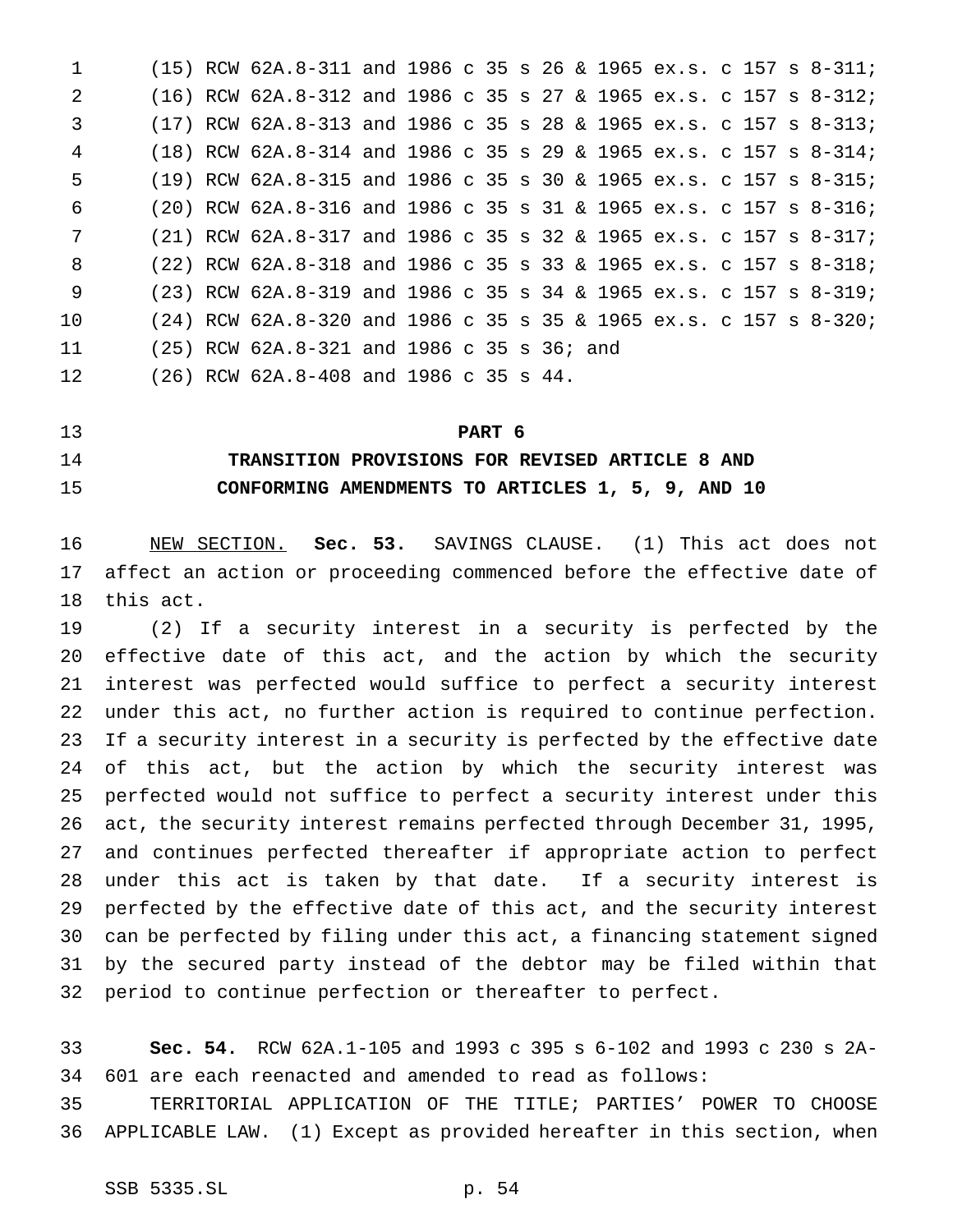a transaction bears a reasonable relation to this state and also to another state or nation the parties may agree that the law either of this state or of such other state or nation shall govern their rights and duties. Failing such agreement this Title applies to transactions bearing an appropriate relation to this state.

 (2) Where one of the following provisions of this Title specifies the applicable law, that provision governs and a contrary agreement is effective only to the extent permitted by the law (including the conflict of laws rules) so specified:

Rights of creditors against sold goods. RCW 62A.2-402.

 Applicability of the Article on Leases. RCW 62A.2A-105 and 62A.2A-106.

 Applicability of the Article on Bank Deposits and Collections. RCW 62A.4-102.

15 Applicability of the Article on Investment Securities. ((RCW 62A.8-106)) Section 10 of this act.

 Perfection provisions of the Article on Secured Transactions. RCW 62A.9-103.

 **Sec. 55.** RCW 62A.1-206 and 1965 ex.s. c 157 s 1-206 are each amended to read as follows:

 STATUTE OF FRAUDS FOR KINDS OF PERSONAL PROPERTY NOT OTHERWISE COVERED. (1) Except in the cases described in subsection (2) of this section a contract for the sale of personal property is not enforceable by way of action or defense beyond five thousand dollars in amount or value of remedy unless there is some writing which indicates that a contract for sale has been made between the parties at a defined or stated price, reasonably identifies the subject matter, and is signed by the party against whom enforcement is sought or by his authorized agent.

 (2) Subsection (1) of this section does not apply to contracts for 31 the sale of goods (RCW 62A.2-201) nor of securities (((RCW 62A.8-319)) 32 section 13 of this act) nor to security agreements (RCW 62A.9-203).

 **Sec. 56.** RCW 62A.4-104 and 1993 c 229 s 80 are each amended to read as follows:

 DEFINITIONS AND INDEX OF DEFINITIONS. (a) In this Article, unless the context otherwise requires: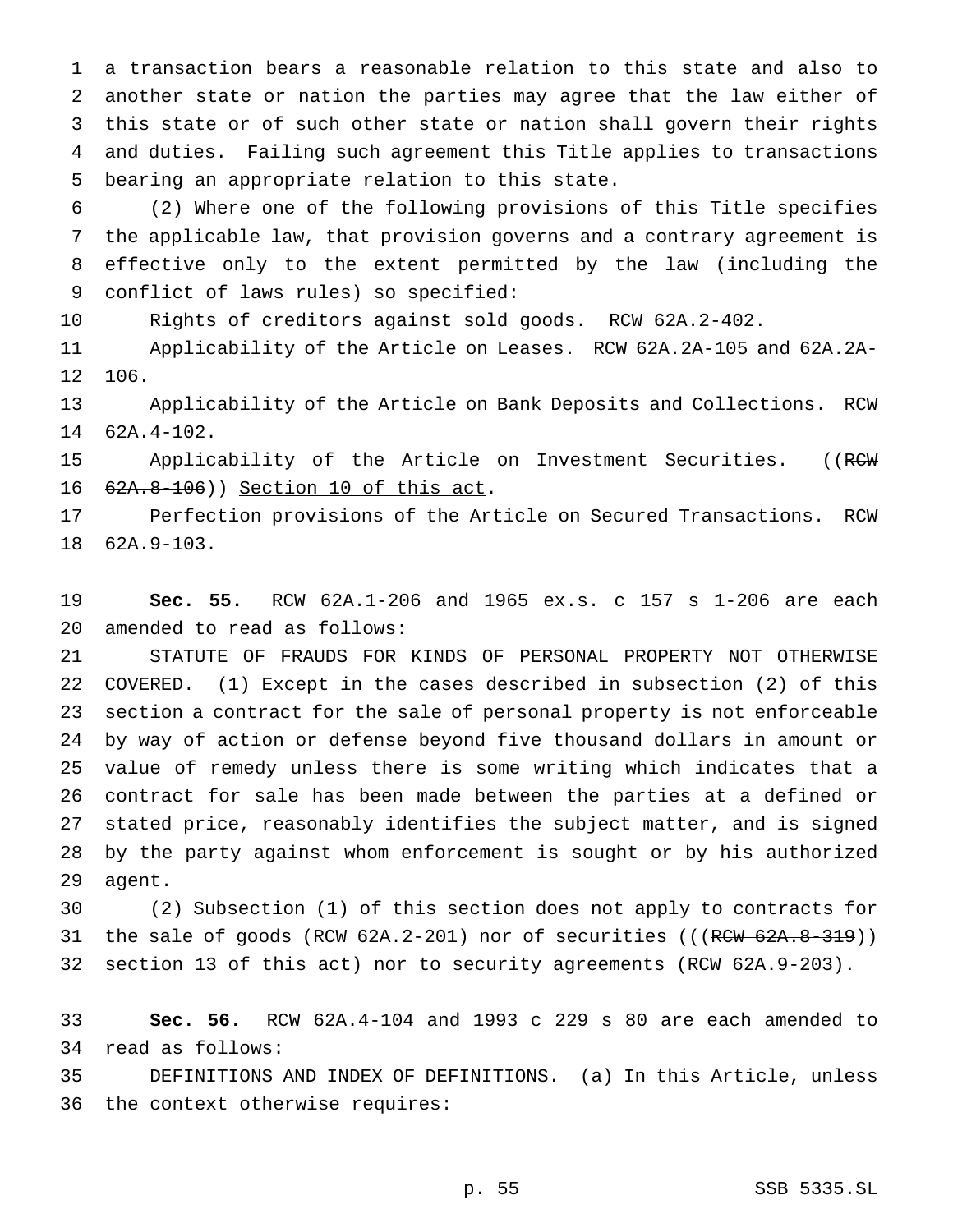(1) "Account" means any deposit or credit account with a bank, including a demand, time, savings, passbook, share draft, or like account, other than an account evidenced by a certificate of deposit; (2) "Afternoon" means the period of a day between noon and

 (3) "Banking day" means the part of a day on which a bank is open to the public for carrying on substantially all of its banking functions, except that it shall not include a Saturday, Sunday, or legal holiday;

 (4) "Clearing house" means an association of banks or other payors regularly clearing items;

 (5) "Customer" means a person having an account with a bank or for whom a bank has agreed to collect items, including a bank that maintains an account at another bank;

 (6) "Documentary draft" means a draft to be presented for acceptance or payment if specified documents, certificated securities (RCW 62A.8-102) or instructions for uncertificated securities (RCW 18 ((62A.8-308)) 62A.8-102), or other certificates, statements, or the like are to be received by the drawee or other payor before acceptance 20 or payment of the draft;

 (7) "Draft" means a draft as defined in RCW 62A.3-104 or an item, other than an instrument, that is an order;

(8) "Drawee" means a person ordered in a draft to make payment;

 (9) "Item" means an instrument or a promise or order to pay money handled by a bank for collection or payment. The term does not include a payment order governed by Article 4A or a credit or debit card slip;

 (10) "Midnight deadline" with respect to a bank is midnight on its next banking day following the banking day on which it receives the relevant item or notice or from which the time for taking action commences to run, whichever is later;

 (11) "Settle" means to pay in cash, by clearing-house settlement, in a charge or credit or by remittance, or otherwise as agreed. A settlement may be either provisional or final;

 (12) "Suspends payments" with respect to a bank means that it has been closed by order of the supervisory authorities, that a public officer has been appointed to take it over or that it ceases or refuses to make payments in the ordinary course of business.

 (b) Other definitions applying to this Article and the sections in which they appear are:

midnight;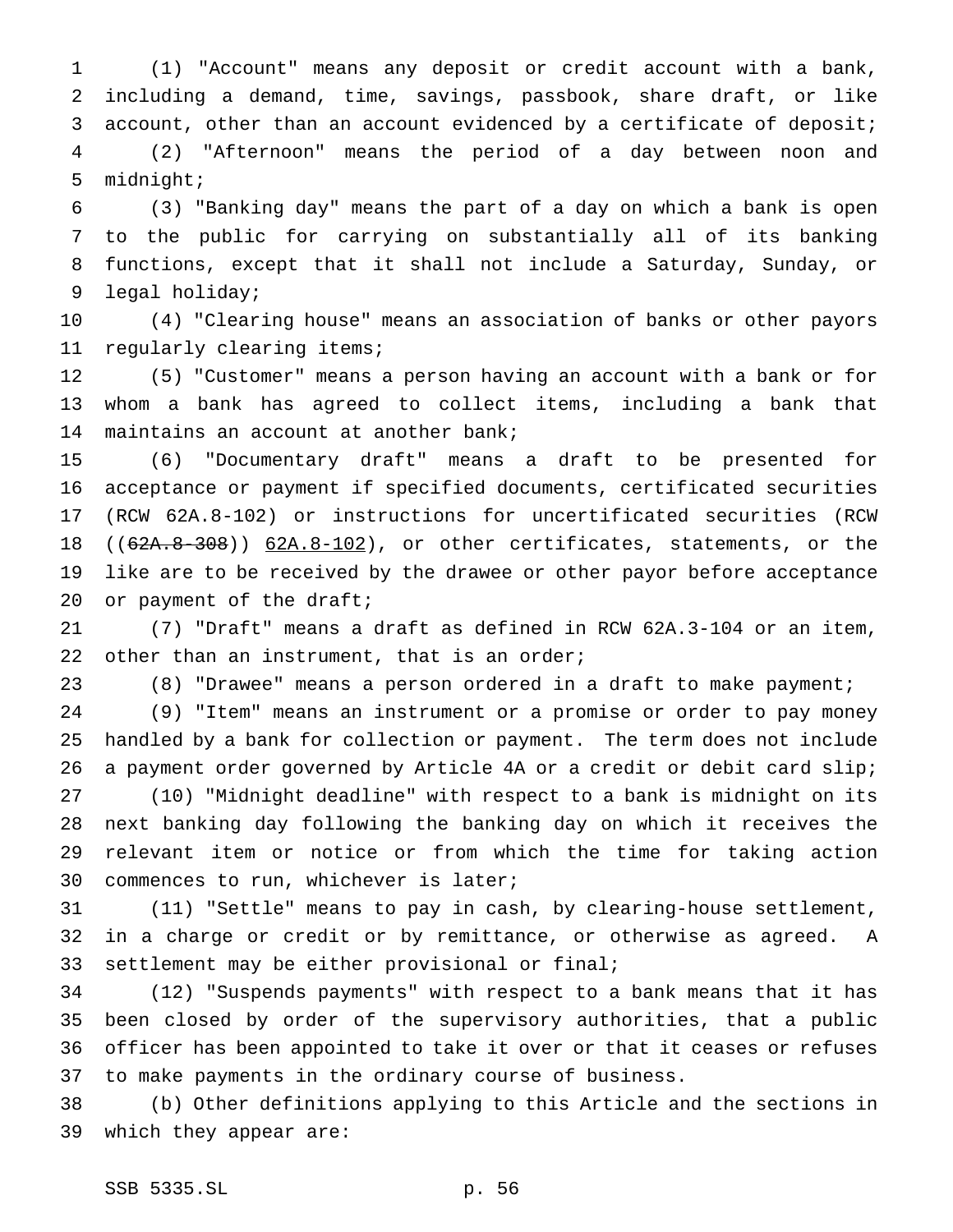| $\mathbf 1$ |          | "Agreement for electronic                                 |                |                |  |  |  |  |  |  |
|-------------|----------|-----------------------------------------------------------|----------------|----------------|--|--|--|--|--|--|
| 2           |          | presentment"                                              | RCW 62A.4-110. |                |  |  |  |  |  |  |
| 3           |          | "Bank"                                                    | RCW 62A.4-105. |                |  |  |  |  |  |  |
| 4           |          | "Collecting bank"                                         | RCW 62A.4-105. |                |  |  |  |  |  |  |
| 5           |          | "Depositary bank"                                         | RCW 62A.4-105. |                |  |  |  |  |  |  |
| 6           |          | "Intermediary bank"                                       | RCW 62A.4-105. |                |  |  |  |  |  |  |
| 7           |          | "Payor bank"                                              | RCW 62A.4-105. |                |  |  |  |  |  |  |
| 8           |          | "Presenting bank"                                         |                | RCW 62A.4-105. |  |  |  |  |  |  |
| 9           |          | "Presentment notice"                                      |                | RCW 62A.4-110. |  |  |  |  |  |  |
|             |          |                                                           |                |                |  |  |  |  |  |  |
| 10          | (c)      | The following definitions in other Articles apply to this |                |                |  |  |  |  |  |  |
| 11          | Article: |                                                           |                |                |  |  |  |  |  |  |
| 12          |          | "Acceptance"<br>RCW 62A.3-409.                            |                |                |  |  |  |  |  |  |
| 13          |          | "Alteration" RCW 62A.3-407.                               |                |                |  |  |  |  |  |  |
| 14          |          | "Cashier's check"                                         | RCW 62A.3-104. |                |  |  |  |  |  |  |
| 15          |          | "Certificate of deposit" RCW 62A.3-104.                   |                |                |  |  |  |  |  |  |
| 16          |          | "Certified check"                                         | RCW 62A.3-409. |                |  |  |  |  |  |  |
| 17          |          | "Check"<br>RCW 62A.3-104.                                 |                |                |  |  |  |  |  |  |
| 18          |          | "Draft" RCW 62A.3-104.                                    |                |                |  |  |  |  |  |  |
| 19          |          | "Good faith"<br>RCW 62A.3-103.                            |                |                |  |  |  |  |  |  |
| 20          |          | "Holder in due course"                                    | RCW 62A.3-302. |                |  |  |  |  |  |  |
| 21          |          | "Instrument"<br>RCW 62A.3-104.                            |                |                |  |  |  |  |  |  |
| 22          |          | "Notice of dishonor" RCW 62A.3-503.                       |                |                |  |  |  |  |  |  |
| 23          |          | "Order" RCW 62A.3-103.                                    |                |                |  |  |  |  |  |  |
| 24          |          | "Ordinary care" RCW 62A.3-103.                            |                |                |  |  |  |  |  |  |
| 25          |          | "Person entitled to enforce"                              | RCW 62A.3-301. |                |  |  |  |  |  |  |
| 26          |          | "Presentment"<br>RCW 62A.3-501.                           |                |                |  |  |  |  |  |  |
| 27          |          | "Promise"<br>RCW 62A.3-103.                               |                |                |  |  |  |  |  |  |
| 28          |          | "Prove" RCW 62A.3-103.                                    |                |                |  |  |  |  |  |  |
| 29          |          | "Teller's check" RCW 62A.3-104.                           |                |                |  |  |  |  |  |  |
| 30          |          | "Unauthorized signature" RCW 62A.3-403.                   |                |                |  |  |  |  |  |  |

 (d) In addition Article 1 contains general definitions and principles of construction and interpretation applicable throughout this Article.

 **Sec. 57.** RCW 62A.5-114 and 1986 c 35 s 54 are each amended to read as follows: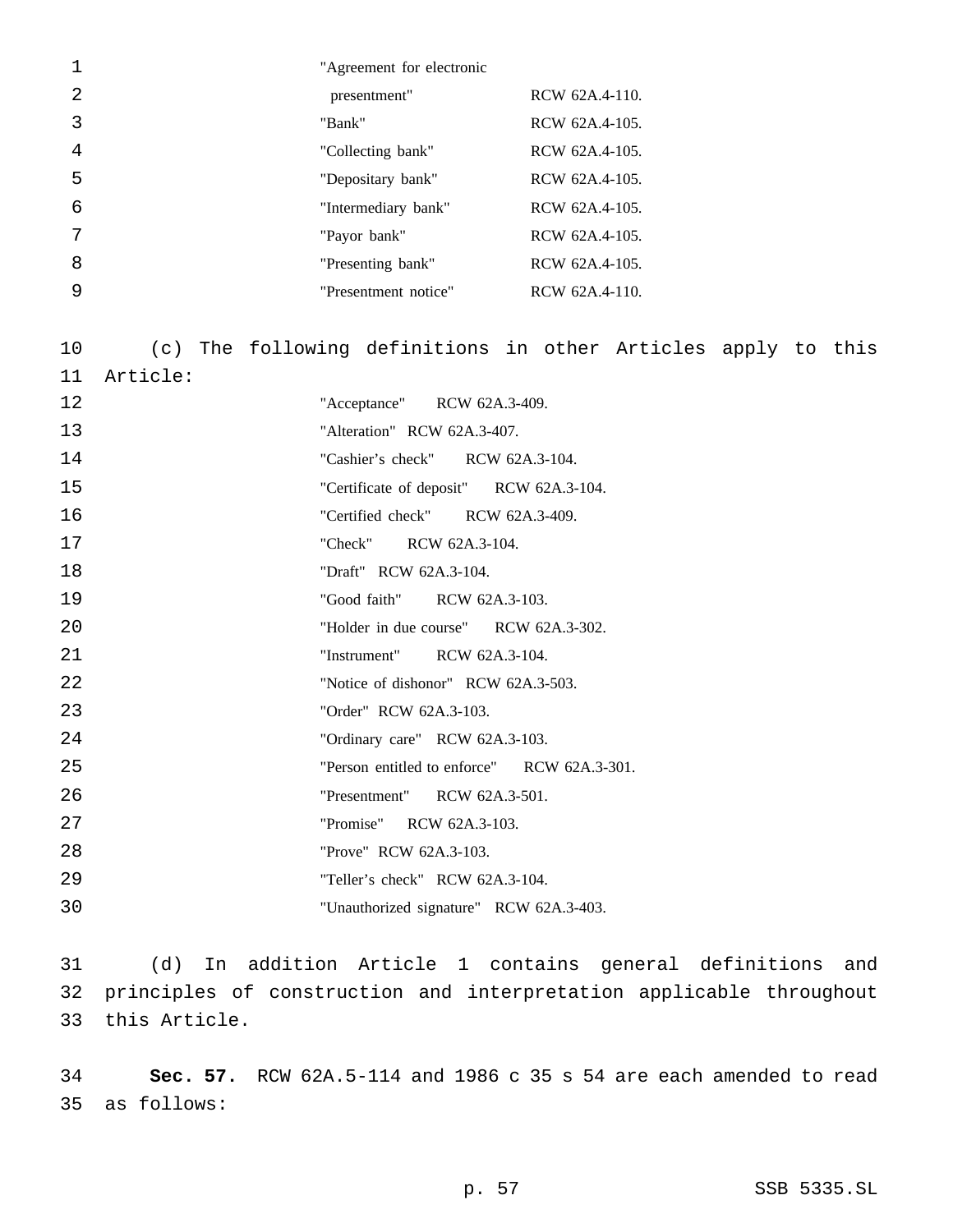ISSUER'S DUTY AND PRIVILEGE TO HONOR; RIGHT TO REIMBURSEMENT. (1) An issuer must honor a draft or demand for payment which complies with the terms of the relevant credit regardless of whether the goods or documents conform to the underlying contract for sale or other contract between the customer and the beneficiary. The issuer is not excused from honor of such a draft or demand by reason of an additional general term that all documents must be satisfactory to the issuer, but an issuer may require that specified documents must be satisfactory to it.

 (2) Unless otherwise agreed when documents appear on their face to comply with the terms of a credit but a required document does not in fact conform to the warranties made on negotiation or transfer of a document of title (RCW 62A.7-507) or of a certificated security (RCW 13 ((62A.8-306)) 62A.8-108) or is forged or fraudulent or there is fraud in the transaction:

 (a) the issuer must honor the draft or demand for payment if honor is demanded by a negotiating bank or other holder of the draft or demand which has taken the draft or demand under the credit and under circumstances which would make it a holder in due course (RCW 62A.3- 302) and in an appropriate case would make it a person to whom a document of title has been duly negotiated (RCW 62A.7-502) or a bona fide purchaser of a certificated security (RCW 62A.8-302); and

 (b) in all other cases as against its customer, an issuer acting in good faith may honor the draft or demand for payment despite notification from the customer of fraud, forgery or other defect not apparent on the face of the documents but a court of appropriate jurisdiction may enjoin such honor.

 (3) Unless otherwise agreed an issuer which has duly honored a draft or demand for payment is entitled to immediate reimbursement of any payment made under the credit and to be put in effectively available funds not later than the day before maturity of any acceptance made under the credit.

 (4) When a credit provides for payment by the issuer on receipt of notice that the required documents are in the possession of a correspondent or other agent of the issuer

 (a) any payment made on receipt of such notice is conditional; and (b) the issuer may reject documents which do not comply with the credit if it does so within three banking days following its receipt of the documents; and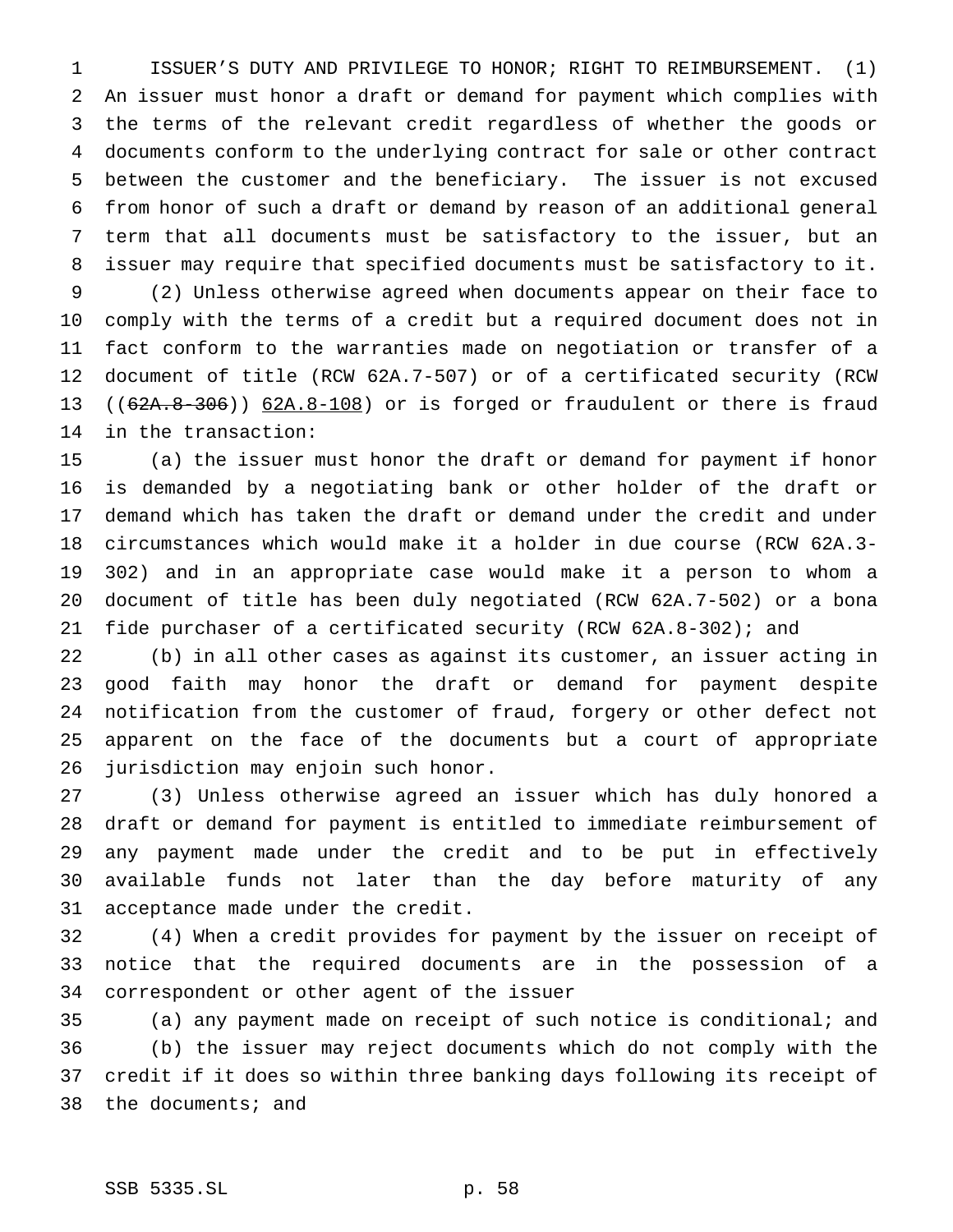(c) in the event of such rejection, the issuer is entitled by charge back or otherwise to return of the payment made.

 (5) In the case covered by subsection (4) failure to reject documents within the time specified in sub-paragraph (b) constitutes acceptance of the documents and makes the payment final in favor of the beneficiary.

 **Sec. 58.** RCW 62A.9-103 and 1986 c 35 s 45 are each amended to read as follows:

 PERFECTION OF SECURITY INTEREST((S)) IN MULTIPLE STATE TRANSACTIONS. (1) Documents, instruments and ordinary goods.

 (a) This subsection applies to documents and instruments and to goods other than those covered by a certificate of title described in subsection (2), mobile goods described in subsection (3), and minerals described in subsection (5).

 (b) Except as otherwise provided in this subsection, perfection and the effect of perfection or nonperfection of a security interest in collateral are governed by the law of the jurisdiction where the collateral is when the last event occurs on which is based the assertion that the security interest is perfected or unperfected.

 (c) If the parties to a transaction creating a purchase money security interest in goods in one jurisdiction understand at the time that the security interest attaches that the goods will be kept in another jurisdiction, then the law of the other jurisdiction governs the perfection and the effect of perfection or nonperfection of the security interest from the time it attaches until thirty days after the debtor receives possession of the goods and thereafter if the goods are taken to the other jurisdiction before the end of the thirty-day period.

 (d) When collateral is brought into and kept in this state while subject to a security interest perfected under the law of the jurisdiction from which the collateral was removed, the security interest remains perfected, but if action is required by Part 3 of this Article to perfect the security interest,

 (i) if the action is not taken before the expiration of the period of perfection in the other jurisdiction or the end of four months after the collateral is brought into this state, whichever period first expires, the security interest becomes unperfected at the end of that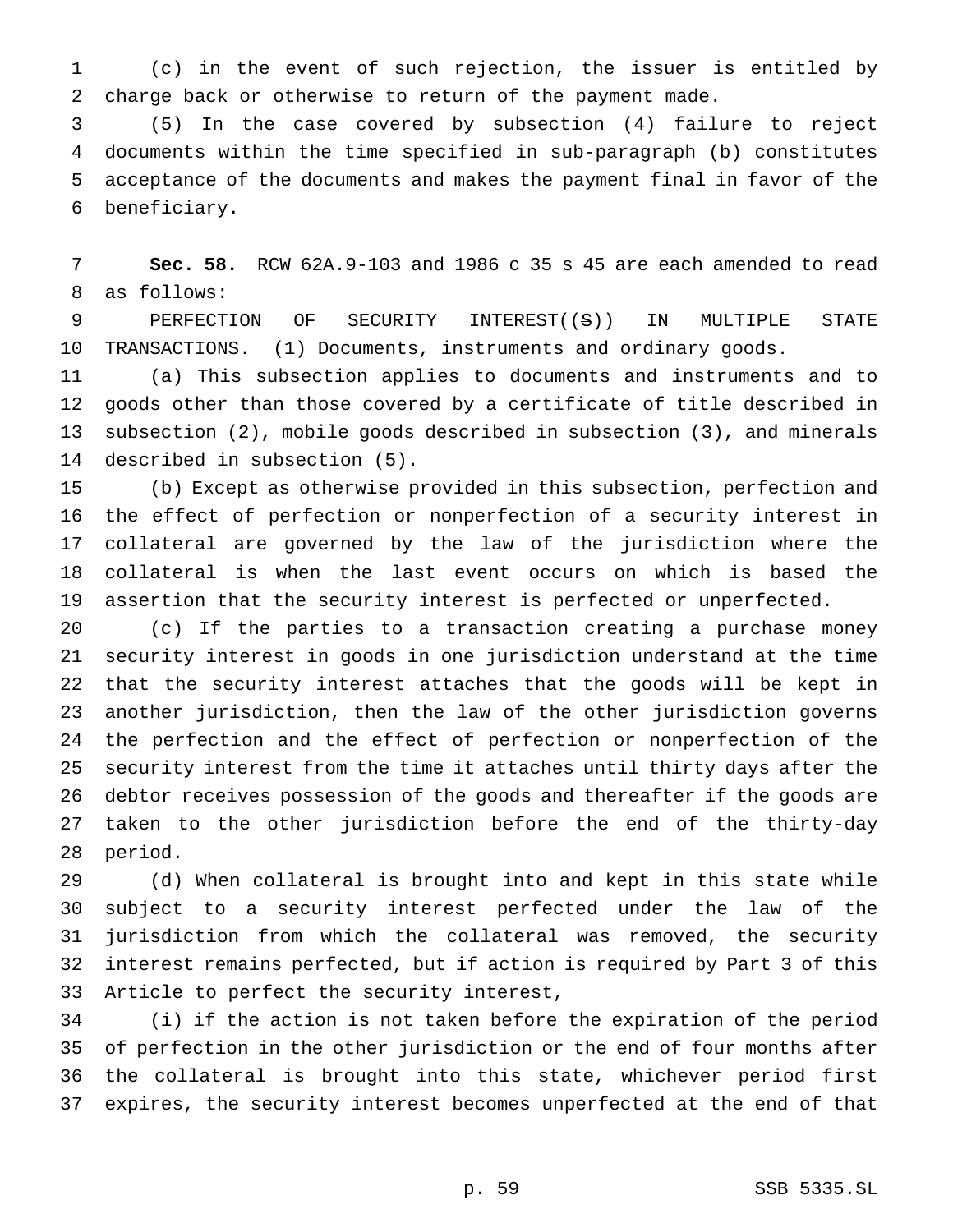period and is thereafter deemed to have been unperfected as against a person who became a purchaser after removal;

 (ii) if the action is taken before the expiration of the period specified in subparagraph (i), the security interest continues perfected thereafter;

 (iii) for the purpose of priority over a buyer of consumer goods (subsection (2) of RCW 62A.9-307), the period of the effectiveness of a filing in the jurisdiction from which the collateral is removed is governed by the rules with respect to perfection in subparagraphs (i) and (ii).

(2) Certificate of title.

 (a) This subsection applies to goods covered by a certificate of title issued under a statute of this state or of another jurisdiction under the law of which indication of a security interest on the certificate is required as a condition of perfection.

 (b) Except as otherwise provided in this subsection, perfection and the effect of perfection or nonperfection of the security interest are governed by the law (including the conflict of laws rules) of the jurisdiction issuing the certificate until four months after the goods are removed from that jurisdiction and thereafter until the goods are registered in another jurisdiction, but in any event not beyond surrender of the certificate. After the expiration of that period, the goods are not covered by the certificate of title within the meaning of this section.

 (c) Except with respect to the rights of a buyer described in the next paragraph, a security interest, perfected in another jurisdiction otherwise than by notation on a certificate of title, in goods brought into this state and thereafter covered by a certificate of title issued by this state is subject to the rules stated in paragraph (d) of subsection (1).

 (d) If goods are brought into this state while a security interest therein is perfected in any manner under the law of the jurisdiction from which the goods are removed and a certificate of title is issued by this state and the certificate does not show that the goods are subject to the security interest or that they may be subject to security interests not shown on the certificate, the security interest is subordinate to the rights of a buyer of the goods who is not in the business of selling goods of that kind to the extent that he gives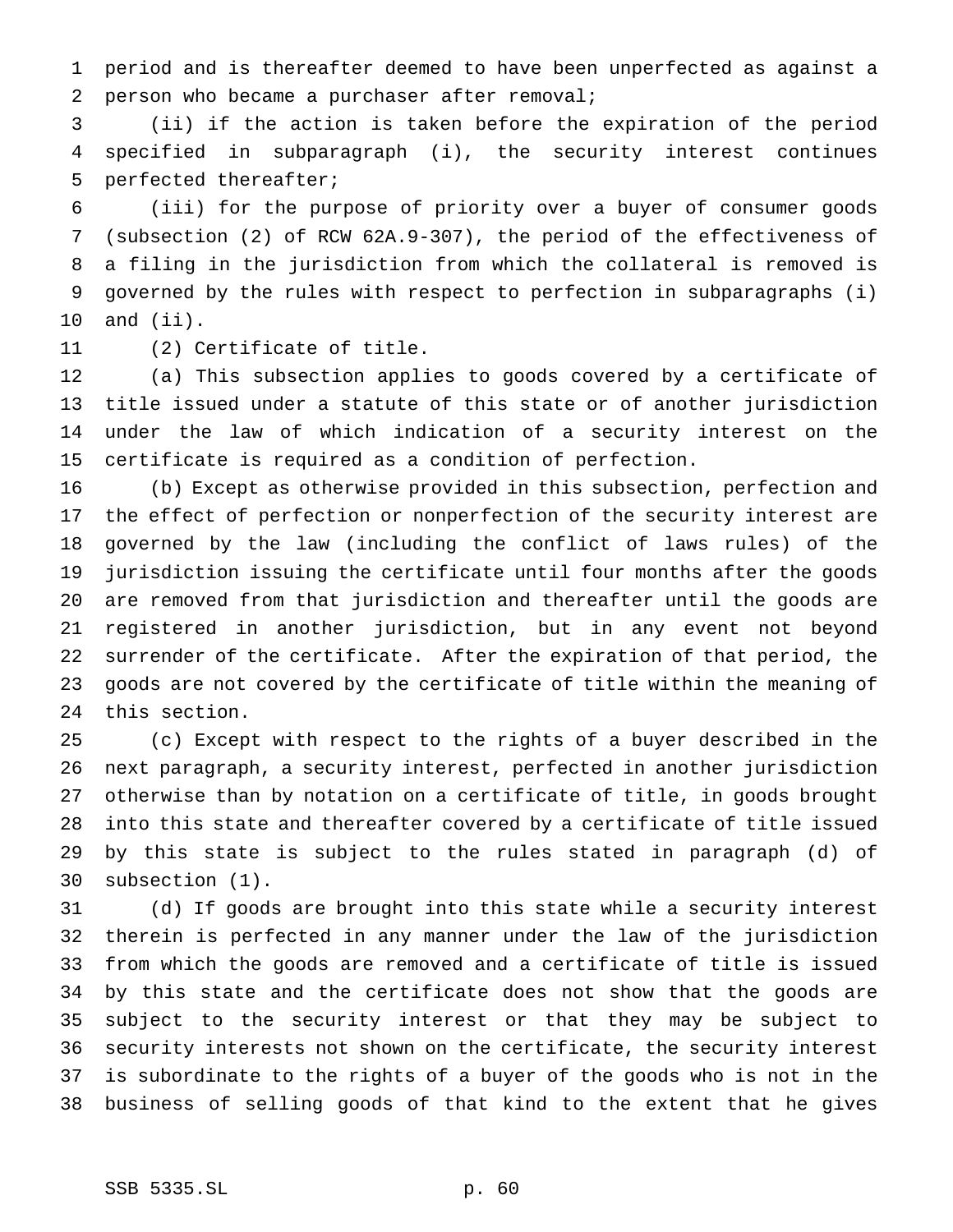value and receives delivery of the goods after issuance of the certificate and without knowledge of the security interest.

(3) Accounts, general intangibles and mobile goods.

 (a) This subsection applies to accounts (other than an account described in subsection (5) on minerals) and general intangibles (other than uncertificated securities) and to goods which are mobile and which are of a type normally used in more than one jurisdiction, such as motor vehicles, trailers, rolling stock, airplanes, shipping containers, road building and construction machinery and commercial harvesting machinery and the like, if the goods are equipment or are inventory leased or held for lease by the debtor to others, and are not covered by a certificate of title described in subsection (2).

 (b) The law (including the conflict of laws rules) of the jurisdiction in which the debtor is located governs the perfection and the effect of perfection or nonperfection of the security interest.

 (c) If, however, the debtor is located in a jurisdiction which is not a part of the United States, and which does not provide for perfection of the security interest by filing or recording in that jurisdiction, the law of the jurisdiction in the United States in which the debtor has its major executive office in the United States governs the perfection and the effect of perfection or nonperfection of the security interest through filing. In the alternative, if the debtor is located in a jurisdiction which is not a part of the United States or Canada and the collateral is accounts or general intangibles for money due or to become due, the security interest may be perfected by notification to the account debtor. As used in this paragraph, "United States" includes its territories and possessions and the Commonwealth of Puerto Rico.

 (d) A debtor shall be deemed located at his place of business if he has one, at his chief executive office if he has more than one place of business, otherwise at his residence. If, however, the debtor is a foreign air carrier under the Federal Aviation Act of 1958, as amended, it shall be deemed located at the designated office of the agent upon whom service of process may be made on behalf of the foreign air carrier.

 (e) A security interest perfected under the law of the jurisdiction of the location of the debtor is perfected until the expiration of four months after a change of the debtor's location to another jurisdiction, or until perfection would have ceased by the law of the first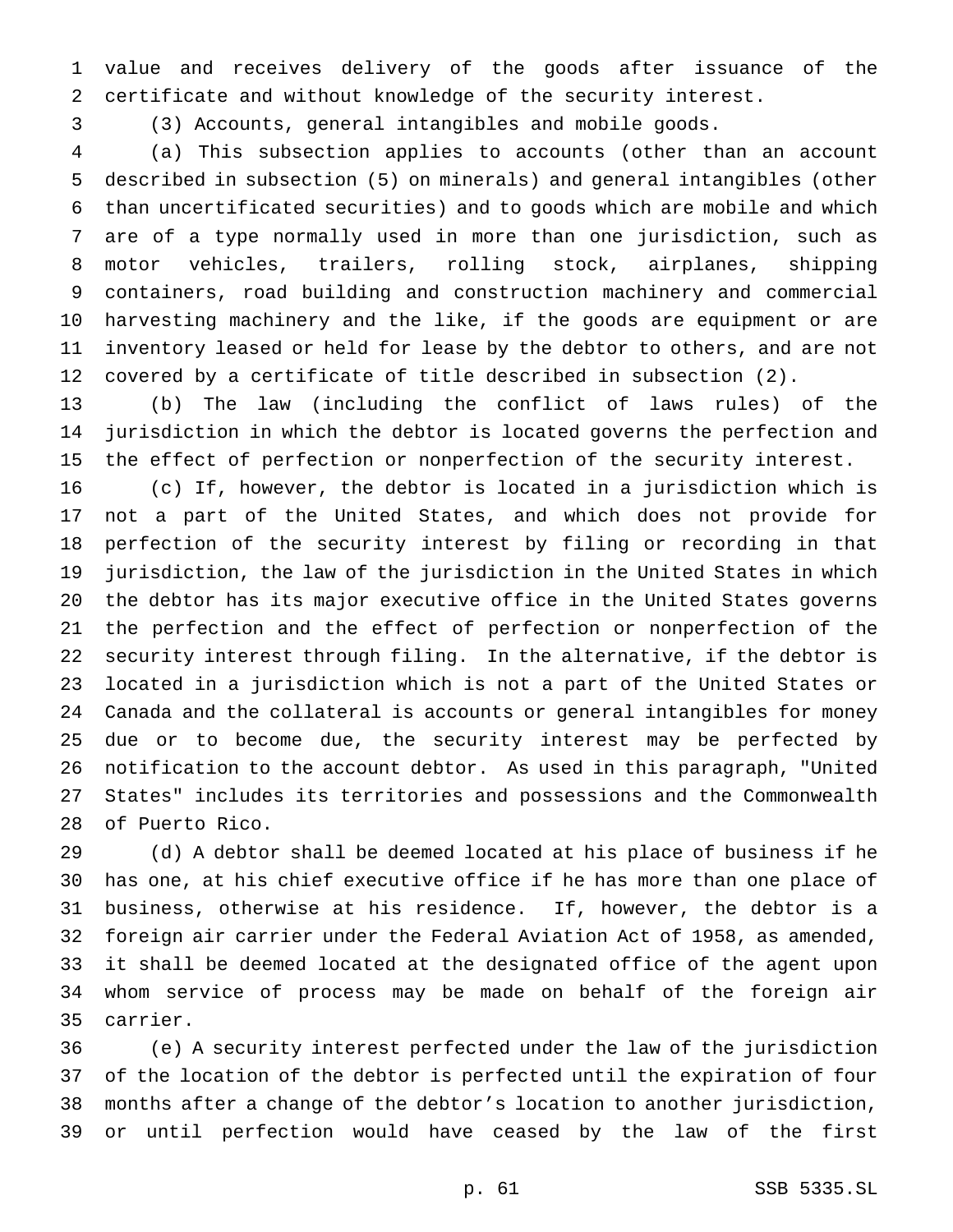jurisdiction, whichever period first expires. Unless perfected in the new jurisdiction before the end of that period, it becomes unperfected thereafter and is deemed to have been unperfected as against a person who became a purchaser after the change.

(4) Chattel paper.

 The rules stated for goods in subsection (1) apply to a possessory security interest in chattel paper. The rules stated for accounts in subsection (3) apply to a nonpossessory security interest in chattel paper, but the security interest may not be perfected by notification to the account debtor.

(5) Minerals.

 Perfection and the effect of perfection or nonperfection of a security interest which is created by a debtor who has an interest in minerals or the like (including oil and gas) before extraction and which attaches thereto as extracted, or which attaches to an account resulting from the sale thereof at the wellhead or minehead are governed by the law (including the conflict of laws rules) of the jurisdiction wherein the wellhead or minehead is located.

19 (6) ((Uncertificated securities.

 The law (including the conflict of laws rules) of the jurisdiction 21 of organization of the issuer governs the perfection and the effect of perfection or non-perfection of a security interest in uncertificated 23 securities.)) Investment property.

## (a) This subsection applies to investment property.

 (b) Except as otherwise provided in paragraph (f), during the time that a security certificate is located in a jurisdiction, perfection of 27 a security interest, the effect of perfection or non-perfection, and the priority of a security interest in the certificated security 29 represented thereby are governed by the local law of that jurisdiction. (c) Except as otherwise provided in paragraph (f), perfection of a 31 security interest, the effect of perfection or non-perfection, and the 32 priority of a security interest in an uncertificated security are governed by the local law of the issuer's jurisdiction as specified in section 10(4) of this act.

 (d) Except as otherwise provided in paragraph (f), perfection of a security interest, the effect of perfection or non-perfection, and the 37 priority of a security interest in a security entitlement or securities account are governed by the local law of the securities intermediary's jurisdiction as specified in section 10(5) of this act.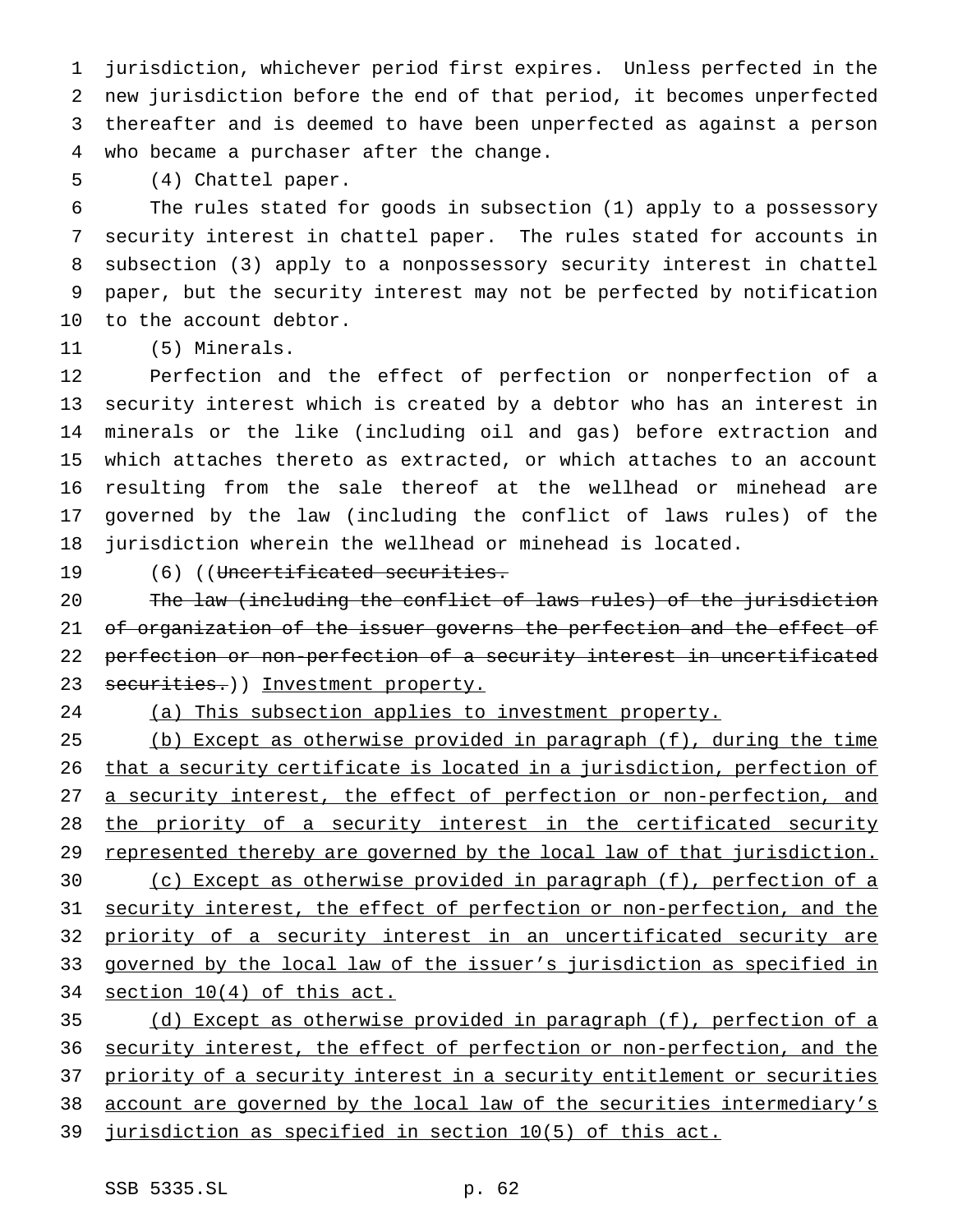(e) Except as otherwise provided in paragraph (f), perfection of a security interest, the effect of perfection or non-perfection, and the 3 priority of a security interest in a commodity contract or commodity 4 account are governed by the local law of the commodity intermediary's jurisdiction. The following rules determine a "commodity intermediary's jurisdiction" for purposes of this paragraph:

 (i) if an agreement between the commodity intermediary and commodity customer specifies that it is governed by the law of a particular jurisdiction, that jurisdiction is the commodity intermediary's jurisdiction.

 (ii) if an agreement between the commodity intermediary and 12 commodity customer does not specify the governing law as provided in 13 subparagraph (i), but expressly specifies that the commodity account is maintained at an office in a particular jurisdiction, that jurisdiction 15 is the commodity intermediary's jurisdiction.

 (iii) if an agreement between the commodity intermediary and 17 commodity customer does not specify a jurisdiction as provided in subparagraph (i) or (ii), the commodity intermediary's jurisdiction is the jurisdiction in which is located the office identified in an 20 account statement as the office serving the commodity customer's account.

22 (iv) if an agreement between the commodity intermediary and 23 commodity customer does not specify a jurisdiction as provided in 24 subparagraph (i) or (ii) and an account statement does not identify an office serving the commodity customer's account as provided in subparagraph (iii), the commodity intermediary's jurisdiction is the 27 jurisdiction in which is located the chief executive office of the commodity intermediary.

 (f) Perfection of a security interest by filing, automatic perfection of a security interest in investment property granted by a broker or securities intermediary, and automatic perfection of a security interest in a commodity contract or commodity account granted by a commodity intermediary are governed by the local law of the jurisdiction in which the debtor is located.

 **Sec. 59.** RCW 62A.9-105 and 1986 c 35 s 46 are each amended to read as follows:

 DEFINITIONS AND INDEX OF DEFINITIONS. (1) In this Article unless the context otherwise requires:

p. 63 SSB 5335.SL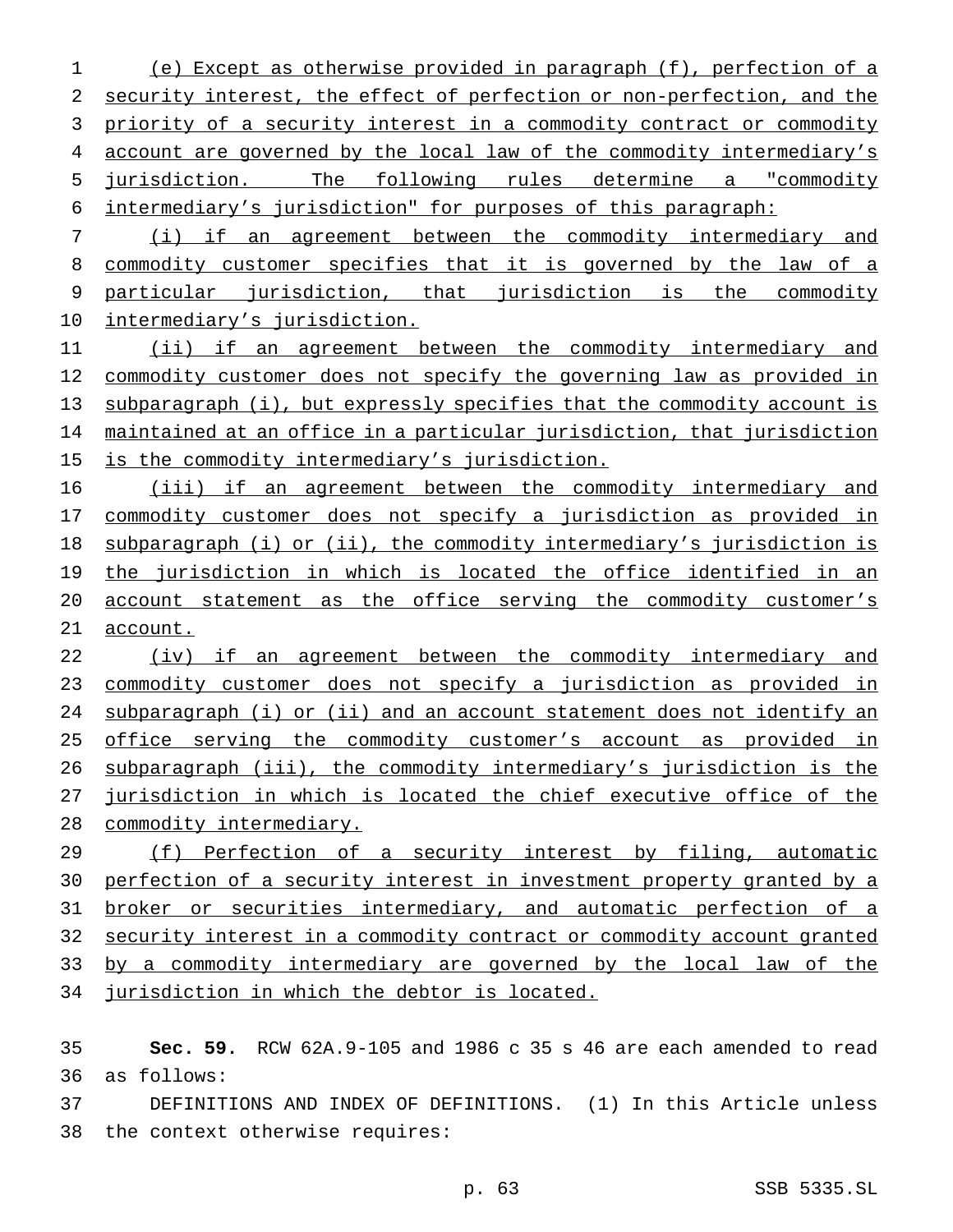(a) "Account debtor" means the person who is obligated on an account, chattel paper or general intangible;

 (b) "Chattel paper" means a writing or writings which evidence both a monetary obligation and a security interest in or a lease of specific goods, but a charter or other contract involving the use or hire of a vessel is not chattel paper. When a transaction is evidenced both by such a security agreement or a lease and by an instrument or a series of instruments, the group of writings taken together constitutes chattel paper;

 (c) "Collateral" means the property subject to a security interest, and includes accounts and chattel paper which have been sold;

 (d) "Debtor" means the person who owes payment or other performance of the obligation secured, whether or not he owns or has rights in the collateral, and includes the seller of accounts or chattel paper. Where the debtor and the owner of the collateral are not the same person, the term "debtor" means the owner of the collateral in any provision of the Article dealing with the collateral, the obligor in any provision dealing with the obligation, and may include both where 19 the context so requires;

 (e) "Deposit account" means a demand, time, savings, passbook or like account maintained with a bank, savings and loan association, credit union or like organization, other than an account evidenced by 23 a certificate of deposit;

 (f) "Document" means document of title as defined in the general definitions of Article 1 (RCW 62A.1-201), and a receipt of the kind described in subsection (2) of RCW 62A.7-201;

 (g) "Encumbrance" includes real estate mortgages and other liens on real estate and all other rights in real estate that are not ownership interests;

 (h) "Goods" includes all things which are movable at the time the security interest attaches or which are fixtures (RCW 62A.9-313), but 32 does not include money, documents, instruments, investment property, 33 commodity contracts, accounts, chattel paper, general intangibles, or minerals or the like (including oil and gas) before extraction. "Goods" also includes standing timber which is to be cut and removed under a conveyance or contract for sale, the unborn young of animals and growing crops;

 (i) "Instrument" means a negotiable instrument (defined in RCW 39 62A.3-104), ((<del>or a certificated security (defined in RCW 62A.8-102)</del>))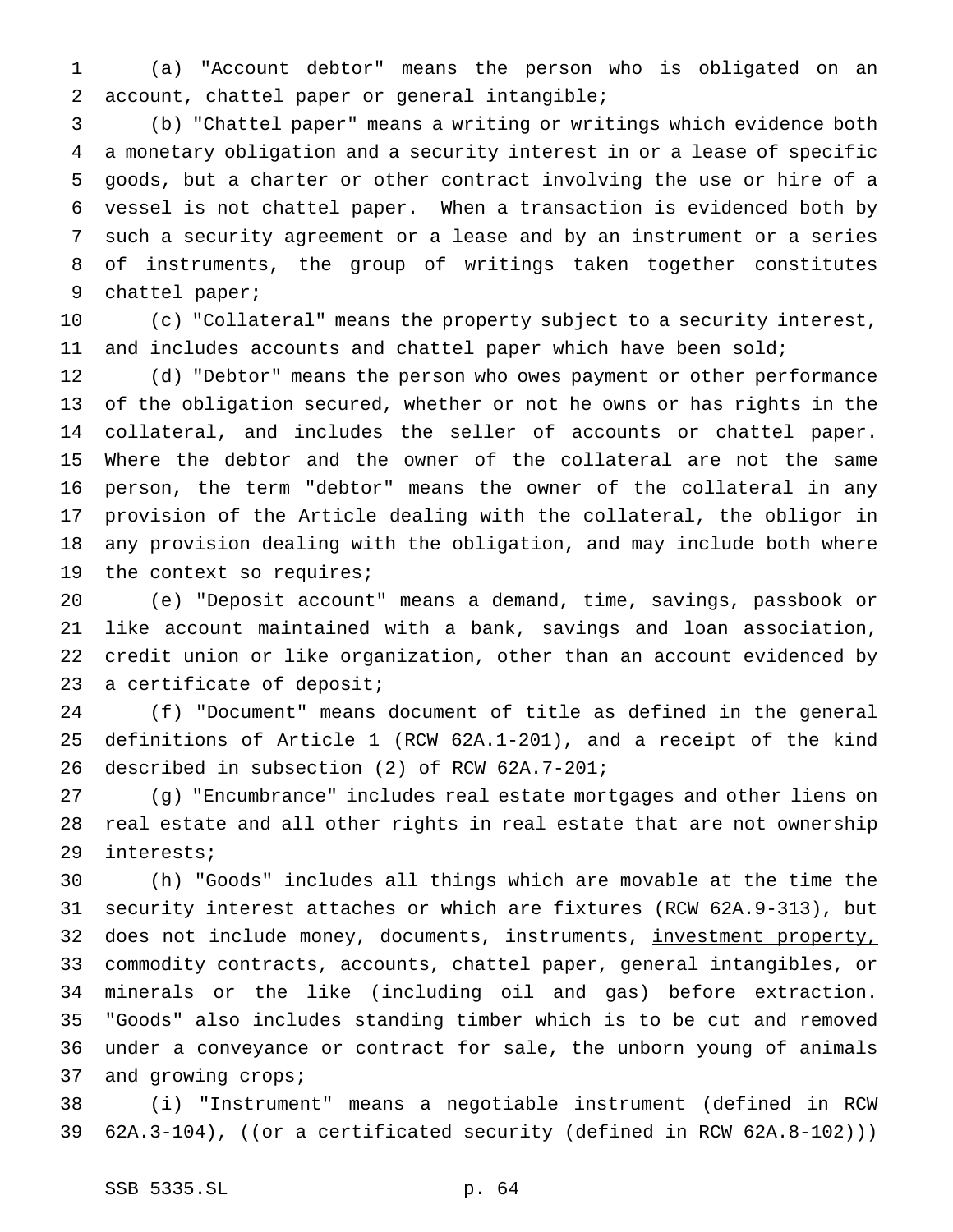or any other writing which evidences a right to the payment of money and is not itself a security agreement or lease and is of a type which is in ordinary course of business transferred by delivery with any necessary indorsement or assignment. The term does not include investment property;

 (j) "Mortgage" means a consensual interest created by a real estate mortgage, a trust deed on real estate, or the like;

 (k) An advance is made "pursuant to commitment" if the secured party has bound himself to make it, whether or not a subsequent event of default or other event not within his control has relieved or may relieve him from his obligation;

 (l) "Security agreement" means an agreement which creates or 13 provides for a security interest;

 (m) "Secured party" means a lender, seller or other person in whose favor there is a security interest, including a person to whom accounts or chattel paper have been sold. When the holders of obligations issued under an indenture of trust, equipment trust agreement or the like are represented by a trustee or other person, the representative is the secured party;

 (n) "Transmitting utility" means any person primarily engaged in the railroad, street railway or trolley bus business, the electric or electronics communications transmission business, the transmission of goods by pipeline, or the transmission or the production and transmission of electricity, steam, gas or water, or the provision of sewer service.

 (2) Other definitions applying to this Article and the sections in which they appear are:

- "Account". RCW 62A.9-106.
- "Attach". RCW 62A.9-203.

"Commodity contract". Section 61 of this act.

- "Commodity customer". Section 61 of this act.
- "Commodity intermediary". Section 61 of this act.
- "Construction mortgage". RCW 62A.9-313(1).
- "Consumer goods". RCW 62A.9-109(1).
- "Control". Section 61 of this act.
- "Equipment". RCW 62A.9-109(2).
- "Farm products". RCW 62A.9-109(3).
- "Fixture". RCW 62A.9-313.
- "Fixture filing". RCW 62A.9-313.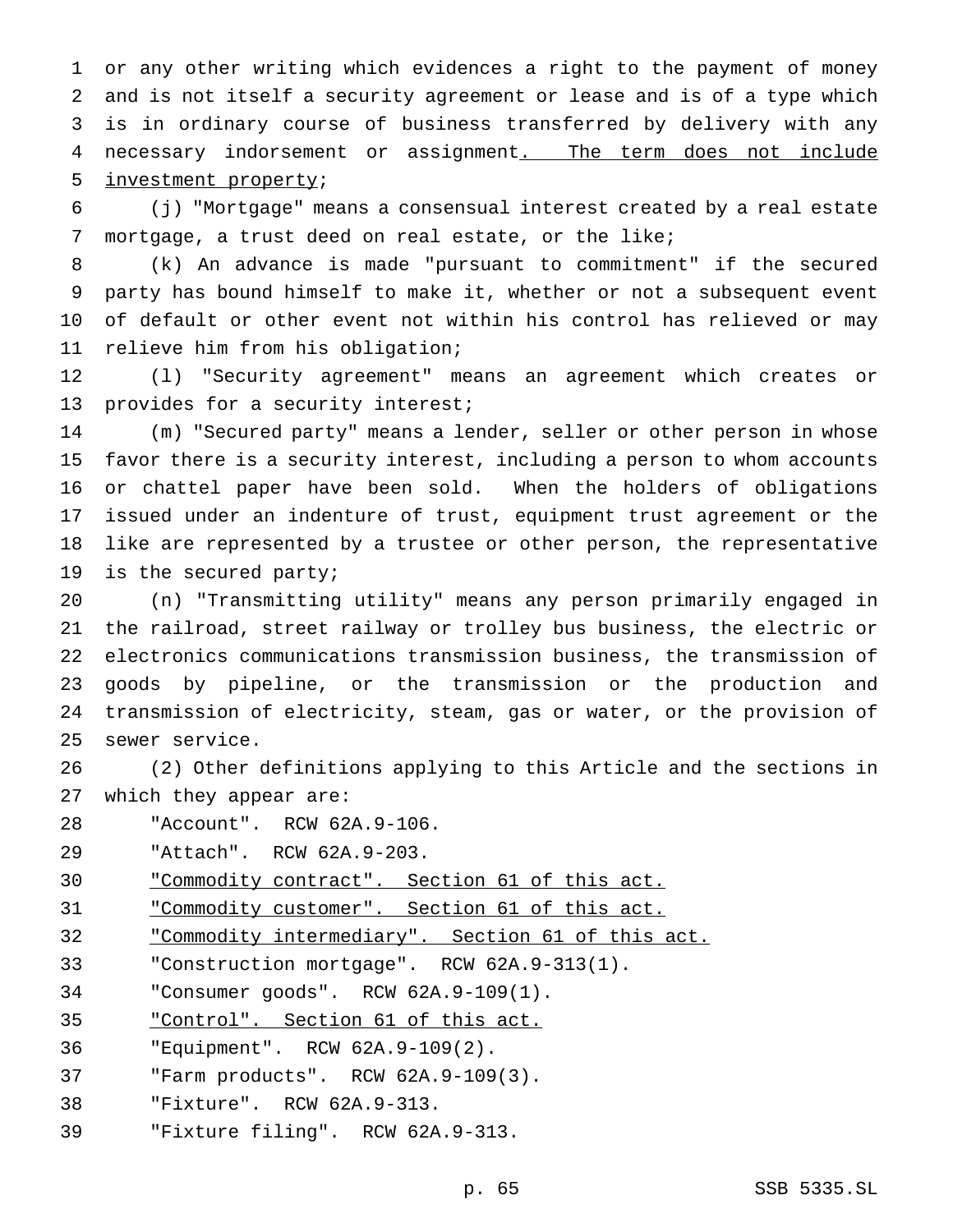| $\mathbf 1$ | "General intangibles". RCW 62A.9-106.                         |  |  |  |  |  |  |  |
|-------------|---------------------------------------------------------------|--|--|--|--|--|--|--|
| 2           | "Inventory". RCW 62A.9-109(4).                                |  |  |  |  |  |  |  |
| 3           | "Investment property". Section 61 of this act.                |  |  |  |  |  |  |  |
| 4           | "Lien creditor". RCW 62A.9-301(3).                            |  |  |  |  |  |  |  |
| 5           | "Proceeds". RCW 62A.9-306(1).                                 |  |  |  |  |  |  |  |
| 6           | "Purchase money security interest". RCW 62A.9-107.            |  |  |  |  |  |  |  |
| 7           | "United States". RCW 62A.9-103.                               |  |  |  |  |  |  |  |
| 8           | (3) The following definitions in other Articles apply to this |  |  |  |  |  |  |  |
| 9           | Article:                                                      |  |  |  |  |  |  |  |
| 10          | "Broker". RCW 62A.8-102.                                      |  |  |  |  |  |  |  |
| 11          | "Certificated security". RCW 62A.8-102.                       |  |  |  |  |  |  |  |
| 12          | "Check". RCW 62A.3-104.                                       |  |  |  |  |  |  |  |
| 13          | "Clearing corporation". RCW 62A.8-102.                        |  |  |  |  |  |  |  |
| 14          | "Contract for sale". RCW 62A.2-106.                           |  |  |  |  |  |  |  |
| 15          | "Control". RCW 62A.8-106.                                     |  |  |  |  |  |  |  |
| 16          | "Delivery". RCW 62A.8-301.                                    |  |  |  |  |  |  |  |
| 17          | "Entitlement holder". RCW 62A.8-102.                          |  |  |  |  |  |  |  |
| 18          | "Financial asset". RCW 62A.8-102.                             |  |  |  |  |  |  |  |
| 19          | "Holder in due course". RCW 62A.3-302.                        |  |  |  |  |  |  |  |
| 20          | "Note". RCW 62A.3-104.                                        |  |  |  |  |  |  |  |
| 21          | "Sale". RCW 62A.2-106.                                        |  |  |  |  |  |  |  |
| 22          | "Securities intermediary". RCW 62A.8-102.                     |  |  |  |  |  |  |  |
| 23          | "Security". RCW 62A.8-102.                                    |  |  |  |  |  |  |  |
| 24          | "Security certificate". RCW 62A.8-102.                        |  |  |  |  |  |  |  |
| 25          | "Security entitlement". RCW 62A.8-102.                        |  |  |  |  |  |  |  |
| 26          | "Uncertificated security". RCW 62A.8-102.                     |  |  |  |  |  |  |  |
| 27          | (4) In addition Article 1 contains general definitions<br>and |  |  |  |  |  |  |  |

 principles of construction and interpretation applicable throughout this Article.

 **Sec. 60.** RCW 62A.9-106 and 1981 c 41 s 10 are each amended to read as follows:

 DEFINITIONS: "ACCOUNT"; "GENERAL INTANGIBLES". "Account" means any right to payment for goods sold or leased or for services rendered which is not evidenced by an instrument or chattel paper, whether or not it has been earned by performance. "General intangibles" means any personal property (including things in action) other than goods, 37 accounts, chattel paper, documents, instruments, investment property, and money. All rights to payment earned or unearned under a charter or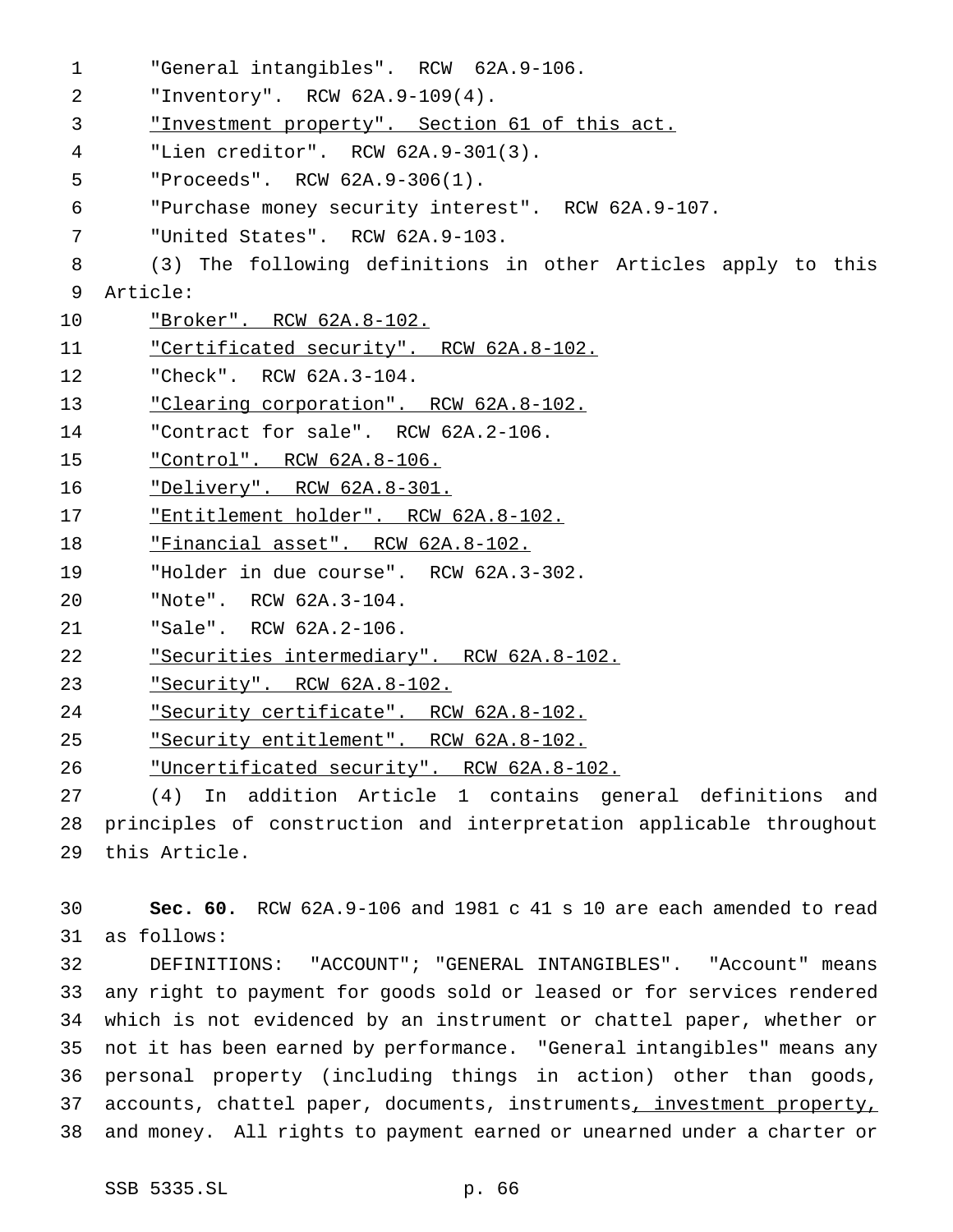other contract involving the use or hire of a vessel and all rights incident to the charter or contract are accounts.

 NEW SECTION. **Sec. 61.** A new section is added to Title 62A RCW, to be codified as RCW 62A.9-115, to read as follows:

INVESTMENT PROPERTY. (1) In this Article:

 (a) "Commodity account" means an account maintained by a commodity intermediary in which a commodity contract is carried for a commodity customer.

 (b) "Commodity contract" means a commodity futures contract, an option on a commodity futures contract, a commodity option, or other contract that, in each case, is:

 (i) traded on or subject to the rules of a board of trade that has been designated as a contract market for such a contract pursuant to the federal commodities laws; or

 (ii) traded on a foreign commodity board of trade, exchange, or market, and is carried on the books of a commodity intermediary for a commodity customer.

 (c) "Commodity customer" means a person for whom a commodity intermediary carries a commodity contract on its books.

(d) "Commodity intermediary" means:

 (i) a person who is registered as a futures commission merchant under the federal commodities laws; or

 (ii) a person who in the ordinary course of its business provides clearance or settlement services for a board of trade that has been designated as a contract market pursuant to the federal commodities laws.

 (e) "Control" with respect to a certificated security, uncertificated security, or security entitlement has the meaning specified in RCW 62A.8-106. A secured party has control over a commodity contract if by agreement among the commodity customer, the commodity intermediary, and the secured party, the commodity intermediary has agreed that it will apply any value distributed on account of the commodity contract as directed by the secured party without further consent by the commodity customer. If a commodity customer grants a security interest in a commodity contract to its own commodity intermediary, the commodity intermediary as secured party has control. A secured party has control over a securities account or commodity account if the secured party has control over all security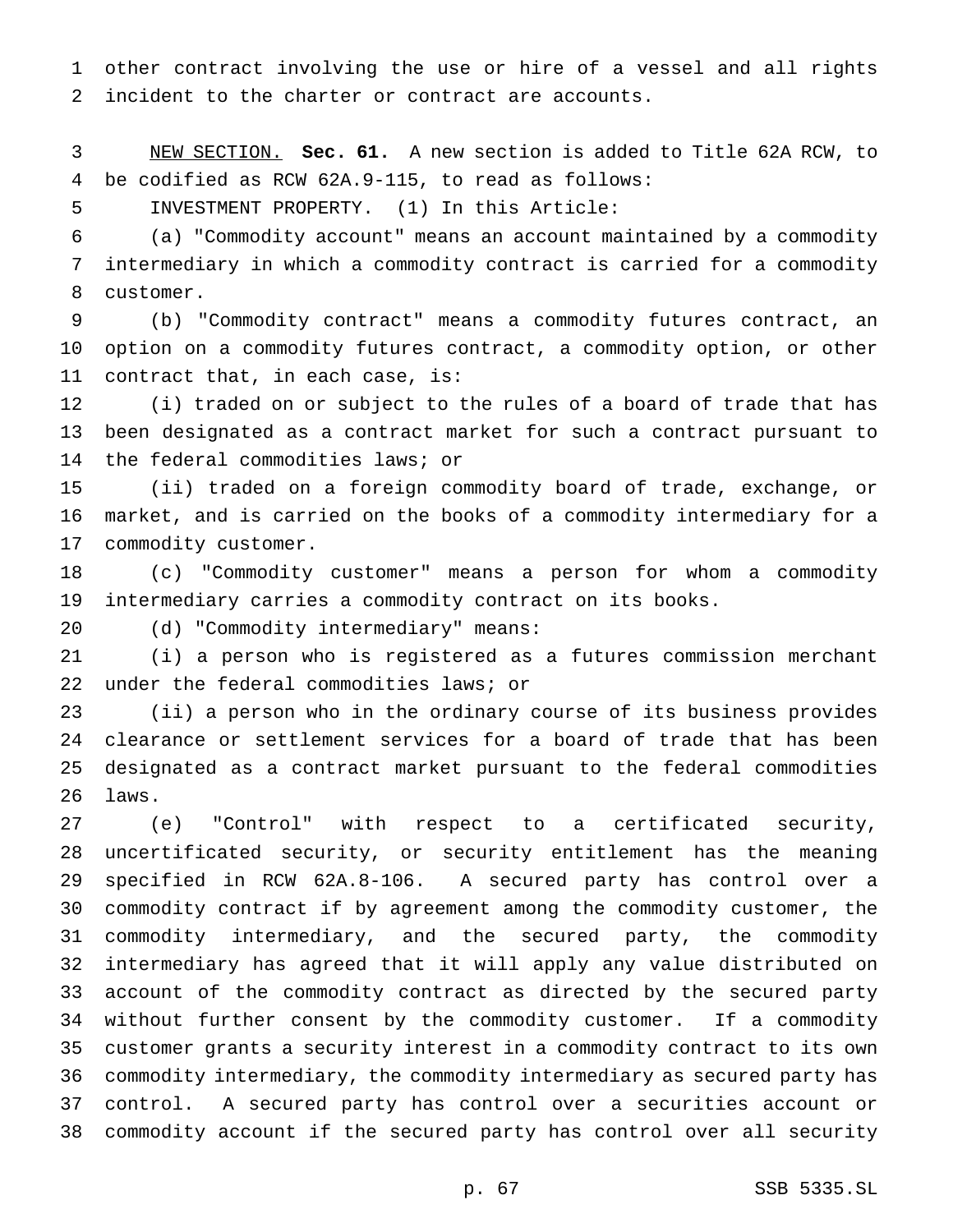entitlements or commodity contracts carried in the securities account

or commodity account.

- (f) "Investment property" means:
- (i) a security, whether certificated or uncertificated;

(ii) a security entitlement;

- (iii) a securities account;
- (iv) a commodity contract; or
- (v) a commodity account.

 (2) Attachment or perfection of a security interest in a securities account is also attachment or perfection of a security interest in all security entitlements carried in the securities account. Attachment or perfection of a security interest in a commodity account is also attachment or perfection of a security interest in all commodity contracts carried in the commodity account.

 (3) A description of collateral in a security agreement or financing statement is sufficient to create or perfect a security interest in a certificated security, uncertificated security, security entitlement, securities account, commodity contract, or commodity account whether it describes the collateral by those terms, or as investment property, or by description of the underlying security, financial asset, or commodity contract. A description of investment property collateral in a security agreement or financing statement is sufficient if it identifies the collateral by specific listing, by category, by quantity, by a computational or allocational formula or procedure, or by any other method, if the identity of the collateral is objectively determinable.

 (4) Perfection of a security interest in investment property is governed by the following rules:

 (a) A security interest in investment property may be perfected by control.

 (b) Except as otherwise provided in paragraphs (c) and (d), a security interest in investment property may be perfected by filing.

 (c) If the debtor is a broker or securities intermediary a security interest in investment property is perfected when it attaches. The filing of a financing statement with respect to a security interest in investment property granted by a broker or securities intermediary has no effect for purposes of perfection or priority with respect to that security interest.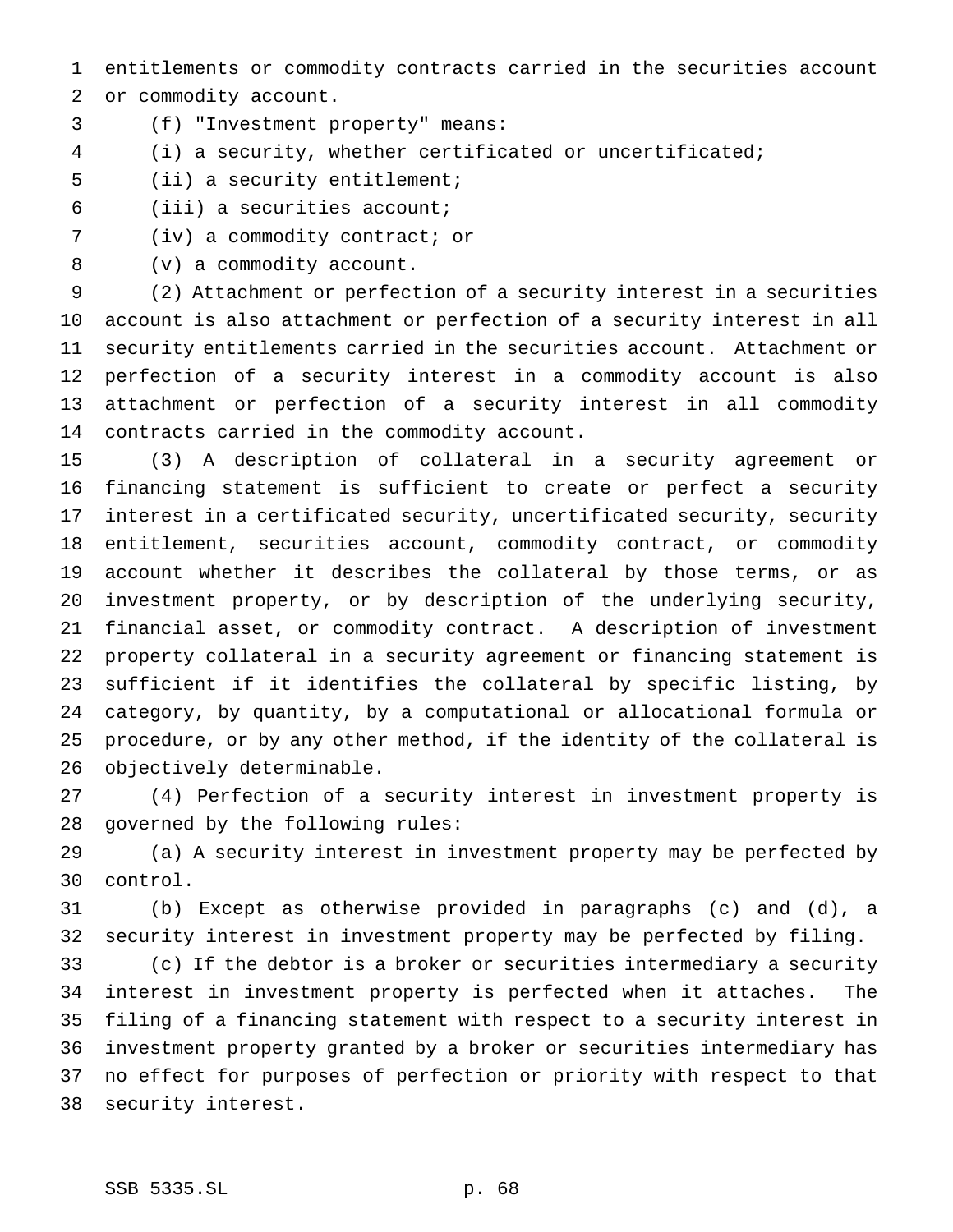(d) If a debtor is a commodity intermediary, a security interest in a commodity contract or a commodity account is perfected when it attaches. The filing of a financing statement with respect to a security interest in a commodity contract or a commodity account granted by a commodity intermediary has no effect for purposes of perfection or priority with respect to that security interest.

 (5) Priority between conflicting security interests in the same investment property is governed by the following rules:

 (a) A security interest of a secured party who has control over investment property has priority over a security interest of a secured party who does not have control over the investment property.

 (b) Except as otherwise provided in paragraphs (c) and (d), conflicting security interests of secured parties each of whom has control rank equally.

 (c) Except as otherwise agreed by the securities intermediary, a security interest in a security entitlement or a securities account granted to the debtor's own securities intermediary has priority over any security interest granted by the debtor to another secured party. (d) Except as otherwise agreed by the commodity intermediary, a security interest in a commodity contract or a commodity account granted to the debtor's own commodity intermediary has priority over any security interest granted by the debtor to another secured party. (e) Conflicting security interests granted by a broker, a securities intermediary, or a commodity intermediary which are perfected without control rank equally.

 (f) In all other cases, priority between conflicting security interests in investment property is governed by RCW 62A.9-312(5), (6), and (7). RCW 62A.9-312(4) does not apply to investment property.

 (6) If a security certificate in registered form is delivered to a secured party pursuant to agreement, a written security agreement is not required for attachment or enforceability of the security interest, delivery suffices for perfection of the security interest, and the security interest has priority over a conflicting security interest perfected by means other than control, even if a necessary indorsement is lacking.

 NEW SECTION. **Sec. 62.** A new section is added to Title 62A RCW, to be codified as RCW 62A.9-116, to read as follows: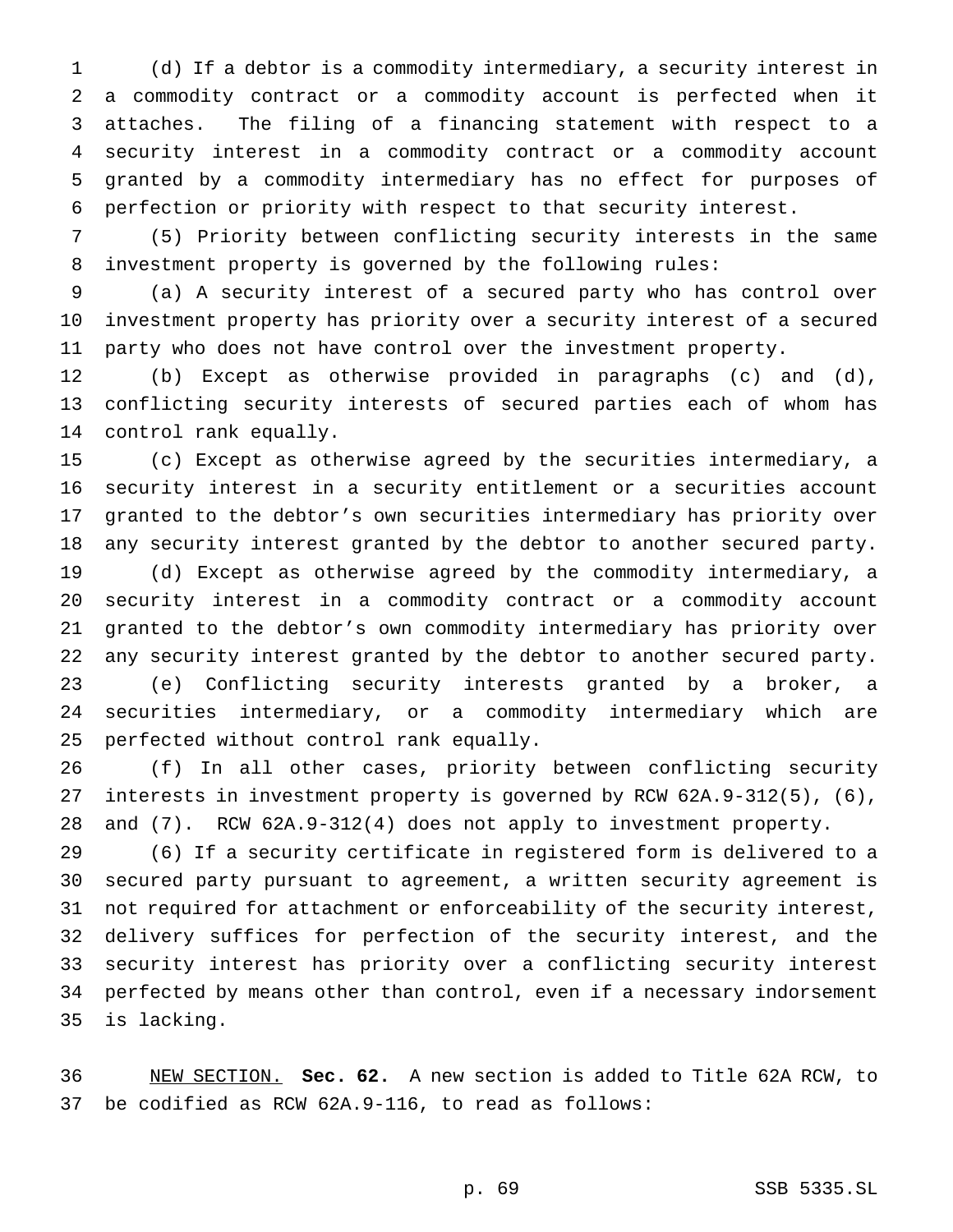SECURITY INTEREST ARISING IN PURCHASE OR DELIVERY OF FINANCIAL ASSET. (1) If a person buys a financial asset through a securities intermediary in a transaction in which the buyer is obligated to pay the purchase price to the securities intermediary at the time of the purchase, and the securities intermediary credits the financial asset to the buyer's securities account before the buyer pays the securities intermediary, the securities intermediary has a security interest in the buyer's security entitlement securing the buyer's obligation to pay. A security agreement is not required for attachment or enforceability of the security interest, and the security interest is automatically perfected.

 (2) If a certificated security, or other financial asset represented by a writing which in the ordinary course of business is transferred by delivery with any necessary indorsement or assignment is delivered pursuant to an agreement between persons in the business of dealing with such securities or financial assets and the agreement calls for delivery versus payment, the person delivering the certificate or other financial asset has a security interest in the certificated security or other financial asset securing the seller's right to receive payment. A security agreement is not required for attachment or enforceability of the security interest, and the security interest is automatically perfected.

 **Sec. 63.** RCW 62A.9-203 and 1986 c 35 s 47 are each amended to read as follows:

25 ATTACHMENT AND ENFORCEABILITY OF SECURITY INTEREST; PROCEEDS( $(\tau)$ )  $\geq$  FORMAL REQUISITES. (1) Subject to the provisions of RCW 62A.4-208 on 27 the security interest of a collecting bank, ((RCW 62A.8-321)) sections 28 <u>61 and 62 of this act</u> on security interests in ((securities)) investment property, and RCW 62A.9-113 on a security interest arising under the Article on Sales, a security interest is not enforceable against the debtor or third parties with respect to the collateral and does not attach unless:

 (a) the collateral is in the possession of the secured party 34 pursuant to agreement, the collateral is investment property and the 35 secured party has control pursuant to agreement, or the debtor has signed a security agreement which contains a description of the collateral and in addition, when the security interest covers crops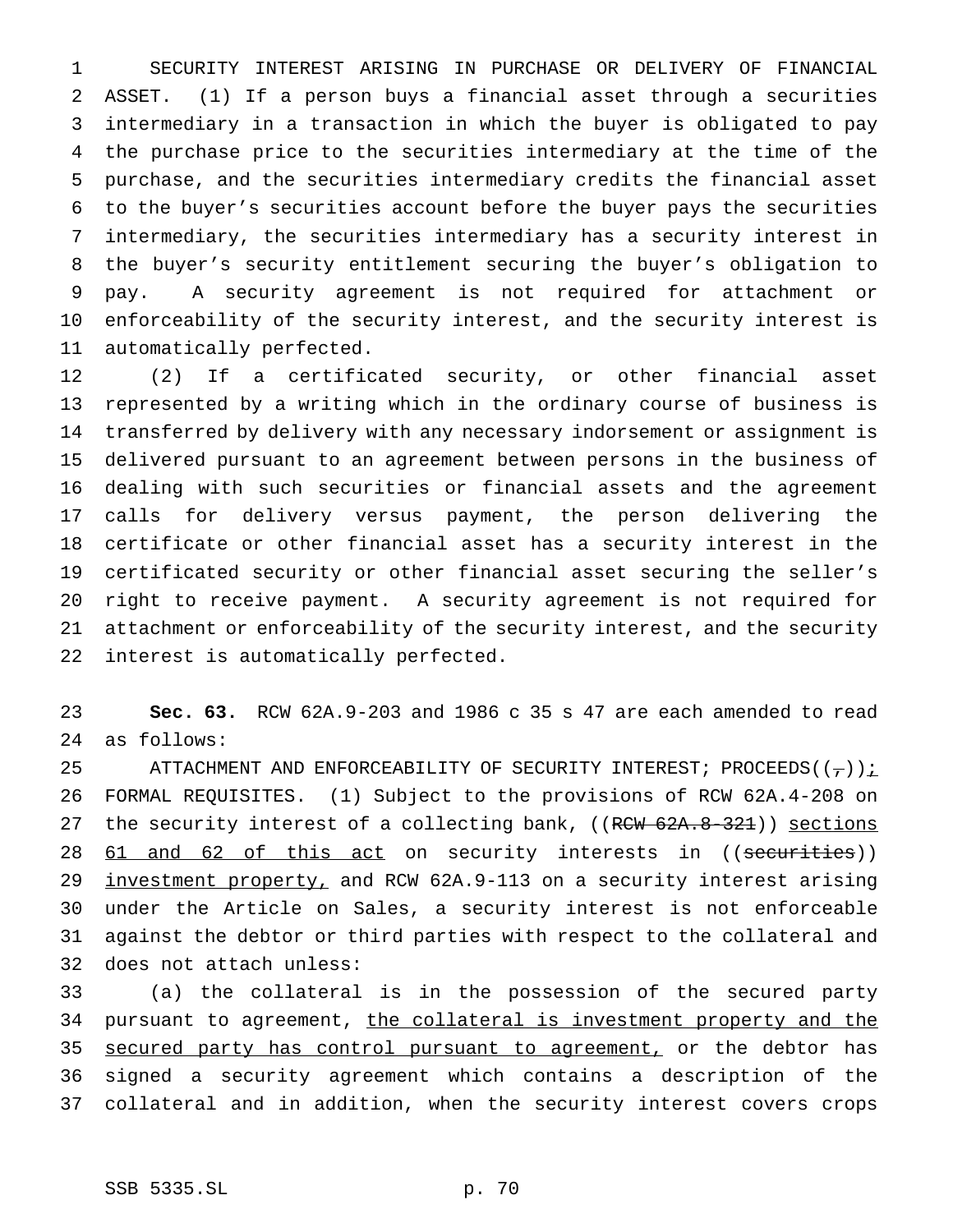growing or to be grown or timber to be cut, a description of the land concerned;

(b) value has been given; and

(c) the debtor has rights in the collateral.

 (2) A security interest attaches when it becomes enforceable against the debtor with respect to the collateral. Attachment occurs as soon as all of the events specified in subsection (1) have taken place unless explicit agreement postpones the time of attaching.

 (3) Unless otherwise agreed a security agreement gives the secured party the rights to proceeds provided by RCW 62A.9-306.

 (4) A transaction, although subject to this Article, is also 12 subject to chapters 31.04, ((31.08,)) 31.12, 31.16, 31.20, and 31.24 RCW, and in the case of conflict between the provisions of this Article and any such statute, the provisions of such statute control. Failure to comply with any applicable statute has only the effect which is specified therein.

 **Sec. 64.** RCW 62A.9-301 and 1982 c 186 s 2 are each amended to read as follows:

 PERSONS WHO TAKE PRIORITY OVER UNPERFECTED SECURITY INTERESTS; RIGHTS OF "LIEN CREDITOR". (1) Except as otherwise provided in subsection (2), an unperfected security interest is subordinate to the rights of

(a) persons entitled to priority under RCW 62A.9-312;

 (b) a person who becomes a lien creditor before the security interest is perfected;

 (c) in the case of goods, instruments, documents, and chattel paper, a person who is not a secured party and who is a transferee in bulk or other buyer not in ordinary course of business, or is a buyer of farm products in ordinary course of business, to the extent that he gives value and receives delivery of the collateral without knowledge 31 of the security interest and before it is perfected;

32 (d) in the case of accounts  $((and))_{\text{L}}$  general intangibles, and 33 investment property, a person who is not a secured party and who is a transferee to the extent that he gives value without knowledge of the security interest and before it is perfected.

 (2) If the secured party files with respect to a purchase money security interest before or within twenty days after the debtor receives possession of the collateral, he takes priority over the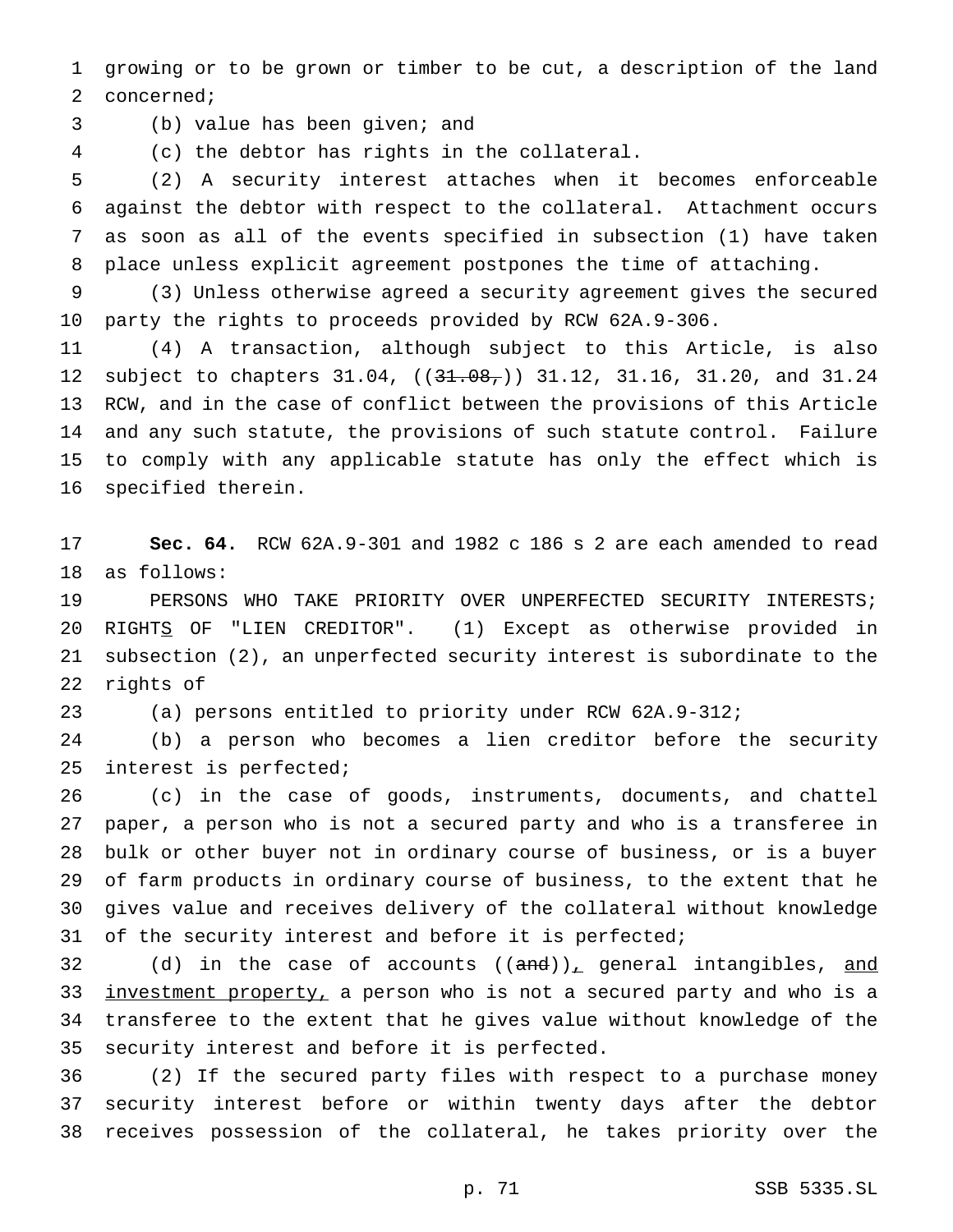rights of a transferee in bulk or of a lien creditor which arise between the time the security interest attaches and the time of filing. (3) A "lien creditor" means a creditor who has acquired a lien on the property involved by attachment, levy or the like and includes an assignee for benefit of creditors from the time of assignment, and a trustee in bankruptcy from the date of the filing of the petition or a receiver in equity from the time of appointment.

 (4) A person who becomes a lien creditor while a security interest is perfected takes subject to the security interest only to the extent that it secures advances made before he becomes a lien creditor or within forty-five days thereafter or made without knowledge of the lien or pursuant to a commitment entered into without knowledge of the lien.

 **Sec. 65.** RCW 62A.9-302 and 1987 c 189 s 1 and 1986 c 35 s 48 are each reenacted and amended to read as follows:

 WHEN FILING IS REQUIRED TO PERFECT SECURITY INTEREST; SECURITY INTERESTS TO WHICH FILING PROVISIONS OF THIS ARTICLE DO NOT APPLY. (1) A financing statement must be filed to perfect all security interests except the following:

 (a) a security interest in collateral in possession of the secured party under RCW 62A.9-305;

21 (b) a security interest temporarily perfected in instruments<sub>1</sub> certificated securities, or documents without delivery under RCW 62A.9- 304 or in proceeds for a ten day period under RCW 62A.9-306;

 (c) a security interest created by an assignment of a beneficial interest in a trust or a decedent's estate;

 (d) a purchase money security interest in consumer goods; but filing is required for a motor vehicle required to be registered and other property subject to subsection (3) of this section; and fixture filing is required for priority over conflicting interests in fixtures to the extent provided in RCW 62A.9-313;

31 (e) a security interest of a collecting bank (RCW 62A.4-208) (( $\sigma$ reform) 32 in securities (RCW 62A.8-321)) or arising under the Article on Sales (RCW 62A.9-113) or covered in subsection (3) of this section;

 (f) an assignment for the benefit of all the creditors of the 35 transferor, and subsequent transfers by the assignee thereunder $$ 

 (g) a security interest in investment property which is perfected without filing under section 61 or 62 of this act.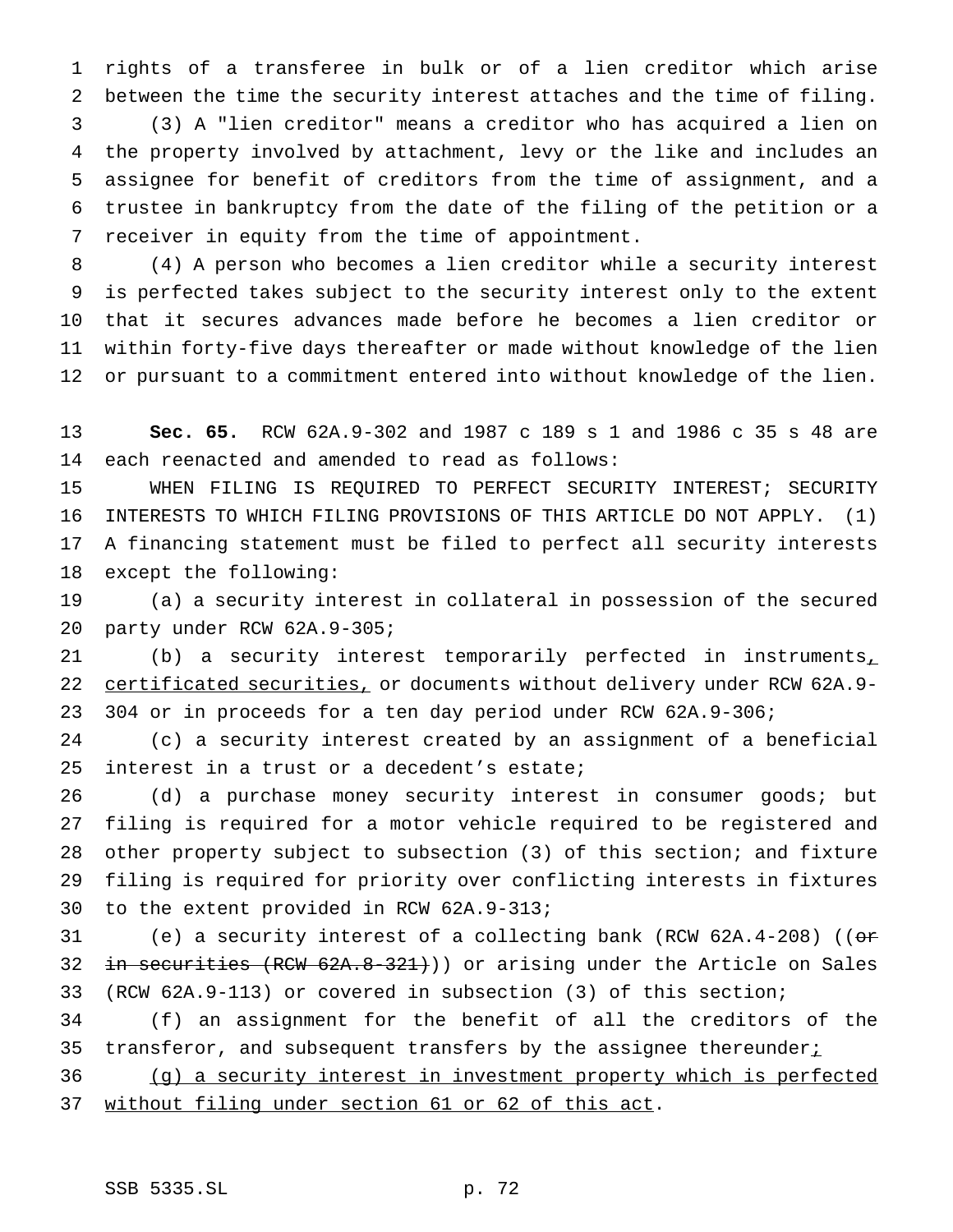(2) If a secured party assigns a perfected security interest, no filing under this Article is required in order to continue the perfected status of the security interest against creditors of and transferees from the original debtor.

 (3) The filing of a financing statement otherwise required by this Article is not necessary or effective to perfect a security interest in property subject to

 (a) a statute or treaty of the United States which provides for a national or international registration or a national or international certificate of title or which specifies a place of filing different from that specified in this Article for filing of the security interest; or

 (b) the following statute of this state: RCW 46.12.095 or 88.02.070; but during any period in which collateral is inventory held for sale by a person who is in the business of selling goods of that kind, the filing provisions of this Article (Part 4) apply to a security interest in that collateral created by him as debtor; or

 (c) a certificate of title statute of another jurisdiction under the law of which indication of a security interest on the certificate is required as a condition of perfection (subsection (2) of RCW 62A.9- 103).

 (4) Compliance with a statute or treaty described in subsection (3) is equivalent to the filing of a financing statement under this Article, and a security interest in property subject to the statute or treaty can be perfected only by compliance therewith except as provided in RCW 62A.9-103 on multiple state transactions. Duration and renewal of perfection of a security interest perfected by compliance with the statute or treaty are governed by the provisions of the statute or treaty; in other respects the security interest is subject to this Article.

 (5) Part 4 of this Article does not apply to a security interest in property of any description created by a deed of trust or mortgage made by any corporation primarily engaged in the railroad or street railway business, the furnishing of telephone or telegraph service, the transmission of oil, gas or petroleum products by pipe line, or the production, transmission or distribution of electricity, steam, gas or water, but such security interest may be perfected under this Article by filing such deed of trust or mortgage with the department of licensing. When so filed, such instrument shall remain effective until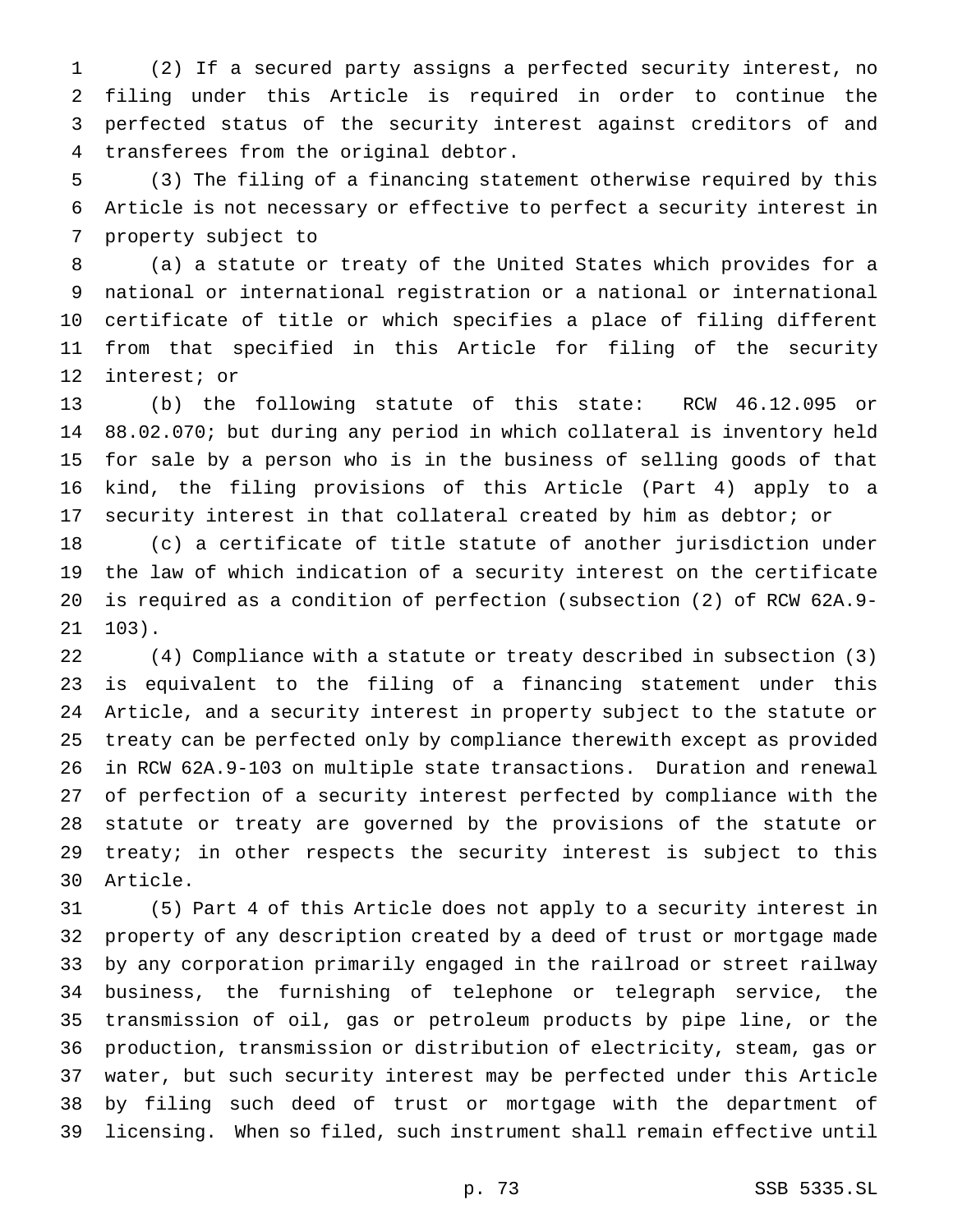terminated, without the need for filing a continuation statement. Assignments and releases of such instruments may also be filed with the department of licensing. The director of licensing shall be a filing officer for the foregoing purposes.

 **Sec. 66.** RCW 62A.9-304 and 1986 c 35 s 49 are each amended to read as follows:

 PERFECTION OF SECURITY INTEREST IN INSTRUMENTS, DOCUMENTS, AND GOODS COVERED BY DOCUMENTS; PERFECTION BY PERMISSIVE FILING; TEMPORARY PERFECTION WITHOUT FILING OR TRANSFER OF POSSESSION. (1) A security interest in chattel paper or negotiable documents may be perfected by filing. A security interest in money or instruments (other than 12 ((certificated securities or)) instruments which constitute part of chattel paper) can be perfected only by the secured party's taking possession, except as provided in subsections (4) and (5) of this section and subsections (2) and (3) of RCW 62A.9-306 on proceeds.

 (2) During the period that goods are in the possession of the issuer of a negotiable document therefor, a security interest in the goods is perfected by perfecting a security interest in the document, and any security interest in the goods otherwise perfected during such period is subject thereto.

 (3) A security interest in goods in the possession of a bailee other than one who has issued a negotiable document therefor is perfected by issuance of a document in the name of the secured party or by the bailee's receipt of notification of the secured party's interest or by filing as to the goods.

26 (4) A security interest in instruments  $((60 + 1)$ , 27 certificated securities $((+))_+$  or negotiable documents is perfected without filing or the taking of possession for a period of twenty-one days from the time it attaches to the extent that it arises for new value given under a written security agreement.

 (5) A security interest remains perfected for a period of twenty- one days without filing where a secured party having a perfected 33 security interest in an instrument  $((\text{other than}))_{\perp}$  a certificated 34 security( $(+)$ ), a negotiable document or goods in possession of a bailee other than one who has issued a negotiable document therefor

 (a) makes available to the debtor the goods or documents representing the goods for the purpose of ultimate sale or exchange or for the purpose of loading, unloading, storing, shipping,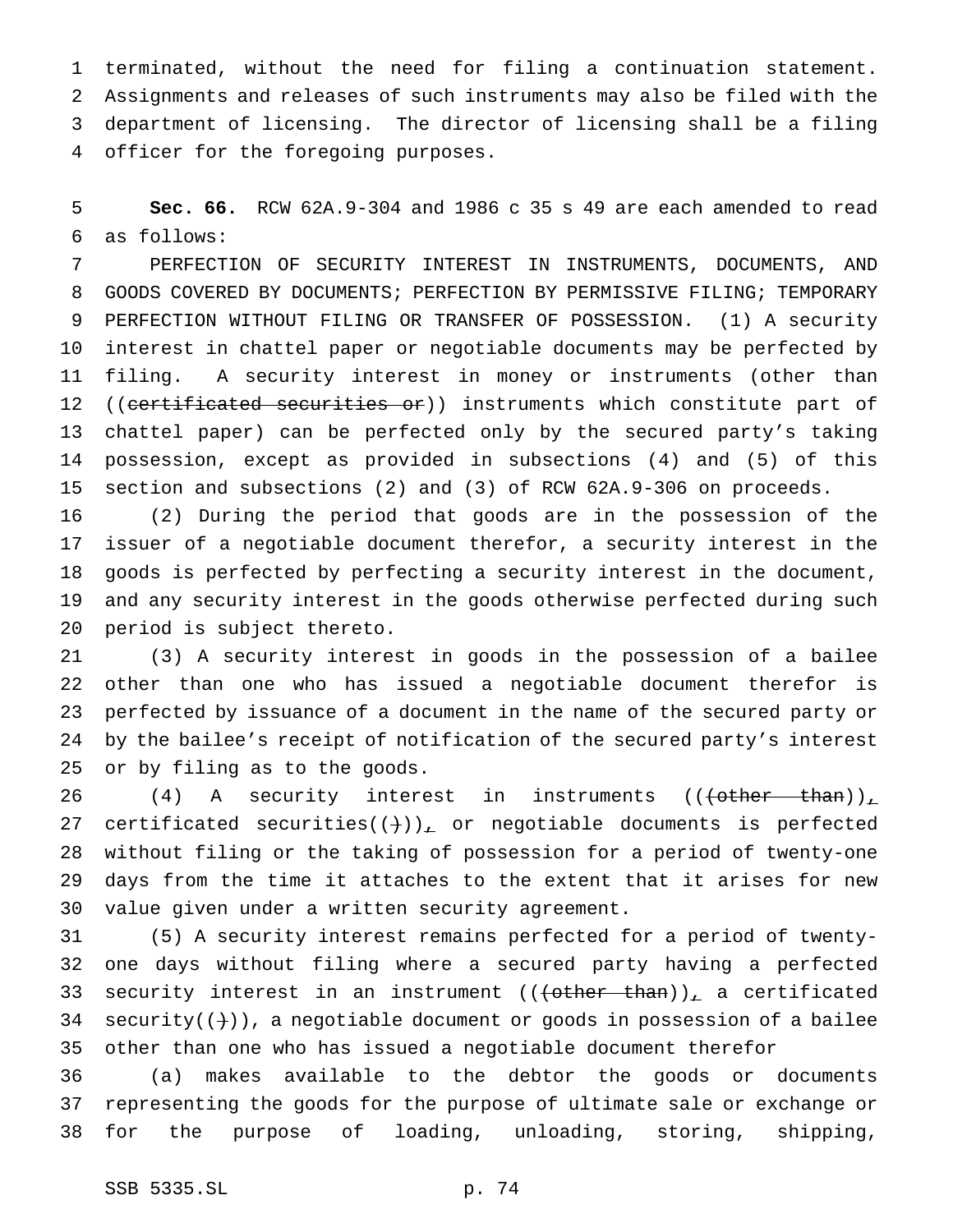transshipping, manufacturing, processing or otherwise dealing with them in a manner preliminary to their sale or exchange but priority between conflicting security interests in the goods is subject to subsection (3) of RCW 62A.9-312; or

 (b) delivers the instrument or certificated security to the debtor for the purpose of ultimate sale or exchange or of presentation, collection, renewal, or registration of transfer.

 (6) After the twenty-one day period in subsections (4) and (5) perfection depends upon compliance with applicable provisions of this Article.

 **Sec. 67.** RCW 62A.9-305 and 1986 c 35 s 50 are each amended to read as follows:

 WHEN POSSESSION BY SECURED PARTY PERFECTS SECURITY INTEREST WITHOUT FILING. A security interest in letters of credit and advices of credit 15 (subsection (2)(a) of RCW 62A.5-116), goods, instruments ((<del>(other than</del> 16 certificated securities))), money, negotiable documents, or chattel paper may be perfected by the secured party's taking possession of the collateral. If such collateral other than goods covered by a negotiable document is held by a bailee, the secured party is deemed to have possession from the time the bailee receives notification of the secured party's interest. A security interest is perfected by possession from the time possession is taken without relation back and continues only so long as possession is retained, unless otherwise specified in this Article. The security interest may be otherwise perfected as provided in this Article before or after the period of possession by the secured party.

 **Sec. 68.** RCW 62A.9-306 and 1981 c 41 s 19 are each amended to read as follows:

 "PROCEEDS"; SECURED PARTY'S RIGHTS ON DISPOSITION OF COLLATERAL. (1) "Proceeds" includes whatever is received upon the sale, exchange, collection or other disposition of collateral or proceeds. Insurance payable by reason of loss or damage to the collateral is proceeds, except to the extent that it is payable to a person other than a party 34 to the security agreement. Any payments or distributions made with 35 respect to investment property collateral are proceeds. Money, checks, deposit accounts, and the like are "cash proceeds". All other proceeds are "non-cash proceeds".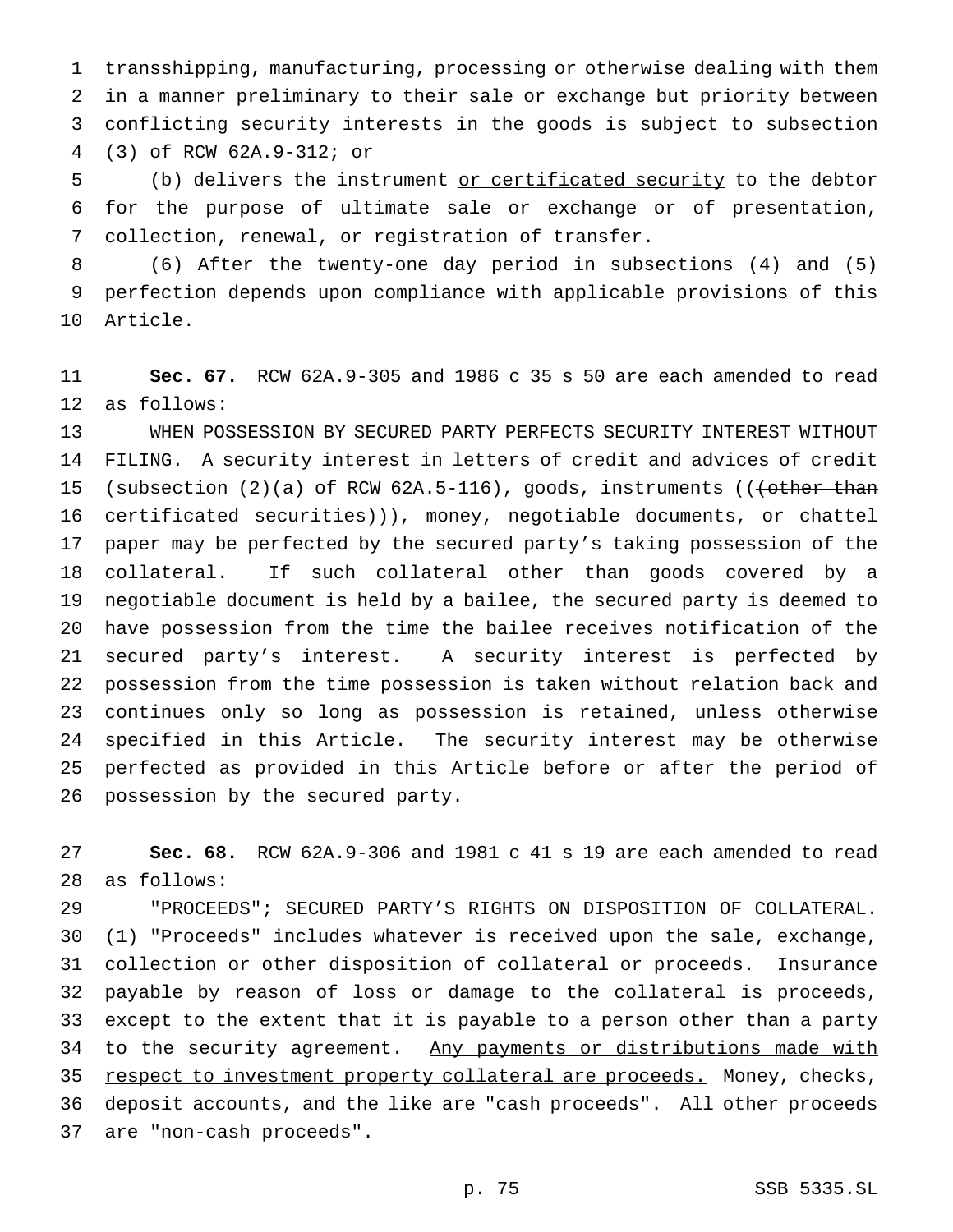(2) Except where this Article otherwise provides, a security interest continues in collateral notwithstanding sale, exchange or other disposition thereof unless the disposition was authorized by the secured party in the security agreement or otherwise, and also continues in any identifiable proceeds including collections received by the debtor.

 (3) The security interest in proceeds is a continuously perfected security interest if the interest in the original collateral was perfected but it ceases to be a perfected security interest and becomes unperfected ten days after receipt of the proceeds by the debtor unless (a) a filed financing statement covers the original collateral and the proceeds are collateral in which a security interest may be perfected by filing in the office or offices where the financing statement has been filed and, if the proceeds are acquired with cash proceeds, the description of collateral in the financing statement 16 indicates the types of property constituting the proceeds;  $((\theta \cdot \mathbf{r}))$ 

 (b) a filed financing statement covers the original collateral and 18 the proceeds are identifiable cash proceeds or instruments;  $((\theta \cdot \mathbf{r}))$ 

19 (c) the original collateral was investment property and the proceeds are identifiable cash proceeds; or

21 (d) the security interest in the proceeds is perfected before the expiration of the ten day period.

 Except as provided in this section, a security interest in proceeds can be perfected only by the methods or under the circumstances permitted in this Article for original collateral of the same type.

 (4) In the event of insolvency proceedings instituted by or against a debtor, a secured party with a perfected security interest in proceeds has a perfected security interest only in the following proceeds:

 (a) in identifiable non-cash proceeds and in separate deposit accounts containing only proceeds;

 (b) in identifiable cash proceeds in the form of money which is neither commingled with other money nor deposited in a deposit account prior to the insolvency proceedings;

 (c) in identifiable cash proceeds in the form of checks and the like which are not deposited in a deposit account prior to the 37 insolvency proceedings; and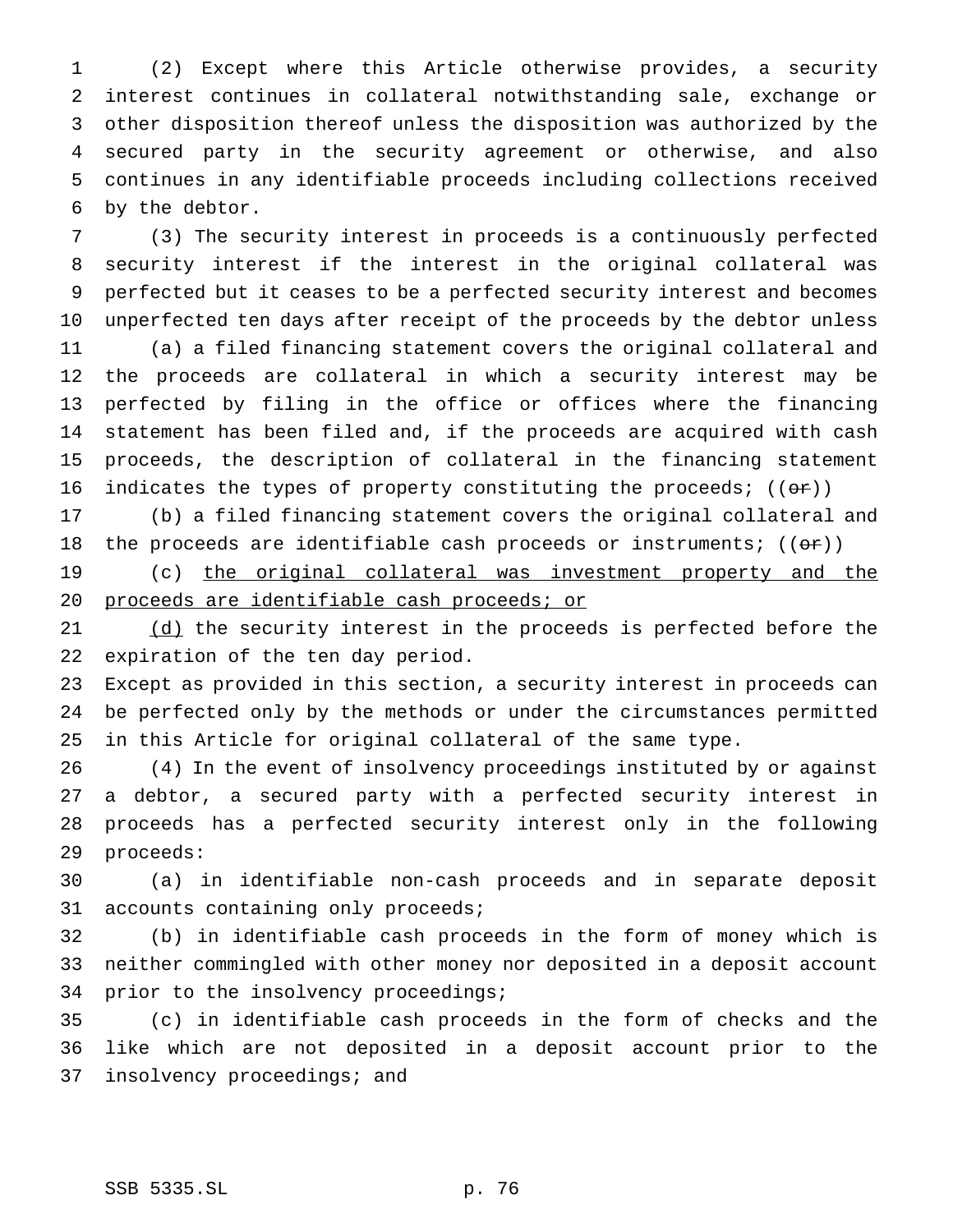(d) in all cash and deposit accounts of the debtor in which proceeds have been commingled with other funds, but the perfected security interest under this paragraph (d) is

(i) subject to any right of set-off; and

 (ii) limited to an amount not greater than the amount of any cash proceeds received by the debtor within ten days before the institution of the insolvency proceedings less the sum of (I) the payments to the secured party on account of cash proceeds received by the debtor during such period and (II) the cash proceeds received by the debtor during such period to which the secured party is entitled under paragraphs (a) through (c) of this subsection (4).

 (5) If a sale of goods results in an account or chattel paper which is transferred by the seller to a secured party, and if the goods are returned to or are repossessed by the seller or the secured party, the following rules determine priorities:

 (a) If the goods were collateral at the time of sale for an indebtedness of the seller which is still unpaid, the original security interest attaches again to the goods and continues as a perfected security interest if it was perfected at the time when the goods were sold. If the security interest was originally perfected by a filing which is still effective, nothing further is required to continue the perfected status; in any other case, the secured party must take possession of the returned or repossessed goods or must file.

 (b) An unpaid transferee of the chattel paper has a security interest in the goods against the transferor. Such security interest is prior to a security interest asserted under paragraph (a) to the extent that the transferee of the chattel paper was entitled to priority under RCW 62A.9-308.

 (c) An unpaid transferee of the account has a security interest in the goods against the transferor. Such security interest is subordinate to a security interest asserted under paragraph (a).

 (d) A security interest of an unpaid transferee asserted under paragraph (b) or (c) must be perfected for protection against creditors of the transferor and purchasers of the returned or repossessed goods.

 **Sec. 69.** RCW 62A.9-309 and 1986 c 35 s 51 are each amended to read as follows:

 PROTECTION OF PURCHASERS OF INSTRUMENTS, DOCUMENTS, AND SECURITIES. Nothing in this Article limits the rights of a holder in due course of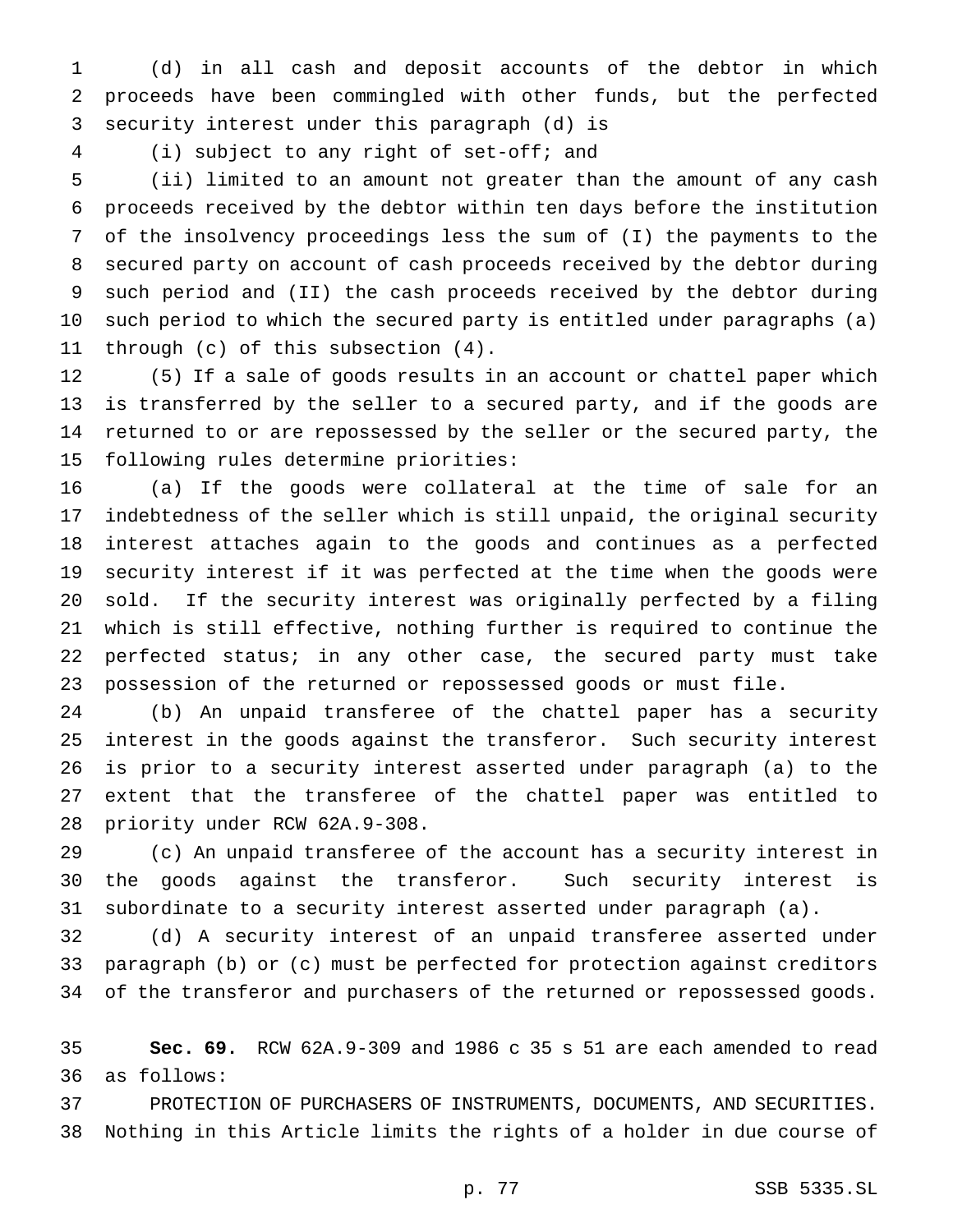a negotiable instrument (RCW 62A.3-302) or a holder to whom a negotiable document of title has been duly negotiated (RCW 62A.7-501) 3 or a ((bona fide)) protected purchaser of a security (RCW ((62A.8-302)) 62A.8-303) and such holders or purchasers take priority over an earlier security interest even though perfected. Filing under this Article does not constitute notice of the security interest to such holders or purchasers.

 **Sec. 70.** RCW 62A.9-312 and 1989 c 251 s 1 are each amended to read as follows:

 PRIORITIES AMONG CONFLICTING SECURITY INTERESTS IN THE SAME COLLATERAL. (1) The rules of priority stated in other sections of this Part and in the following sections shall govern when applicable: RCW 62A.4-208 with respect to the security interests of collecting banks in items being collected, accompanying documents and proceeds; RCW 62A.9- 103 on security interests related to other jurisdictions; RCW 62A.9-114 16 on consignments; section 61 of this act on security interests in 17 investment property.

 (2) Conflicting priorities between security interests in crops shall be governed by chapter 60.11 RCW.

 (3) A perfected purchase money security interest in inventory has priority over a conflicting security interest in the same inventory and also has priority in identifiable cash proceeds received on or before the delivery of the inventory to a buyer if

 (a) the purchase money security interest is perfected at the time 25 the debtor receives possession of the inventory; and

 (b) the purchase money secured party gives notification in writing to the holder of the conflicting security interest if the holder had filed a financing statement covering the same types of inventory (i) before the date of the filing made by the purchase money secured party, or (ii) before the beginning of the twenty-one day period where the purchase money security interest is temporarily perfected without filing or possession (subsection (5) of RCW 62A.9-304); and

 (c) the holder of the conflicting security interest receives the notification within five years before the debtor receives possession of the inventory; and

 (d) the notification states that the person giving the notice has or expects to acquire a purchase money security interest in inventory of the debtor, describing such inventory by item or type.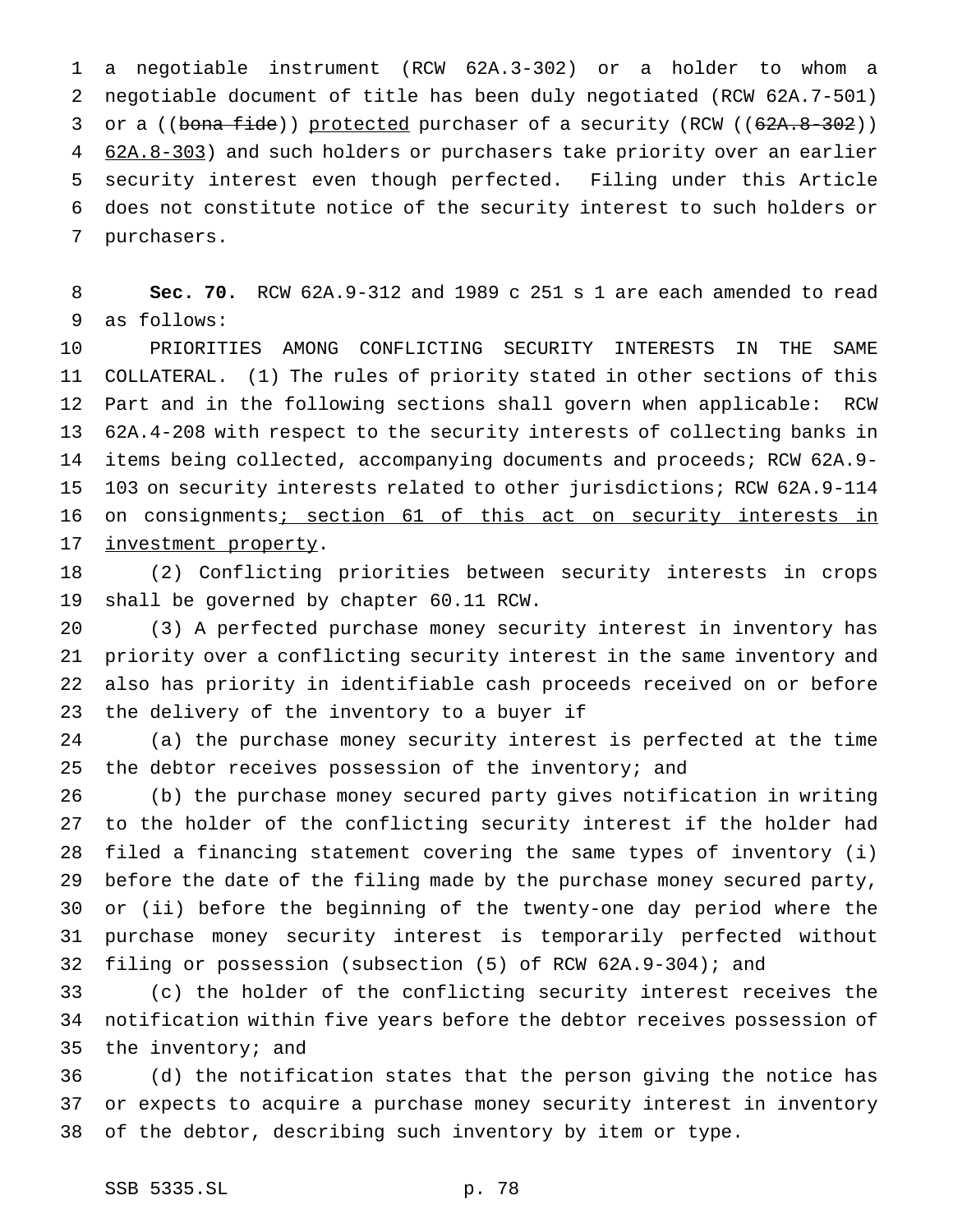(4) A purchase money security interest in collateral other than inventory has priority over a conflicting security interest in the same collateral or its proceeds if the purchase money security interest is perfected at the time the debtor receives possession of the collateral or within twenty days thereafter.

 (5) In all cases not governed by other rules stated in this section (including cases of purchase money security interests which do not qualify for the special priorities set forth in subsections (3) and (4) of this section), priority between conflicting security interests in the same collateral shall be determined according to the following rules:

 (a) Conflicting security interests rank according to priority in time of filing or perfection. Priority dates from the time a filing is first made covering the collateral or the time the security interest is first perfected, whichever is earlier, provided that there is no period thereafter when there is neither filing nor perfection.

 (b) So long as conflicting security interests are unperfected, the first to attach has priority.

 (6) For the purposes of subsection (5) a date of filing or perfection as to collateral is also a date of filing or perfection as to proceeds.

 (7) If future advances are made while a security interest is 23 perfected by filing, the taking of possession, or under ((RCW 62A.8-321 24 on securities)) section 61 or 62 of this act on investment property, the security interest has the same priority for the purposes of subsection (5) with respect to the future advances as it does with respect to the first advance. If a commitment is made before or while the security interest is so perfected, the security interest has the same priority with respect to advances made pursuant thereto. In other cases a perfected security interest has priority from the date the advance is made.

 **Sec. 71.** RCW 62A.10-104 and 1965 ex.s. c 157 s 10-104 are each amended to read as follows:

34 LAWS NOT REPEALED.  $((+1)^2)$  The Article on Documents of Title (Article 7) does not repeal or modify any laws prescribing the form or contents of documents of title or the services or facilities to be afforded by bailees, or otherwise regulating bailees' businesses in respects not specifically dealt with herein; but the fact that such